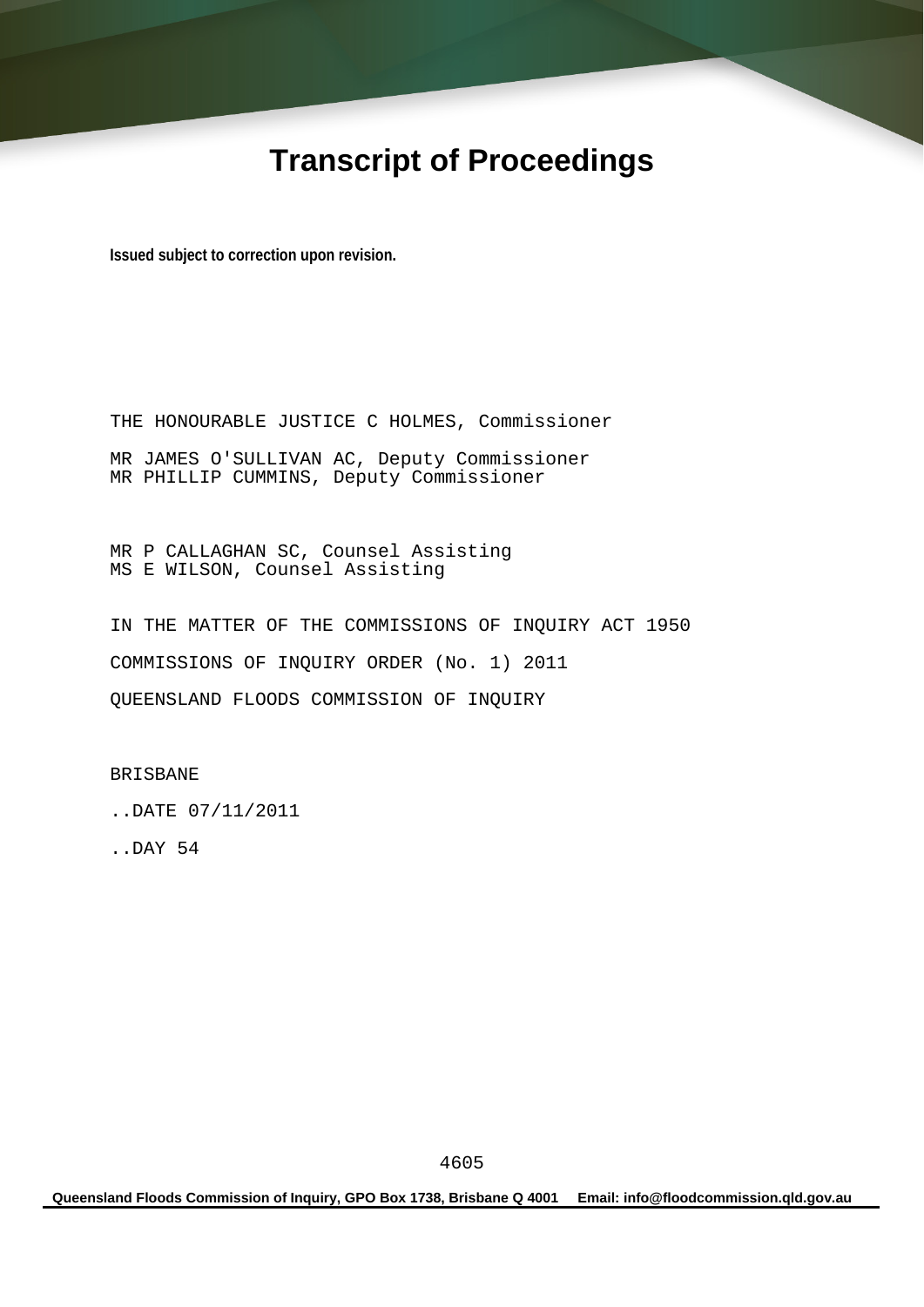THE COMMISSION RESUMED AT 10.01 A.M.

COMMISSIONER: Yes, Ms Wilson?

MS WILSON: Ms Kefford will take the first witness this morning.

COMMISSIONER: Ms Kefford?

MS KEFFORD: I call Gary Stuart White. I believe Mr White was stood down previously rather than excused.

GARY STUART WHITE, RECALLED AND FURTHER EXAMINED:

COMMISSIONER: Was he? All right, thank you.

MS KEFFORD: Mr White, since you last gave evidence you have provided a further statement to the Queensland Floods Commission of Inquiry dated 7 October 2011. Could I ask you to have a look at this document, please? Is that a copy of the further statement which you have provided to the Inquiry?-- Yes, it is.

I tender that document.

COMMISSIONER: Exhibit 913.

ADMITTED AND MARKED "EXHIBIT 913"

MS KEFFORD: Mr White, if I could start by asking you a few questions about flood mapping. In terms of producing a flood map or mapping a defined flood event, it is fair to say, isn't it, that the position under the State Planning Policy has always been that councils need to determine a defined flood event?-- Yes, that's the case.

And the State Planning Policy also states that generally that defined flood event should be the one per cent annual exceedence probability?-- Yes, it does.

Do you think it would be beneficial for flood maps to also include an indication of the probable maximum flood?-- It would be useful if that was indicated but it is not always going to be necessary. I think it would be useful if it was indicated just to give some scope and understanding that there is an event out there that could be even greater than the 1:100.

XN: MS KEFFORD 4606 WIT: WHITE G S

**20** 

**30** 

**50** 

**10**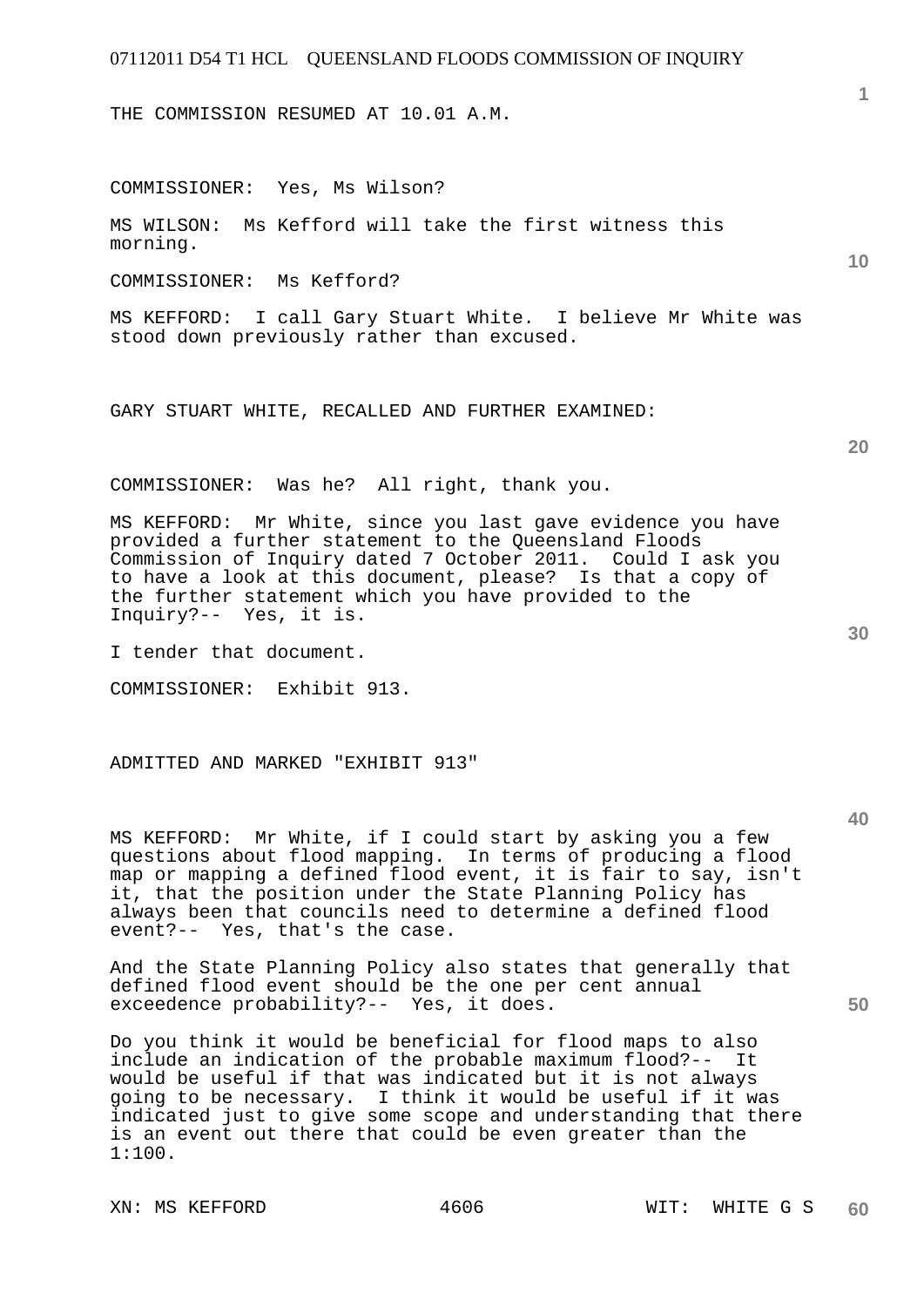Have you had an opportunity to read a report prepared by Mr Steve Reynolds?-- Yes, I have.

And at page 23, paragraph 63 of that report - and we will provide you with a copy - I am not sure that the copy on the screen is the same as the paragraph 63 that I have. In the copy that you've got, Mr White, do you have one that starts, "Having regard to the circumstances for risk of flooding in Queensland"?-- No, that's not my paragraph 63.

All right. Perhaps if I just ask you this: in Mr Reynolds' report he makes some suggestions about how a map including the probable maximum flood might be used in planning schemes?-- Yep.

And the first suggestion he makes is that depending on the circumstances, it would be acceptable to map the probable maximum flood to trigger a change to the level of assessment to regulate critical public infrastructure and services. Do you agree with that proposition?-- I think it is one of the options that you might have to consider but you could very well get a massive broad floodplain where the PMF could be 30 or 40 kilometres away. So if you were talking about facilities say at a small township - and one that comes to mind would be somewhere like Alpha in Central Queensland - the notion of using that solely as a means by which you'd look at emergency service facilities could be overly complicated, I would think.

Is there some instances where that information might be useful, though?-- I think there would be circumstances where it would be but it really depends on the circumstances associated with that whole risk management approach you might have to look at as part of that process. I am not discounting it; I am just simply putting the qualification that it is not the only way of dealing with the issues.

And in terms of if councils had that information available they would be better - in a better position to assess whether that information ought be used with the knowledge of where the probable maximum flood is, whether it ought be used to, for example, trigger a change to the level of assessment or to trigger other performance criteria, or the like?-- I think it follows from my earlier comment that it would be something that you would take into consideration, provided it didn't cause overcomplicated difficult processes associated with the scheme - the scheme's operation, because I think there can be other - other flood lines that might be equally as useful in terms of looking at your risk rather than just saying you go out to the outermost extremity of the probable maximum flood, which could be a massive plain as I was talking about before.

What other lines do you think might be useful?-- It could be a whole series of lines not dissimilar to what the QRA have done in terms of looking at the multiple methods of data capture that they've used. You could in fact come up with an alternative line based on one of the other sources. It could

XN: MS KEFFORD 4607 WIT: WHITE G S

**30** 

**20** 

**40** 

**50** 

**10**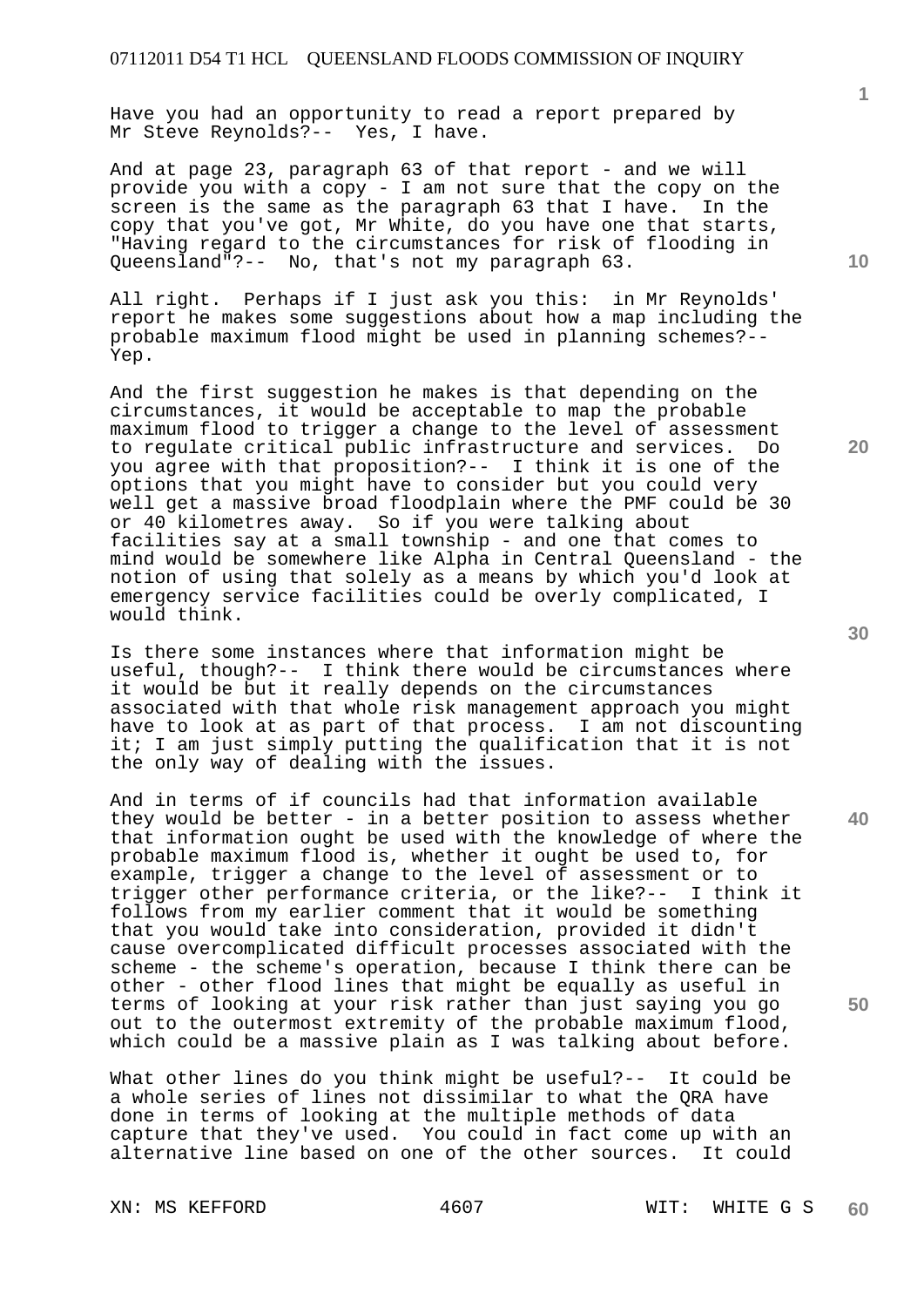be purely on your contours, it could be based on your aerial photography. I am just saying there are other ways. wouldn't just rely on the PMF because I think it might well put you in a difficult position in some circumstances.

What about the use of flood characteristic mapping; by that I mean mapping that takes into account the depth and velocity of the water and factors such as that. Do you think that type of information has a role to play in flood maps-----?-- Yes, I do.

-----for planning purposes?-- Yes, I do. I think it represents, perhaps, a refinement on some of the use of single lines like the 1:100 that we have if had you a series of additional information it would be useful as part of the process. Particularly when you're looking at urban areas as opposed to some of your rural, broad catchment.

How do you see those - that type of information being used in planning schemes?-- You can see - I'm currently aware of a scheme being done by the Cassowary Coast Council whereby rather than just having the simple blunt interpretation of the 1:100, which may very well close down all development options for them, they are looking at a series of lines to look at how they might best manage risks associated with different uses. So, for example, in a high velocity, high depth area, clearly open space, playing fields or something like that, up to the lower risk areas where you might put some of your emergency facilities and community services and those sorts of things. So I do see an opportunity - and I think it is - Mr Reynolds in his report references the Victorian system, the issue there where there is three or four lines of consideration that's been adopted down there.

In terms of flood characteristic mapping, do you think that it would also be beneficial to have information such as the rate of rise of floods?-- Yes, I do because I think that that enables - enables you to consider that whole risk assessment. For example, when you're looking at somewhere like Ipswich, and even the situation that we found ourselves in Brisbane, a day and a half's notice enables you to consider a range of uses that you can condition accordingly in terms of the ability to manage the risk associated with them.

And what about mapping the duration of - likely duration of floods? Do you see that as useful information for planning schemes?--  $\overline{I}$  do. It is whether or not that the costs associated with that information is such that a particular local authority can or can't do the level of assessment required to do the duration. But as a proposition, I think the more information you know about every flood characteristic for your planning system the better off you are.

In terms of that proposition, do you think it would be beneficial for there to be a review of the State Planning Policy with this type of flood characteristic mapping set as the end goal that local governments should over time work towards?-- When you say local governments - I don't mean to

**10** 

**1**

**20** 

**30** 

**40**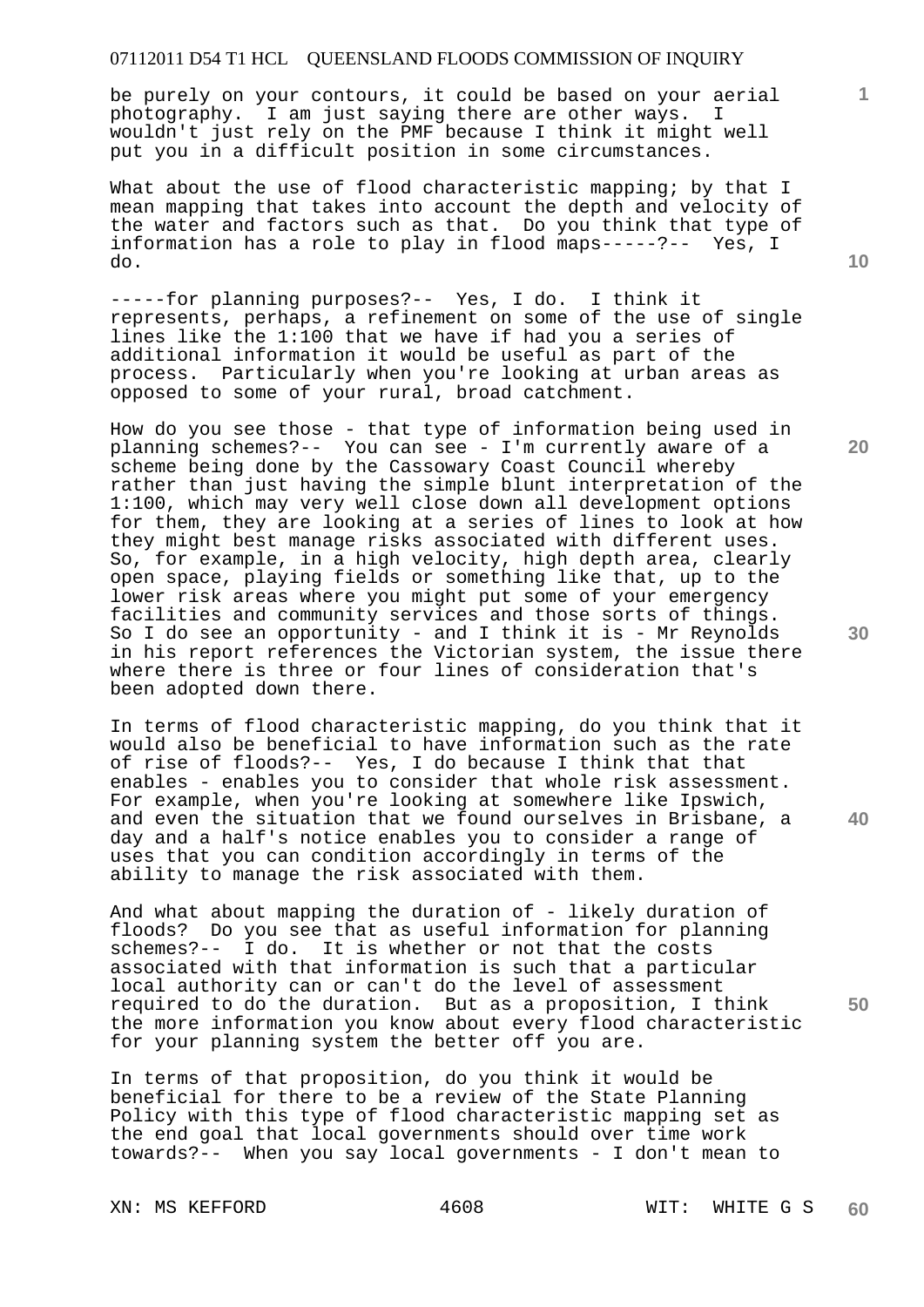be pedantic here, I think if you're talking about local governments in an urban context, yes, I do. I think the notion of more sophistication, understanding a whole range of issues associated with flood events is very useful when we're looking at urbanisation and urban development. As we move out into a broader, non-urban character, which such a major portion of the State is, then I think it becomes more qualified in terms of its usefulness.

Can useful distinction be drawn in reviewing the State Planning Policy between areas intended to be urban as revealed by the regional plans compared to areas that are intended to<br>remain as non-urban?-- Yes. I think there is. I think the remain as non-urban?-- Yes, I think there is. work that the QRA have done could very well create the appropriate triggers around which a planning system responds. For those broader non-urban councils, it could very well be the case that that is an adequate tool for the purpose required for a non-urban council. When you start to get into the urban characteristics, I think the more information, the more you're able to assess risk and ascribe different planning classifications, different overlays, I think it is a far more useful tool to do it that way, than simply choosing - as I think Mr Reynolds, and perhaps even Mr Vann and Mr Grech talked about - the notion of not just having a single line, but a series of lines whereby different risks and different understandings are gained from the process. I think that in an urban context that will help the planning system work a lot better.

You've made reference a few times to the QRA maps. Can you<br>tell us what you understand the ORA maps as showing?-- The tell us what you understand the QRA maps as showing?--QRA maps I think should be looked at in the correct context. They create a means by which a planning process can be activated, if you like, a planning process can be triggered. They don't purport to show everything with an exact science but one of the problems associated with SP 1/03 is the ability for less well resourced councils to be able to do a detailed flood analysis to the standards perhaps articulated in SP 1 /03, say around a 1:100 mapping. So under clause 6.6 of SP 1/03, perhaps some councils steer away from the whole process, whereas what I think the QRA mapping does enable is for a trigger mechanism to be created whereby flooding can be considered by some of those other local authorities.

**50**  COMMISSIONER: Mr White, you were actually asked what they showed; what you understood them to show?-- Sorry, Commissioner. They show a variety of information, contour information, historical flood data, flood plan characteristics, alluvial plains, and a variety of those characteristics, which simply show what could be comprising a PMF area across an entire floodplain.

Thank you.

MS KEFFORD: My understanding was that they don't have any probability assigned to them?-- No, they don't.

So in terms of - you made reference in your last answer to

**10** 

**1**

**20**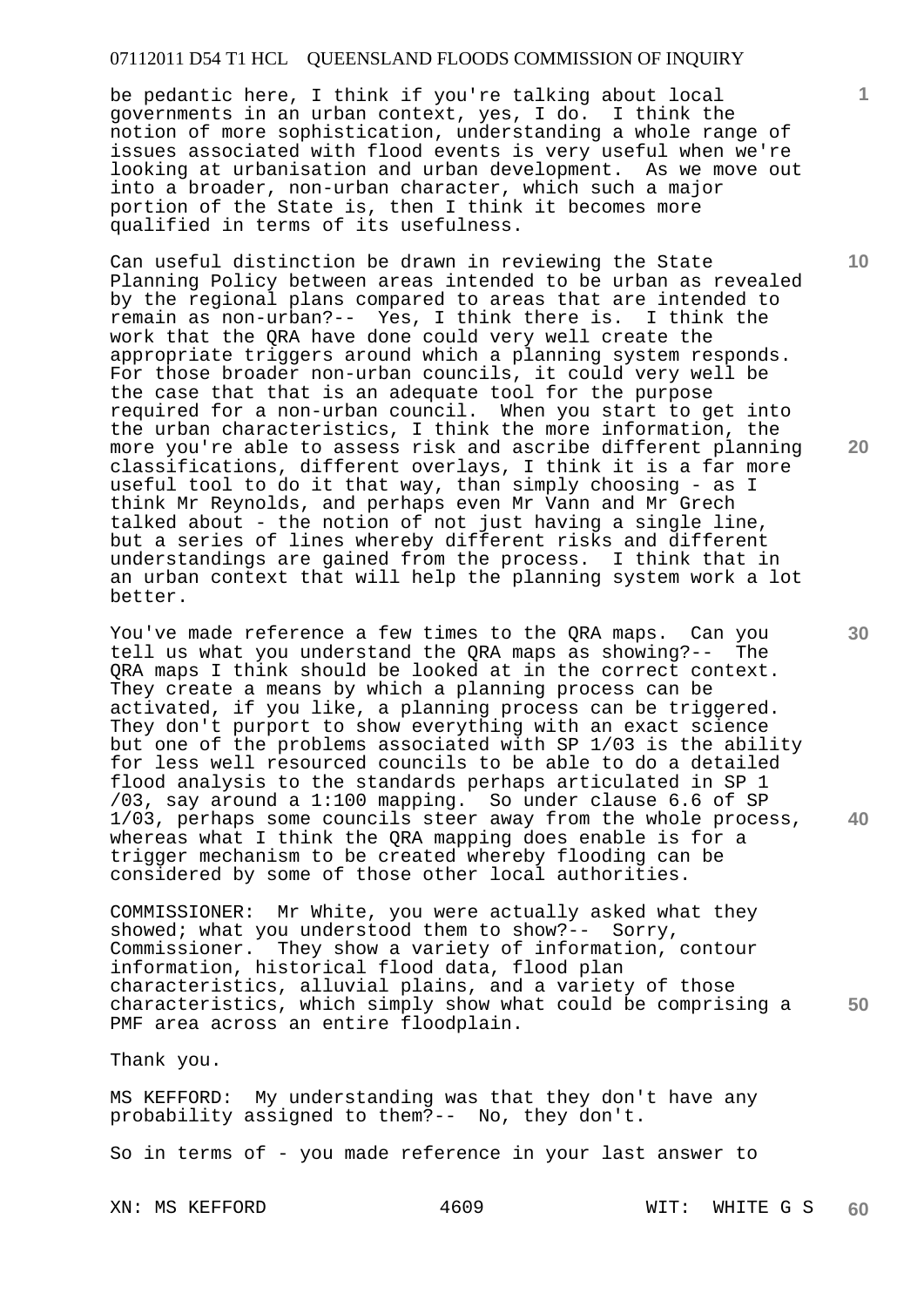could be a PMF. There is no-----?-- Could aid a council in terms of creating that trigger mechanism.

Sorry, could you just speak up a little?-- Sorry, could be used as a trigger mechanism not dissimilar to the definition of a defined flood event, but it is simply the ability for a local authority to be able to trigger flood characteristic analysis as part of the process.

COMMISSIONER: I am not sure if I understand. What is it about the maps that does that? Why can't a council look about it and decide whether it needs some flood planning or flood studies?-- Commissioner, I suppose what it does is it does a detailed analysis, a cross-section of variables that enable a line to be drawn on a map which enables a council to at least start to trigger considerations under its planning scheme, which otherwise it might gravitate towards the expensive option which isn't necessarily available to them to try to define a 1:100 event which is a much more sophisticated process. I'm simply saying in reference to that 1:100 line, it enables a council to trigger an assessment process without having to necessarily go through the very complicated and expensive process of trying to define a 1:100 in order to comply with SP 1/03.

I am still not entirely clear how the QRA maps actually do that. Do they function as the trigger as opposed to the appreciation that you from time to time have a flood problem?-- They point to - they point to a series of lines on a map which a council can use of adopting that map as an interim code for consideration of flood issues.

So how would you do that using the QRA map? What would you adopt as the basis of your interim code?-- There is a line, as I understand, indicated on the QRA mapping around which a council could consider adopting planning processes and planning provisions.

And that line depicts-----?-- As I recall, it is a broken line that you could consider as part of that process.

What does it delineate?-- It delineates an area that there can be some flood risk associated with, whereby you can at least implement a code that might consider elevation of homes, or consideration of other factors associated with normal planning issues for a flood code or a flood provision.

My understanding - which is crude, I concede immediately - was that those maps showed where there had historically been flooding and that could go back hundreds and hundreds, perhaps thousands of years if you took into account various geological factors. If that was so, it wouldn't be a very precise indication of where you might in a contemporary setting expect flooding, but is there something I'm missing?-- Well, it doesn't purport to be a sophisticated document in the sense of getting an exact line in terms of how you might activate the planning scheme, but at least it enables you to adopt a line in accordance with the provisions of the temporary planning

**20** 

**10** 

**1**

**30** 

**40**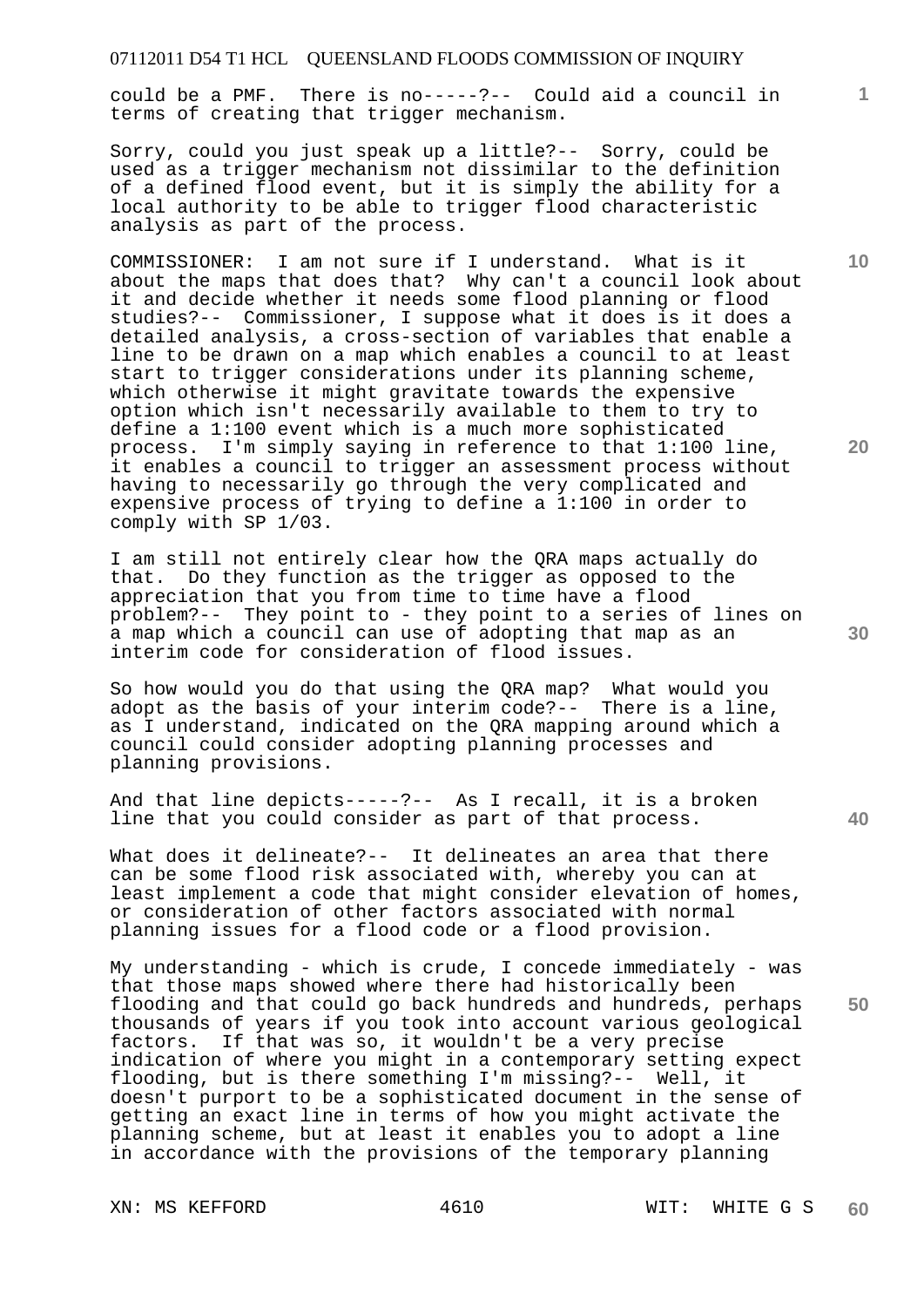instrument to enable you to consider flood issues without necessarily going through the complicated process that I talked about when you try to define a 1:100. It simply becomes a trigger tool around which a planning process can be activated for the consideration of development.

MS KEFFORD: If we could bring up Exhibit 543, which is a copy of the map for Chinchilla? As I understand it, the yellow area - well, perhaps you could tell me what the yellow area depicts?-- The yellow area would be that area whereby consideration can be given to implementing the provisions of the code as developed by the Queensland Reconstruction Authority. So it starts to give you a line around which a temporary planning instrument can be activated as part of the process.

So the idea would be that any property that falls within the yellow area would need, when making a development application, to address the flood code as provided in the-----?-- As provided by the QRA.

And any area outside of the yellow would not need to address the flood code?-- Yes, that's as I understand it.

Isn't that part of the danger with the level of information provided in these maps because the blue area, as I understand it, shows the area which flooded in the 2011 - 2010/2011 flood events?-- Yes, that's right.

And so there are areas outside of the yellow which were subject to flooding?-- Yes, that is the case on that map.

And under the scenario that you're describing to us, those areas would not be required to address the flood code?-- I would probably want to know what those blue areas outside of the yellow line in fact were. If they were part of the actual stream itself where you had high depth and high velocity, then perhaps it is already an indication that that's not a developable area but I would have to look at other planning issues in addition to that to fully answer your question.

Doesn't this highlight, though, the danger of maps that are based on such low level of information and wouldn't it be better to - in areas where there is effectively no information about floods of a particular probability, to simply require that all development applications turn their mind to the flood code?-- Look, I suppose that is an option, but it would be a very onerous option for dwellings that are clearly not within any area of any threat so if you are going to subject every application to an onerous assessment process, it seems to me that that may also be an extreme, but at the opposite end of the consideration that we're looking at. It would - it would seem to me that every application lodged in Chinchilla, if it was subjected to flood analysis, it may be an imposition that's unnecessary. At least by having that line on the map, we start to get some idea of properties that should be giving consideration to flooding issues.

**10** 

**1**

**30** 

**20**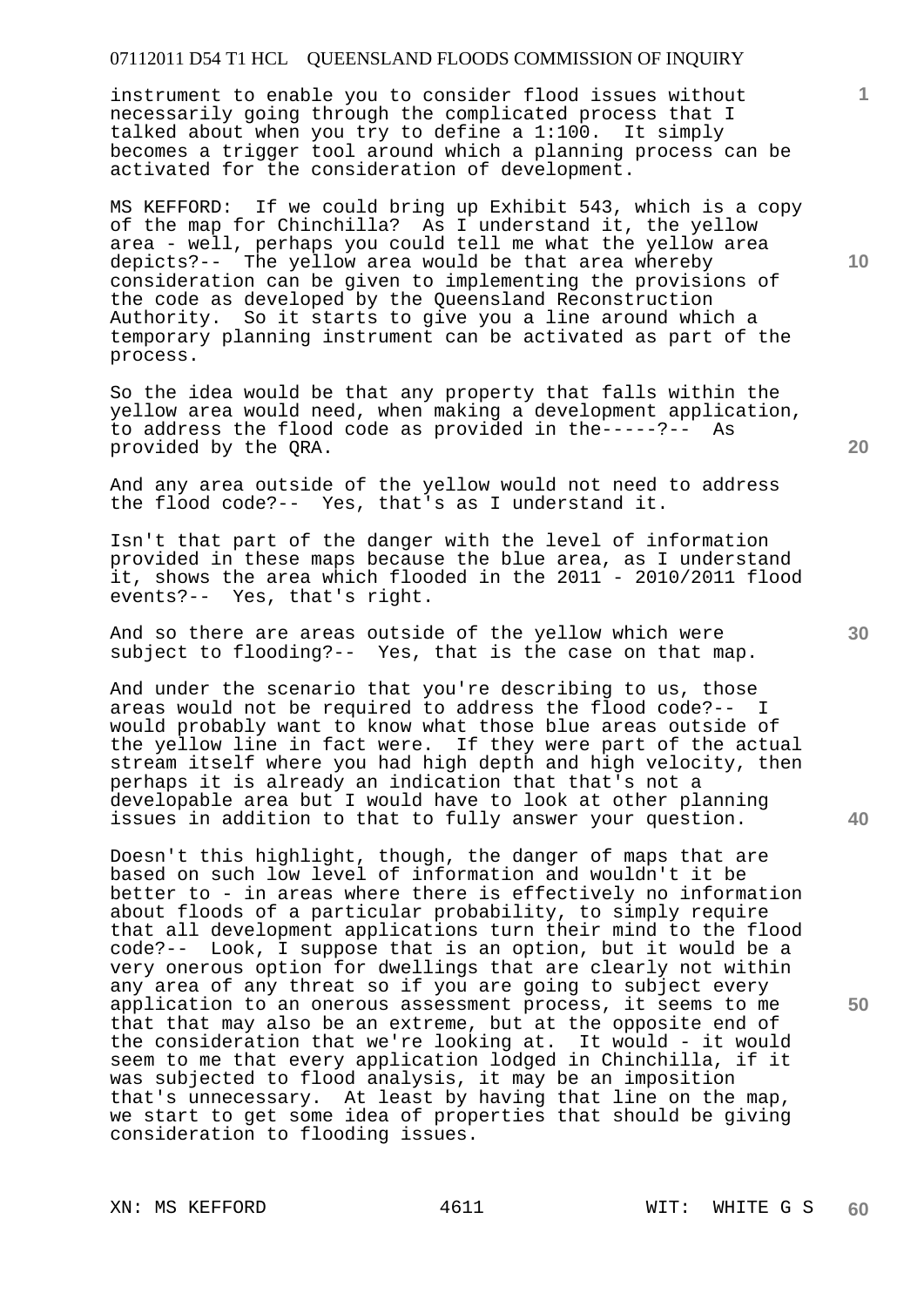Isn't subjecting those properties that are the subject of the yellow areas on the QRA maps potentially just as onerous when those maps don't contain a probability and might in fact map the 1:1000 or 1:1 million year event?-- Are you talking about the yellow line, in the context of that question?

Yes, the yellow line?-- It could also be the case that that was a known flood event which occurred as part of the process of one of those range of issues that they have considered as part of the mapping product.

But that can't be - that's not distinguishable from the yellow line alone, is it?-- No, but, as I said at the beginning of this line of questioning, it becomes a line around which consideration can be given to implementing a flood code, whereas at the moment there is possibly no lines or no considerations for flood codes or flood considerations.

I am just exploring the concept that you raise that it might be too onerous, and my proposition is that the QRA - adopting the QRA maps as the trigger might equally be too onerous in that what's depicted in the QRA maps potentially depicts something that has a probability of 1:1000 years or 1:1 million years?-- But is that the case within that line shown in yellow there, or is it a broader consideration?

I'm raising it not for Chinchilla but generally, because, as I understand it, the QRA maps don't tell us anything about probability; isn't that correct?-- No, they don't tell us about probability. I agree with that.

COMMISSIONER: Well, Mr White, looking at that is there any way of knowing whether the yellow area shows flooding in the past 100 years or past 1,000 years, or which of those it indicates?-- I understand the yellow line - and I'd have to to be the extent of the PMF, is that not the case on that map?

That's what we're trying to get to the bottom of, really?-- I understand that that is the PMF, which is the maximum flood line in the case of Chinchilla but I-----

MS KEFFORD: In the case of Chinchilla only, or in the case of all?-- -----would have to double check with the table or the code that shows the different codes that they have used in their mapping.

COMMISSIONER: Is there a legend to this map? Could we get that by scrolling down?-- There is a legend. There is a legend that-----

MS KEFFORD: There is not a legend on this map itself but I think - my recollection is Brendan Nelson, in answering questions, acknowledged that there is no probability assigned to the maps?-- No, and I agree with that. I am just trying to clarify the area depicted in yellow there, as to whether or not it is the PMF.

If you assume for the moment that it doesn't depict the PMF,

**10** 

**1**

**20** 

**40**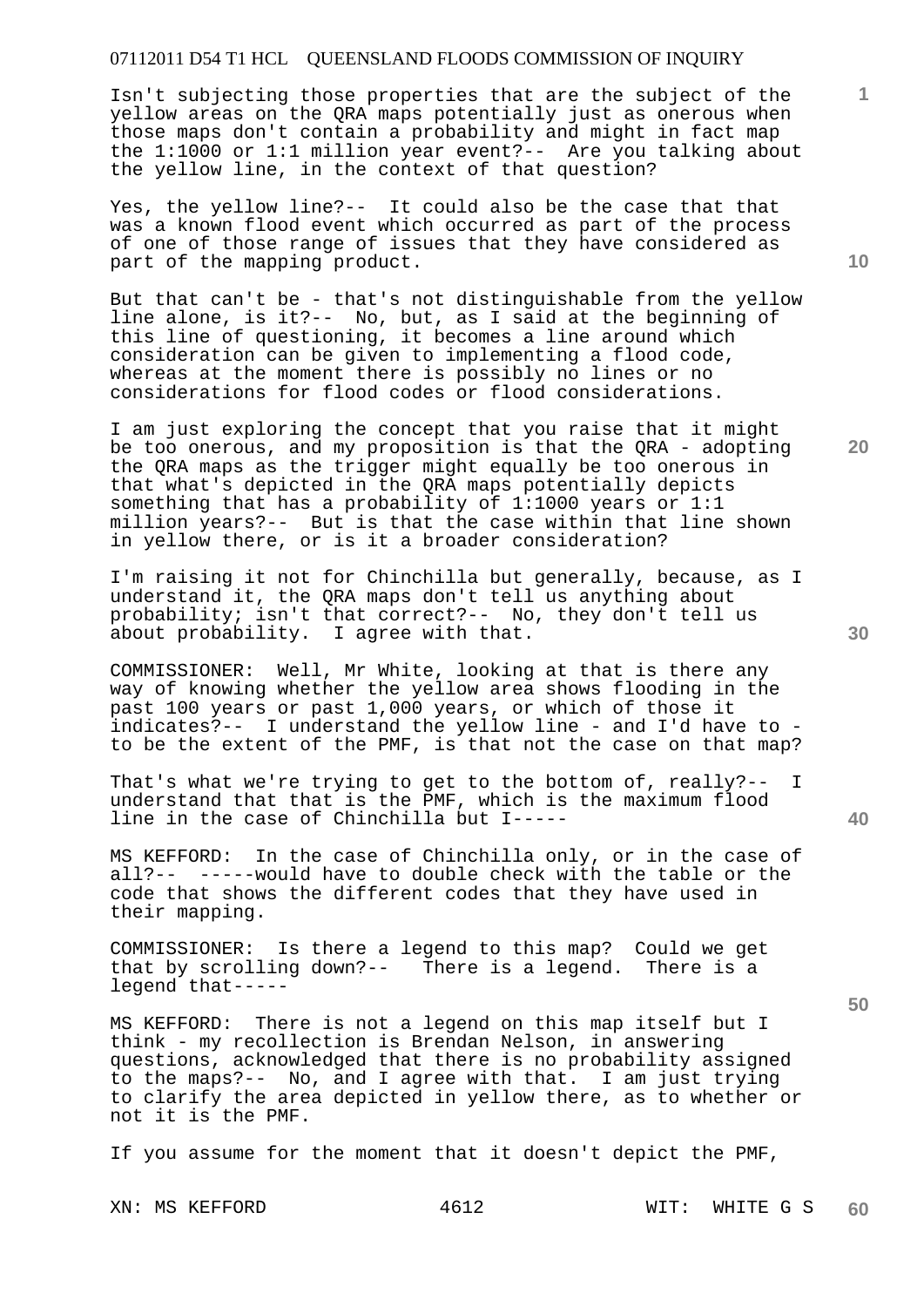do you accept that there is a potential difficulty in relying on the QRA maps as triggering a flood code?-- I do, but I also acknowledge that if that line has been drawn from a variety of sources, that it is a line that's come from contour information, it is a line that's come from historical information, that it may be a useful line to assist in relation to flood assessment. For example, there are many planning schemes that trigger consideration of additional requirements based on a known flood line or known maximum flood line, and that can be a useful tool to enable assessment of whether or not certain characteristics might be required for a particular development, ie raising above a certain height. By having the knowledge of an event is a useful consideration for how a development may go forward. Now, if that yellow line - and this is my point - is a combination of those sorts of considerations, it may well be a useful tool to enable a council to consider whether or not it applies certain requirements in relation to development.

Do you know whether in providing the information to the council the information's being provided in a manner which would allow the council to turn off various layers of data that are used to create this map?-- I haven't asked that specific question but it would seem to me logically that if a council were to do more detailed analysis which the QRA mapping doesn't stop from happening, that there could be an opportunity to turn things on and off. And keeping in mind that it is only a 12-month tool just to allow certain councils to activate flood code or flood management techniques, it seems to me it is still a useful tool because of the sorts of elements it is allowed to consider.

Useful as an interim measure?-- Useful as an interim measure. And I would say to you based on the line of questions, it clearly does represent work in progress but it nevertheless is still a useful tool, in my opinion.

Do you think - sorry, I withdraw that. In terms of the temporary State Planning Policy, it makes reference to use of these-----?-- Yes, it does.

-----maps?-- Yes, it does.

And if we pull the temporary State Planning Policy up on the screen, and if we could go to firstly page 5 of that document, we can see there in paragraph 1 the policy outcome for the temporary State Planning Policy. In particular, if I ask you to just read paragraph 1.2. With that in your mind, if we can go over the page to paragraph 3.1, we can see that the policy outcome is said to be achieved if it results in an amendment to a Local Government planning instrument or a new Local Government planning instrument which designates natural hazard management area in accordance with annex 1. Do you see that?-- Yes, I do.

**1**

**10** 

**20** 

**40**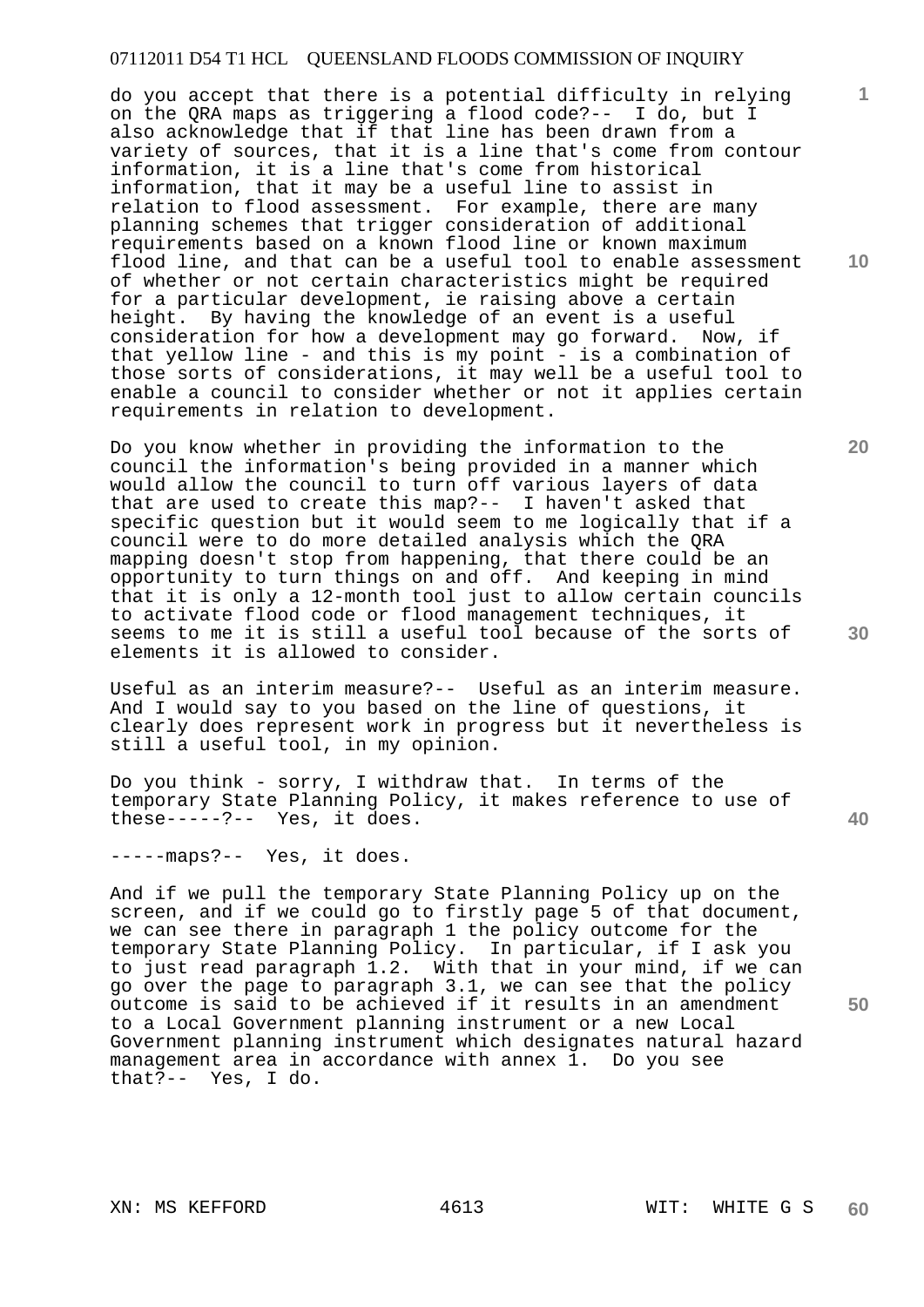And if you could go over the page to Annex 1, it provides three scenarios for mapping of natural hazard management areas for flood. The first is land inundated by a defined flood event identified in a planning instrument, that's effectively the same position that exists under the State Planning Policy?-- Well, the State Planning Policy does talk about a defined flood, but for the purposes of this exercise, and my confusion before, I think that line that we were talking about is, in fact, the natural hazard management area that you gave to me in relation to the Chinchilla example. I'm simply trying to make a comparison here in terms of your earlier questions that the Chinchilla shaded area seems to me to be the natural hazard management area.

If local governments take up Option 2 in the annex, that is they choose to map their natural hazard management area by use of the interim floodplain assessment overlay mapping provided by the Queensland Reconstruction Authority?-- Yes, that's right.

Yes. So that is one of the three ways in which the temporary State Planning Policy seeks to have the natural hazard management area mapped?-- Yes, that's right, yes.

The first way is by using the type of mapping contemplated by the State Planning Policy?-- Yes, that's right.

The second way is by using the QRA map?-- Yes, that's right.

And the third option is to use the QRA but as amended by the relevant local government?-- Yes, that's right.

And we see there in Annex 1 that those three options can be taken up either by proposing amendments to an existing planning instrument, that's the first paragraph, or those options can also be used where a local government is proposing a new planning instrument?-- Yes, that's right.

In terms of the use of it, the use of the QRA maps when proposing a new planning instrument, the encouraged - in so far as the temporary State Planning Policy encourages that situation, isn't there a potential difficulty in that in given what you said earlier about the QRA maps being an interim tool, their use is as an interim tool?-- Yes, but, I mean, it gives Councils 12 months of protection pending the refinement of the tool, or, alternatively, pending any reviews that they may conduct as part of a more refined process and SP 1/03 or any other instruments that may come about. But I take your point that not only is it temporary as an instrument, it also will be temporary as how it's used by a planning scheme.

But here it's encouraging something that local governments encouraging local governments to adopt as part of a new planning instrument and planning instruments are only required to be reviewed every 10 years?-- Yes, that's correct.

And it's quite a momentous task to produce a new planning scheme, isn't it?-- Yes, it is.

**10** 

**1**

**20** 

**40**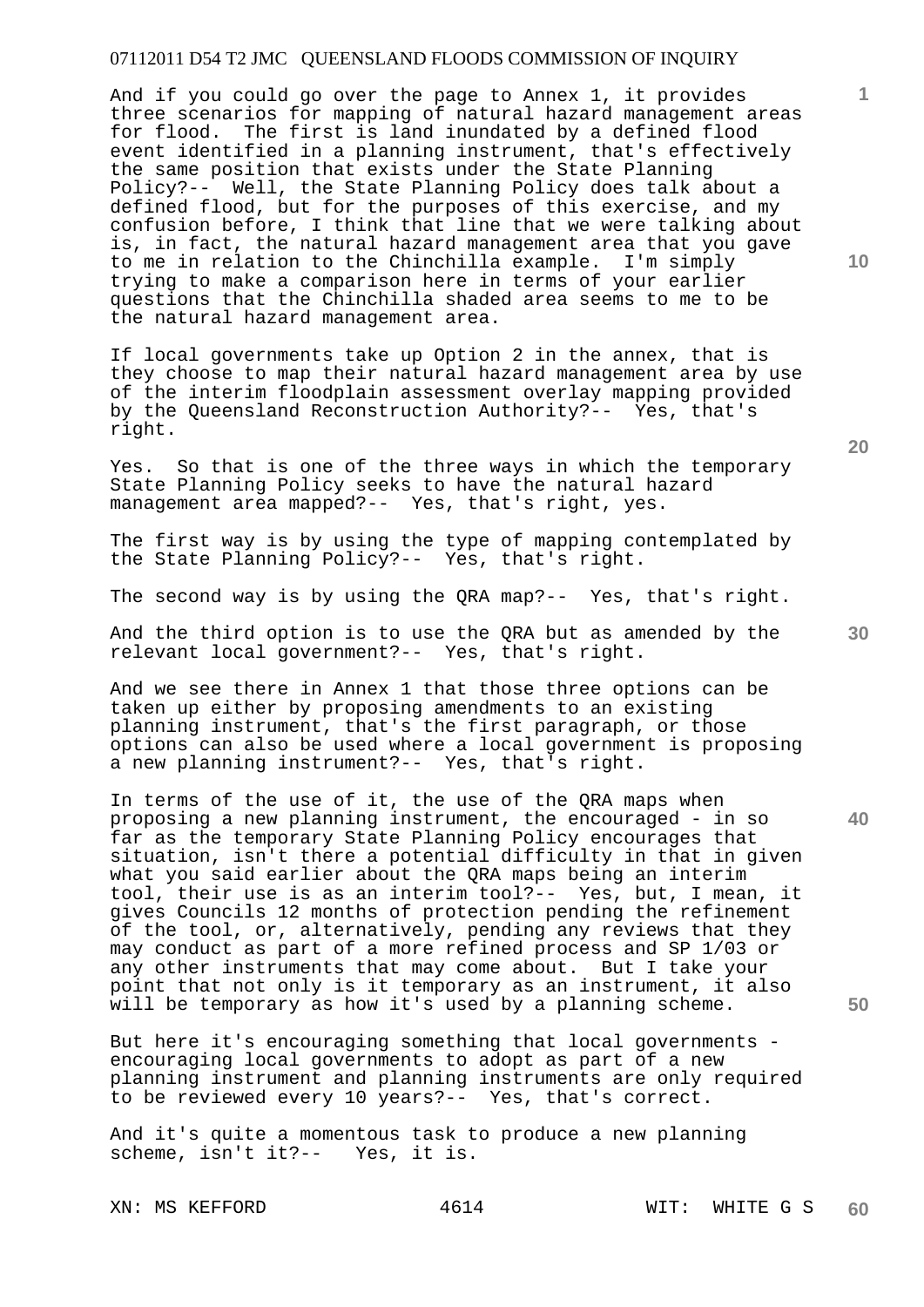And so isn't there a risk that if the temporary State Planning Policy is relied on by local Governments to discharge their obligations in terms of flood mapping, that we may have what are interim maps produced by the Queensland Reconstruction Authority used by local Governments as their final adopted position; that's a risk, isn't it?-- It is a risk and it's an issue I hadn't put my mind to as part of the process. It may well need to be something that we consider as part of the refining process of the temporary instrument.

The temporary instrument hasn't yet taken effect?-- No.

It takes effect on Monday?-- On Monday, that's right.

Might it be more appropriate for the temporary instrument to suggest that the Queensland Reconstruction Authority maps be used only as part of a temporary local planning instrument?-- Yes, I would agree with that.

The State Planning Policy contains quite extensive information in its guideline about flood mapping and risk assessments?-- Yes, it does.

And Appendix 2 of the guideline addresses the way in which a natural hazard assessment for flood should be conducted and how a defined flood event is determined; that's a-----?-- It's not on my screen, but, yes, I accept it.

Yes. Do you think it's appropriate to incorporate those types of details into the policy, or do you think that they're best kept just in a guideline? I think you've been provided the temporary State Planning Policy Guideline instead of the actual State Planning Policy Guideline there. The proposition is that-----?-- Yes, could you ask me again.

Yes. That the detail about how a natural hazard assessment for flood should be conducted is a policy consideration and might be more appropriate incorporated into the policy itself rather than contained only within the guideline?-- Look, I generally agree with the proposition that, yes, it could. Having said that though, the only concern I would have is that as part of the Appendix 2 it does enable more refinement to take place in terms of how different components might be developed overtime. So as there is greater refinement of different methods, that it may well be something that could be incorporated more as part of the appendix, as opposed to a more stated rigid statement as part of the policy itself. So there could be some advantage in allowing the policy to be informed by improvements, if you like, refinement of various instruments overtime, that would be my only concerns there.

In terms of the use of the State Planning Policy and its interaction with planning schemes, there's no requirement in the Sustainable Planning Act for a local authority to take steps to incorporate the contents of a State Planning Policy into a local planning instrument, is there?-- No, and there's

XN: MS KEFFORD 4615 WIT: WHITE G S

**20** 

**40** 

**50** 

**10**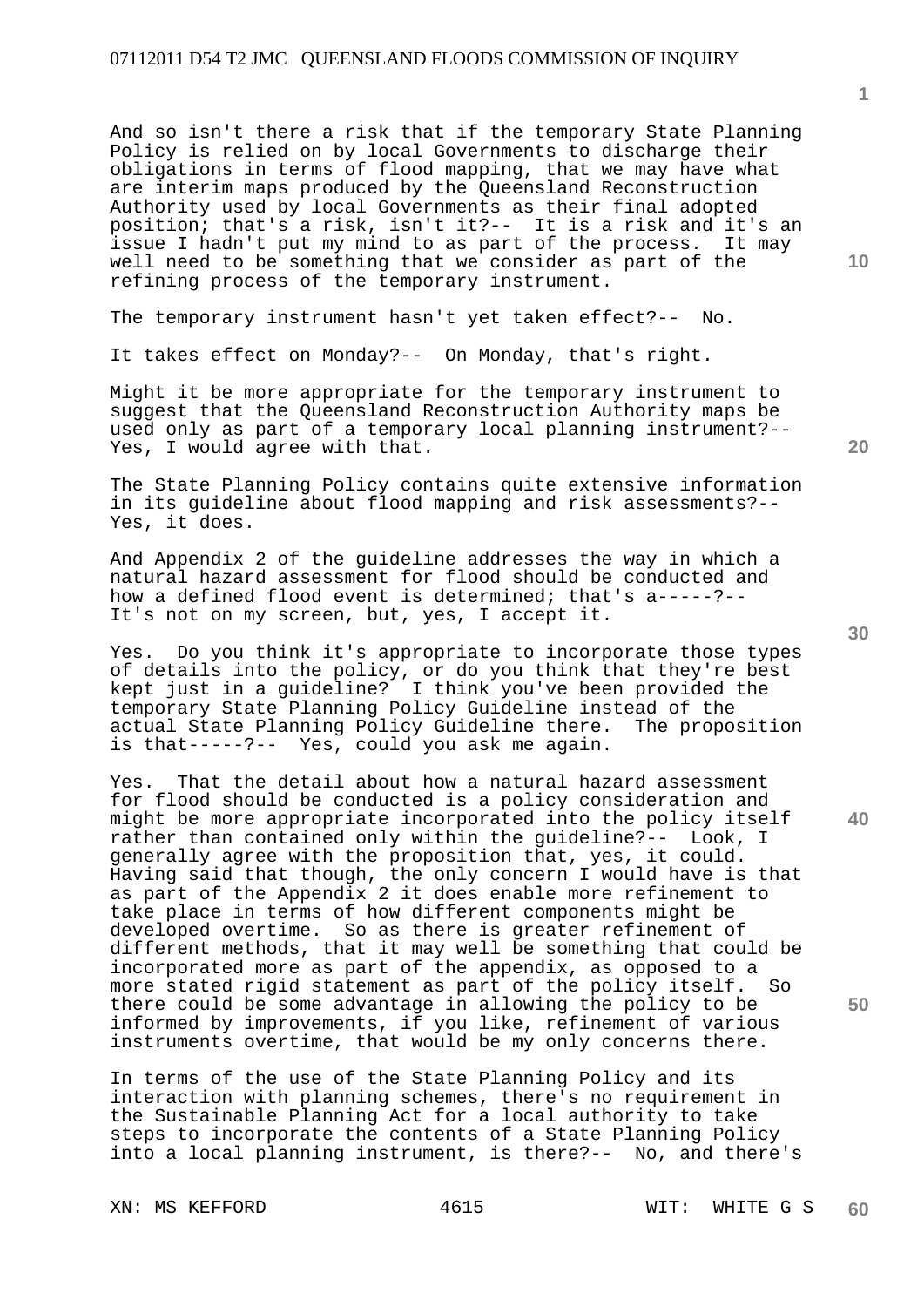a reason for that and that's specifically because in not all

instances will an issue raise as part of a State Planning Policy be relevant to all local authorities.

But as they currently stand, there's also no mandatory provisions in the Queensland Planning Provisions to reflect the State Planning Policy?-- No.

So, we're in a situation where the State Planning Policy has been in place since 2003 and there has been very slow takeup of the concepts in the State Planning Policy in so far as they relate to flood, do you accept that?-- Yes, I do.

And there's no mandatory requirement of any form on local governments to do something about changing this situation?-- No. In fact, I think it's clause 6.6, clearly enables Councils to basically opt out from SP 1/03 if they don't have a defined flood event or they don't have a mapping product.

Given the importance of the issue of flood as compared to other topics which are covered by the State Planning Policy, such as bylaws, or matters that don't involve natural disaster management, do you think that there should be a mandatory requirement on local governments to address flood in their planning schemes?-- In the way it's currently written, no. If it were changed to reflect a broader consideration of the characteristics of different local authorities then, yes, it could, and that's part of the refinement process that's going on right at this moment around SP 1/03 to address some of the issues associated with takeup. To - in the context of my earlier question, to impose a requirement on a local authority that clearly doesn't have the resources or doesn't have the ability to respond to SP 1/03, in my opinion, is one of the reasons that you haven't had the takeup that we talk about, and, in fact, during the consultation process associated with SP 1/03, the issue of resources and capacities of local governments to, in fact, address all of the issues presented by SP 1/03 was an issue raised by a number of organisations.

So how do you think the problem can be addressed?-- I think the problem can be addressed, and if we go back to some of our discussions around the usefulness of the QRA mapping, is to look at how we can better refine processes around basement and catchment mapping and data capture to assist some of those local authorities who potentially don't have the resources to fully comply with SP 1/03 as it's currently written.

Do you think it's-----?-- It's my view, and I've long held this view about SP 1/03, that it was a huge step in the right direction at the time and it has become - and it's a very competent framework. Unfortunately, it has an inherent weakness in so far as whilst articulating clearly what the expectations may be in terms of planning schemes, it probably refers responsibility down to the least most capable part of the planning system, if you like, or planning range to address some of those issues. So they could, in fact, be a proponent seeking to make a development application in order to comply

XN: MS KEFFORD 4616 WIT: WHITE G S

**20** 

**1**

**10** 

**30**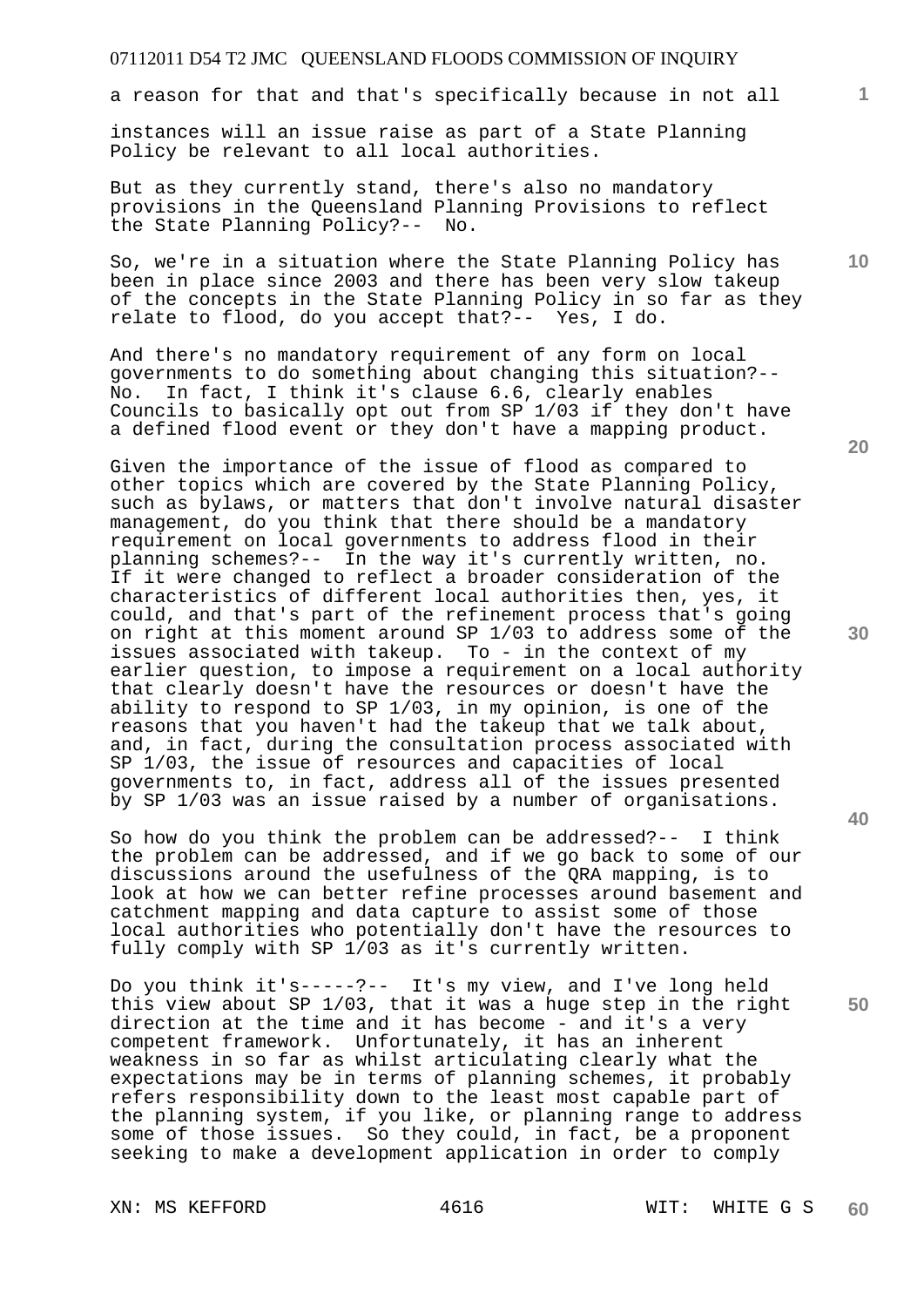with SP 1/03, or, alternatively, a Council that doesn't have the resources to do so. So my view is that SP 1/03, to

address the range of issues in a State such as Queensland, needs to consider that broader range of means by which data can be captured, data can be interpreted, and then imposed into planning schemes, not just a simple one-off defined flood event which is clearly beyond the resources of many local authorities.

Is the use of historical flood information a potential interim solution for some of those resources challenged local governments?-- I personally believe it is. I think I said in the first - during my first part of giving evidence to the Commission, that a single statement in a planning scheme that talks about a known flood event and then a requirement, say, to build a home 500 millimetres above the known highest flood event is a very reliable piece of information upon which I would build a dwelling in a set of circumstances. So, yes, I do, I consider it it could be one of those examples.

Do you know whether the State has given consideration to providing assistance to local governments to refine their mapping?-- I understand there is a submission as recently as Friday coming to the Commission as a result of an earlier request about mapping which deals in part with assisting Councils in terms of that mapping process.

Are you able to tell us what the gist of that submission was?-- I don't - I would have to get hold of it for you, but clearly what the submission was doing was acknowledging that the competency of your planning documents, if you like, your planning system, is very much reliant upon the quality of your data and your data capture as part of your process, in that there is a role to be played by local government, there is a role to be played by the State, and there's also a role to be played by the Federal government in terms of the range of issues associated with that data capture. My earlier comments about my concerns about SP 1/03 could very well be the case, that a single local authority has no capacity to analyse massive catchment associated with a stream or a river system going through its local authority, but yet under, say SP 1/03, is required to respond to a flood event which could be way beyond its capacity. So this idea of a data share and a data capture along the lines that I just said, I think, would go a long way to assisting refining our planning process.

Can I just ask you a few questions about the Queensland Planning Provisions and what role they may play in dealing with the issue of flood, and my questions relate to Version 3. I will show you a copy of Version 3. A copy is being provided to you now. In terms of Version 3 of the Queensland Planning Provisions, that's not the current version, is it?-- No, that's our full consultation at the moment.

So Version 2 is the current version?-- Yes, Version 2 is the current version.

**10** 

**1**

**30** 

**20**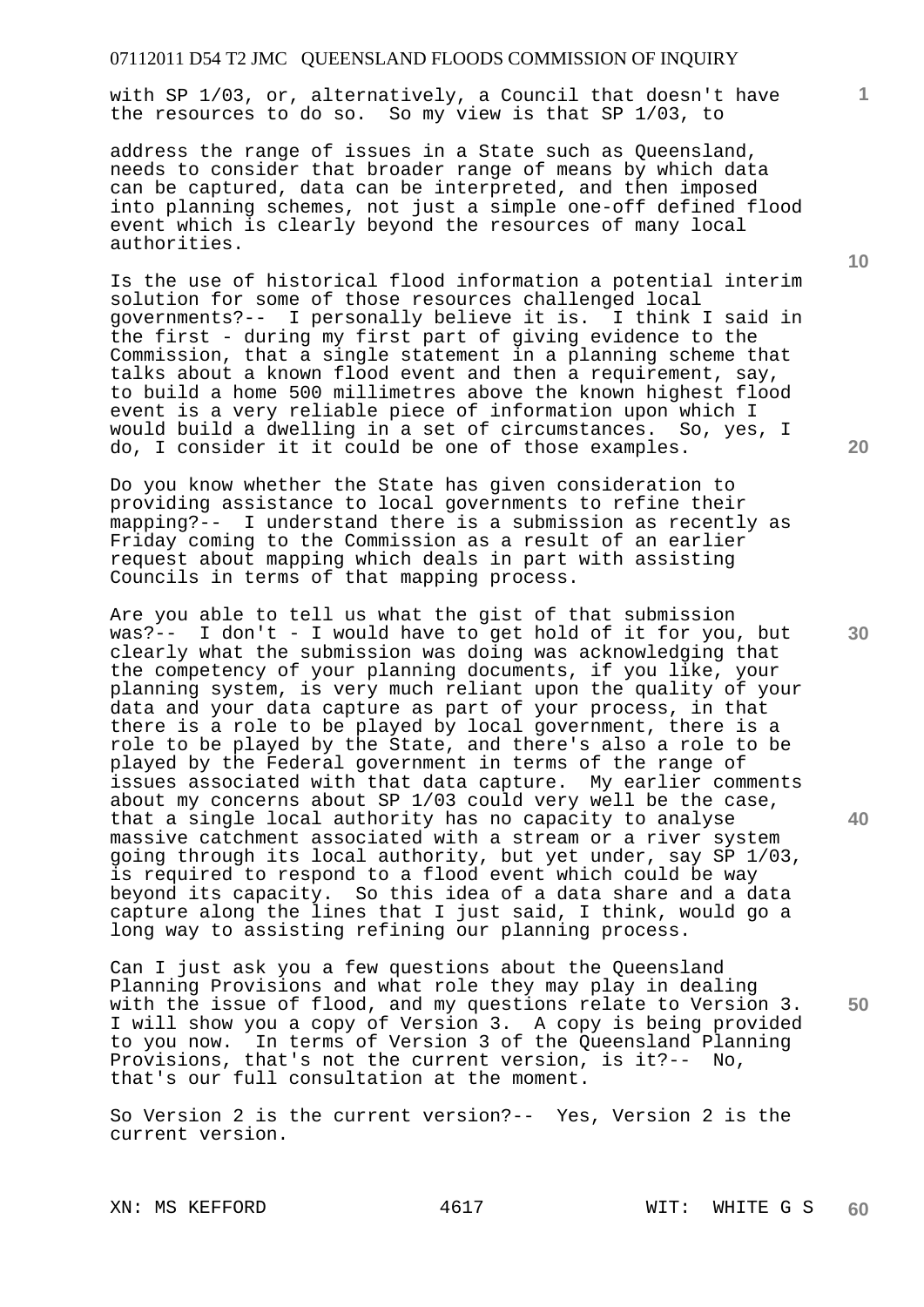And Version 3 is currently on public display?-- Or broader public consultation.

It's out for public consultation?-- I would also point out that that version, some of the comments that were asked of me in relation to certain provisions in relation to a variety of residential areas by Counsel assisting the Inquiry have already been responded to as part of that amendment.

So would it be fair to say that subject to the consultation, Version 3 reflects the current thinking for the Queensland Planning Provisions and-----?-- Yes, it does.

-----where they might be headed? In Mr Reynolds' report, he suggested that where mapping data exists all flooding matters should be dealt with in the flood overlay code of a planning scheme. Do you agree that a flood code is a useful and definitive way to impose constraints on development within flood prone areas?-- I do agree, yes, with the idea of a code.

The Queensland Planning Provisions though don't contain a mandatory inclusion of a flood code?-- It could be semantics in terms of Mr Reynolds' view. The Queensland Planning Code talks about a constraint which enables the same language to be developed once flooding is identified as that constraint. I think they're one in the same. I don't feel that there's necessarily any difference. I think the Victorians use the term "flood zone" or "flood code".

In terms of a development constraint overlay and a development constraint code though, they are an optional aspect of the Queensland Planning Provisions?-- Yes, they are.

And they remain optional in the Version 3?-- Yes, they do.

So regardless of whether a local government has a flood - even where local governments do have a flood hazard map where they've undertaken that mapping exercise, they wouldn't be required under the Queensland Planning Provisions to include the map as a development constraint overlay?-- They would identify the constraints as part of their planning process. They would also identify a series of overlays as part of the planning scheme development process. That's - I feel that deals with the same issues that Mr Reynolds is raising.

But it's optional, isn't it?-- It is optional. I don't see that there's any reason why you can't enable a Council to consider those issues based on the characteristics and circumstances in their own particular local authority around flooding, because it would seem to me that a Council would do a flooding study in order to comply with SP 1/03 in any case and the issues and constraints that may be required to address that in the codes or other requirements as spelt out by SP 1/03 do achieve the same outcomes as Mr Reynolds talks about.

Isn't there a potential difficulty though where a local

**20** 

**10** 

**1**

**30** 

**50**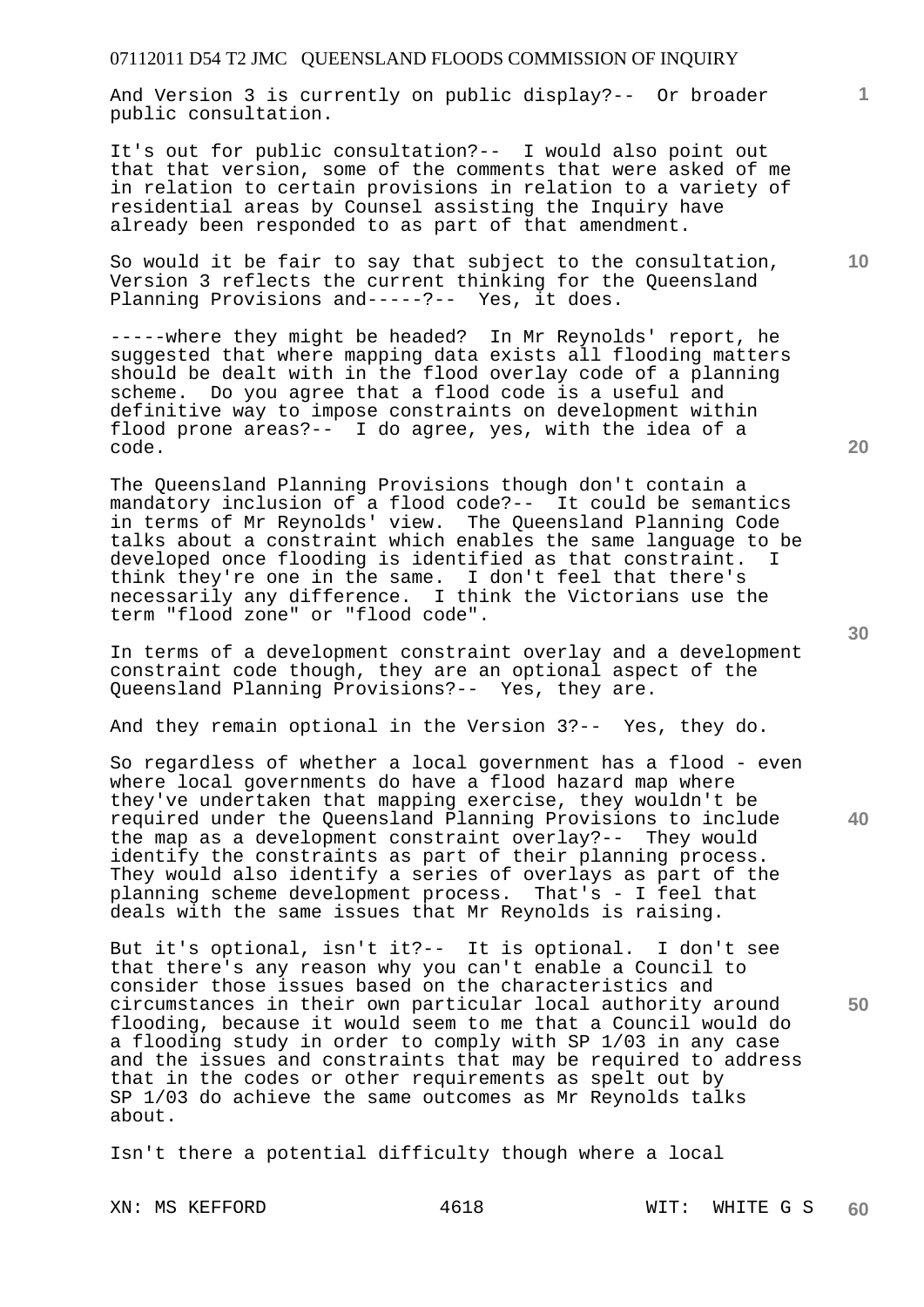government has that information, but under the legislation can elect not to use the information in its planning for the area? There's no requirement to reflect the State Planning Policy in

the scheme?-- The development of a planning scheme right at this moment where a flood study has been done does address the issues that Mr Reynolds touches on. But, you're right, it doesn't become a mandatory requirement that every Council must do it, I acknowledge that point. My only concern about Mr Reynolds' statement is whether or not that code inhibits flexibility that might be required from one Council to another, I would have to give some more thought to that.

Do you think the provision of a draft code as part of the Queensland Planning Provisions has the potential to alleviate the burden for local governments in terms of the drafting exercise?-- As long as it doesn't take away the reality associated with the fact that we're a vast State, we have a whole series of different characteristics that are going to apply to flooding in different areas in different parts of State. I would have to give that some thought as to whether or not it would unnecessarily constrain some Councils as part of the process.

The Queensland Planning Provisions contains not only mandatory parts but model provisions that can be drawn on by local governments?-- I think the notion of looking at it as part of the model provisions, I think that could also provide a solution to the sorts of issues that Mr Reynolds has raised as part of a model framework. But the idea of it being a compulsory code is something a little bit different in my opinion.

If I could take you to Part 8 of the Queensland Planning Provisions, Version 3, at page 70 of Module B, and there it's dealing with the use of overlays?-- Sorry, I haven't got that. I have got no numbering on my document. Yes?

There it's dealing with the use of overlays?-- Yes, I'm there sorry.

And it says that it's recommended that changing the level of assessment by an overlay be used rarely; do you know why that's the case?-- No, I don't. I would have to check on that.

**50**  Do you agree with that approach, that overlays such as a development constraint overlay with respect to flooding not be used to change the level of assessment?-- It would seem logical to me that associated with an overlay that identifies a flood issue, that the level of assessment may need to be considered. So, yes, I do agree with your proposition. So, yes, I do agree with your proposition.

That in terms of flooding there may need to be a change from code to impact assessment, for example?-- Yes, I do.

If you could go to page 71, section 8.1 of Module B of the Queensland Planning Provisions, and, once again, this is

XN: MS KEFFORD 4619 WIT: WHITE G S **60** 

**10** 

**1**

**20**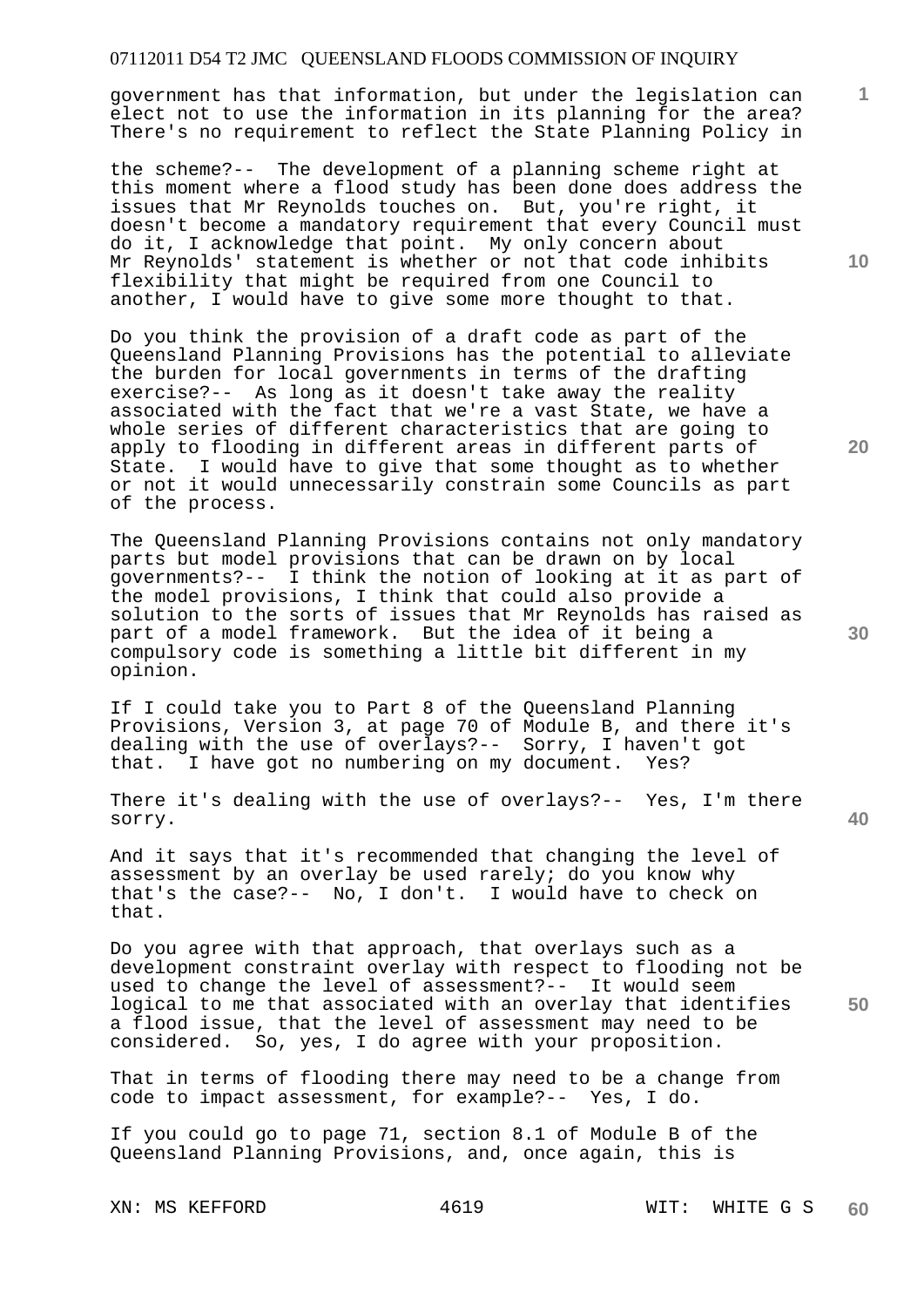Version 3, the one that's out for public consultation, the table in this section relates to the standard suite of overlays. If I could take you to the top of page 72 and there the second paragraph of the first row deals with the flood

hazard overlay and sets out it applies at a minimum to development that, and there's a number of bullet points. Are you able to tell us where those criteria came from?-- They're the criteria that seem to be discussed in most instances when we look at considerations around the provisions of overlay. So the first issue is the notion of increasing the number of people living and working in a particular area, how that might be need to be controlled or considered as part of the planning process. The second dot point revolves around the issue of what sort of institutional uses and evacuation strategies may need to be put into consideration as part of the developmental planning scheme. The third dot point involves the location of certain uses where there might be the storage of hazardous material that in the event of a flood event may float away or be impacted upon. So they're the three overlays, if you like, which attempted to embrace the considerations that a planning scheme might need to put into place.

Now, the draft Queensland Planning Provisions, Version 3, doesn't at this point, or elsewhere, include any guidance as to the type of assessment criteria that development constraint code dealing with flood hazard should address, does it?-- No, it doesn't, but that enables consideration of the circumstances that may need to be applied again in different situations in different local government areas. It doesn't specify exactly what should happen, as it could well be the case that what's suitable in one area is not suitable in another area as long as certain provisions and commentary is contained in the document.

But you acknowledged earlier the potential for incorporation of a model code, not a mandatory code but a model code?-- If that model code enabled the sort of flexibility that I just talked about, then, yes, that could be an option.

In terms of the issues that a model code might address, would you agree that it should incorporate assessment criteria with respect to hazardous materials?-- Yes, I do.

Do you think it should address matters such as flood resistant building materials and design of dwellings?-- Yes, I do.

And why do you think that should be addressed in a planning scheme as opposed to leaving it to the Queensland Development Code, or the Building Code of Australia?-- I probably don't have any concerns either way, but I think that as long as the issues that the Queensland - that the Building Development Code, as long as it addresses the issues associated with the types of building materials, the way that buildings are built, and that as long as there is a trigger point or a referral point in the planning scheme documents, then it is dealt with by either one method or the other.

XN: MS KEFFORD 4620 WIT: WHITE G S

**10** 

**1**

**20** 

**30** 

**40**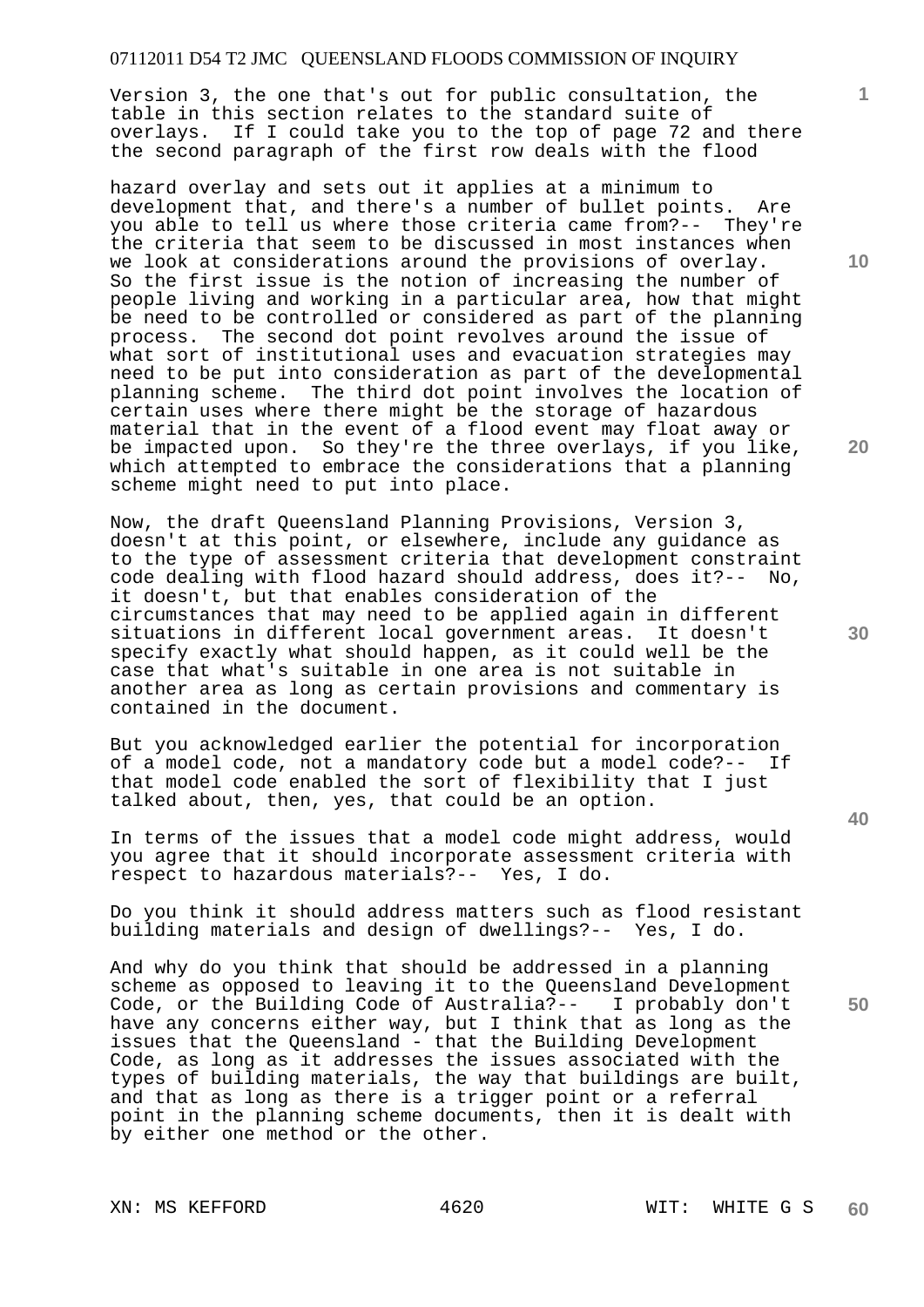Do you think the provisions should be mandatory provisions?-- In the Building Codes or in the planning scheme?

Wherever they're dealt with?-- The way the Building Code has been written at the moment they are certainly mandatory in

terms of considering certain issues, and I accept that the cross-referencing between a planning scheme and the Building Codes is not an inappropriate way of dealing with the issues. It depends on what the content of the mandatory codes are in terms of how deep they delve into the processes, but I certainly accept the way the Building Codes are written at the moment in terms of height of habitable floor areas and the use of certain building materials in certain circumstances. So, in a roundabout way I am accepting it, but I am concerned that some flexibility again might need to be enabled as part of that process.

Can you tell us why you think flexibility is required, particularly with respect to floor heights and building materials?-- Again, it may relate to how buildings are considered in different parts of the State, but by and large, thinking back in terms of your question, I accept that a mandatory framework can be made to work and I'm just trying to think of the exceptions as you asked me that question. So, no, I do accept that a more structured approach could work very w

**30** 

**20** 

**50** 

**1**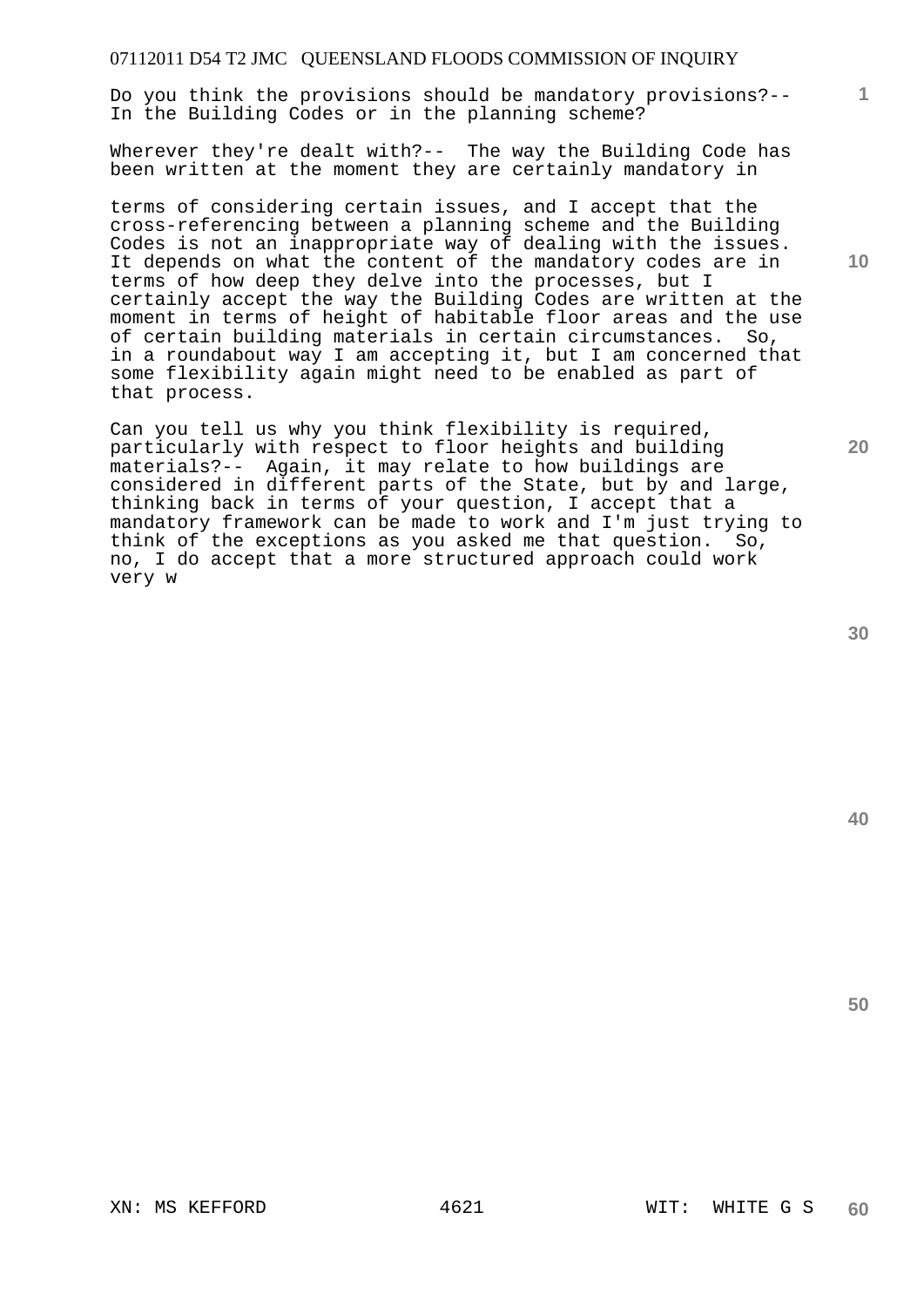In terms of issues such as streetscape, do you think a mandatory framework gives enough consideration to the heritage character, for example, of a street and how could they work within that type of framework?-- It would seem to me that in a planning scheme where heritage issues need to be addressed you could have a heritage overlay as well, so there could be consideration of how a heritage issue is taken into account because, as I recall, the freeboard that's required is a 300-millimetre freeboard and thinking back to the discussions and debate that I've read in terms of Mr Brumby's evidence and Mr Adams' evidence from Ipswich, we're talking about a distance of one foot under the old - under the old measurement and it seemed to me that perhaps that won't affect the issues associated with heritage, especially if as part of heritage overlay some sort of commentary about how it's dealt with were explained in the planning scheme as well. It just seems to me that I can't see why that sort of distance in a planning scheme can't be dealt with as part of some other consideration in the document whilst guaranteeing the issues of the freeboard that's required as part of it.

For the record, you indicated an area?-- Sorry, I've indicated an area-----

COMMISSIONER: You said it was about a foot?-- It's about a foot simply because when you get involved in discussions about these sorts of things I think you need to put into context we're talking about a height difference of about one foot and when you stand in the street looking at a building which could otherwise be considered as part of a heritage character requirement that talks about building treatments, verandah treatments et cetera, it seems to me that that 300 mills would potentially get lost in the way you design, the way you consider all the other issues, so I don't consider it a problem.

MS KEFFORD: The 300 mills, though, is set above - as a measurement above another measurement, isn't it?-- Yes, that's right.

Above the defined flood event. So if the defined flood event, though, involves a significant level challenge, doesn't that suggest that adding another 300 mills on top of that already significant level change that there might be issues?-- That could cause more of an issue if we're talking about differences of four or five feet or a metre and a half, yes, it could cause problems.

I should while I remember tender the Queensland Planning Provisions version 3.

COMMISSIONER: Exhibit 914.

ADMITTED AND MARKED "EXHIBIT 914"

**10** 

**20** 

**30** 

**40**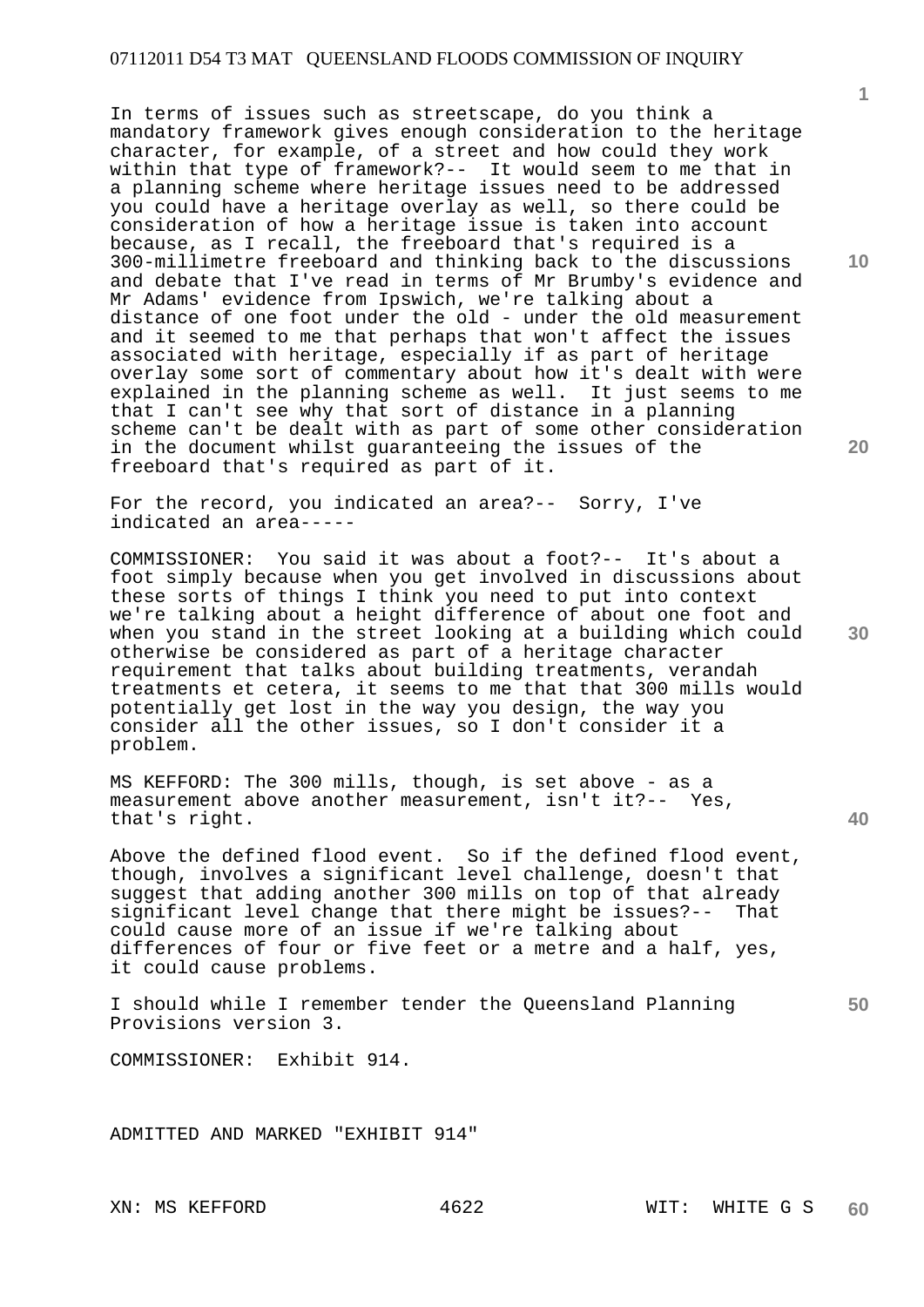MS KEFFORD: In terms of other topics that a model code might address, do you see emergency evacuation routes being an appropriate topic to be addressed through the Flood Code?-- Yes, I do. I think the rendering of a use suitable perhaps in a graduated risk management profile, the ability to evacuate would seem to me to be a consideration, especially where we're talking about a river and a flood which might be an event that gives you two days' notice of a situation, or even a shorter event, but particularly the ability to have an evacuation plan, not only for people, but a whole range of perhaps products, materials, vehicles, is a consideration that you could take as an advantage to your planning scheme.

Now, evacuation routes is obviously something that can be determined without reference to the conduct of a particular individual. Is it important to draw in planning terms a distinction between that and evacuation plans which require involvement of individuals?-- Yes, I think there is a difference between the two.

Do you consider evacuation plans to be appropriate as a planning measure?-- I don't think they need to be<br>incorporated into your planning scheme as such. I think that incorporated into your planning scheme as such. the Evacuation Management Plan is a separate plan in its own right, but they should have cognisant and relationships between each. If you are designating a particular area for particular development and there's only one route out of that particular location, then it could very well influence the way your planning scheme itself works, but the actual evacuation plan itself, I see as a separate process.

Would it be fair to say that it would be not advisable to draft a planning scheme to indicate that certain uses are appropriate in reliance on evacuation plans?-- I think reliance on the plans themselves as opposed to a means of evacuation is a different issue. If there's only one road out of a particular destination or place, then I think the issue of there only being one route out as opposed to the evacuation plan itself of which the road is only one component is a separate issue. I just road as an example.

In the Queensland Planning Provisions, version 3, at page 112, in the Administrative Definition Section the term "Adverse Flooding" is defined, page 112. And the definition is that of "Adverse Flooding" is "Flooding which may adversely affect the amenity, safety or use of a premises." The definition obviously is one that's quite broad?-- Yes, it is a broad definition.

Do you know why the definition is included?-- It's simply to alert any - any council drafting planning scheme in relation to the need to consider flooding as part of its planning scheme and just drawing attention to the interpretation of what adverse flooding is supposed to mean, but I do agree with it, it is a fairly broad definition, but the main issue there is to alert the person drafting the planning scheme to the

**1**

**20** 

**30** 

**40**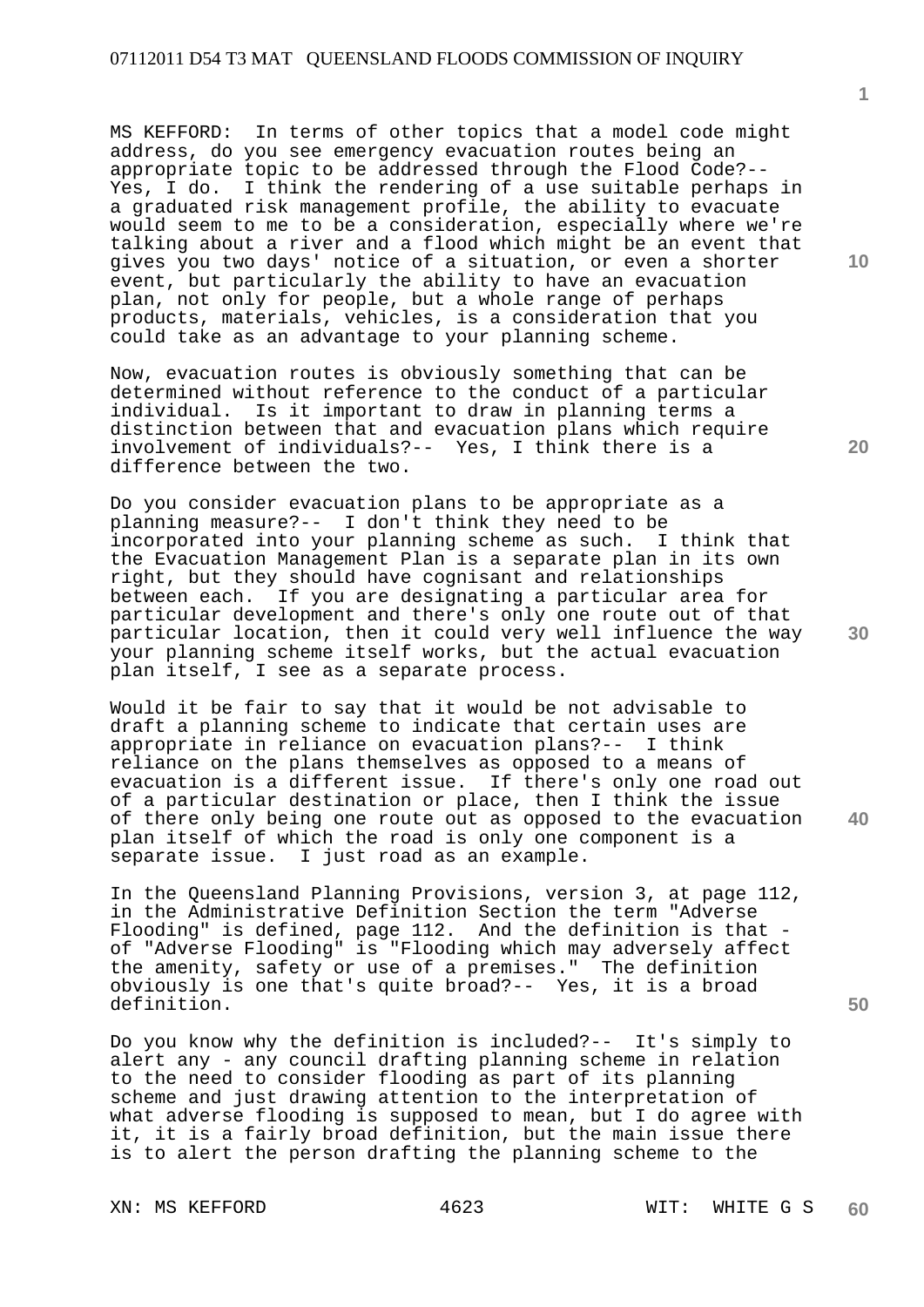issue of adverse flooding being considered.

Can I ask you some questions about the concept of a flood referral agency? In the Integrated Development Assessment System under the Sustainable Planning Act there is provision to refer to a development application to a State department for specialist advice and this is the referral system generally. Do you accept that?-- That's the system generally yes, that's right.

And the trigger for the involvement of a referral agency is found in a schedule to the State Planning Regulation?-- Yes.

And currently there's no referral agency trigger for the development that's proposed within flood-prone land?-- No.

Do you think that there should be?-- I don't think - I don't think there's any need to do that if you've crafted a planning document that takes account of all of the issues associated with correct overlays, correct procedures for building, correct procedures for selection of your overlays. It would seem to me it's an unnecessary burden to just simply create another referral process for the sake of a referral process when it should be built into the planning scheme which is the commentary around the whole planning process, in any case.

Do you think there should be referral in the interim in situations where the planning scheme doesn't yet contain provisions with respect to flooding?-- It's something that I could give consideration to, but certainly something I haven't given thought to at this stage. I would think it would be a complicated process and I don't know what agency that you would consider would be the referral agency in that instance. I think most of the planning schemes that are operating do deal with the flooding issues, especially in the urban context. I'm trying to think of a situation in a rural context where you would be referring an application to some central agency. I would think - I would think in the refinement of the planning scheme to documents, say as a consequence of this Commission we will see a step forward and it wouldn't necessitate having that referral process. I do think that already in the last six months we've seen a number of opportunities that have created the building codes issue around flooding requirements, the issues associated with the QRA mapping, responses in the QPP provisions that do enable us to start considering those flooding issues without a complicated referral process.

So do you think that the State interest check and the involvement of department agencies such as the Department of Community Safety, they are sufficient protection mechanisms in terms of the consideration of emergencies, evacuation procedures and the like, that the flooding is adequately addressed through that State interest check and the involvement of the agencies in that State interest check as part of the process?-- Is your question in relation to what we need to do in terms of interim measure or-----

**10** 

**1**

**20** 

**30** 

**40**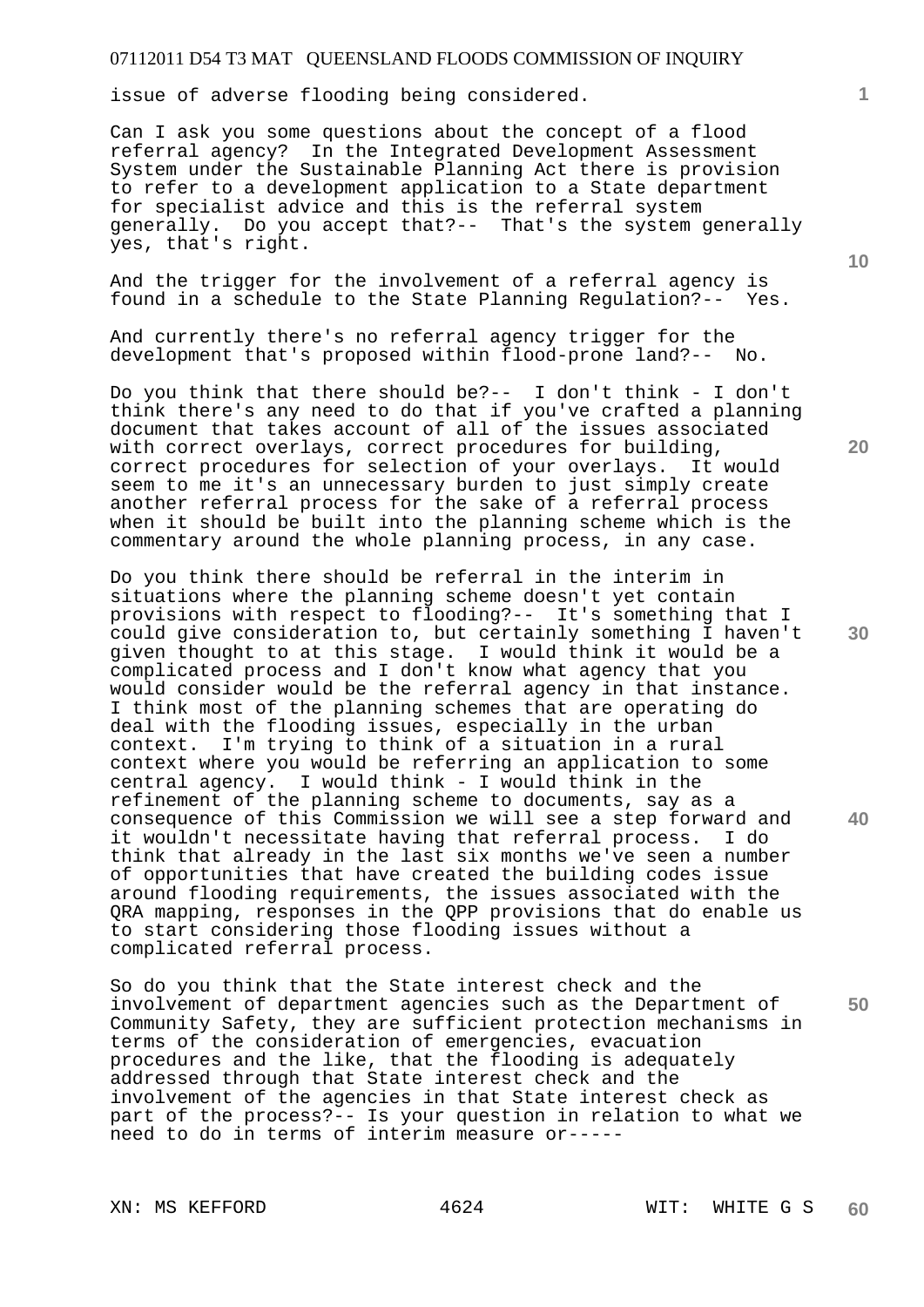More generally?-- -----in a more general sense, yes, I do.

There's no need for a flood referral agency because presumably the schemes are adequate having been referred to the Department of Community Safety during the drafting process?-- Yes, I would.

In terms of that process of referral to the Department of Community Safety for comment during the preparation or amendment of a planning scheme, can you give me some more detail about the relationship between the Department of Local Government and Planning and the Department of Community Safety?-- Well, on an issue associated with SP 1/03, that would be a matter that's referred to the Department of Community Safety in consideration of amendment to a planning scheme or a drafting of a new planning scheme.

And why is that referred particularly to the Department of Community Safety?-- It's considered there's a whole range of State interests which are referred to different departments and that particular department is a department that you would refer issues to do with flood hazard and flood issues.

They have specialist skills and knowledge with respect to flood hazard and flood management?-- Yes, they would.

How are comments that are provided by the Department of Community Safety being treated by the Department of Local Government and Planning? It's the case, isn't it, that not every amendment suggested by the Department of Community Safety is then suggested as a necessary amendment to a draft planning instrument?-- Yes, that is the case.

And how is that call made as to what things should be - what things in the draft scheme should be amended and what comments of Department of Community Safety ought be ignored or disregarded?-- In the context of a planning scheme - a planning scheme being prepared, right at this moment from from a complete scheme review, I'd say that there would be a considerable amount of consideration to how that planning scheme would respond to instances such as 103. In the context of a planning scheme reaching the final point of its preparation, for example, the Ipswich Planning Scheme when it was being considered at the time of its preparation as an entire planning scheme back in 2003/2004 a different set of circumstances, depending on the interpretation and the degree of compliance or reflexion of SP 1/03 to a planning scheme such as Brisbane which was a massive planning document having minor amendments prepared some three or four years into its life cycle, again a different range of considerations would be coming through, in my opinion.

I'm interested, though, in exactly how a call is made as to what advice that the Department of Local Government and Planning receives from the Department of Community Services, how the Department of Local Government and Planning determines what recommendations made by the Department of Community Services ought be accepted and which ones ought be rejected.

**10** 

**1**

**40**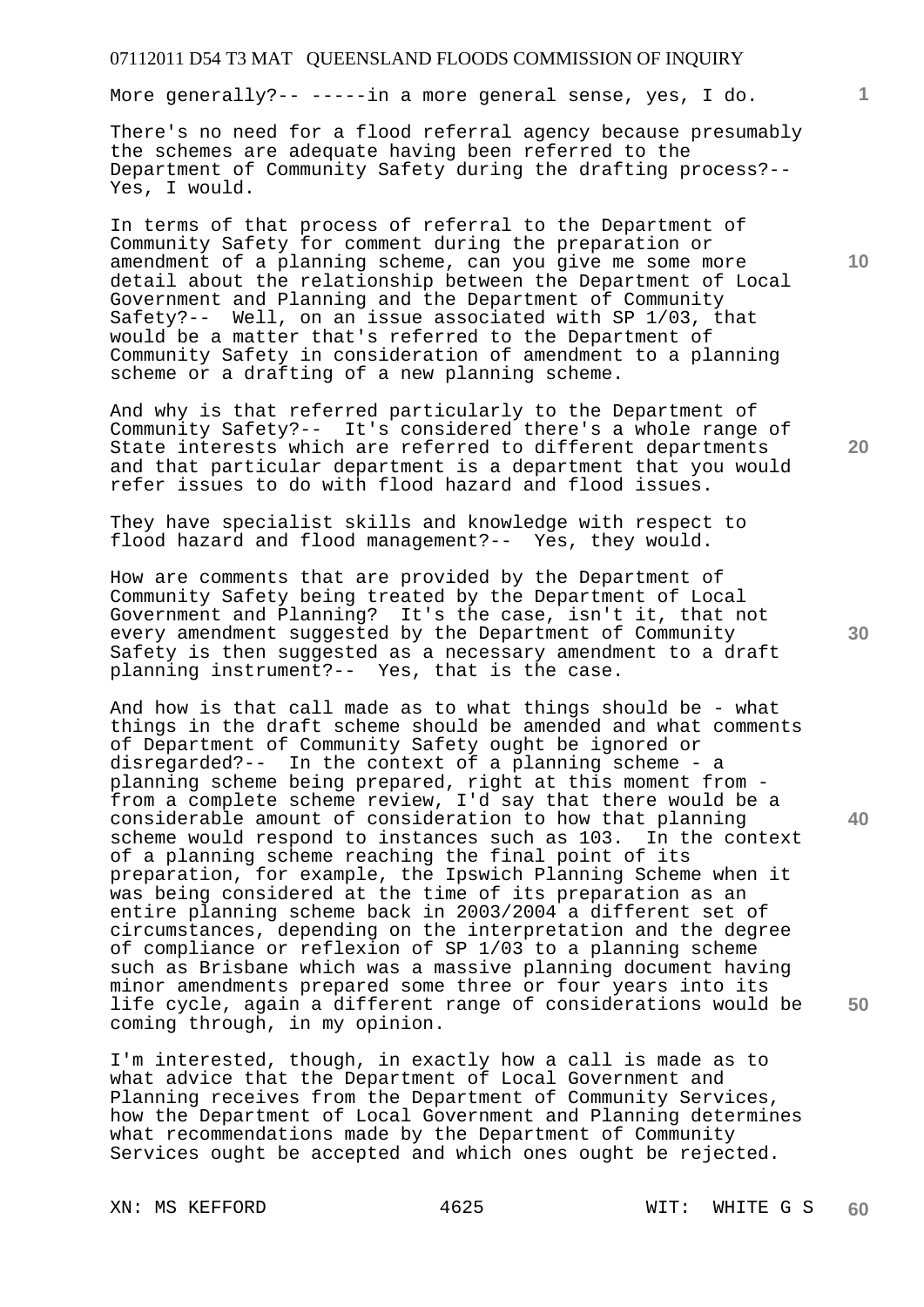Perhaps if I take you - you talked about Ipswich and this is one situation where - if we could go to attachment 47 of your second statement. I apologise, I think I've been saying the Department of Community Services instead of Safety?-- I knew which department you were talking about.

This is an email chain between Ipswich City Council and the Department of Local Government and Planning. See that. And at the bottom of the first page is the start of an email from the department to the Council?-- Yes, that's right.

The identities referred to in the email able you to confirm that?-- Yes.

If we go over to the second page we can see in about - a little way over halfway down there's a bullet point which says that in order to maintain faith with our State agency colleagues we are required to list all of their concerns/comments except the looney ones, even though we're not seeking any changes arising from any of them. And this is the point I'm trying to determine. How does the Department of Local Government and Planning when it recognises that the Department of Community Safety is the department with the specialist knowledge on flood hazard and flood management, how does the Department of Local Government and Planning determine which recommendations by the Department of Community Safety ought be required to be adopted and which should just be disregarded?-- It depends on the extent and the manner in which the comments have been made in relation to a particular issue. I'm trying to weave in in terms of the particular response there my answer to you, but clearly it would seem to me that in the context of the DLGP looking at a range of considerations, taking into account the circumstances and point at which that particular planning scheme had got to and whether or not it, in fact, in the opinion of DLGP did appropriately reflect SP 1/03, a recommendation or consideration might be made to the minister keeping in mind the views that have been expressed by the department. So there is a judgment that is made as part of the process, as is evident by that particular piece of correspondence.

As part of that process if DLGP determines that it is not going to adopt the recommendation made by the Department of Community Safety, does it inform Department of Community Safety that that's the intention and give the other department a chance to be heard on-----?-- Certainly that would be the case at the moment, if I were involved in the review of a planning scheme, yes, it would be and I may well also advise the department as to why a suggested qualification is being made or a particular interpretation is being put forward as part of that process, but by and large we would attempt to resolve differences in the current set of circumstances between ourselves and other departments.

COMMISSIONER: Would that be a convenient time to take a break?

MS KEFFORD: Yes, certainly.

**10** 

**1**

**20** 

**30** 

**40**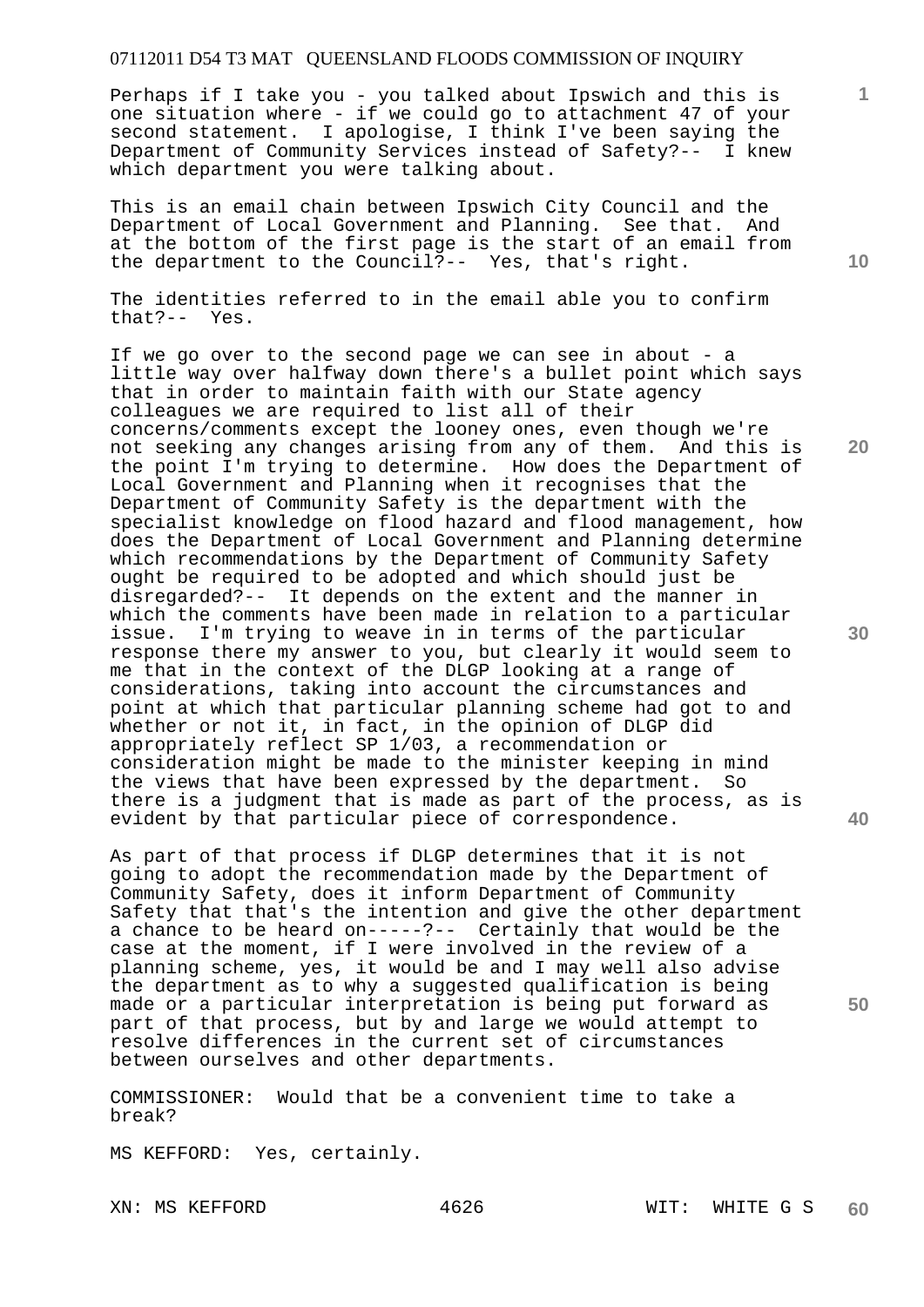COMMISSIONER: We'll come back at 11.35.

THE COURT ADJOURNED AT 11.20 A.M.

**10** 

**1**

**20** 

**30**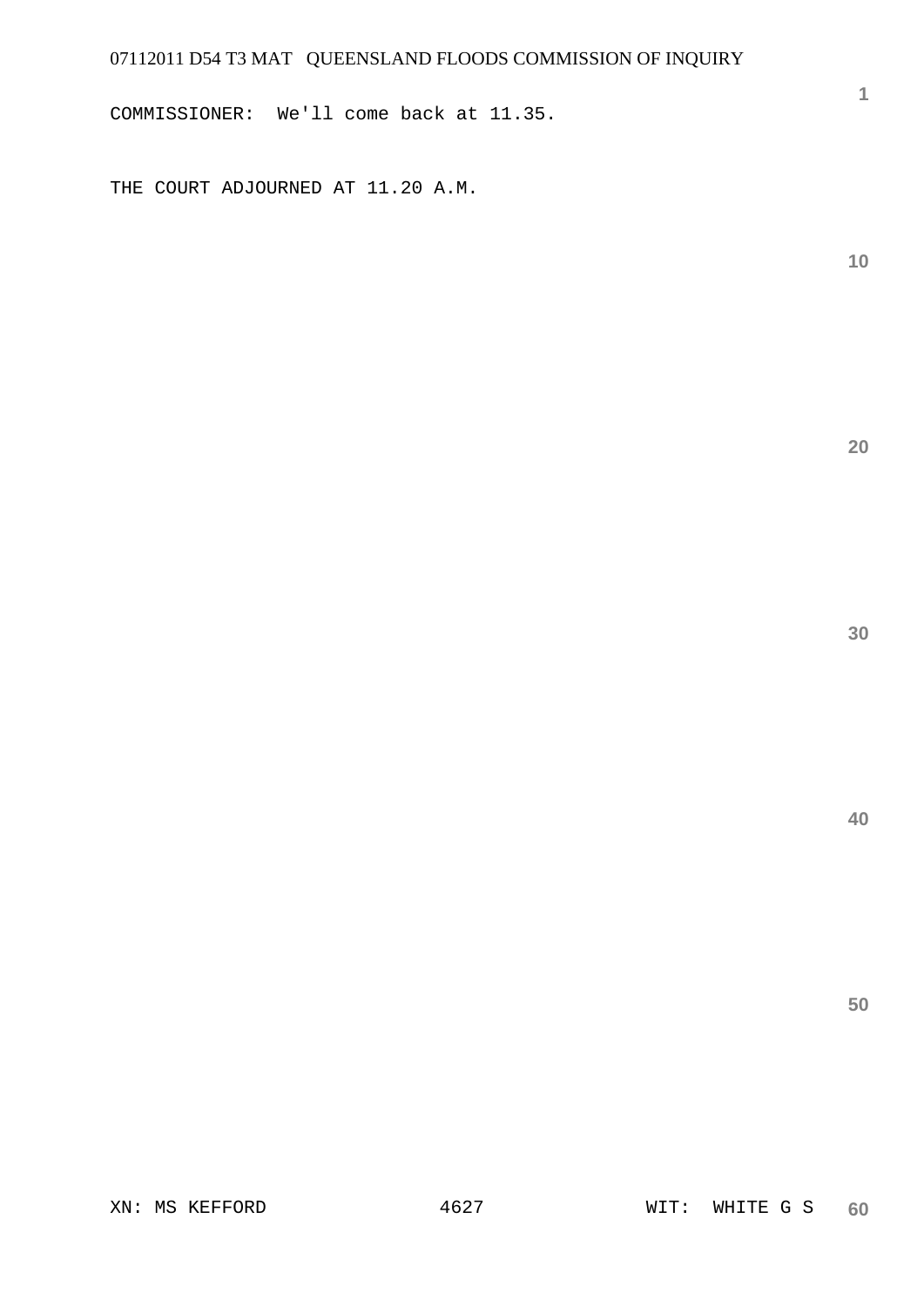THE COMMISSION RESUMED AT 11.37 A.M.

GARY STUART WHITE, CONTINUING:

MS KEFFORD: If I could just ask you about a suggestion that was made by Mr Adams, the city planner for Ipswich City Council? He made a suggestion in terms of notification of conditions of a development approval that relate to flood-affected land that subsequent land owners could be made aware of such conditions on acquisition of a property by requiring anyone acquiring land to obtain a planning certificate or by recording notations on the certificate of title. Do you have a view about the means by which subsequent owners of land might be notified about conditions relating to flooding?-- It could be through a town planning certificate that they may seek. It may also be a notation perhaps put on the rates information to the fact that there are issues associated with a particular block of land, but I generally agree with Mr Adams' proposition that you should be advising subsequent purchasers as to what conditions may relate to that parcel of land.

And in New South Wales, the Environmental Planning and Assessment Act makes provision for a planning certificate which specifies matters relating to land, such as whether restrictions affect development on land due to natural hazards such as flooding, and then the Conveyancing Act in New South Wales requires a copy of that planning certificate to be attached to a contract for sale. Do you think a similar approach might have utility in Queensland?-- Yes, I do.

And in terms of the type of certificate that ought be attached, the Sustainable Planning Act makes provision for town planning certificates?-- Yes, it does.

And it makes provision for three types of certificates. The limited certificate would not contain information about development conditions that attach to land, would it?-- No, but the limited certificate could highlight the fact that there are other documents that are available as part of a more detailed search.

And as the legislation's currently drafted, that type of flag is not required to be contained in a limited certificate?-- It is not, but I think it is probably something that most local authorities would in fact be doing as part of that process, they would flag that there is a development application that has been approved on the site, which would be the flag to seek details on the conditions and requirements associated with a particular application.

Do you think it would be worthwhile amending the legislation to require all limited certificates to contain that type of

**1**

**20** 

**10** 

**40** 

**50**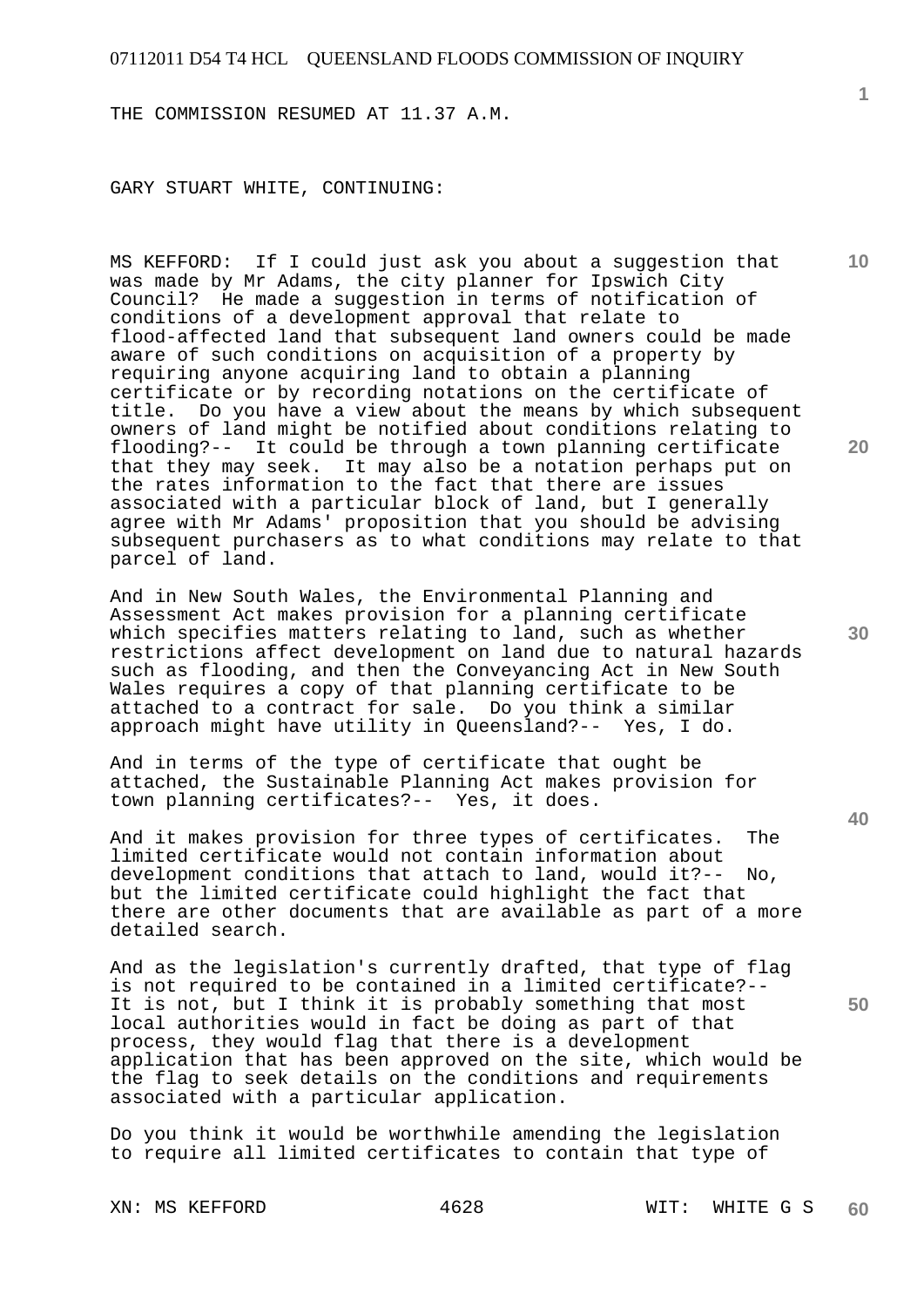notification?-- I think it would be useful if it did alert somebody to the fact that there are other issues that you need to consider, yes, I do.

Can I just ask you a few questions about the concept of development commitment, which is a defined term in the State Planning Policy. Do you have a recollection of the term?-- Yes, I do, yes.

And in outcome 1 of the State Planning Policy, that outcome seeks to ensure that development only proceeds where it is compatible with the nature of the natural hazard. Do you think that's a fair summary of the-----?-- Yes, I do.

And there is an exception, and that exception is where there is a development commitment?-- Yes, there is.

And "development commitment" is defined in the State Planning Policy by reference to a number of things, including where the planning scheme makes development a material change of use code assessable or otherwise consistent with the requirements of the relevant planning scheme. In terms of that exception, that has very broad application?-- Yes, it does.

It potentially captures development that is not only code assessable but also impact assessable but consistent with the general provisions throughout the scheme?-- Yes, that's right.

And so it would - such development that is code assessable or impact assessable and consistent with the planning scheme would not need to meet the outcome, and so there is potentially the bulk, would you say, of development under a planning scheme could fall within this exception to the outcome?-- I wouldn't say a bulk, but a high proportion would. I think the word "bulk" - a major proportion could, yes, that's right, especially in existing developed areas.

Do you think such a broad definition is appropriate?-- Yes, I do, because applications have been previously lodged and considered in accordance with the planning documents that are already in place. People have lodged application, purchased property with a certain confidence and knowledge of what they could and couldn't do on that property.

The development commitment definition, though, would capture situations where there is no development application on foot and no development approval given?-- There would be development rights on certain vacant properties, though.

When you talk about development rights, are you talking about a crystallised right or an expectation that you may be able to get permission to develop in a particular way?-- A crystallised right would be, obviously, an approval; an application in your hand. The expectation would be to the best of your ability when perhaps purchasing that property was there a high expectation that you would be able to put forward a particular development proposal, otherwise perhaps you would

XN: MS KEFFORD 4629 WIT: WHITE G S

**10** 

**1**

**30** 

**20** 

**40**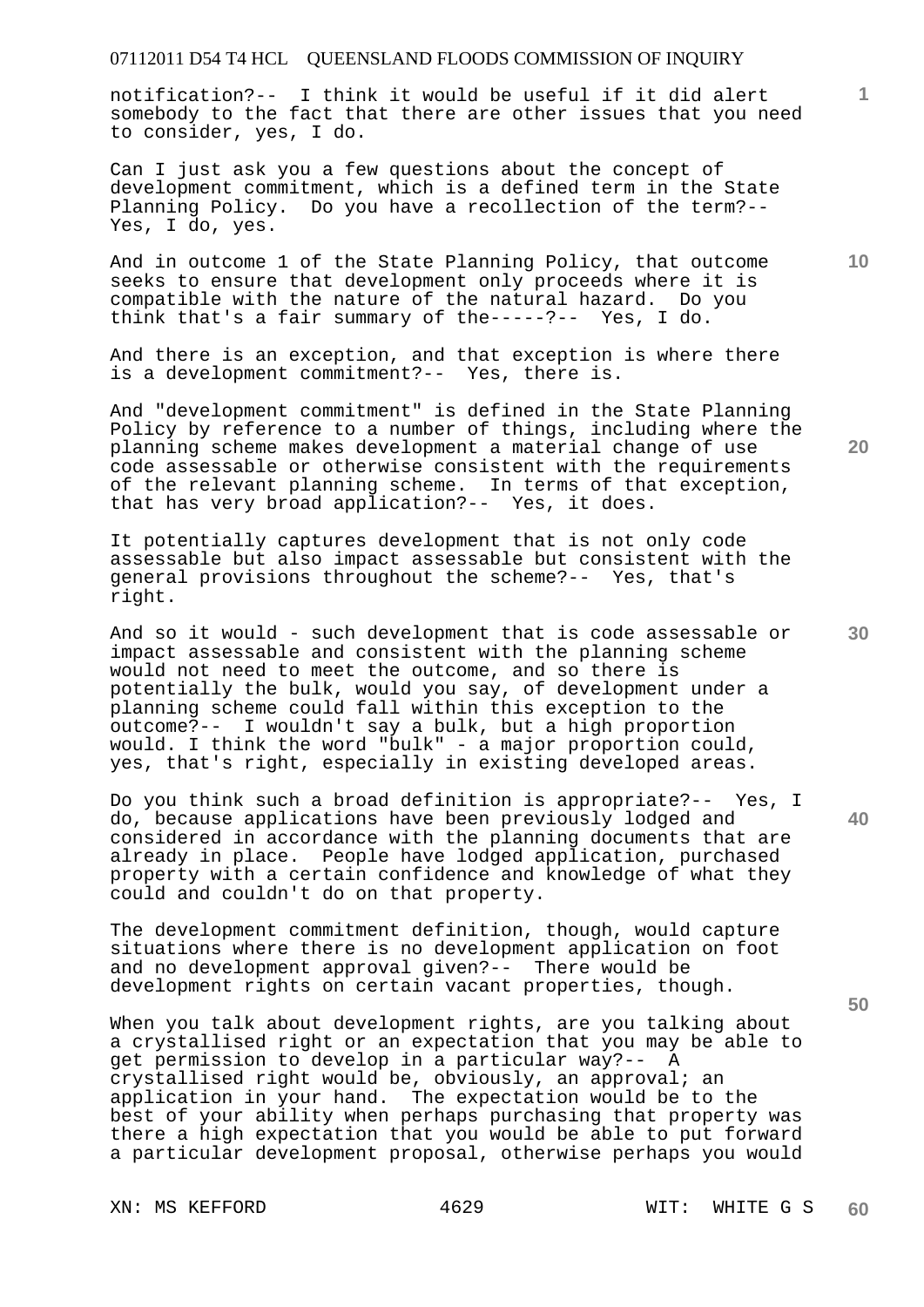never have purchased it if you knew that there were other inherent barriers or constraints that were going to relate to that property.

And do you think that it is appropriate to have an exception where such an expectation exists, an expectation that you might be able to develop your property for a particular purpose?-- I would have thought the provisions of a town planning scheme is probably an appropriate place where those expectations are qualified, either through an overlay or something similar to that, but you should be able to understand where you are going to lie in terms of lodging an application, rather than being completely uncertain as to where you might end up as part of a development process.

So you think that a planning scheme should make a call, and in some instances it might be appropriate to further regulate development so that it is - so that it does only proceed where compatible with the nature of the natural hazard, even though previously under the planning scheme the development would have been code assessable or consistent and not have a requirement to be compatible with the nature of the natural hazard?-- I see no reason why a qualification can't be put in place as to how a particular development should in fact occur on a particular site, and that qualification could be triggered by an overlay provision, or something like that. The issues that we talked about previously in relation to building heights and use of certain materials, it seemed to me that that's a fair and reasonable qualification as part of that process, as opposed to a refusal or a complete preclusion when there have already been expectations in place. Especially insofar as so much of our urban fabric is actually within floodplains, and so much of our urban fabric can in fact be made to work when appropriately constructed or appropriately reflecting issues that might be associated with that particular site.

From your answers it seems to me that you perceive - and I could be wrong - outcome 1 as precluding development, outcome 1 in the State Planning Policy is directed at precluding development, and then outcome - if the exception applies, outcome 2 takes up the role of protecting property by imposing standards?-- Yes, that's right.

Is that how you see it as operating?-- Yes, that's right.

And is it for that reason that you see the definition of development commitment as satisfactory?-- Yes.

In terms of the-----?-- I'd say to you that if you are crafting a new planning instrument, I think outcome 1, clearly in instances where there are major problems associated with flooding, that clearly outcome 1 should be the precursor. Don't commit greenfield areas to development if there are major constraints associated with it. So, I suppose, that's just my point of difference between outcome 1 and outcome 2.

Would you accept that there is some instances of infill where

**10** 

**1**

**20** 

**30** 

**40**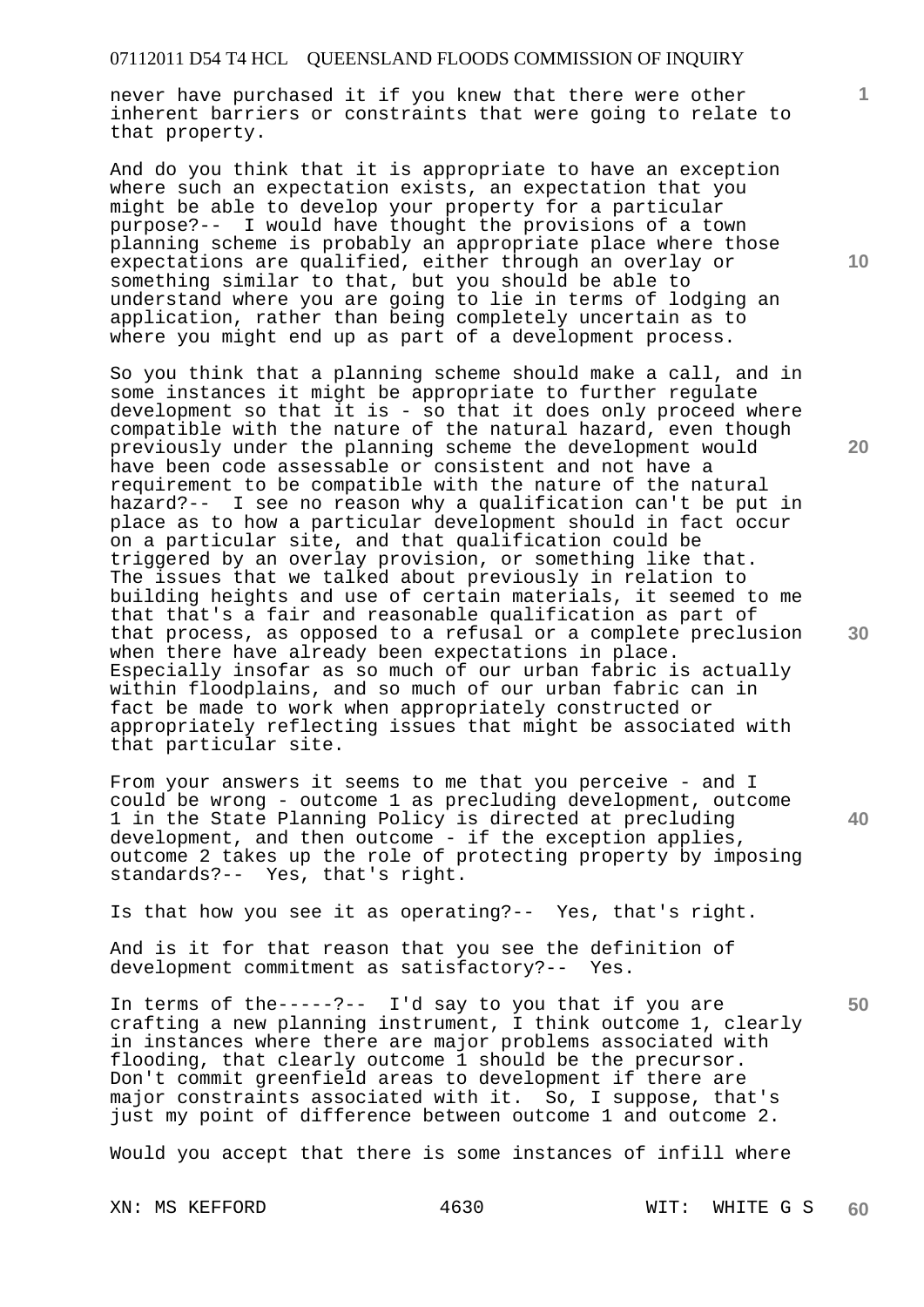because of the circumstances it might also be inappropriate to allow development to proceed at all?-- I don't think that I would be able to say a categoric yes to your question. I think that the question is best answered by how you qualify the nature of development in some of those infill, brownfield sites. I think there is opportunity to do that in accordance with outcome 2.

In terms of the incentive for a Local Government to even turn its mind to precluding development, would you accept that some local governments are reluctant to make changes to their planning scheme where those changes might trigger compensation?-- Yes, I do.

And in terms of the trigger for compensation, the Sustainable Planning Act contains a trigger where a change to a planning scheme that reduces the value of interest in land may trigger compensation for that change?-- Yes, I do.

And there are exceptions to that trigger which include where the change to the scheme affects development that if it happened under the old scheme would have led to significant risk to persons or property from natural processes, including flooding?-- Yes.

But there is a proviso on that exception that the exception will only apply if the risk could not have been significantly reduced by conditions attached to the development approval?-- Yes.

When drafting a planning scheme, it would be very difficult to foresee the instances where risk might be addressed through attaching conditions?-- No, not necessarily. I think you - I think the whole process of drafting schemes, the whole notion of different levels of assessment anticipates the fact that certain applications can be rendered more suitable to a particular site by virtue of the conditions that you might impose on a particular application. So it could be the fact that with a major application like material change of use, you would anticipate a higher level of conditioning, a higher level of scrutiny back against the planning document. Whereas something which is self-compliant, something which is a straight-out building application, or even code assessable is a less condition framework. It seems to me that in crafting your planning scheme, you should be mindful of the sorts of issues that you might need to consider in those different circumstances. Otherwise you may just have one designation or one zone.

In terms of the other exception that might apply in the situation of flooding, there is an exception to the requirement to pay compensation where a local government amends its scheme to have the same effect as another statutory instrument?-- Yes.

And that would include the State Planning Policy?-- Yes, it would do both.

**30** 

**40** 

**50** 

**20** 

**10**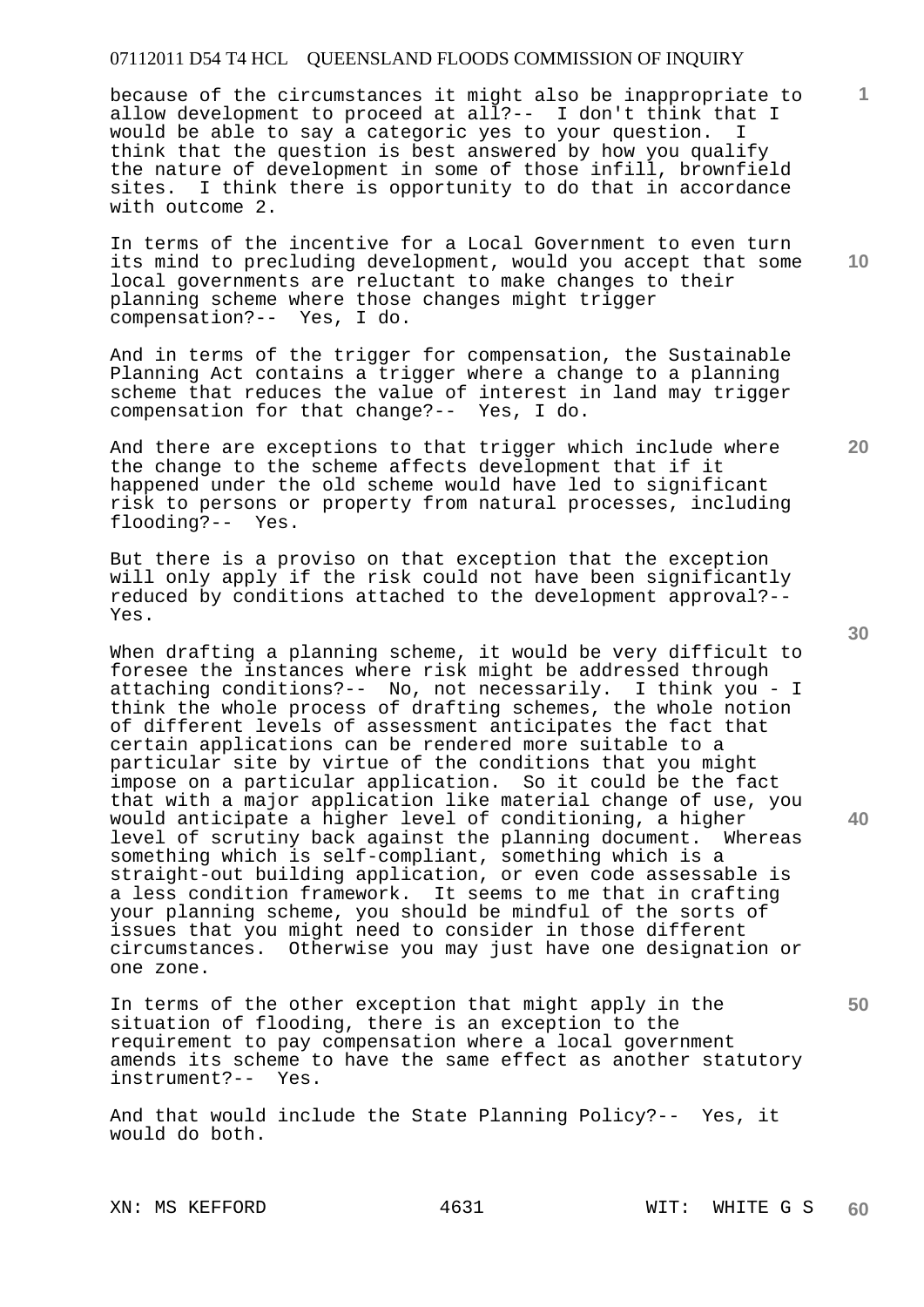Do you think that the breadth of the definition of development commitment would make it difficult with State Planning Policy 1/03 to change the planning scheme in a way that would call up the exception to compensation?-- It would certainly challenge the ability. I would have to look at that in more detail. It would certainly seem to me that it would challenge the ability.

Mr Adams, the City Planner for Ipswich council, in his second statement expressed an opinion that the Sustainable Planning Act should be amended to be clear that no compensation is payable should a local planning instrument be amended for the purposes of natural disaster mitigation. Do you agree?-- In principle I do agree but it is an issue that has far broader policy implications to government and policy makers, and I think that would also have to come into the process. But in principle I don't disagree with what Mr Adams is talking about.

Could I just ask you a few questions about electrical substations? Schedule 4 of the Sustainable Planning Regulation identifies development that can't be regulated by a planning scheme and it includes all aspects of development for a supply network for electricity which is defined by the Electricity Act. The Commission has received evidence from the Executive General Manager of Energex that the location of Energex assets is the result of a negotiation between Energex and building owners. Are you aware of that?-- No, I wasn't aware of that.

Mr Arnold highlighted - he is the Executive General Manager of Energex - he highlighted that Energex's position is that consideration should be given to amending the Electricity Act to give Energex greater powers to obtain suitable locations for electricity assets taking into account flood levels. Do you think it is appropriate for the Sustainable Planning Act to be amended to allow planning schemes to regulate the location of such assets?-- It really - I really don't have an opinion on that at this stage. I would need to give a little thought to it before just responding. The consequences of the electricity assets being community infrastructure and the importance of - the importance of ensuring a broader community interest to take into account would suggest to me that the less restrictions that were put on to the process would be an advantage on the basis of it being a community asset, community issues. So in that respect, I could be agreeing with the proposition that he put forward.

Is it perhaps more appropriately dealt with by addressing the considerations through amendments to the Electricity Act?-- No, because I think - well, maybe it should be in both pieces of legislation. I think the planning legislation needs to indicate to a community why that particular position is being taken because of the significance of it being community<br>infrastructure. The means by which it is enabled, I wow The means by which it is enabled, I would have to take my own advice on legislation, it could very well be through a separate piece of legislation.

**20** 

**40** 

**50** 

**10**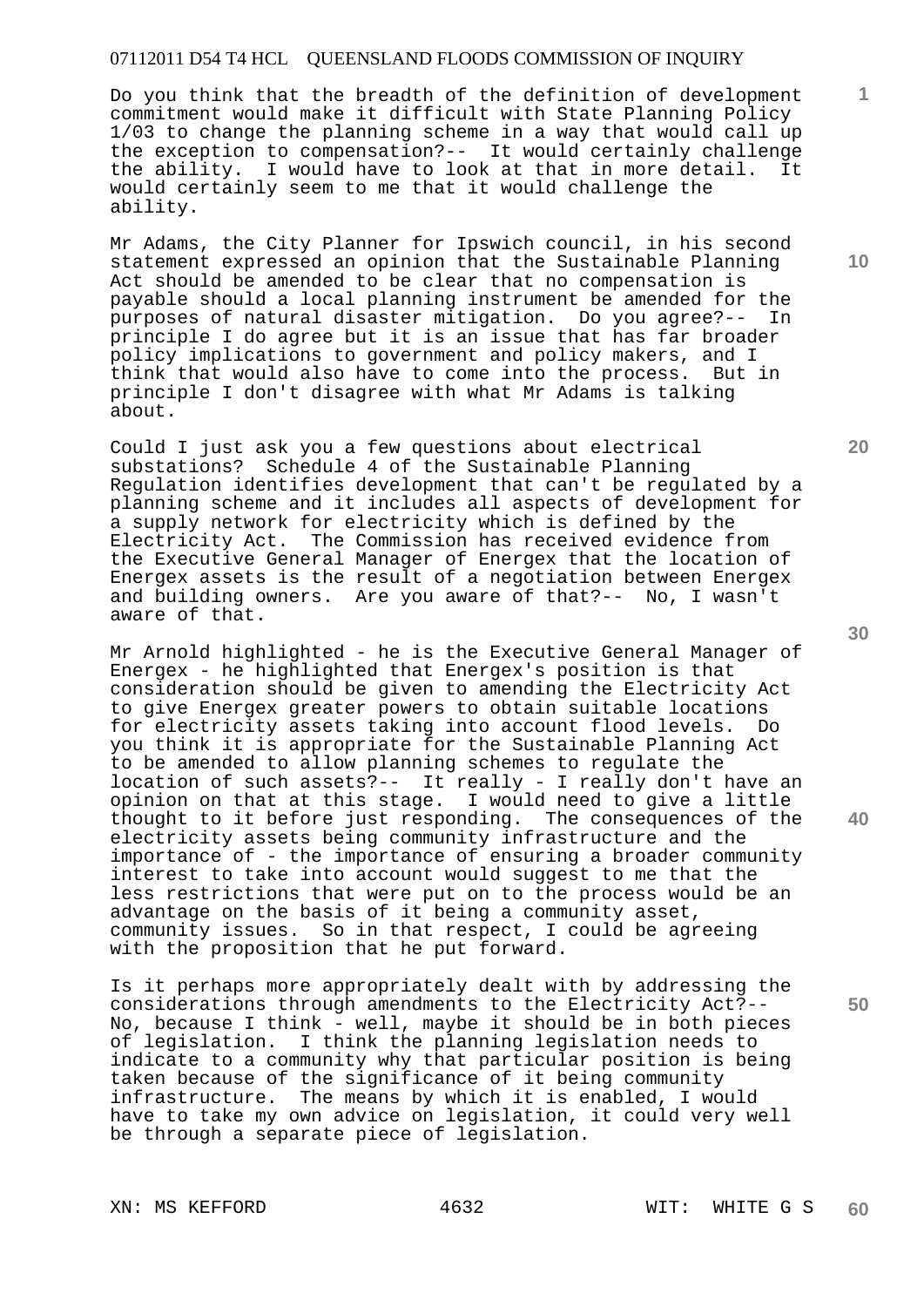In terms of - the next issue I wanted to explore with you is the exempt status of roadworks. Mr Adams, once again the City Planner for Ipswich City Council, raised in his second statement to the Commission concerns about the fact that development associated with state-controlled roads is not required to be assessed against the planning scheme. And in paragraph 12 of his statement he raises that the placement of fill for state-controlled roadworks projects without technical council assessment of the impacts can result in the fill being placed in flood prone areas, stormwater flow paths and environmentally sensitive areas. Are you aware whether the Department of Transport and Main Roads carries out any technical assessment of the impact of fill required for state-controlled roadworks projects?-- No, I would have to take advice from the department on that.

Do you think that local governments should be the assessment manager for those types of projects?-- No, I don't.

Why not?-- Again, in the context of my previous answer to you, the issue of broader community significance and the importance of the infrastructure could very well be that, for example, the reconstruction of the Bruce Highway as a consequence of last year's events could be held up if there were a series of applications being required to every local authority along a particular strip. I think the answer lies more in the situation where the logic behind why its community infrastructure is maintained, that when Main Roads or any of its contractors decide to place fill in any area that they should be consulting with the councils and any other relevant authorities in relation to floodplain management. As far as I'm concerned the issues don't require a planning application to take account of the logic of floodplain management.

Do you think that there is any utility in drawing a distinction between the construction works within the road corridor and the placement of fill in an entirely separate location outside of the road corridor?-- I don't - I don't see there is any need to distinguish the two. It could very well be the case that the ability for a piece of infrastructure to go in could in fact require massive earthworks at a particular location and a commensurate fill somewhere else. It would seem to me that the logic that says you - a competent floodplain management prevails in both instances, in my opinion.

So it is more an instance of ensuring that the agencies and the government entities are maintaining dialogue?-- Absolutely, and respect for the fact that local government will have interest in a particular location associated with floodplain management.

Can I next address the topic of what I refer to as satellite legislation, and what I'm talking about there is planning legislation that governs development other than through the Sustainable Planning Act, so legislation such as the Southbank Corporation Act and the Urban Land Development Authority Act. Those two acts in particular contain no requirement that

**10** 

**1**

**20** 

**30** 

**40**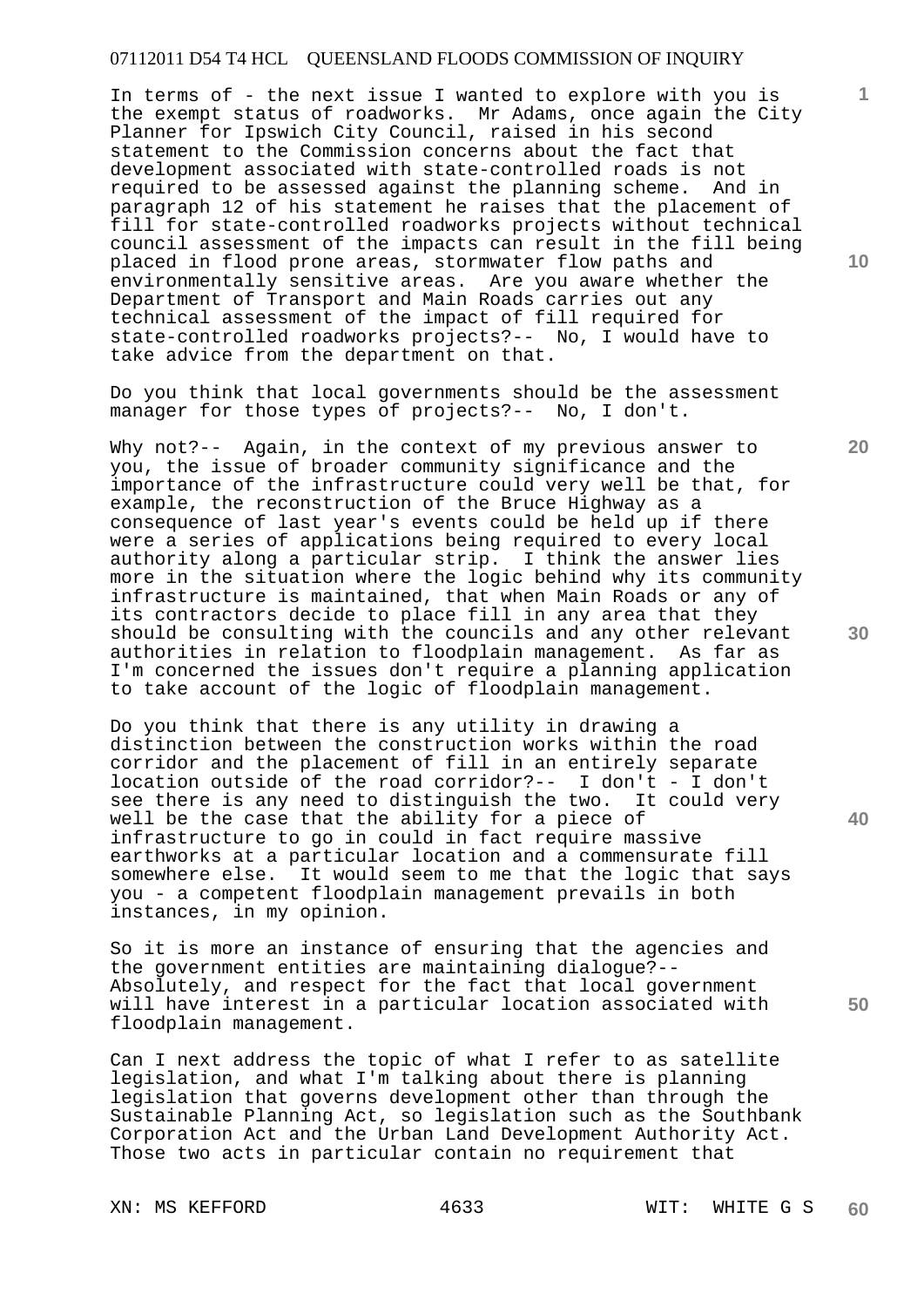flooding be dealt with?-- No, that's correct. As I understand, that's correct. I don't recall that flooding is dealt with in either piece.

And because those pieces of legislation have a framework that is outside the Sustainable Planning Act, any improvements made to how flooding is dealt with through refinement of the State Planning Policy won't be reflected in how planning is dealt with under those other pieces of legislation, is that correct?-- That is correct. But it would seem to me that that doesn't preclude, under those other pieces of legislation, consideration of flooding as part of the normal planning process that you would expect a competent planning agency to go through. It would seem to me that if there is an agency which is displaying any degree of competency, the issues associated with flooding are naturally one of the considerations as part of the planning process.

Do you think for the sake of transparency that there should be a requirement in those other pieces of legislation that they give consideration to issues of flooding?-- It probably wouldn't be a concern because I think they are already doing that. I think all we'd be doing is recreating what is already occurring in relation to those developments.

In terms of - just finally on the issue of levees, throughout the course of the hearings the Commission's heard evidence from lay witnesses and councils about the challenges and importance of regulating levee banks. Are you aware how levees are currently regulated?-- No, I'm not.

Do you think that levees could be dealt with as assessable development in planning schemes?-- I think because the construction of levees can have a consequential effect as part of floodplain management not dissimilar to somebody illegally filling a block of land, or somebody putting up a retaining wall or a building in an incorrect position which has consequential effects downstream or even upstream, then there is some logic to suggest that a structure that's deemed to be deliberately holding back water or protects them should be considered. It seems to me the principles we're looking at as part of the normal planning process equally apply to levee banks. Whether or not it needs to necessarily be dealt with under the planning legislation, is a different question as long as it is potentially dealt with as part of some legislation I think is important.

Thank you. I have no further questions.

COMMISSIONER: Thank you. Mr Dunning?

**10** 

**1**

**20** 

**30** 

**40**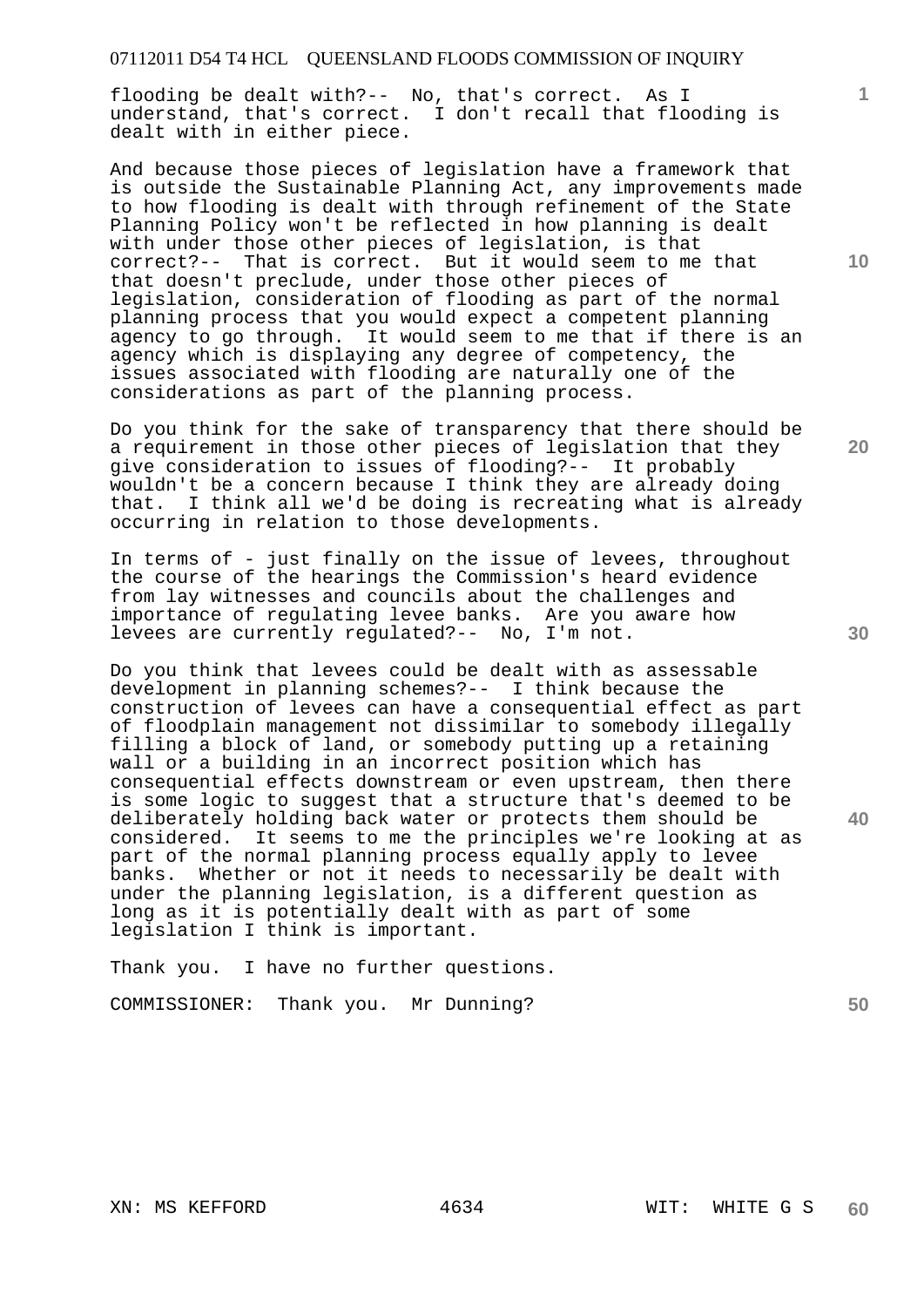MR DUNNING: Thank you, Commissioner. Commissioner, may we have, please, page 2,757 of the transcript on the screen? Mr White, my name is Dunning. You might recollect I asked you some questions on behalf of the Brisbane City Council last time?-- Yes, I do, yes.

Just while those passages are coming up on the screen, in paragraph 24 of your recent statement, you refer to the mid-2004 amendments to the Brisbane City Plan. Do you recollect the-----?-- Yes, I do.

**1**

**10** 

**30**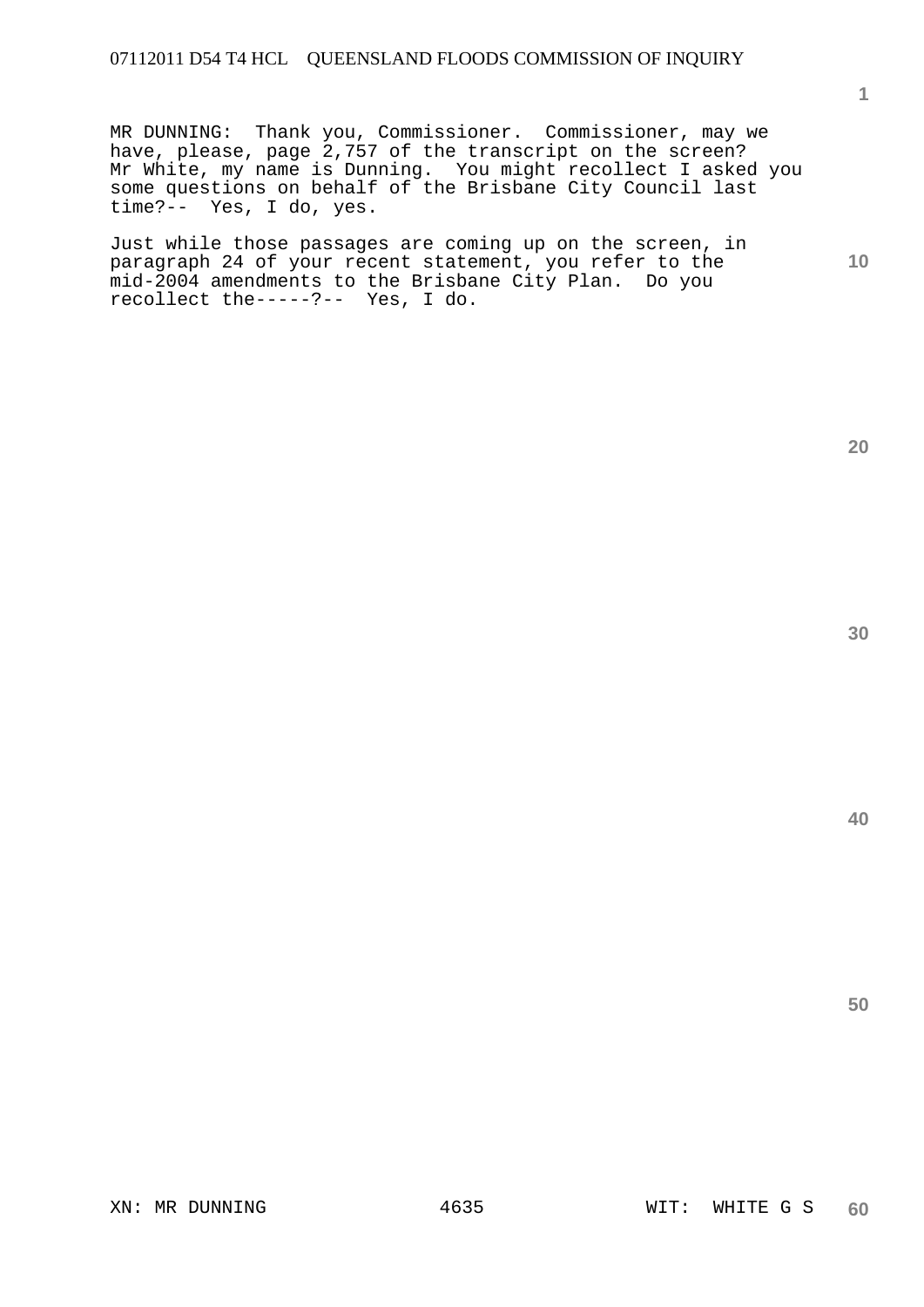You have exhibited the covering letter with extensive annexures to it?-- Yes, that's right.

Can I ask you to have a look at this document, please? Now, can I suggest to you that's the letter that you exhibited, together with all of the annexures that were part of it? Commissioner, all I'm really seeking to do is we think the whole of the document should go into evidence in case it's necessary. I appreciate it's somewhat difficult for the witness to identify every page of a lengthy document now, would it be in order for me just to tender it?

COMMISSIONER: Yes, that's not a problem. What's its proper title?

MR DUNNING: It's proper title is the - look, I think probably, Commissioner, the best way to identify it would be to describe it as, "The proposed mid 2004 City Plan Amendment to the Scheme referred to in Mr White's second affidavit, paragraph 24, including annexures."

COMMISSIONER: That will be Exhibit 915.

ADMITTED AND MARKED "EXHIBIT 915"

**30**  MR DUNNING: Can I show you another document along a similar vein, Mr White? This is paragraph 31 of your recent statement. Do you recollect that you referred to the proceedings of the Brisbane City Council whereby certain amendments were adopted, and, again, you've exhibited a copy of the minutes without its supporting documentation, and that's it with the supporting documentation. Your Honour, I tender that.

COMMISSIONER: 916.

ADMITTED AND MARKED "EXHIBIT 916"

**50**  MR DUNNING: Mr White, we now have up on the screen an exchange you and I had on the 19th of September. Can you just read to yourself, please, that exchange? It starts at about line 25 on that page and finishes about line 50?-- Yes, I do recall.

Right. Now, it's right, isn't it, that nothing in your second statement, which was after this exchange, changes the views you expressly set out there?-- Yes, that's correct.

Okay. Thank you. That is, your views are unchanged?-- My views are unchanged, yes.

**10** 

**1**

**20**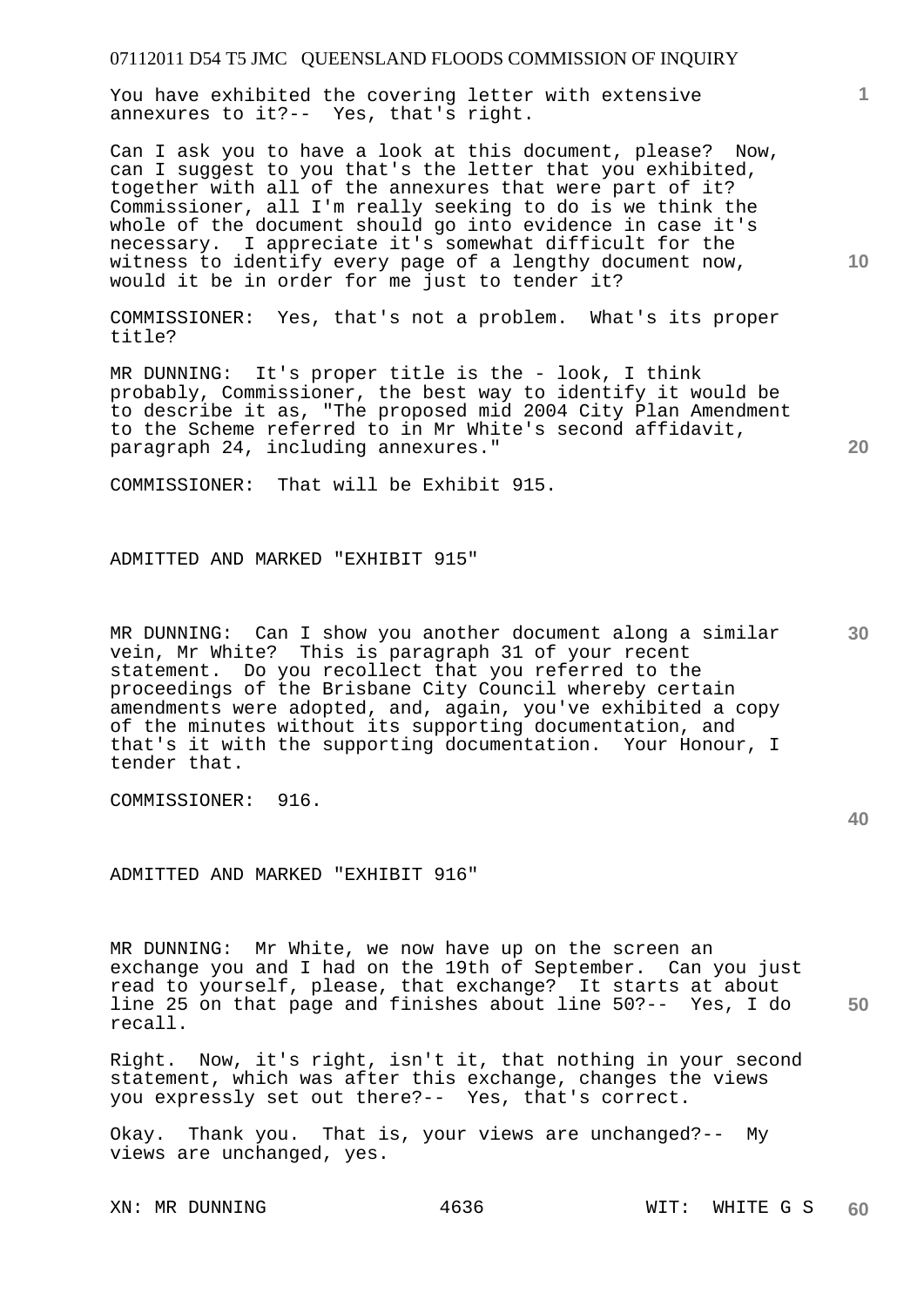Thank you. And is it also right to say that nothing in the exchange between our learned friend, Ms Kefford, today or the Commissioner causes you to change the views expressly set out there?-- That's correct, yes.

Yes. Thanks for your attention to the questions, Mr White. That's the cross-examination.

COMMISSIONER: Thanks, Mr Dunning. Mr Flanagan?

MR FLANAGAN: Thank you, your Honour.

MR FLANAGAN: Mr White, may I take you first to the topic probable maximum flood event?-- Yes.

**20**  Do you recall that you were asked certain questions by Counsel Assisting in relation to the probable maximum flood event with reference to Mr Reynolds' report?-- Yes, I do.

And specifically paragraph 63 of Mr Reynolds' report?-- Yes.

Do you agree that before a probable maximum flood event can be used in a planning scheme, it needs to be very carefully identified as to what its role is?-- Yes, I do.

**30**  For present purposes, it's the case that the Ipswich City Council Planning Scheme does not use, as part of its overlay at least, the probably maximum flood event, does it?-- No, it doesn't, no.

And if one was to use such a line, and we will talk about it as a line rather than an event, it could potentially, directly or indirectly, impact on the value of people's properties that fell within that line?-- Yes, it could.

**40**  Right. And if it's not properly identified, it could impact quite adversely on people's values of their property with that line?-- Yes, it could.

**50**  Would you also agree that it could operate in quite a detrimental way in unintentionally sterilising land that is otherwise available for development? Sorry, I will rephrase that, land that should be otherwise available for development?-- Yes, it could, and perhaps I could just elaborate, and that is it wouldn't take into account the fact that various overlays could trigger various considerations that would enable land to be rendered suitable for development under different circumstances. It would be a fairly blunt, potentially gagging instrument if it were inappropriately used.

Assume for present purposes that as a result of this Commission, and the recommendations made by this Commission, that further studies and further work will be done in relation to identifying a more accurate Q100 line for both the Brisbane

XN: MR FLANAGAN 4637 WIT: WHITE G S

**1**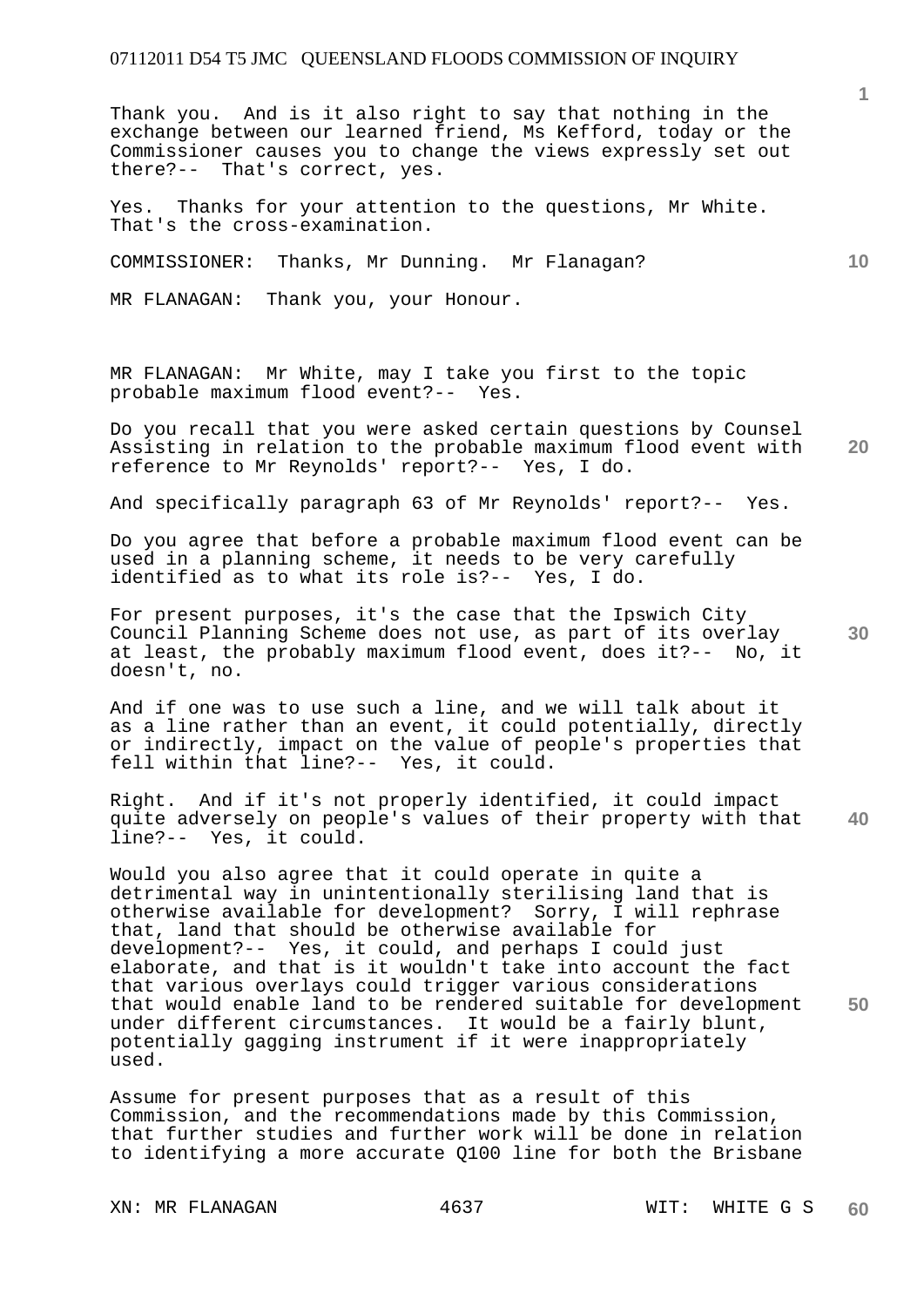City Council and the Ipswich City Council, and further assume that we won't be calling it a Q100 line but it will, in fact, be a more accurate flood regulation line for both the Ipswich City Council and for the Brisbane City Council, can you assume that?-- Yes, I can.

Based on that assumption, what role do you see, at least in relation to the Ipswich City Council planning scheme, a probable maximum flood event line playing?-- Well, it simply alerts the community that there are potentially bigger floods than those which have been identified in the planning document and around which both triggers control and management frameworks have been put in place as part of the process.

Can I push you then on what sort of planning controls you're thinking of that such a probable maximum flood line would activate? You've talked about certain perhaps building restrictions, do you also envisage, for example, a new hospital being constructed above that line?-- I would. I think the opportunities that could be taken above that line would clearly give off the correct message as to the resilience of a particular site. Not just hospitals, there might be a range of other instances that might be possible. But I do add to my earlier comments, depending on the characteristic of your floodplain, if your floodplain is a very wide one, it could very well be qualified by other processes. But in Ipswich it could very well be the case that a site centrally located to the community is, in fact, above the PMF in any case, and it could very well be the case that the existing hospital site in Ipswich is already above the PMF.

Would you also see the line being used for the purposes of identifying evacuation centres?-- Yes, I could.

Thank you. You were also asked questions concerning the proposed Building Code?-- Yes, I was. proposed Building Code?--

And you were referred to Mr Brumby's evidence, if you recall?-- I think I took us to Mr Brumby's evidence.

Yes. In terms of flexibility, two topics were identified for you, namely streetscape and heritage, do you recall?-- Yes, I do.

Apart from those two issues, can you identify to the Commission other areas where you think it's important that flexibility remain in relation to local governments making planning decisions in respect to a Building Code?-- I suppose answering your question the other way round, do I find the Building Code an impediment to flexibility for a planning scheme in the way it's currently written and, no, I don't. I think that if the opportunity is there for the planning scheme to reference the Building Code when it applies to particular overlays, or DFEs, then I don't see that it's necessarily a restriction that could come into the planning scheme. I also feel that other issues such as streetscaping, heritage issues, or otherwise, can in fact be dealt with adequately within the

XN: MR FLANAGAN 4638 WIT: WHITE G S

**10** 

**1**

**20** 

**40**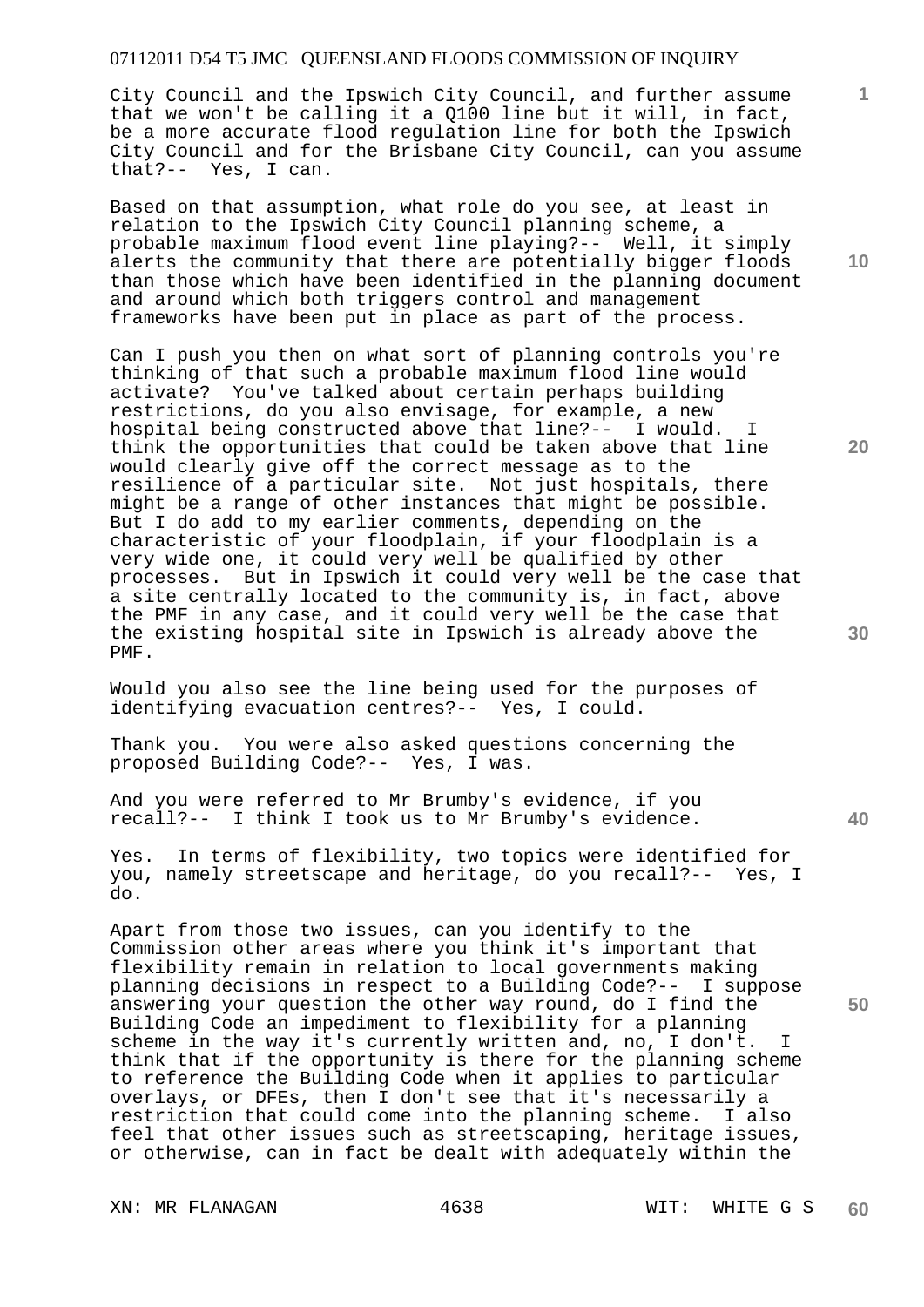**1** framework of the planning scheme, which a building application would take notice of in any case in terms of the characteristics of a building or otherwise.

And just to put some flesh on that concept of a heritage overlay, if you like, could you envisage that a heritage overlay would protect, if you like, owners of a heritage building from aberrations in relation to the application of the Building Code, such as, for example, if it's habitable area it has to be above the relevant flood regulation line, instead of having to go up one could have some flexibility of adding that to the ordinary floor plan of the house?-- Yes, I do.

Right. Could I just then take you then to a final topic? You were asked by Counsel Assisting in relation to evacuation routes and evacuation plans and you appreciate the difference?-- Yes.

One is an identification of the physical evacuation route one can have in the context of a natural hazard event; is that correct?-- Yes, that's correct, and that's why I referenced a road.

All right. And an evacuation plan is, in fact, susceptible, is it not, to human error and - susceptible to human error?-- I would have to accept that, yes.

Right. Do you agree that if, for example, a child care centre, if it was simply conditioned on the fact that the developer had to have an evacuation plan for that child care centre, that such a condition could be open to criticism if it's only evacuation plan because it would call into question the very development approval itself, wouldn't it?-- Yes, it would.

Right. But what is your view where a child care centre, for example, has both an evacuation route above the relevant defined flood event as well as a condition for an evacuation plan?-- I would prefer that a child minding centre isn't located in a risk area.

Thank you. That's the questions of Mr White, thank you, your Honour.

COMMISSIONER: Thanks.

MS McLEOD: I have no questions, thank you.

COMMISSIONER: Mr MacSporran?

MR MacSPORRAN: Thank you, Commissioner.

**10** 

**30** 

**20** 

**40**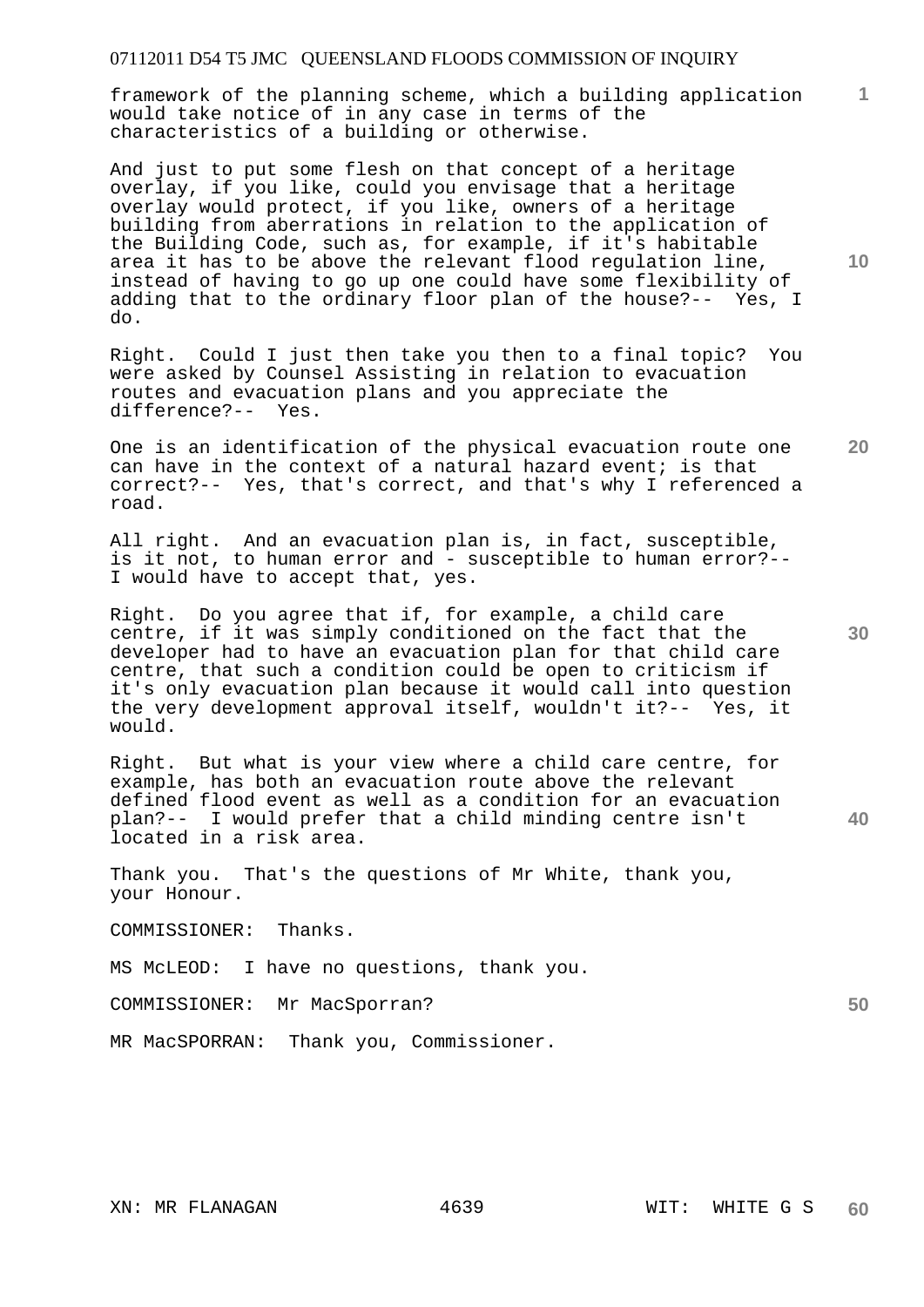MR MacSPORRAN: Mr White, just a couple of matters. You were asked some questions by Ms Kefford about how the State proposes to assist local governments with their producing flood mapping?-- Yes, that's right.

And you mentioned in that context, I think, a submission that had been made by the State as recently as last Friday, I think?-- Yes, that's correct.

Do you have a copy of that with you?-- Yes, I do.

Commissioner, I'm not sure whether that's been uploaded, but I have copies I would like to distribute perhaps conveniently now for reference?

COMMISSIONER: Thank you.

MR MacSPORRAN: Perhaps using that hard copy, Mr White, can you take us to the particular parts where that topic of assistance by the State to local governments for the production of their flood mapping is dealt with?

COMMISSIONER: Mr MacSporran, should it be an exhibit, it will end up on the site?

MR MacSPORRAN: Yes, it should be tendered, yes.

COMMISSIONER: It should? All right then, that's 917.

ADMITTED AND MARKED "EXHIBIT 917"

MR MacSPORRAN: I think it was page 7?-- Well, I could probably very quickly take you to a number of the pages-----

**40**  Yes?-- -----in that page 3 talks about the government "will continue to maintain availability IFAQ into the future", which is the work that's being done as part of the work from the Queensland Reconstruction Authority.

Now, that's the Interim Floodplain Assessment Overlay?-- Yes, that's right.

Yes, all right?-- And so there's clearly a statement coming there that-----

**50**  Can you speak up, please, Mr White?-- Sorry, "We will continue to maintain this work into the future and refine the mapping as improved data becomes available."

The idea being that that mapping is produced as a basic data set, which is designed to be supplemented by local knowledge in the particular area?-- Very much so, and also to take account of a further refinement as the process moves forward. Clearly, as a further reference in the next paragraph down,

XN: MR MacSPORRAN 4640 WIT: WHITE G S

**20** 

**10**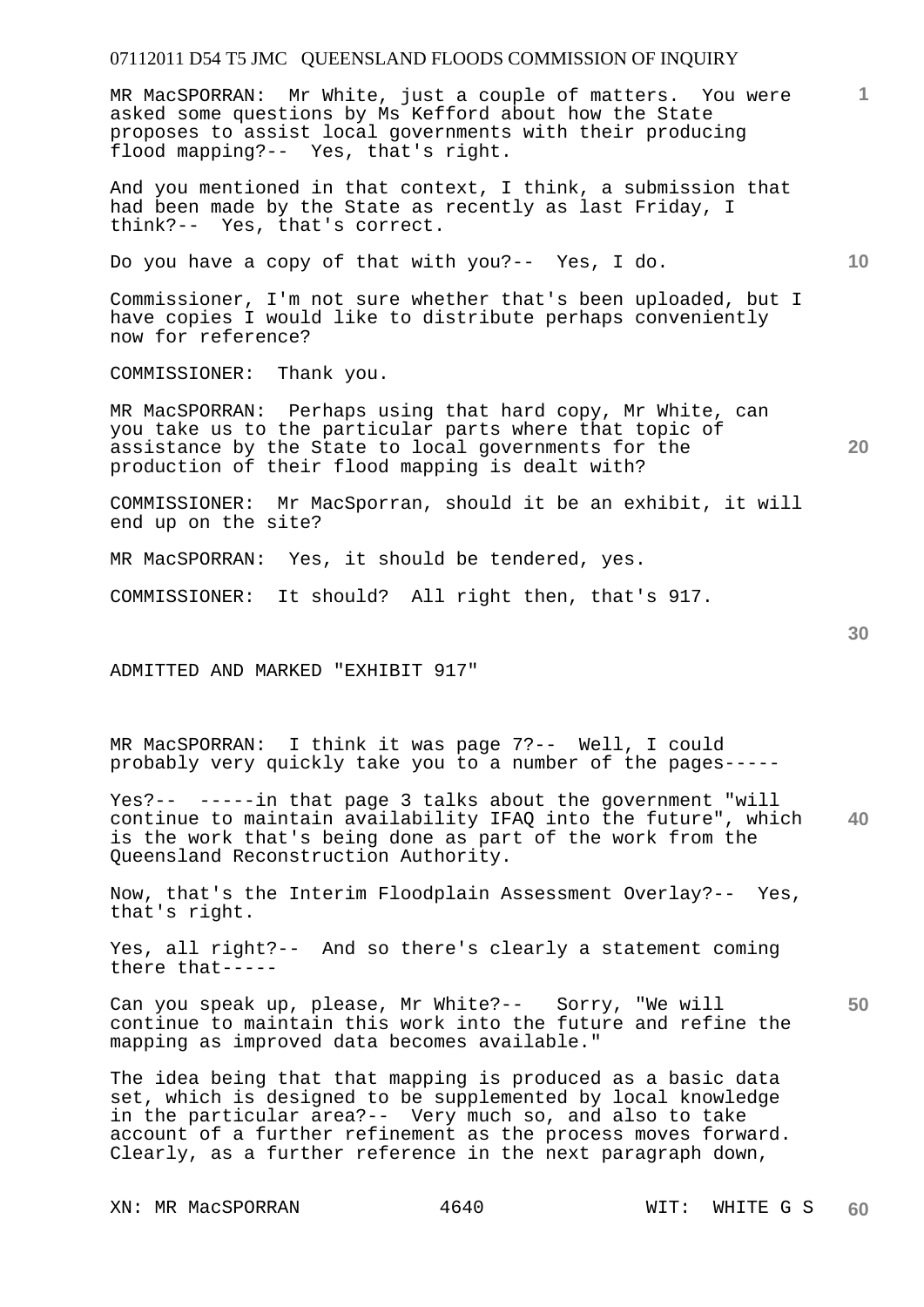"As well as providing technical support, the Oueensland Government will also provide financial support to local governments to undertake more detailed mapping." That's on page 3. Page 5, the Queensland Government will continue to maintain the mapping as I previously spoke about before. "Custodianship of this material will be refined prior to the transition from the authority." There is commentary throughout the whole document in relation to that, I am just taking you to specific responses at the moment.

Yes?-- On page 6, in relation to the level of involvement, State there, dot point number 4, "Providing funding through MDRP to support local government delivery disaster preparedness, including flood mapping." Commissioner, I'm just jumping to different parts of the document to illustrate the point at the moment for you.

Yes?-- On page 7, the Queensland Government will continue to maintain, again, the mapping process. "Custodianship of this will be reviewed prior to the transition," again that comment. At page 8, question 5, "Commonwealth and State Governments also providing funding support to local government to undertake detailed studies."

And there are some figures given there, which I won't take you to, but they're all contained in the document; is that so?-- Very much so, yes.

All right. So it's not proposed to simply leave it to the local government to fund and manage the flood mapping on their own, they're getting significant support from the State?-- That's right, yes.

Now, I take it from what you've said in your evidence already, that you support a risk management approach to the assessment of the impact of flooding?-- I think a risk management approach represents a refinement on what SP 1/03 is set out to achieve, and I think a risk management approach is an approach that provides greater clarity as to the types of risks and how they can be managed as part of the planning process. I think a risk management approach, as I did mention previously, it's very interesting to see how one Council is already using the risk management approach to demonstrate the notion of land that is actually available for qualified development as opposed to a blunt Q100 stopping development. So by having the various risk management strategies in place, the Council planning scheme is starting to show how it can manage the different risks for the different types of uses with different strategies associated with both building products and land development products.

All right. Just, finally, you were directed to some areas where the local planning instrument provisions were in conflict with the State Planning Policy provisions?-- Yes.

Does the legislation deal with that situation?-- Yes, it does.

XN: MR MacSPORRAN 4641 WIT: WHITE G S

**10** 

**1**

**20** 

**40** 

**30**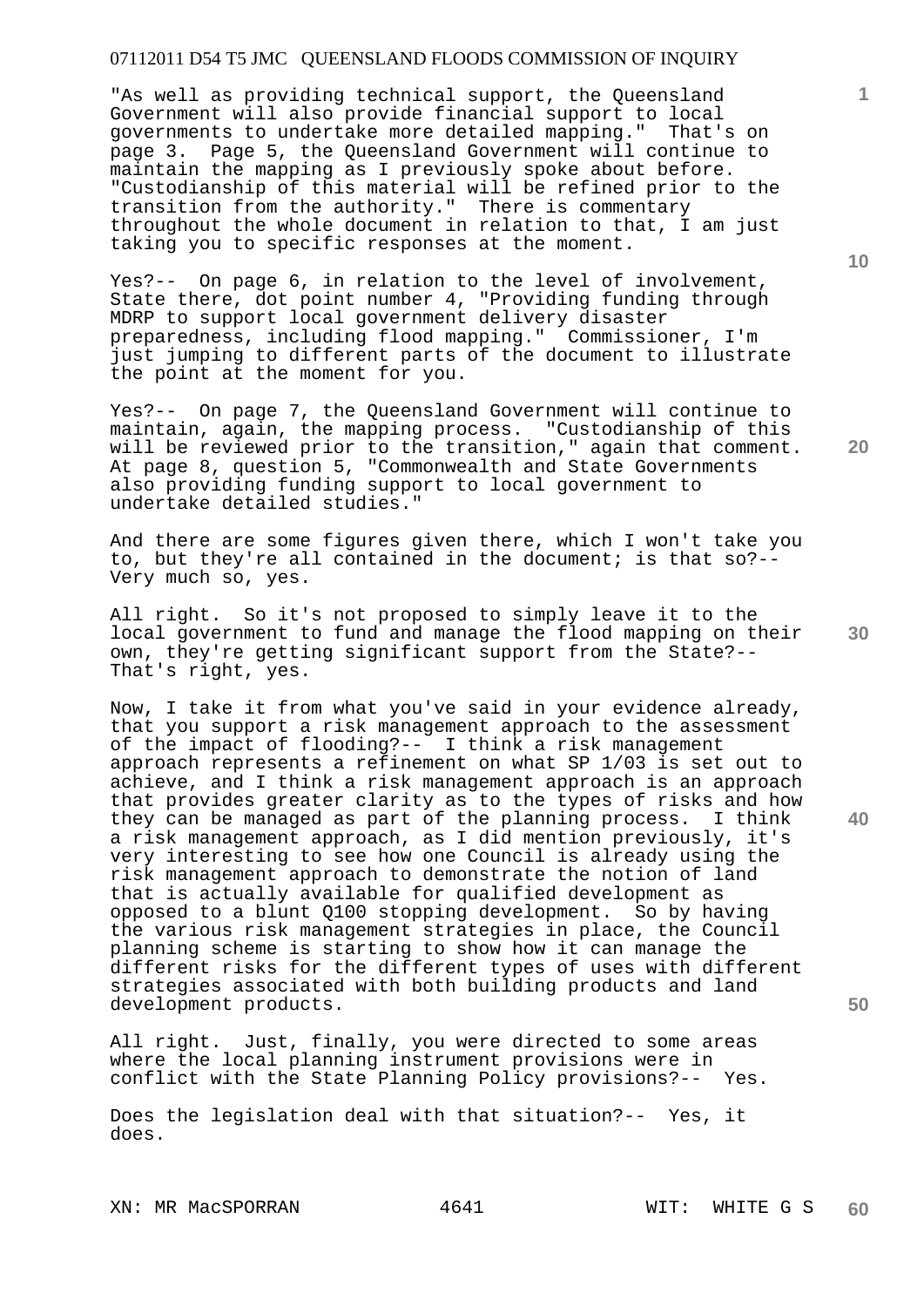And what does it say?-- The State Planning Policy prevails over the other instruments.

And that's in the Sustainable Planning Act, is it?-- Yes, that's right.

Thank you. Thank you, Commissioner.

COMMISSIONER: Ms Kefford?

MS KEFFORD: No further questions, might Mr White be excused?

COMMISSIONER: Yes, thanks, Mr White, you are excused.

WITNESS EXCUSED

MS WILSON: Thank you, Madam Commissioner. The next witness is Gary Mahon. Madam Commissioner, Mr Mahon gave evidence on the 19th of September and at the conclusion of his evidence he was stood down rather than excused.

**40** 

**50** 

**1**

**10**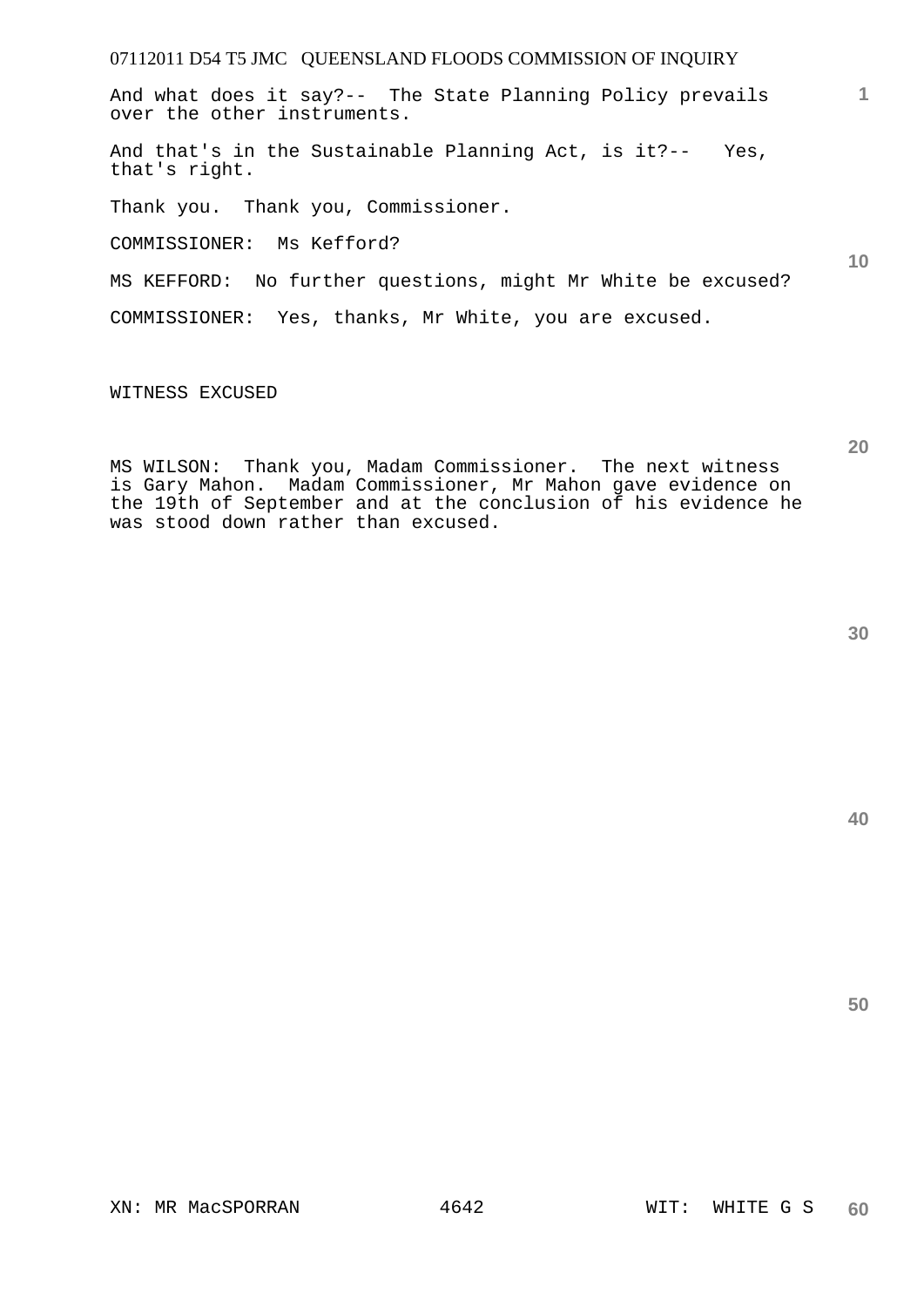| 07112011 D54 T5 JMC QUEENSLAND FLOODS COMMISSION OF INQUIRY                                                                                                                                                                                                                                                                                                                                                                                                                                     |                 |
|-------------------------------------------------------------------------------------------------------------------------------------------------------------------------------------------------------------------------------------------------------------------------------------------------------------------------------------------------------------------------------------------------------------------------------------------------------------------------------------------------|-----------------|
| GARY LEONARD MAHON, RECALLED AND FURTHER EXAMINED:                                                                                                                                                                                                                                                                                                                                                                                                                                              | $\mathbf{1}$    |
| MS WILSON: Your full name is Gary Leonard Mahon?-- It is.                                                                                                                                                                                                                                                                                                                                                                                                                                       |                 |
| And you gave evidence at the Commission's hearings previously<br>on the 19th of September this year?-- That's correct.                                                                                                                                                                                                                                                                                                                                                                          |                 |
| And since you gave evidence on that day, you have been<br>required to provide a further statement dealing, broadly<br>speaking, with correspondence between the Department of<br>Community Safety and other government departments in relation<br>to the Ipswich City Council and Brisbane City Council Planning<br>Schemes?-- That's correct.                                                                                                                                                  | 10 <sup>°</sup> |
| And you provided a statement to the Queensland Floods<br>Commission of Inquiry?-- Yes.                                                                                                                                                                                                                                                                                                                                                                                                          |                 |
| Can you have a look at this statement, please, and that<br>statement is in relation to that issue that I set out?-- Yes.                                                                                                                                                                                                                                                                                                                                                                        | 20              |
| You provided a statement and as we can see by the box next to<br>you it's got many exhibits?-- It's quite extensive, yes.                                                                                                                                                                                                                                                                                                                                                                       |                 |
| Can you just open that folder in front of you and you will see<br>the statement on the front of that folder? We will just<br>locate the box where your statement is in.<br>Madam<br>Commissioner, we've got all of the attachments but we haven't<br>got the actual statement.                                                                                                                                                                                                                  | 30              |
| COMMISSIONER: It can wait to be tendered?                                                                                                                                                                                                                                                                                                                                                                                                                                                       |                 |
| MS WILSON: Yes. I will tender it at the end of his evidence.                                                                                                                                                                                                                                                                                                                                                                                                                                    |                 |
| COMMISSIONER: Certainly.                                                                                                                                                                                                                                                                                                                                                                                                                                                                        |                 |
| MS WILSON: You've got a copy of your statement though,<br>haven't you?-- Yes, I do.                                                                                                                                                                                                                                                                                                                                                                                                             | 40              |
| That's good. Could I just take you to that statement? Just<br>as a preliminary matter, if I could just confirm just some of<br>the information that you've provided us. In paragraph 6 of<br>your statement, you refer to a search of the department's<br>records?-- Yes, I do.                                                                                                                                                                                                                 |                 |
| Relating to the years 2003 to 2011 and that search reveals<br>that there are six volumes of correspondence that would meet<br>the description of the documents or the requirement as stated<br>in the requirement. So, is it reasonable to assume that all<br>of the documents that you provide us are all of the documents<br>that are in existence that could be found by your department<br>in relation to the issues as set out in the requirement?-- To<br>the best of our knowledge, yes. | 50              |
| Thank you. And on another matter, comments provided by the<br>Department of Community Safety to the Department of Local<br>Government and Planning as part of the State interest check                                                                                                                                                                                                                                                                                                          |                 |

XN: MS WILSON 4643 WIT: MAHON G L **60**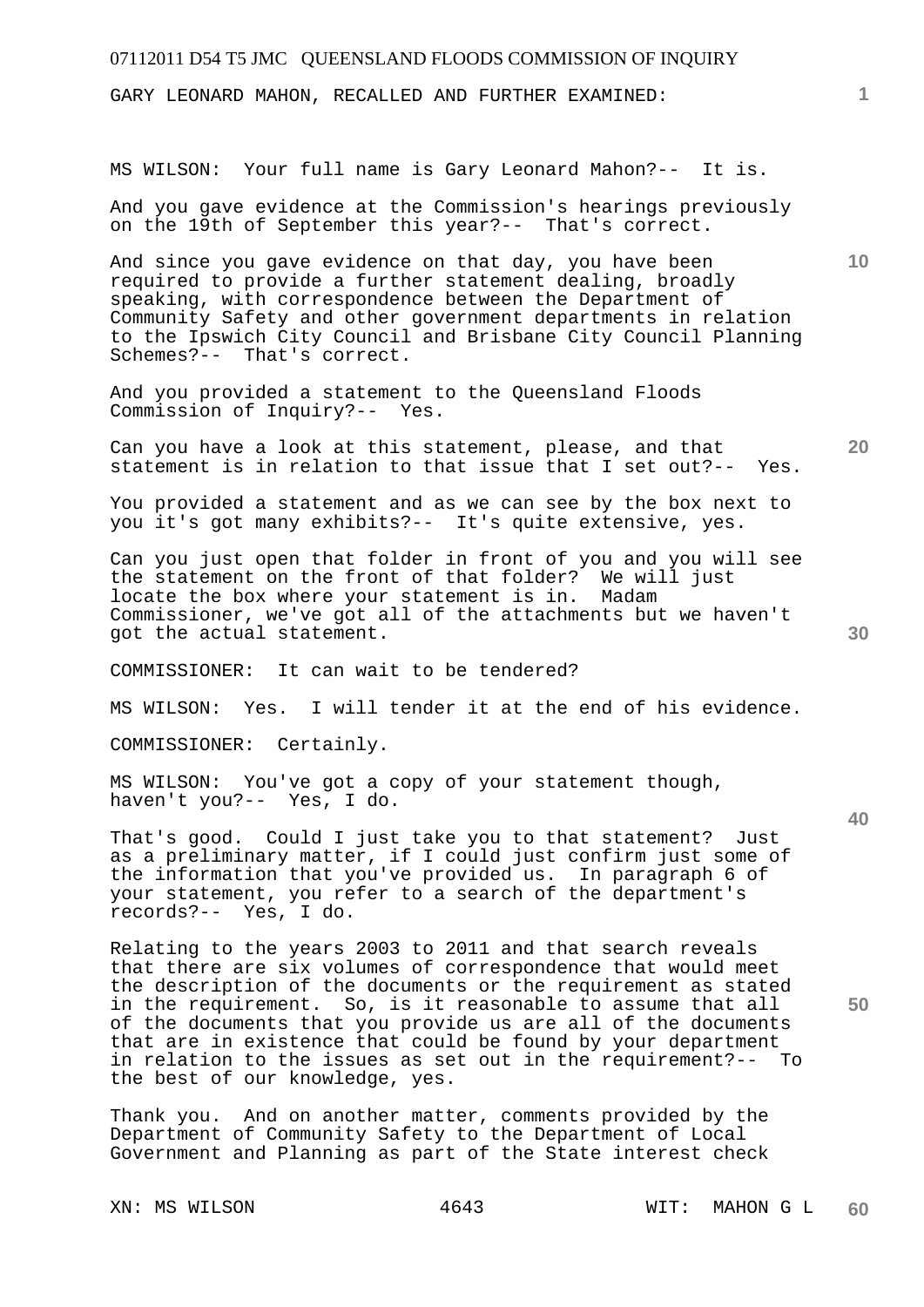process are always provided in writing; is that the case?-- Yes. As I understand it, yes.

Okay. So, is it reasonable to assume that following that correspondence through, where the correspondence ends, that is the conclusion of the Department of Community Safety involvement in that State interest check for that local planning scheme?-- Yes.

Okay. If we could now turn to some of the information that you provided in relation to the Brisbane City Plan and if I could take you to attachment GLM2. Have you got that there in a hard copy?-- No, I do not.

It will come up on the screen and we can also provide you with GLM2?-- Oh, yes, the table?

That's the table, yes. And this is attached to your statement?-- Yes.

And as I understand working through this table, this table summarises the advice provided by your department to the Department of Local Government and Planning with respect to the State Planning Policy 103; is that the case?-- Yes, the table itself wasn't provided. We developed the table to assist in terms of the provision of the evidence to summarise those documents and our comments within.

Okay. So the table itself wasn't provided to the Department of Local Government and Planning, it was a document created for the purpose of your statement?-- That's correct.

Now, this document sets out - there's various entries in this report - it sets out when the Department of Community Safety has been asked to provide input in relation to a planning scheme; is that the case?-- Well, in this - in the case of this table, it wasn't always planning schemes, in some cases it was neighbourhood plans and other-----

Yes?-- Yep.

But each entry is just a different request to the Department of Community Safety to have input in relation to the State Planning Policy 1/03?-- That's correct.

And this table also summarises the advice provided by your department?-- Yes.

Now, on my calculation there's 59 entries in this report that you've done for the Brisbane City Plan, so just putting all those points together, is it fair to say that your department has been consulted on 59 occasions in relation to the Brisbane City Plan from the 2nd of January 2003?-- On 59 occasions where the City Plan came into reference-----

Yes?-- -----yes, I would agree.

Now, just in a number of these entries, your department

**20** 

**1**

**10** 

**30**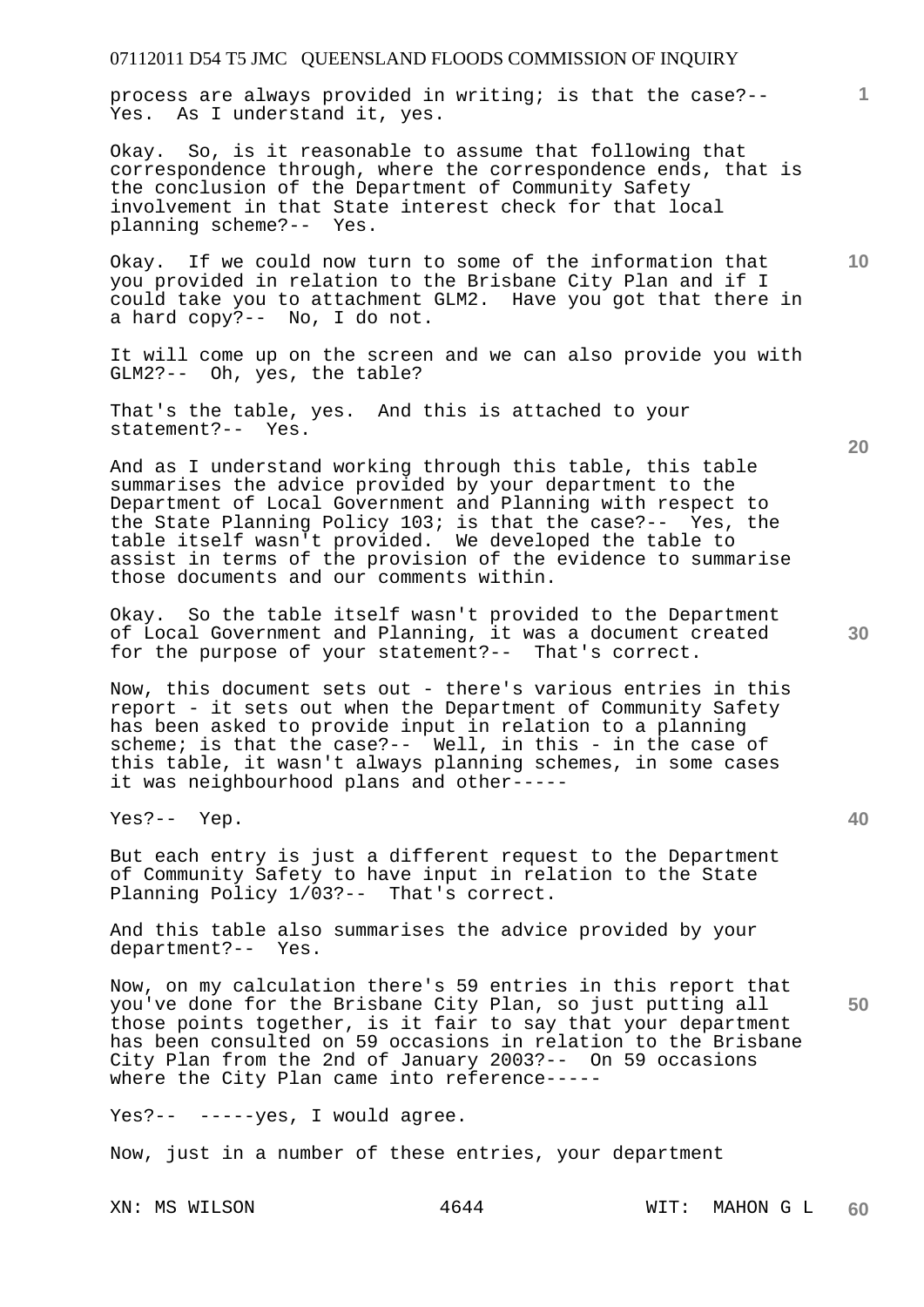provided advice to the Department of Local Government and Planning that SPP 1/03 has not been incorporated into the Brisbane City Plan?-- That's correct.

And we can see that, just by easy reference, if we can go to the 22nd of October 2004, which is on the second page of that document?-- Ferny Grove, Upper Kedron?

Yes. And we can see there that, "DCS advises the DLGP that as the State Planning Policy 1/03 has not been incorporated into the Brisbane City IPA scheme, due regard should be given to SPP 1/03 for the purposes of development."?-- That's correct.

Do you get feedback from the Department of Local Government and Planning every time that you make such a comment?-- Not necessarily, no.

Well, "not necessarily", what does that mean?-- Well, in the first State interest check we provide that advice, on occasions they might come back to us for clarification, but under normal circumstances, at the second State interest check, we would then be provided with an understanding of what the local government has done with our advice from the first State interest check.

So are you provided with how your comments have been taken into account by the Department of Local Government and Planning?-- Not normally as I understand it, no.

And is that something that the Department of Community Safety should be receiving from the DLGP, and when I refer to the "DLGP", it's the Department of Local Government and Planning?-- I think on reflection, in hindsight, as we've looked and reviewed where we're at with these processes, I don't think it's unreasonable that we probably should be provided that advice.

**40**  When you say "in hindsight when looking at these processes", is that part of the review process that is going on in relation to SP 1/03 or is that part of the work that you've done to assist the Commission in providing this information?-- That captures both.

Okay. Because, as you said before, this type of schedule, that doesn't exist in the normal day-to-day existence of the Department of Community Safety, does it?-- No, it does not.

**50**  Is that a useful document to have so the Department of Community Safety is aware of the advice that it is giving to the Department of Local Government and Planning in relation to a planning scheme?-- Yes, it has been.

**10** 

**1**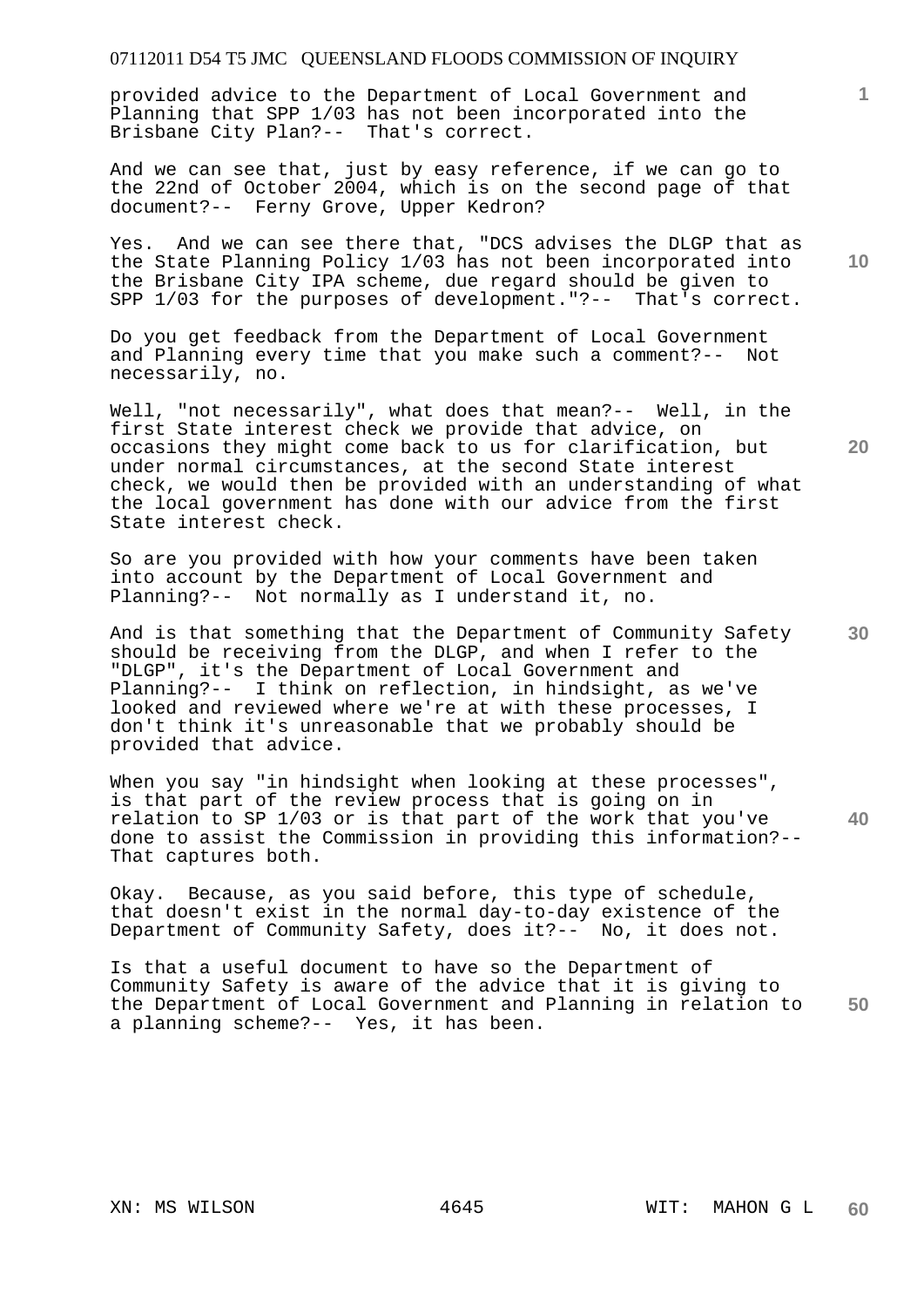Why is that - why is that useful?-- Well, because I think it gives you at a reasonably easy glance a summary of how our feedback has been going and I think it's fair to say that we should have better understood, I think, that we were not getting feedback about our views being put forward about SPP, for example.

And why do you think it is important that the Department of Community and Safety receives such feedback?-- Well, it allows you then to follow up.

Would you be doing to follow up? What would you be looking at?-- Well, it's either we're not understanding that our feedback is being given due reference or that there's something we're missing in terms of that communication and need to look at within our own processes.

So how can this be done better? How can this process and the interaction about between DLGP and Department of Community Safety be done better?-- I think it's - as I said before, it's not unreasonable that as we provide that advice that we get a response to each piece of that advice.

So that you can look at that about why your advice has been taken up or not taken up?-- That's correct. And there are a number of cases and evidence I've given before this Commission where that has worked, I think, reasonably well, but it has been more by happenstance, I think, than necessarily by a sophisticated administrative arrangement.

So it would be more by good luck than by process?-- Well, in some cases it's worked quite well. In other cases it has not. The only pattern I've been able to see is different personalities change, different people hold different positions. On occasion it's worked better than on other occasions.

COMMISSIONER: If they choose to proceed in blithe disregard of everything you say, is there any monitoring process to pick that up or any review?-- Well, that's been the value of us preparing these documents. It's given us some room for reflexion and to incorporate, I think, what I would call the more sophisticated administrative arrangements. So we've fed this feedback, for example, into our SPP review as to what processes we ought change so that we get a better handle on that status.

But theoretically, and I'm only saying this theoretically, you could get responses from them that just said that they weren't taking your concern seriously?-- Well, it is within their prerogative of DLGP to override our advice or take other matters into regard and weigh that against the circumstances at the time. Ours is one piece of input, I suppose, is another way of describing it.

MS WILSON: But is it the case that if they are disregarding your advice, then you want to know the reasons why?-- We would reasonably expect an explanation, yes.

**10** 

**1**

**20** 

**30** 

**40**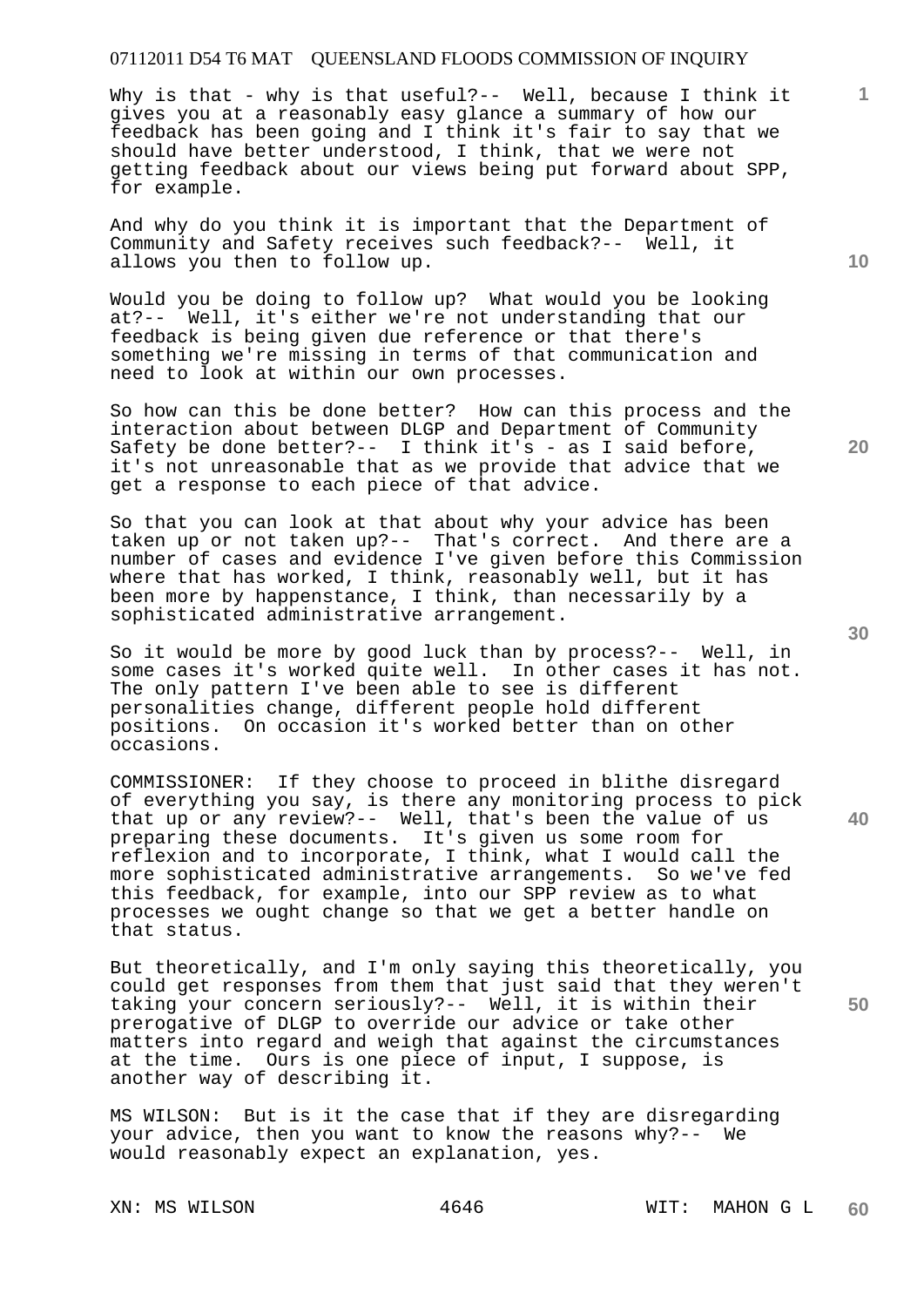And that may be because the Department of Community Safety may be looking at it from a different perspective or that-----?-- That's right. There may be other more compelling inputs that overrides particular advice that we have or balances the advice that we've given.

By looking at these tables, and you've also provided one for Ipswich as well?-- Yes.

Just for the record, GLM14. But these tables could exist for all of the planning schemes around Queensland where you've been asked to provide input. I mean, it's unfair probably to just to pick out Brisbane and Ipswich. These tables could exist for all of the planning schemes?-- Yes, they can.

You've provided advice. And the planning schemes that - those tables would include numerous entries where you provided advice to the DLGP which has not been taken up or has been taken up?-- That's correct.

So it appears from this that sometimes the right hand doesn't know what the left hand is doing. What I'm interested in is how this can be done better. Is it the case that there needs to be one agency or one agency that looks after all of the SPP 1/03 interest checks that the DLGP and the Department of Community Safety and DERM in relation to flooding, that should really become under one agency; have you got a view on that?-- That's one solution, but it doesn't necessarily always improve with bureaucracy. I think it's also a valid observation to make that those agencies that have a valid interest ought be engaged and involved and it's not unduly complex to arrange the administrative arrangements such that they are working complementary to each other.

How can that be easily done?-- As I said, just some straightforward administrative measures we've undertaken in relatively recent times to reflect on where we're at. That's substantially improved our visibility in these processes.

Well, can you just give me an example of some relatively simple administrative processes that you've undertaken?-- Well, tabulating our responses to a particular Council scheme does give us greater visibility as to how consistently our advice has been acknowledged.

But how is that going to help the process working better? It might help you understand where you sit in the process better, but how will that help the process given the players in the process? How will that help the process work better?-- Certainly one of the items for review under the SPP is our status as either advisory, referral or whatever other legislative mechanism is available to us to ensure there is a more compelling conversation, for want of a better description, from our agency about the advice that we give and how that advice is treated.

So is it the case that the Department of Community Safety at

**1**

**20** 

**30** 

**40**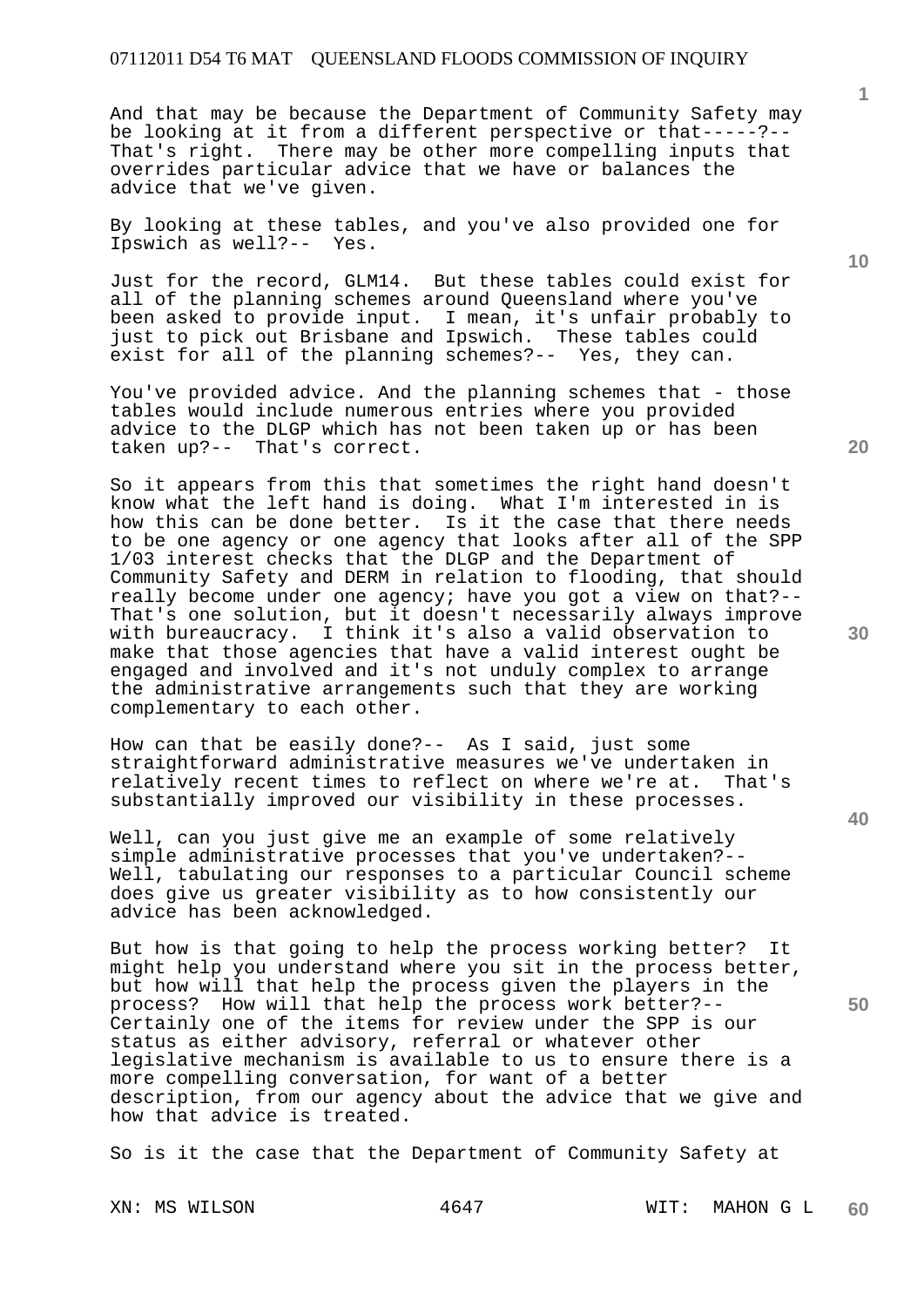the moment is not sure of the role that it's performing in relation to SPP 1/03?-- We understand our role quite clearly, but it is advisory. So it is not within our purview to compel anybody to adhere or comply or be cognisant of our advice.

What would be the advantages of a single entity agency with responsibility for ensuring that local governments have reflected the SPP 1/03 in their planning scheme; they have a flood map and that map is adequate - what would be the advantages of all of that coming under the one umbrella?-- Well, you would have the opportunity to consider a divergence of views as against the risk you might have of a particular paradigm or a singular view developing over time within a particular culture. So I think it goes to normal good practice in public administration. I don't think it's necessarily unhealthy to have a divergence of views with then a decisionmaker needing to take those different views into account in coming to a final conclusion.

Has the Department of Community Safety expressed any concerns to the DLGP about whether their views are taken into account and how they're taken into account?-- There has been from time to time, yes.

What about since this process has started, since you've undertaken what you call your administrative processes, what about it have you understood are better, the input that you're giving and whether it's taken up or not?-- I think it's fair to stay we've improved our understanding in recent times.

Improved your understanding between the Department of Community Safety and the DLGP?-- Yes.

Does there need to be a memorandum of understanding between the DLGP and the Department of Community Safety?-- I think it would be an unhealthy prospect to need a MOU to compel departments to cooperate with each other. I think it's quite reasonable to expect that State agencies would cooperate with each other as a matter of course.

Do you think the process has worked efficiently in the last eight years?-- I think any process is always open for improvement. I think it's fair to say on our reflections in terms of looking at how this has been administered as well as undertaking, how far we've progressed in the SPP review. There's room for improvement. There's room for change. There's room for administrative processes to be improved and I think in most areas of administration that would always be the case.

I'm interested in this. I'm interested in your view. You said that having all of these matters being dealt with under one agency or one entity is one option. What would you say is the best option?-- I still think the best option is for a divergence of views to be available in considering these sorts of issues. I think the legislative structure/planning instruments that operate around that, there's room for improvement as to how they are synchronised.

**10** 

**1**

**20** 

**40**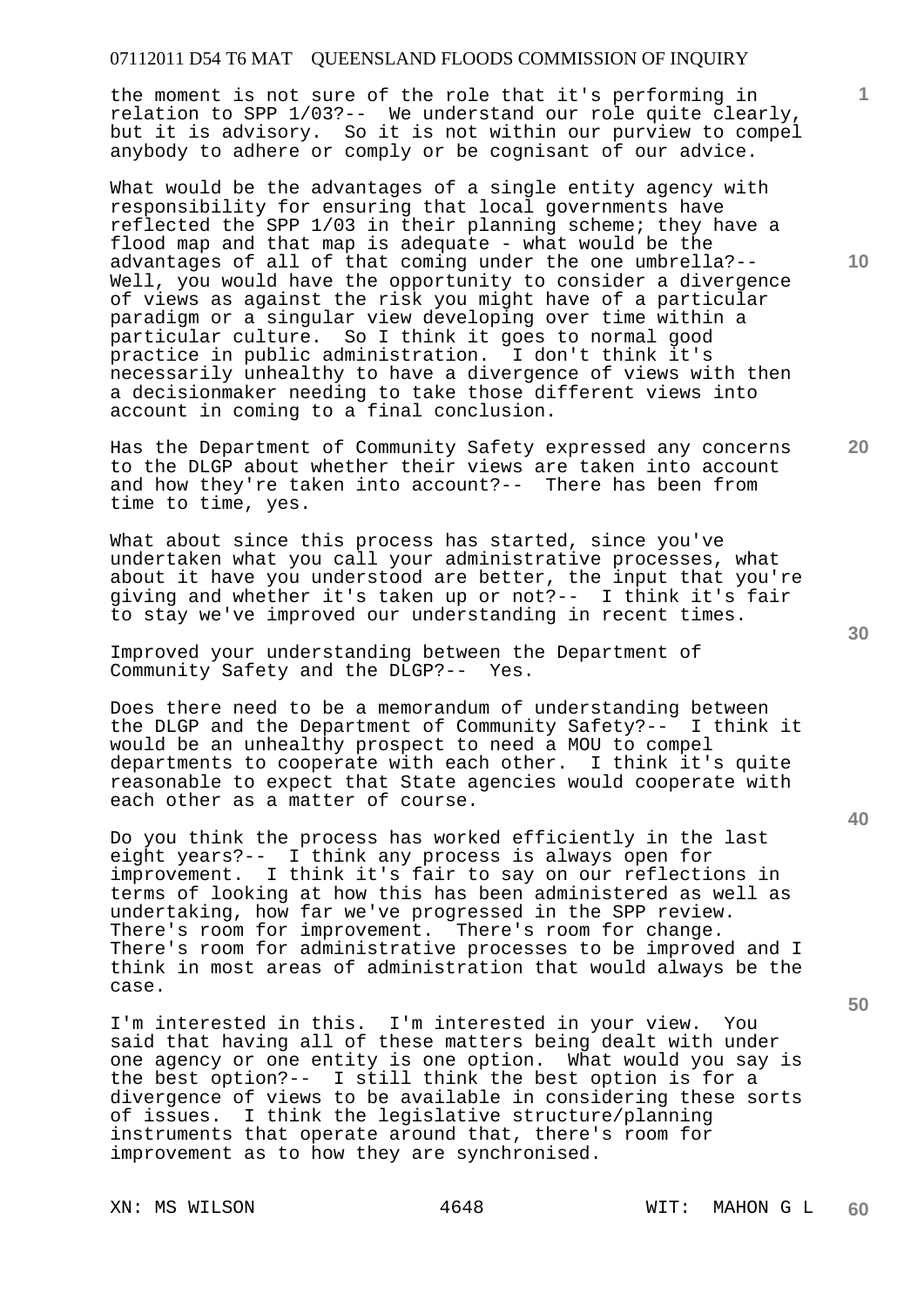And that can just have to be done by better communication, are you saying?-- It could be or there might need to be some legislative change as a result of the review and of the Commission's findings.

And what would that legislative change seek to do?-- Well, one option, for example, could be that the DCS advice is the default advice, so that you need to make a case to take a different view which makes a DCS view, for example, more compelling, without necessarily being the compelling view. So they're the sorts of policy options that I think need to be considered as to better application of the different views that come into the planning equation.

And would that be contained in the State Planning Policy itself?-- It could be or it could be in the Act. Local Government, no doubt, would have a view about how they might like to participate in that process as well.

And how do you see as the best way for us to come up with the best process? Is it a case of all the parties sitting down and trying to work out a better framework?-- That's one option available, yes.

And other options?-- Undoubtedly the Commission will hold will make some recommendations which would be compelling in terms of taking into account.

Can you help us make the recommendations?-- Well, I think my first answer to is that that's a matter for Government. That's a policy call for Government as to whether we are a referral, concurrent, advisory and how they might want to apply that. Local government would want a view in that space as well, as other interests might as well. There's various other specialists that would have a view. Department of Environment and Resource Management in terms of hydrography in other areas. So under normal circumstances for Government administration we would go through an interdepartmental committee process and make recommendations and take options forward to cabinet for Government consideration, but, as I said, a default mechanism is one option. To leave it as the status quo is another and improve the administrative processes around that space. To revert all of the accountabilities back to DLGP is another option. Giving more authority to local Government to be able to make those decisions against a set of criteria is another option. So it's more like the building code's type approach; you could bring more specificity to these sorts of considerations into a more instructive instrument and require local governments to take guidance from that instrument. So there's four options.

If you could assist me in relation to this. You talked about some of the options could be whether the Department of Community Safety is a referral agency, a concurrent agency or an advisory agency. What are the advantages of the Department of Community Safety being a referral agency?-- Well, it makes the advice we provide more compelling for local government

**10** 

**1**

**20** 

**30** 

**40**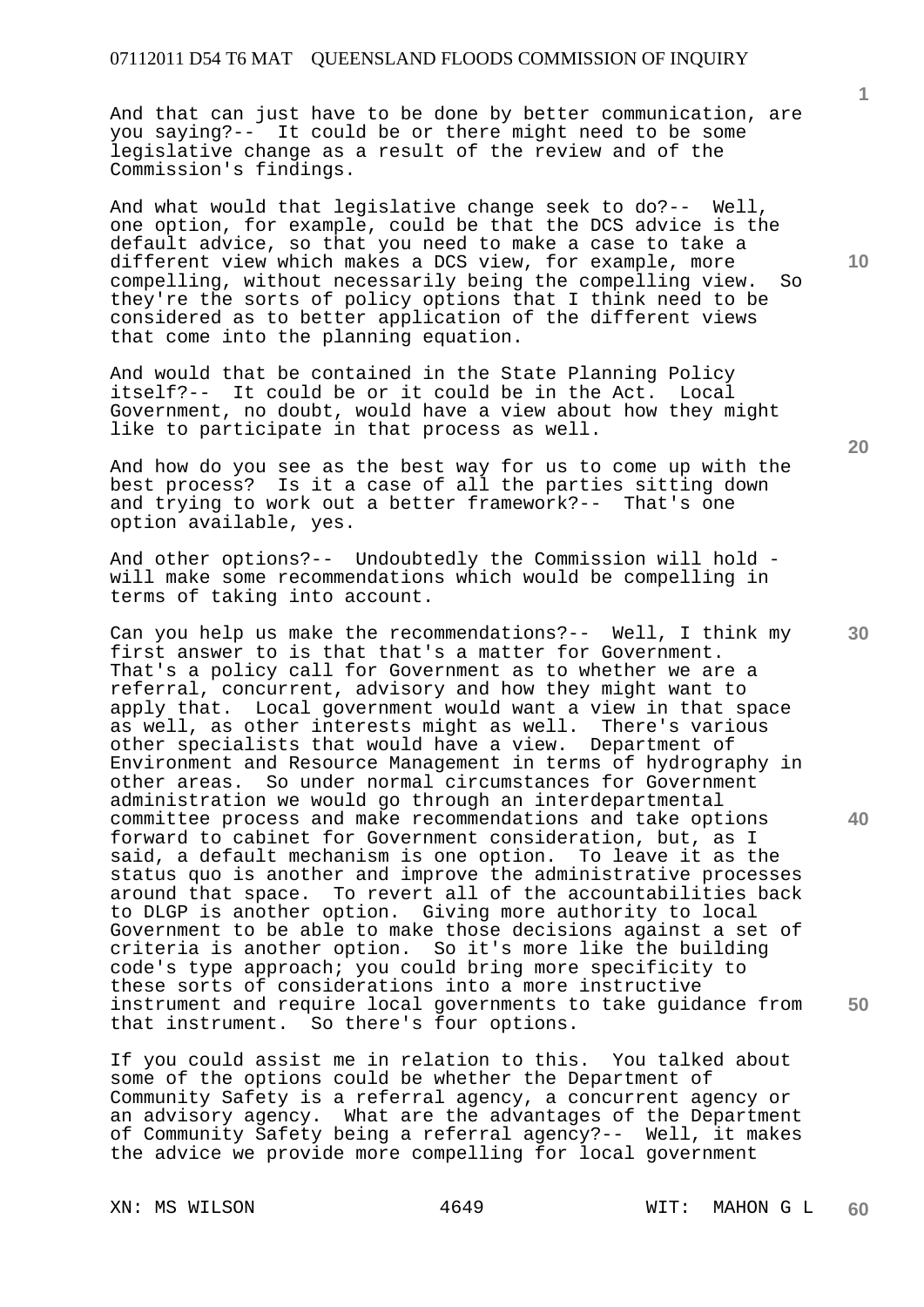and/or DLGP to take into account when considering planning schemes. We are not necessarily looking to do that. It's not unreasonable to think that by levels of cooperation and clarity of our guidance and why we arrive at the conclusions that we do, greater transparency in the decision-making that you can't reasonably reach a conclusion with the current arrangements.

What are the advantages of the Department of Community and Safety being a concurrent agency?-- Well, again, it's about raising, you know, advice to a more compelling status, would be the best description I would give. That has its pros and cons.

Now, we've been, I think, focusing on the relationship between the Department of Community Safety and the Department of Local Government and Planning. There also is another relationship to take into account. That is a relationship between the Department of Community Safety and the Department of Environment and Resource Management, DERM?-- Yes.

Now, in what circumstances does the Department of Community Safety seek advice from DERM?-- We normally seek advice DERM on the specialist elements of flood studies where it goes to the hydraulic studies and so forth. So we'd be seeking advice as to the veracity of the professional approach to the conclusions that that hydraulic study might have arrived at. And the second part is the appropriateness of the setting of the DFE and, again, that's where we seek specialist advice as to whether it's reasonable to reach the conclusion of the particular DFE that's been assigned to that study based on the professional considerations that have been undertaken.

Does the Department of Community Safety to your knowledge seek advice on all occasions when they themselves have been asked for their advice?-- I couldn't sit here and conclusively say on every occasion their advice has been sought, but under normal circumstances I would have expected so.

**40**  And you would regard that as best practice for the Department of Community Safety to be seeking DERM'S advice?-- We certainly regard DERM as having the superior advice.

**50**  You talked about the actual content of the advice that you're looking for. Mr Cuerelfrom DERM gave evidence to the Commission about the advice that DERM provides to the Department of Community Safety. And advised the Commission that when DERM reviews a planning scheme they don't look into the modelling conducted by the Council. Are you - as Department of Community Safety are you wanting DERM to go that further step and look at the modelling?-- Not necessarily, no. If they're satisfied based on their assessment, that would be satisfactory to us.

So you're not-----?-- We would have no reason to question DERM'S advice in terms of the veracity of the flood study.

And is that because you're relying on expert advice?-- That's

**20** 

**10**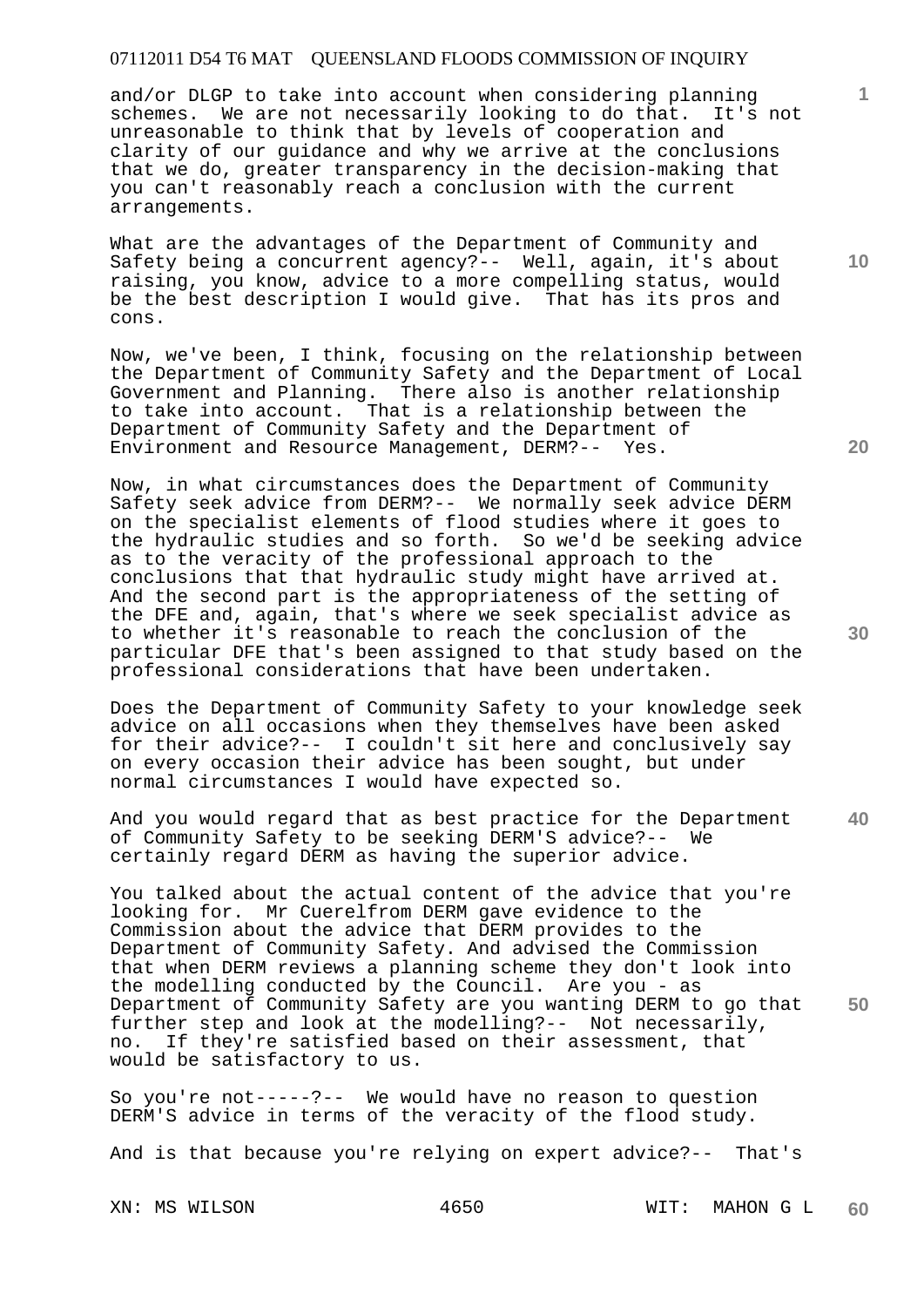correct.

So you're not really looking at the content of the advice they give back, you're just wanting to know whether the flood study is adequate?-- There's been occasions where we've certainly sought assistance from them in terms of advice because at first glance the DFE appears quite low or low for the circumstances. So I mean, I've given evidence before the Commission about Bundaberg, for example, where we sought their assistance in drafting a response in that regard.

Previously in your evidence you mentioned that a memorandum of understanding between Government departments, that seemed taking it to another step; is that the case?-- From a personal perspective I don't necessarily see the value. It would be reasonable expectation that Government departments cooperate with each other in the conduct of their accountabilities. I'm not sure of the value that a MOU between State Government brings.

There was a memorandum of understanding at one stage being contemplated between DERM and the Department of Community Safety; were you aware of that?-- Yes, I am.

Why was that not seen necessary?-- That wasn't my decision at the time. That relates to another area of the organisation, but I believe that the imperative for that partly was driven by an agreement needing to be reached about service costs. That's a different question again. If there's an internal service cost being negotiated between defendants, that may warrant some standard agreement. I think that's reasonable.

Do you see any change necessary in relation to the relationship between DERM and DCS?-- Not particularly. I think we've both got pressing needs in terms of resourcing and from time to time they find it difficult to bring a timely response that we might expect, but on balance I think the relationship is reasonable and certainly we pursue a line as long as we understand what's going on and where the pressing time limit issues might be, we'll work with that as best we can.

Do you see whether it's necessary that there is any change in the role that DERM plays in this process?-- I think we need to come to a greater clarity about precisely the advice they can provide and the time limits of that advice. I think that at times has become a bit less clear.

What do you mean by that, Mr Mahon, about seeking clarity on the type of advice that they can provide?-- I think there's been some variability about the definition of the advice that they can provide. There has been occasions where I think we had an expectation of their being able to provide greater depth of analysis for us when that hasn't been the case, but all in all I think that relationship has worked, you know, reasonably well.

Well, as of today do you seek or require any further clarity

**10** 

**1**

**30** 

**40** 

**20**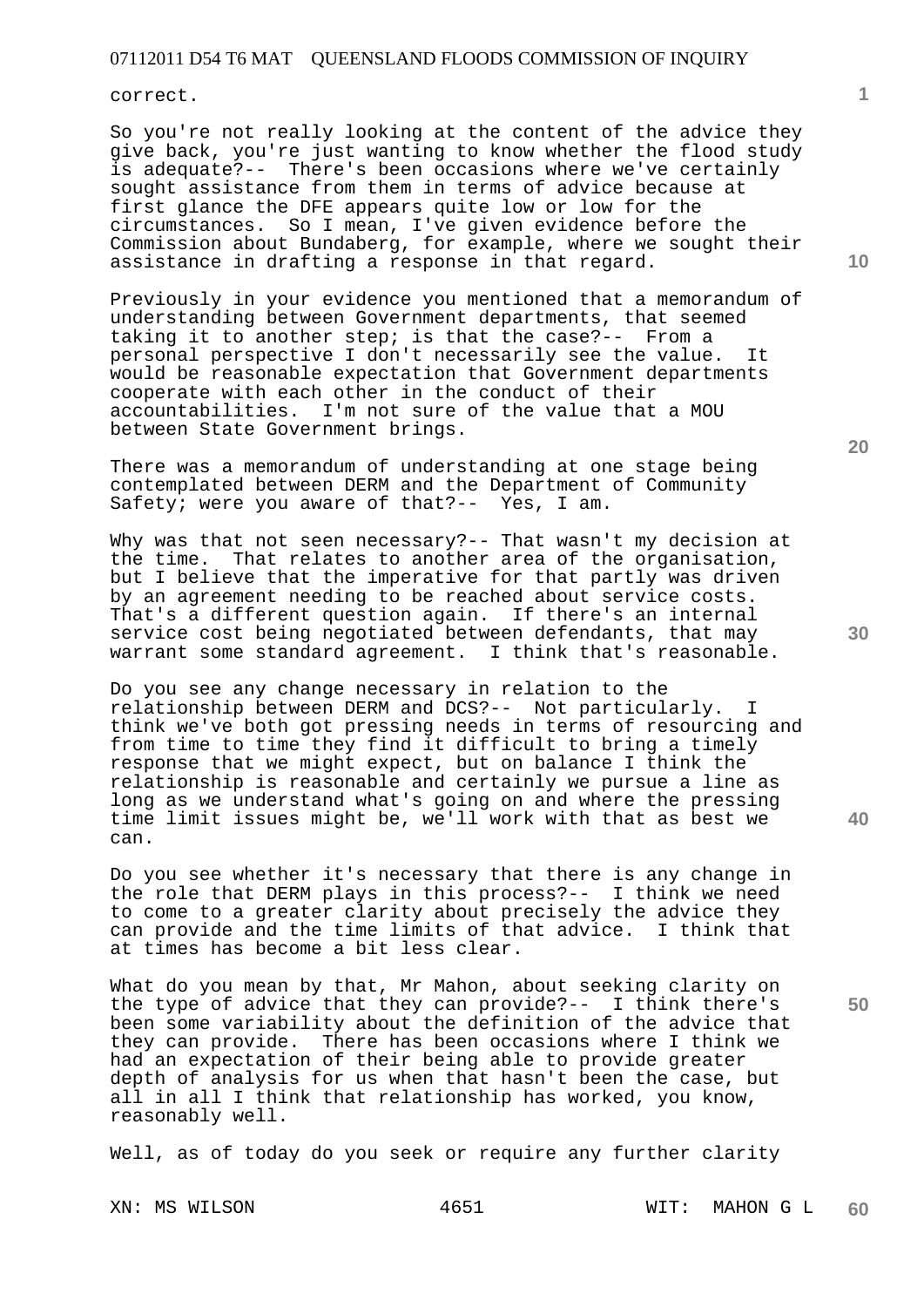of the role that DERM plays in relation to SPP 1/03?-- Yes, we do.

What is that further clarity that you seek?-- That goes to the veracity of the actual flood study and it would appear they're not in a position to always give us that information at the moment and we're working through those issues as to how that might be best addressed.

**10**  You're wanting DERM to give you that information, are you?-- Yes.

And you're working - why does the Department of Community Safety need that further information?-- Well, it goes to place and context. Sometimes various questions arise that are quite particular to that particular scheme and it may be that we are seeking something further than we might normally do and we'd be seeking their advice.

Do you understand it's a resourcing and a funding issue or whether it's a capacity-----?-- I think generally it's a variability with resourcing from time to time for them.

You say that you're working through that. How are you doing that?-- In normal consultation with the department.

Are you close to being able to get that clarity that you're seeking?-- Yes, I believe so.

Just to be clear, what information what more information do you need from DERM?-- There's been occasions where sometimes we need, for want of a better description, greater granularity about the veracity of the actual hydraulic study because of particular - certain circumstances in a particular area and that has required further - you know, further analysis of the expertise that's been applied in the hydraulic study. So we've asked for further guidance in that regard.

**40**  When you have asked for that further guidance has DERM been able to provide that further guidance to you?-- Not always as timely as we'd prefer, but they've been able to answer the question for us, yes.

**50**  So if they've been able to provide that advice to you perhaps not as quickly as you'd like, then is further clarity required?-- Only in the sense that sometimes the demand has been more consistent than they expected and they've come back to us seeking clarification about whether we had changed position or had changed policy in terms of the types of questions we were asking and vice versa. So I think it's like any relationship, it requires visiting from time to time and ensure that there's - that understanding continues.

So whilst you say it doesn't require a memorandum of understanding between the two departments, the two departments' roles needs to be defined and clarified so each can understand-----?-- That's correct.

**20**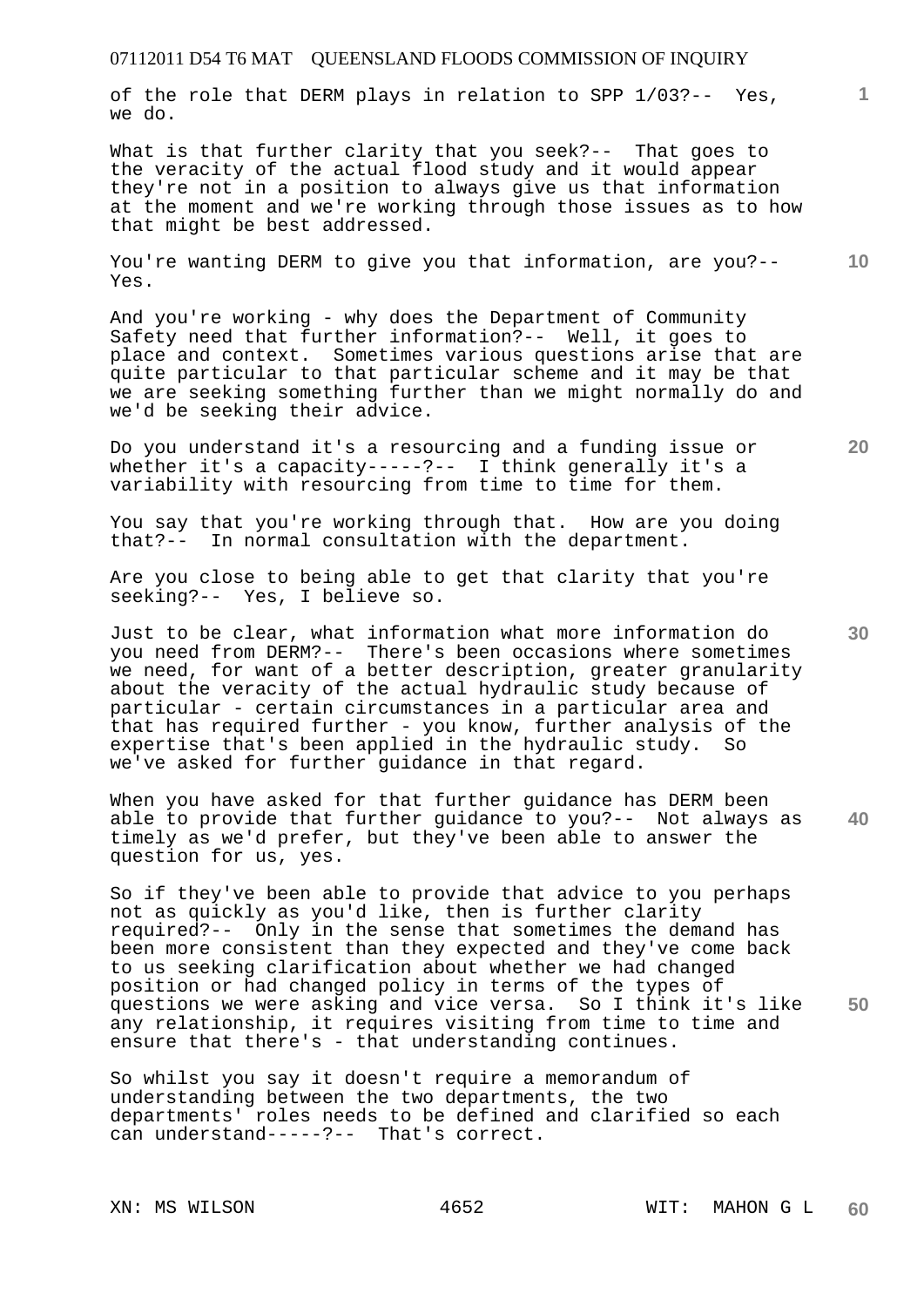-----what each department has?-- And personalities change from time. I think you always need to refresh.

So when personalities do change, do we go back to the drawing board?-- No, we don't.

So how do we not go back to the drawing board?-- I think it's just one of those things where you need to check there's a continuing understanding and that we-----

How do you check whether there's a continuing understanding? Do you have these roles set out in a document?-- Certainly I would expect our people to know who their counterparts are and what their expectations might be and to undertake a professional understanding with those people. I think it's quite remiss if the relationship is just dependent on email and, you know, exchanging correspondence. They need to know who those people are and be able to talk with them and talk through the issues with them and ensure that we have a common understanding of what we both need.

Does there need to be any amendment of the SPP 1/03 that sets out what each department's roles are?-- Well, the SPP does set out who provides advice on what. I don't think it's unhelpful to be able to strengthen that description so that there is some greater clarity, but certainly the SPP currently does step out who provides advice on what.

And you would think that if that had - those roles were set out with greater clarity that would assist?-- I think that would serve a useful purpose, yes.

Madam Commissioner, the statement of Mr Mahon has now arrived. So I will tender that statement along with his exhibits. I'll show that statement to Mr Mahon to make sure it's his?-- Yes, that's my statement.

Thank you, Mr Mahon. I tender that statement.

COMMISSIONER: Exhibit 918.

ADMITTED AND MARKED "EXHIBIT 918"

MS WILSON: I have no further questions.

COMMISSIONER: How long is everybody going to be?

MR DUNNING: Commissioner, I expect to be about the same length of time as I was with Mr White, less probably.

MR FLANAGAN: No questions of Mr Mahon.

MS McLEOD: I have no questions.

**40** 

**50** 

**30** 

**10**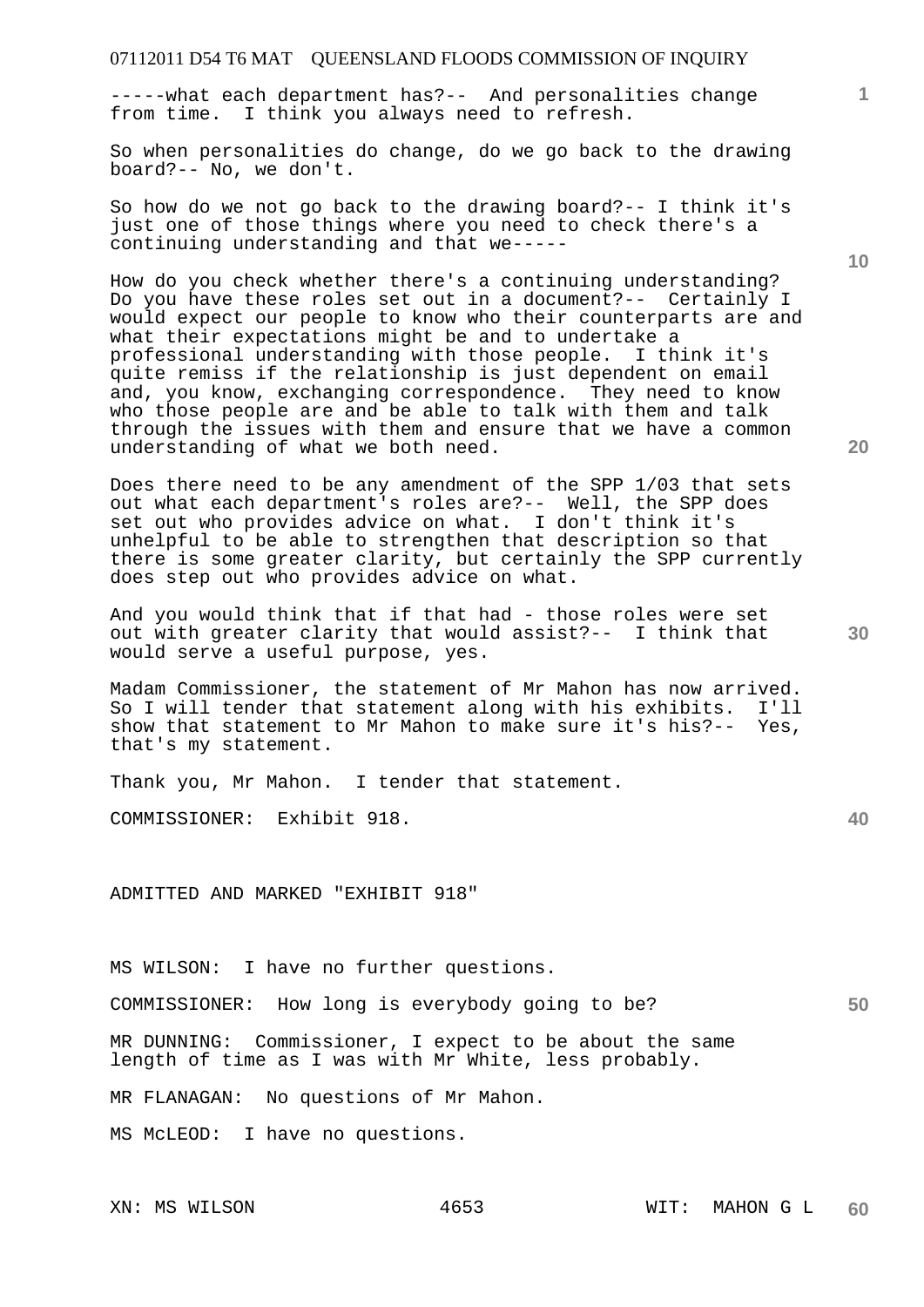MR MACSPORRAN: I have nothing at the moment, Commissioner.

COMMISSIONER: You go ahead, Mr Dunning.

**10**  MR DUNNING: Commissioner, may we have, please, up on the screen transcript page 2788? It's again of the 19th of September. Mr Mahon, my name is Dunning. I appear for Brisbane City Council. I asked you some questions last time we were here?-- Yes.

I'm going to show you the exchange you and I had. Can you just read - you'll see on page 2788 at about line 30 I started asking some questions. It goes over to the next page at about - to about line 20. Can you just read that quietly to yourself?-- I recall that. That's where you set out to establish that I was not a qualified planner.

In the event that you recollect the exchange, I take it that nothing in the second statement you have delivered or the exchange this morning qualify those matters you and I canvassed on the 19th of September?-- Not that I understand, no.

Thanks, Mr Mahon. Thanks, Commissioner.

COMMISSIONER: I wouldn't take it to heart. Thanks Mr Mahon for your time. You're excused and we will adjourn till 2.30.

THE COURT ADJOURNED AT 12.57 P.M. TILL 2.30 P.M.

**50** 

**1**

**20**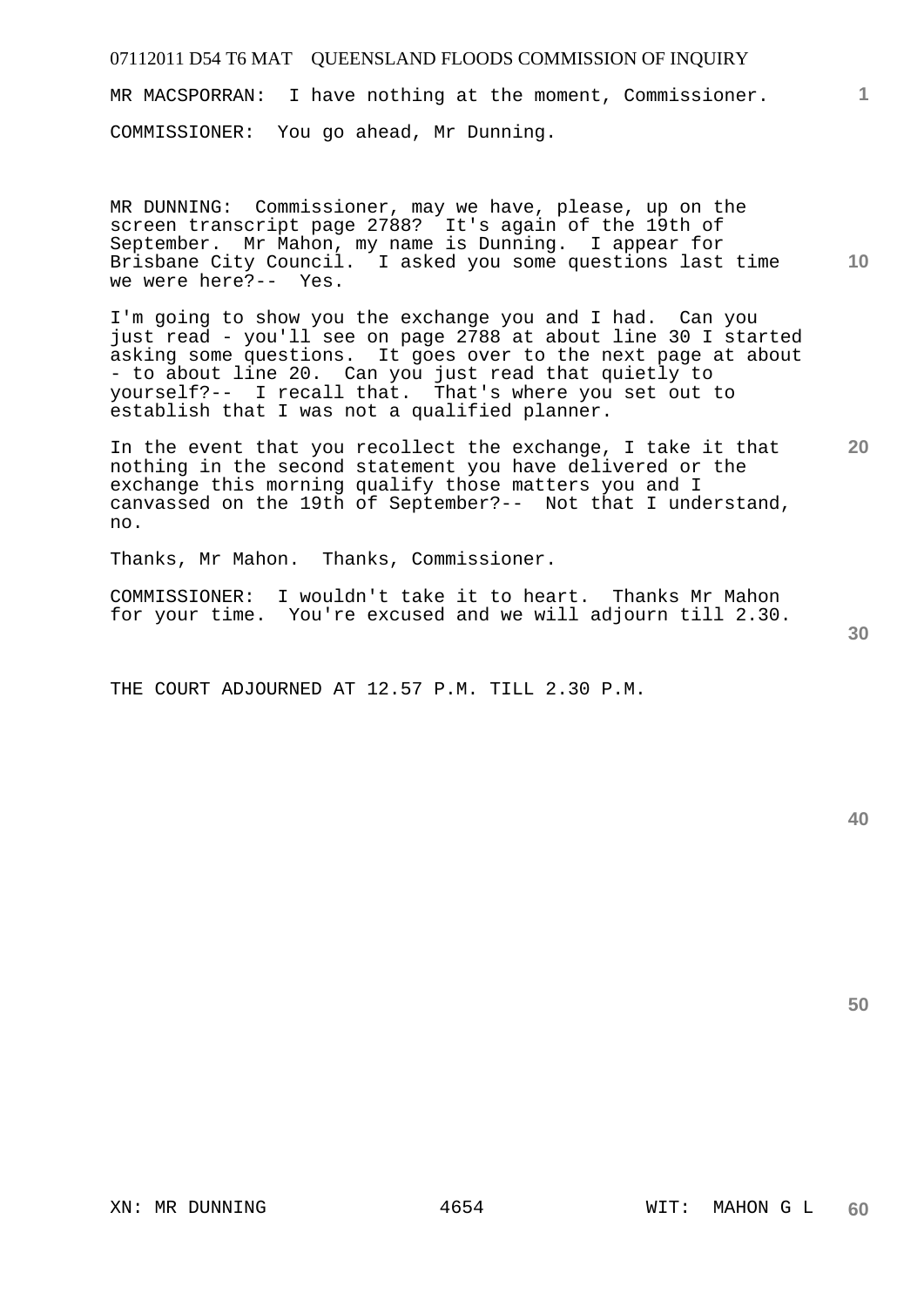THE COMMISSION RESUMED AT 2.28 P.M.

**10 20 30 40 50**  COMMISSIONER: Yes, Ms Wilson? MS WILSON: Thank you, Madam Commissioner. I call Derek Millar. MS McLEOD: While we're waiting Commissioners, I might take the opportunity to tender the Commonwealth Flood Mapping submission, if that's an appropriate time. COMMISSIONER: All right. MS McLEOD: There are two attachments as well. COMMISSIONER: Thank you. That will be Exhibit 919. ADMITTED AND MARKED "EXHIBIT 919" DEREK GORDON MILLAR, SWORN AND EXAMINED: MS WILSON: Can you tell us your full name, please?-- My name is Derek Gordon Millar. You are an employee of the Department of Transport and Main Roads?-- That's correct. Can you tell us your job title at the Department of Transport and Main Roads?-- I'm a project manager. And is there any area that you are a project manager in?-- Principally in the delivery of typically major infrastructure projects. And you have prepared a statement for the Queensland Floods Commission of Inquiry?-- Yes. Can I show you this document, please? Is that your statement with attachments?-- That's correct. Madam Commissioner, I tender that statement with attachments. COMMISSIONER: Exhibit 920. ADMITTED AND MARKED "EXHIBIT 920"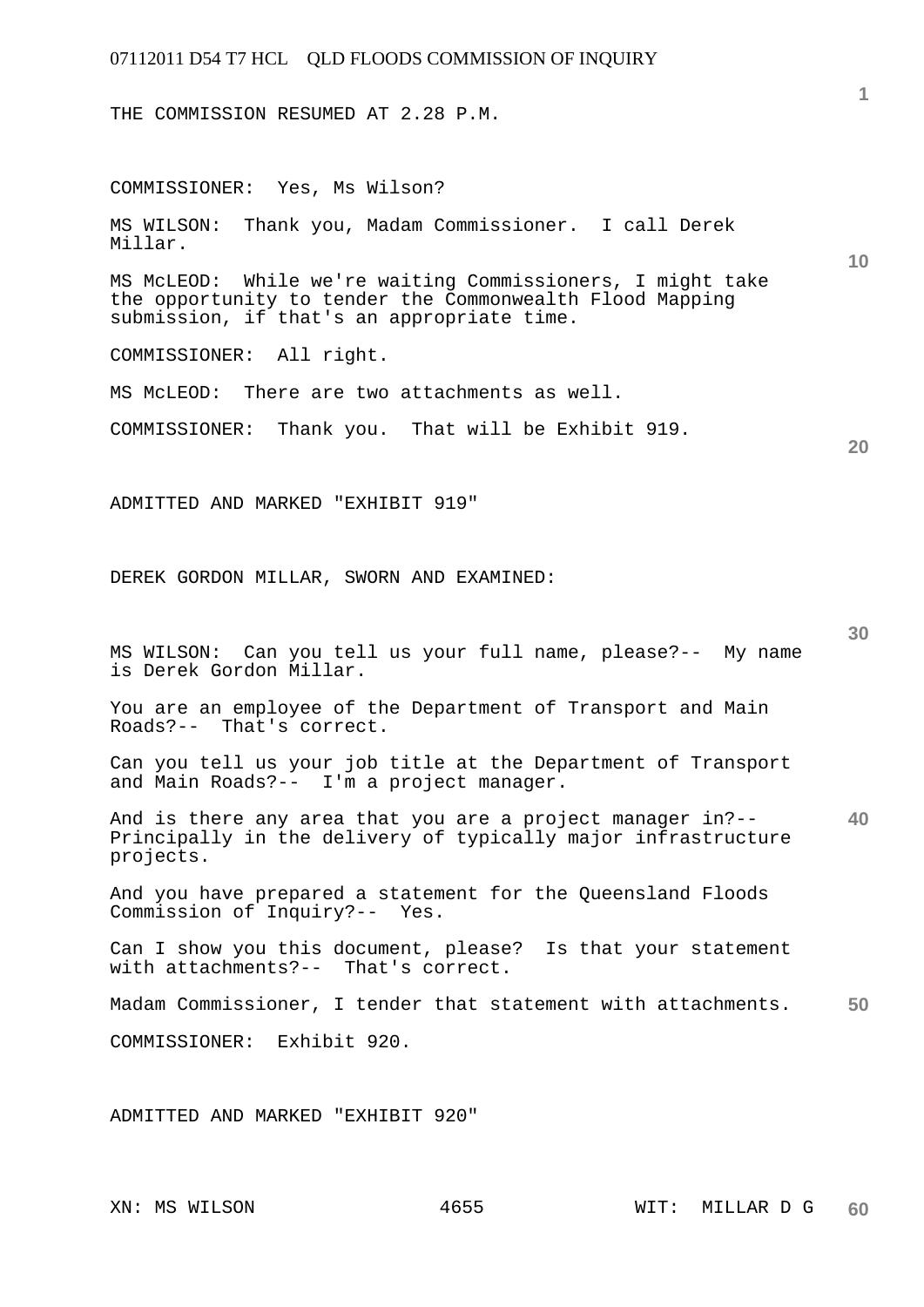MS WILSON: Now, keep that statement in front of you open and I will take you to some parts of your statement?-- Okay.

In paragraph 1, you describe that you have been the project manager for the Ipswich Motorway Upgrade Project from Dinmore to Goodna since February 2008, and you list the primary functions and duties of your role in paragraphs 2 and 3. But can you please tell the Commission what role you had in relation to the final design report which is attachment B to your statement?-- So the delivery of this particular project, Main Roads, we did do an alliance with other parties, and so in forming that alliance my role primarily would be to interface with the development of that design and with other departments within Main Roads, so the specialist areas in particular, and obviously making sure that that design was put through a review process, an independent review process with other major stakeholders.

Was there any one person who was responsible for the scope of works and technical criteria for the project?-- No.

So that it was a collaborative approach throughout your department, is that the case?-- Correct.

The Commission has heard some evidence that residents of Jabiru Place believed that the Monash Road overpass contributed to flooding at their residences. If we can go to the Monash Road upgrade, the Monash Road upgrade involves the construction of an overpass crossing a Queensland Rail track?-- That's correct.

And also involves the upgrade of Bridge and Francis Streets to provide a link to Monash Road?-- That's correct.

Now, we can see at paragraph 21 that an aspect of the project required a high embankment to be constructed in an existing overland flow path?-- That's right.

**40**  And to mitigate against the flood impacts caused by this, the upgrade design provided for the construction of a new culvert to be at the relevant location?-- Yes.

And if we can explore this a bit more, at paragraph 14 of your statement, you say, "The project brief states that any new infrastructure constructed must not generate additional outflux, that is, increase the existing flood levels, that may impact on property not owned by DTMR"?-- That's right.

The criteria of not increasing the existing flood levels, where does that come from? Is that a DTMR policy, or is it another State policy?-- I believe it is a DTMR policy not to increase - yeah, not to increase the outflux, that's correct.

Does that apply to all projects?-- Yes.

And how is that determined whether the project has the capacity to or not increase the existing flood levels?-- So,

**1**

**10** 

**20**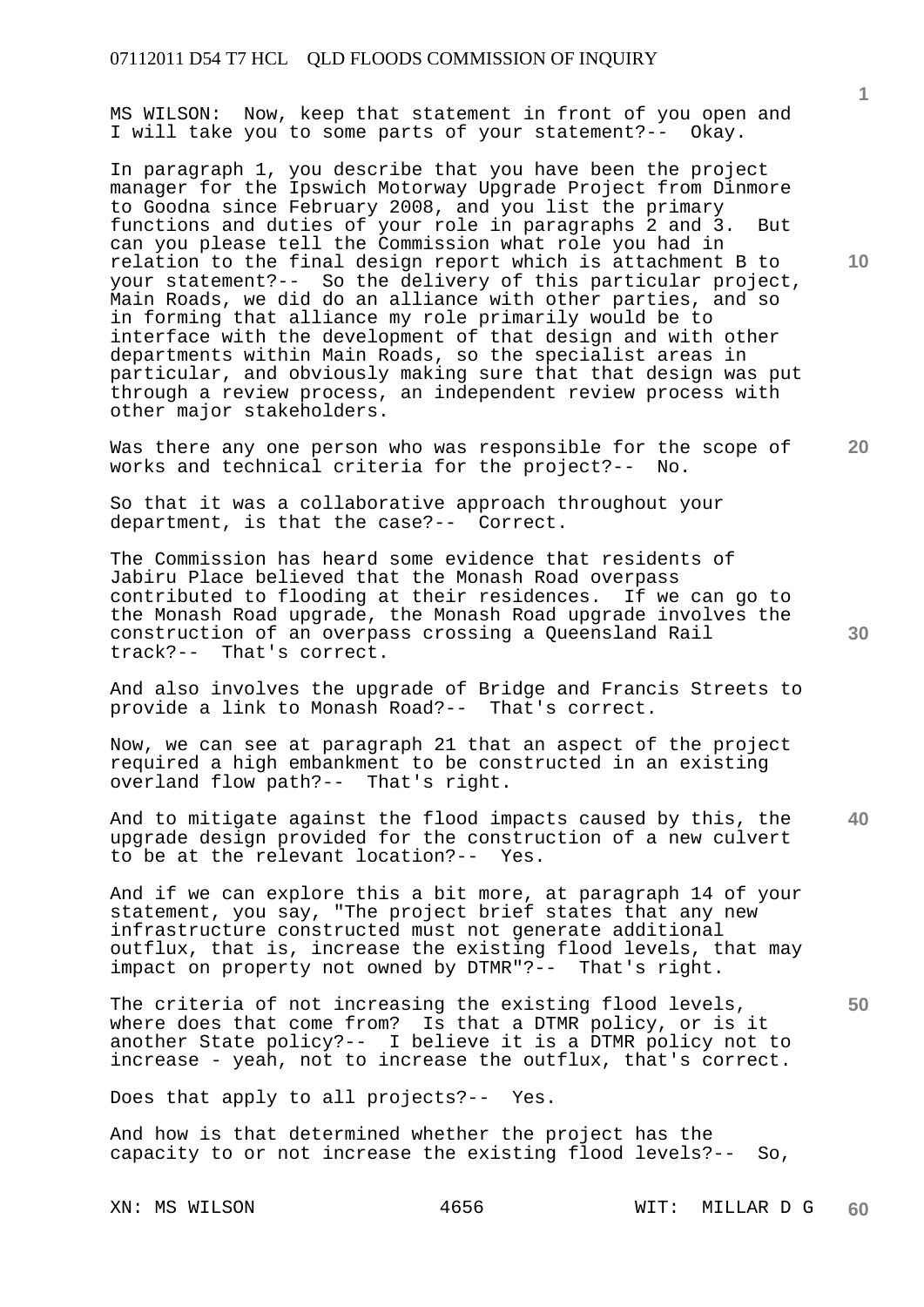okay, obviously every project's different, and what normally happens is the project establishes a base case scenario. So they analyse what the current immunity of that particular area is, and that's normally done in consultation with other affected stakeholders, land owners, that might be Ipswich City Council, depending on the boundaries where the project falls within. In this particular case, in the early stages of the project a number of discussions were undertaken with Ipswich City Council and Brisbane City Council to have an understanding of what the base case scenario is in that particular area. So once one has done that and you have established what the base case is, when you start to develop your design you then look at the impacts of that particular design on that base case, if any, and take it from there, yes.

COMMISSIONER: What do you mean by "base case"?-- In other words, the current situation, the existing situation. What is - in the advent of a flood or various type of flood conditions, what - how far does the flood levels go to, what are they?

Thank you.

MS WILSON: And so the local regional council may provide that information to you?-- Yes.

To the department?-- Correct.

Then what does the department do with that? Do they do flood studies, or how do they take into account the base case?-- Okay. Well, in this particular case we would have looked at because of the proximity of the Brisbane River, for instance, we would have looked at the - what the flood impact would have been under various scenarios. Yes, at that stage Brisbane City Council provided us with flood levels for particular return periods; so what will it be at a Q100, for instance, and we would have agreed with them what the peak flows of the Brisbane River would have been at that particular case. So that then forms the base that we agree that typically a Q100, what the flood level is or what - what flood levels were reported previously for different flood events. So when we then do - you know, when we construct our infrastructure, it is really what impact, if any, does it have on those existing flood levels.

In paragraphs 14 and 15, which is in front of you, you discuss the flood modelling undertaken as part of the project, and that's a part of what we're discussing now, is that the case?-- Yes.

Did the scope of works and technical criteria for the project<br>specify the kind of flood modelling required?-- No. specify the kind of flood modelling required?--

So who would specify the type of flood modelling required?-- You mean the-----

I mean the flood modelling required to be undertaken to assess the flood impacts - any flood impacts of the project?-- Yeah,

**10** 

**1**

**20** 

**30**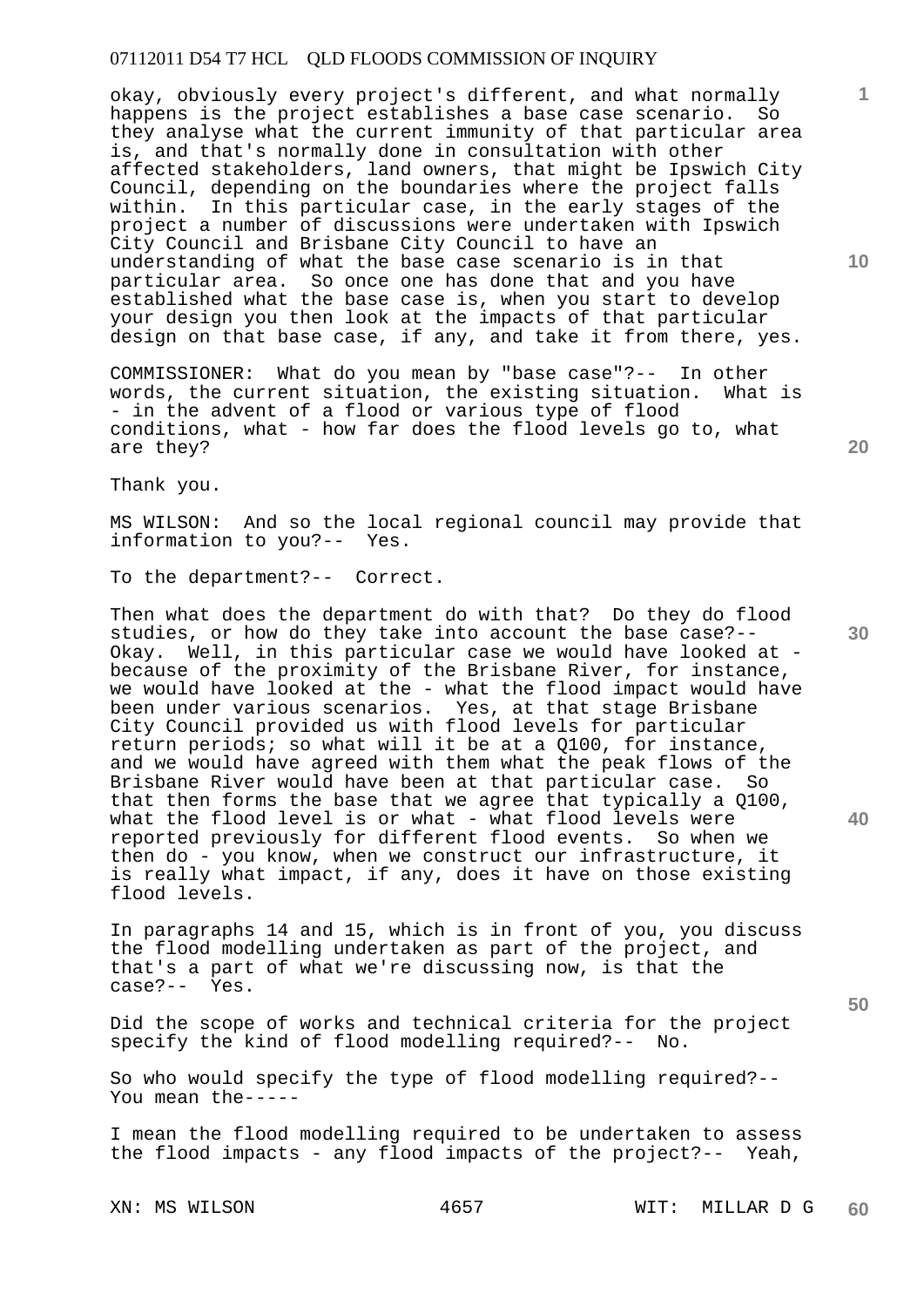so within the scope - in the technical criteria, it was stipulated that we would have to assess the flood impacts at a Q100, at a Q2000 for the flood of the motorway and then at a Q20 for local roads.

At paragraph 14 we can see it refers to the project designer's modelling?-- Yes.

A local flood model - well, "The project designer's model, local flood modelling, the impact of the construction of the Monash Road overpass and provided a design." When we talk about local flood, is that referring to the definition that you provided earlier in your statement, I think at paragraph 10?-- Yes, that's correct.

And that's really just looking at overflow flooding, not riverine flooding?-- So that would be a flood event generated by a local storm event, yes.

**20**  Right. Do you know whether the local flood modelling that was relied upon ensured the design did not increase the flood risk<br>of adjacent residential properties?-- Yes. of adjacent residential properties?--

And do you know the result of that?-- Yes, it is in our design report. It showed that there was no - in that particular area we didn't generate any additional flooding.

In paragraph 15 you refer to regional flooding?-- Yes.

And when you are referring to regional flooding you are referring to a definition that you provided again in paragraph 10 of your statement?-- Correct.

To give it some relevance to the context that we're talking about, is regional flooding the kind of flooding experienced in the Ipswich and Redbank area in January 2011?-- Yes.

The motorway alignment was designed for regional flooding?-- Yes.

So that means where the Motorway was placed, is that the case?-- Correct.

Was the extra step done of - regional flood modelling done for the purpose of ascertaining whether or not the design increased the flood risk of adjacent residential properties?-- Yes.

Can you tell us the result of that?-- For the most part there was no additional impact on surrounding residences.

When you say "for the most part", what do you mean by that?--Well, there are some places where you might generate a little bit - or very marginal efflux, so you would have to assess the impact of that efflux, so it could be five mm or 10 mm, and on a - on certain properties that might have a big effect, but on other properties it would not have have no effect whatsoever.

**1**

**10** 

**30** 

**40**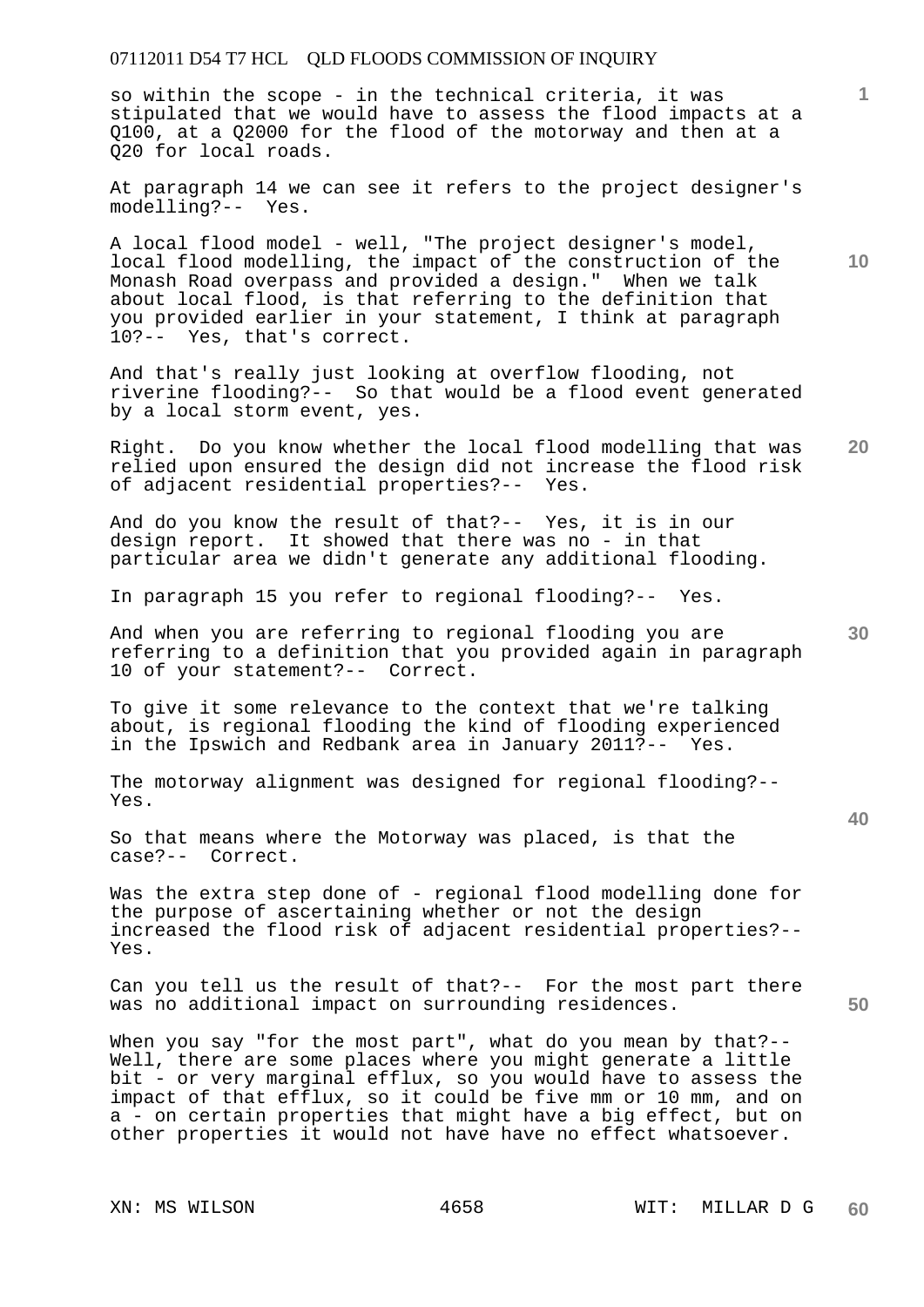Perhaps you could help me understand this by going to exhibit K in your statement - attached to your statement. And have you got that exhibit there, Mr Millar?-- Okay.

And this is the Safety and Design Risk Schedule?-- Yes.

Can you tell me what this document - the role of this document; what is that?-- So this document primarily is - it is incumbent on designers today when they put a design together to consider the safety of that design, particularly from a maintenance perspective. There is no use designing something if it can't be maintained safely. So that's essentially what that process is. So one would typically draw in maintenance engineers, or maintenance inspectors, other people who have expertise in this particular area, and ask them for comment on the design in their experience.

Would that take into account any flood modelling that has been done?-- No. No.

Okay. So what is the information that the people who use this document rely upon?-- Sorry?

What is the information that provides the outcomes and the results of-----?-- They would typically look at the drawings, the design drawings that are produced, the type of structures, type of inlets, park inlets, that type of thing, whether they are safe, the inlet structures are safe, whether the apertures are appropriately sized for access.

Well, if we can go to page 5 of that document, we see there 2.1 at the top of that table?-- Yes.

The construction of Monash Road?-- Correct.

And we can see that - is that a consequence - or potential consequence is the dam effect between Monash Road and adjacent housing estate during significant rain event?-- Correct.

**40**  And it sets out the damage that could be caused - potential damage that can be caused?-- Yes.

Then we've got a number beside that 7A?-- Yes.

So then we have to refer back to the front of that document, do we?-- That's right.

Can you tell us what that number means in relation to the table at the front of that document?-- So the number would refer to the scale of risk presented by that effect.

And what - how is that assessed in relation to Monash Road? What is the scale of risk?-- Sorry, I can't read this here.

It is 7A?-- Yeah, I know. I just can't read the text. Sorry, I just can't read the text in this particular instance.

Which text are we looking at that we need-----?-- There is a

**20** 

**10** 

**1**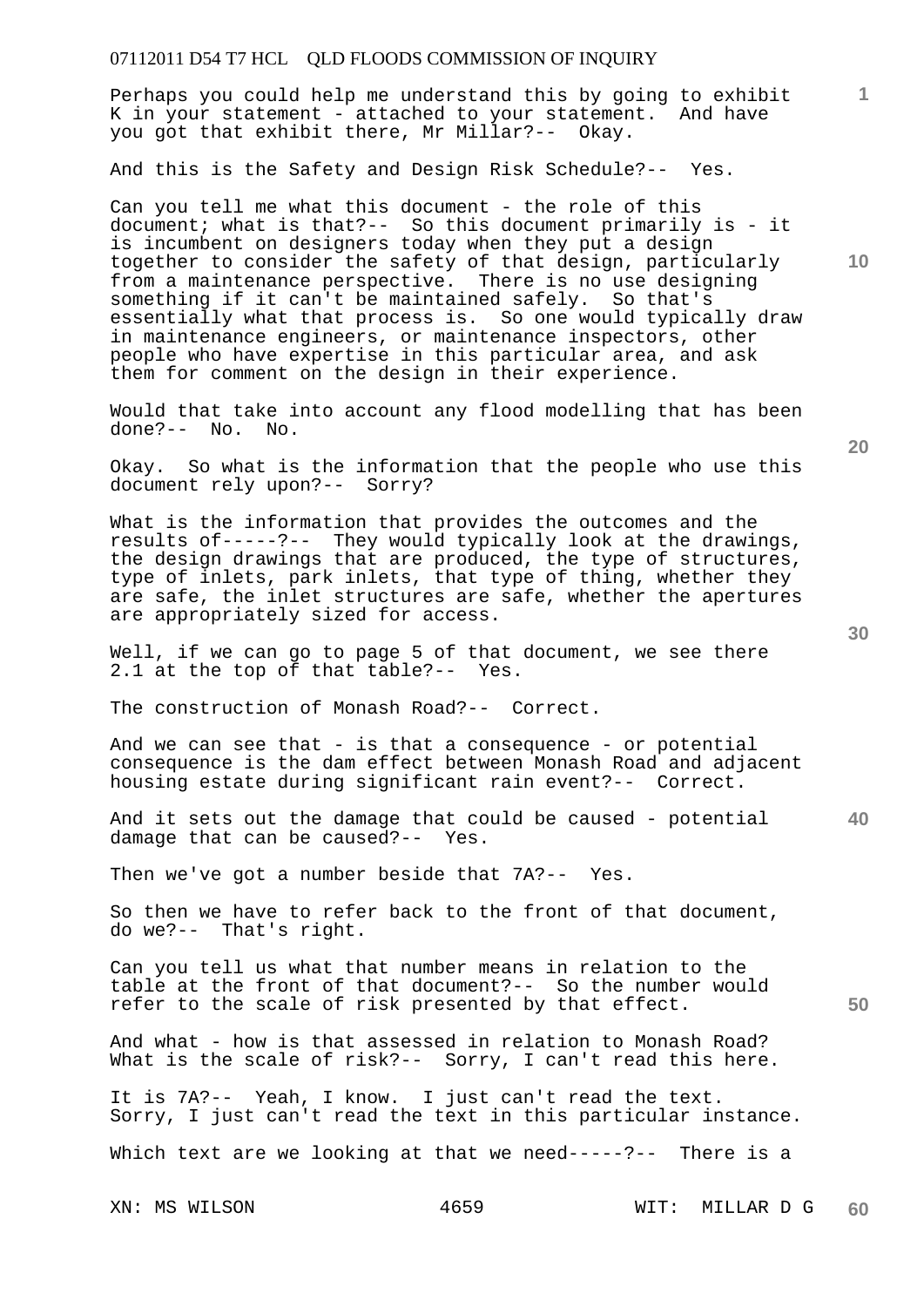table there. This would be in colour and I just can't read the numbers in this particular case.

COMMISSIONER: What's the heading for the table?-- Sorry?

What's the table you're looking at?-- The table provides a risk profile of that particular rating. So it would - it could say, well, the event is likely and the impact of that event - possible impact.

I am just trying to identify it. Is it under "safety and design risk schedule"?-- Yes. So it is on that very first page, yes, correct, and on the right-hand side is a table there, and you pick up - I think 7A is the first column where we say "almost certain, experienced in most circumstances."

MS WILSON: Okay. Mr Millar, you might see on the screen, it has been blown up to-----?-- Yes, I can see that better, yes.

Can you tell us then what the reference to 7A-----?-- Yes.

-----means?-- 7A would be, again, assessing the likelihood of risk in the advent that it dammed up and the assessment is it is almost certain, expected in most circumstances.

What is almost certain?-- Well, if it dams - if it completely dammed up, there's a likelihood that that area could be flooded.

Okay. And if we can go back then to page 5, we see "to investigate drainage capacity/high flow culverts"?-- Correct.

Is that to overcome the rating of 7A?-- Correct. Yeah, so, we need to investigate it and close up that risk.

And that was done?-- Yes.

And that brings into account the flood studies that we were talking about before?-- Correct.

We also have another reference on this document to 3L in terms of an assessment. Perhaps if we can go back to page 1 and you can tell me what 3L means?-- So 3L is unlikely. So it is an event that is possible but it is unlikely.

So whilst it is - I don't understand how the two - how 7A interrelates with 3L?-- Well, 7A has a much higher risk profile, meaning that the event is likely - is highly likely to happen and will have an impact.

Yes?-- Whereas 3L means it is highly unlikely with a relatively low impact.

Okay. And how can those two be in the same table - on that table - that same entry?-- Well, the table's designed to accommodate all different types of risk profiles.

Right. Well, if we can just go back to page 5?-- Okay.

**10** 

**1**

**30** 

**20** 

**40**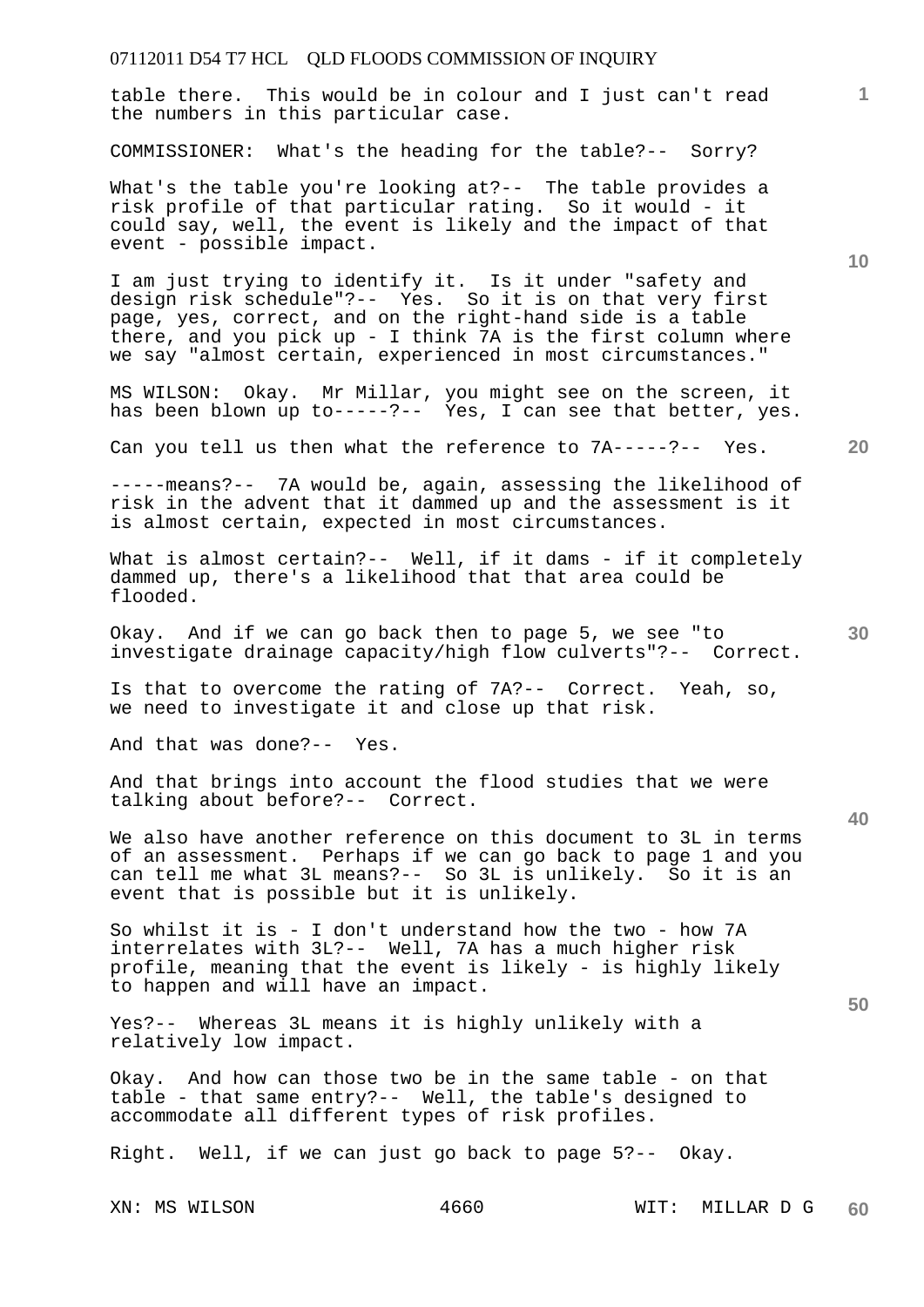|                                                                                                                                                                                                                                                                                                                                                                                                                                                                          | $\mathbf{1}$ |
|--------------------------------------------------------------------------------------------------------------------------------------------------------------------------------------------------------------------------------------------------------------------------------------------------------------------------------------------------------------------------------------------------------------------------------------------------------------------------|--------------|
| You see there we've got the potential dam effect, we've got a<br>rating of 7A?-- Yes.                                                                                                                                                                                                                                                                                                                                                                                    |              |
| The 7A relates to the potential dam effect, is that the<br>case?-- Yes.                                                                                                                                                                                                                                                                                                                                                                                                  |              |
| So that's highly likely?-- Yes.                                                                                                                                                                                                                                                                                                                                                                                                                                          |              |
| The "investigate drainage capacity/high flow culverts", there<br>is a 3L next to that?-- Correct. It has been reduced from 7A<br>to 3L.                                                                                                                                                                                                                                                                                                                                  | 10           |
| If the drainage - if there is - if the drainage capacity is<br>investigated, is that the case?-- That's right.                                                                                                                                                                                                                                                                                                                                                           |              |
| And then if we can go to page 19 of this document? We again<br>see the potential dam effect between Monash Road and adjacent<br>housing estate, and this is further along in the process, it<br>appears, is that the case?-- Yes.                                                                                                                                                                                                                                        | 20           |
| So the Monash Road culverts have been designed to an<br>acceptable level of immunity?-- Yes.                                                                                                                                                                                                                                                                                                                                                                             |              |
| When you're talking about PMF, that's probable maximum<br>flood?-- Correct.                                                                                                                                                                                                                                                                                                                                                                                              |              |
| Do you know if that's for localised flooding or for regional<br>flooding?-- For regional.                                                                                                                                                                                                                                                                                                                                                                                | 30           |
| For regional?-- That's right.                                                                                                                                                                                                                                                                                                                                                                                                                                            |              |
| So the road culverts have been designed for a probable maximum<br>flood taking into account the rain event that we saw<br>in January this year?-- Correct.                                                                                                                                                                                                                                                                                                               |              |
| The residual risk is the damage to property and drowning?--<br>Yes.                                                                                                                                                                                                                                                                                                                                                                                                      |              |
| And harm to people and/or equipment. What is the residual<br>risk when you're putting that down? Is that a risk that<br>remains today?-- That is risk that - yes, that's correct.<br>Risk that we were unable to reduce, or risk that we would<br>consider passing on to somebody else.                                                                                                                                                                                  | 40           |
| Okay. And who do you pass it on to ?-- Well, it would depend<br>on its locality. So you might - so some areas have a flood<br>issue before you even start work, or if you don't have any<br>works there at all. So we might identify that an area has a<br>risk to flooding, and notwithstanding the fact that we might<br>be doing some works, although we're not making it any worse,<br>there is nevertheless a residual risk that some flooding could<br>take place. | 50           |
| So despite the road culverts being designed to a PMF, the<br>residual risk still remains of damage to property and drowning<br>and harm to people and/or equipment?-- It would depend on the<br>magnitude of the flood, yes.                                                                                                                                                                                                                                             |              |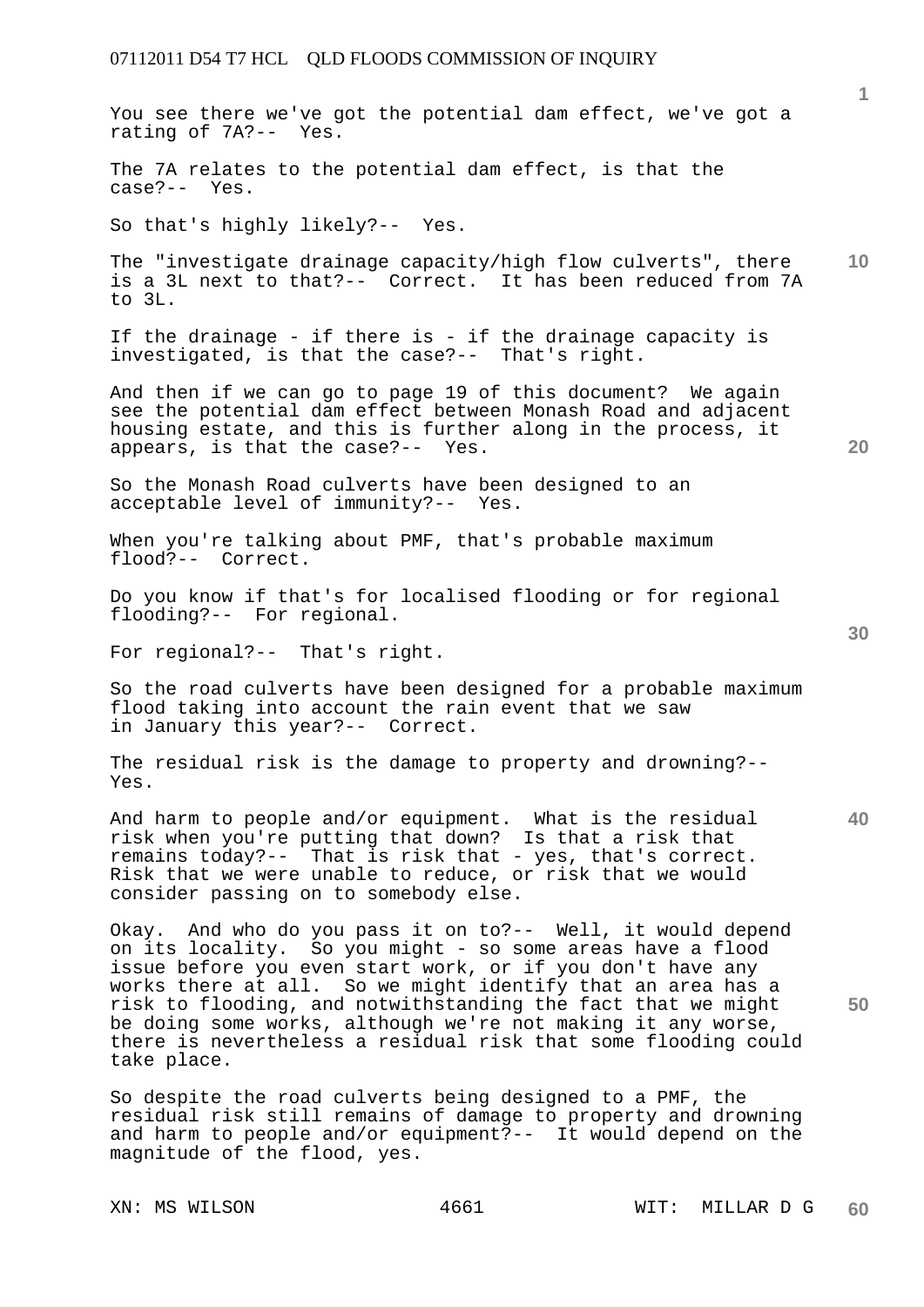COMMISSIONER: The PMF is for the road, isn't it, not for the unfortunate people who live next to it-----?-- The PMF is for the road, yes. Correct. The PMF is designed - well, the modelling was done - the PMF effect on the immunity of the motorway.

MS WILSON: But when we're looking at the possible impact to adjacent areas, is that taken into account?-- It is. So we would only look to see if the infrastructure we built exacerbated a base case. PMF of, say, Q2000 or something. If it didn't, then - yeah, it is not - we have no obligation there.

Sorry, you have no obligation?-- Well, it may already flood under a Q2000.

Right?-- And our infrastructure that we put in place has no material impact on it.

COMMISSIONER: But you're talking about a dam effect between the road and the housing estate, aren't you? So that presumably doesn't exist until the roadway creates the dam wall?-- That's right. So we build this embankment, which effectively is the dam. We remove that by putting in these culverts.

But if you're talking about a base case, in other words a scenario before you come and build things there-----?-- Yes.

-----then there was never a dam effect because there was nothing to make the dam?-- It would only be a dam effect if the culverts were blocked, if for some reason they became blocked. So the flow way - we were saying that the flow path remains where it is provided the culverts are not blocked.

All right.

**40**  MS WILSON: Just - if we can stay with this table for one for a moment, "The residual risk has been transferred to group construction". What does that mean?-- So that means it is incumbent on the construction team when they construct the works to ensure that they mitigate the risks through their work processes and what have you.

What risks are they mitigating?-- Well, during construction the culverts might not be in place. In other words, it is the way they construct the culverts. So if they go to construct the embankment and they haven't put the culverts in, then they would be creating a dam. So they need to put those culverts in first before they build the rest of the embankment.

Now, in relation to the design of the culverts, did DTMR have any discussions with the Ipswich City Council?-- Yes.

And you have included that in your statement?-- Yes.

And if I can just ask you to turn your mind to that for one

XN: MS WILSON 4662 WIT: MILLAR D G **60** 

**20** 

**50** 

**10**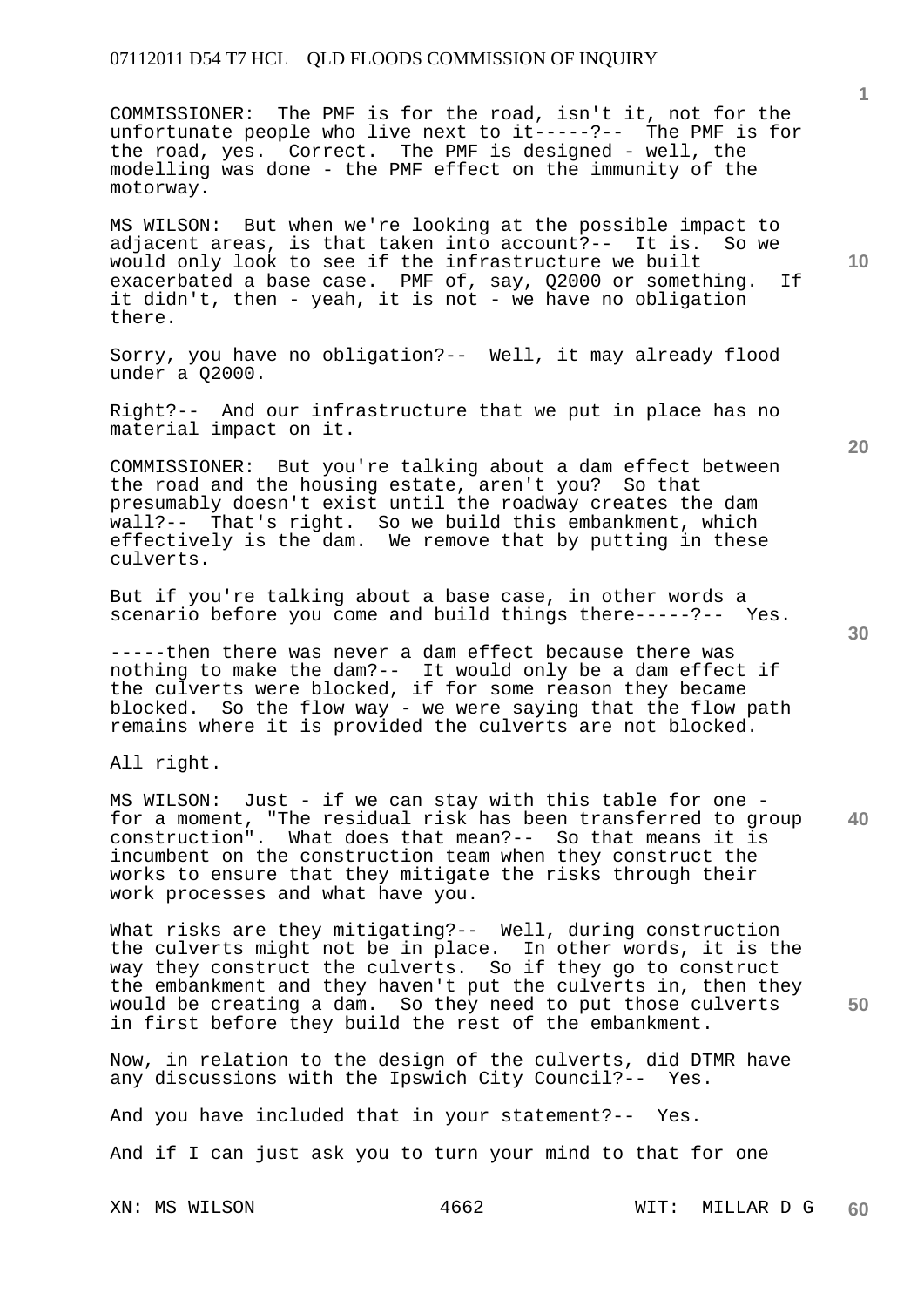moment? Attachment A of your statement is minutes of a meeting between members of Origin Alliance and the Ipswich City Council on 21 September 2009?-- Yes.

And on the item 3 of that document, we can see the Bridge Street/Francis Street townhouses?-- Yes.

You can see that at the bottom of the table?-- I don't have A in here. A seems to be missing.

It is, as I understand it, on the second page?-- I have it, yes.

You have got it now?-- Yep.

The table refers to the "high embankment will be proposed that it is adjacent to McAuliffe Street, and the acknowledgement that this embankment will restrict an existing flow path that directs water from an upstream catchment"?-- Yes.

Now, we can all read that. Ipswich City Council required a conservative blockage factor of 50 per cent to be adopted?-- Yes.

Perhaps just assist us with some of the terms before we get into this. What's a blockage factor mean?-- So, it is recognised that when you design a culvert to be able to take a particular flow, that it might become blocked by debris of some sort or another. If it is - the upstream catchment area may be very forested, or in an area where lots of debris can accumulate in the drainage parts, they could block the culverts to some extent, and so obviously inhibit the flow. So there are guidelines that might - what sort of factors one could apply. It is not an exact science and it differs from council to council.

COMMISSIONER: Ms Wilson, is what's on the screen what you were asking about or is that a different matter?

**40**  MS WILSON: No, that's not what I'm asking about. Item 3 is what I'm asking about.

COMMISSIONER: Item 3.

MS WILSON: Which is at the bottom of page 2. That's it in front of you, Madam Commissioner. The Bridge Street/Francis Street townhouses. And in paragraph 23 of your statement you refer to screen blockage and culvert blockage. Can you help me with those terms?-- In the areas where these large culvert openings perhaps are located in an area where there is lots of people around and a park area where there is the possibility of children, or people being in the area when a flood occurs and then they might be washed through the pipe, screens are put on to those pipes to prevent people from being washed in or sucked in. So the screen itself can become a problem because as debris is swept through it, instead of being swept through might lodge in the screen and thereby causing further blockage.

**20** 

**10** 

**1**

**50**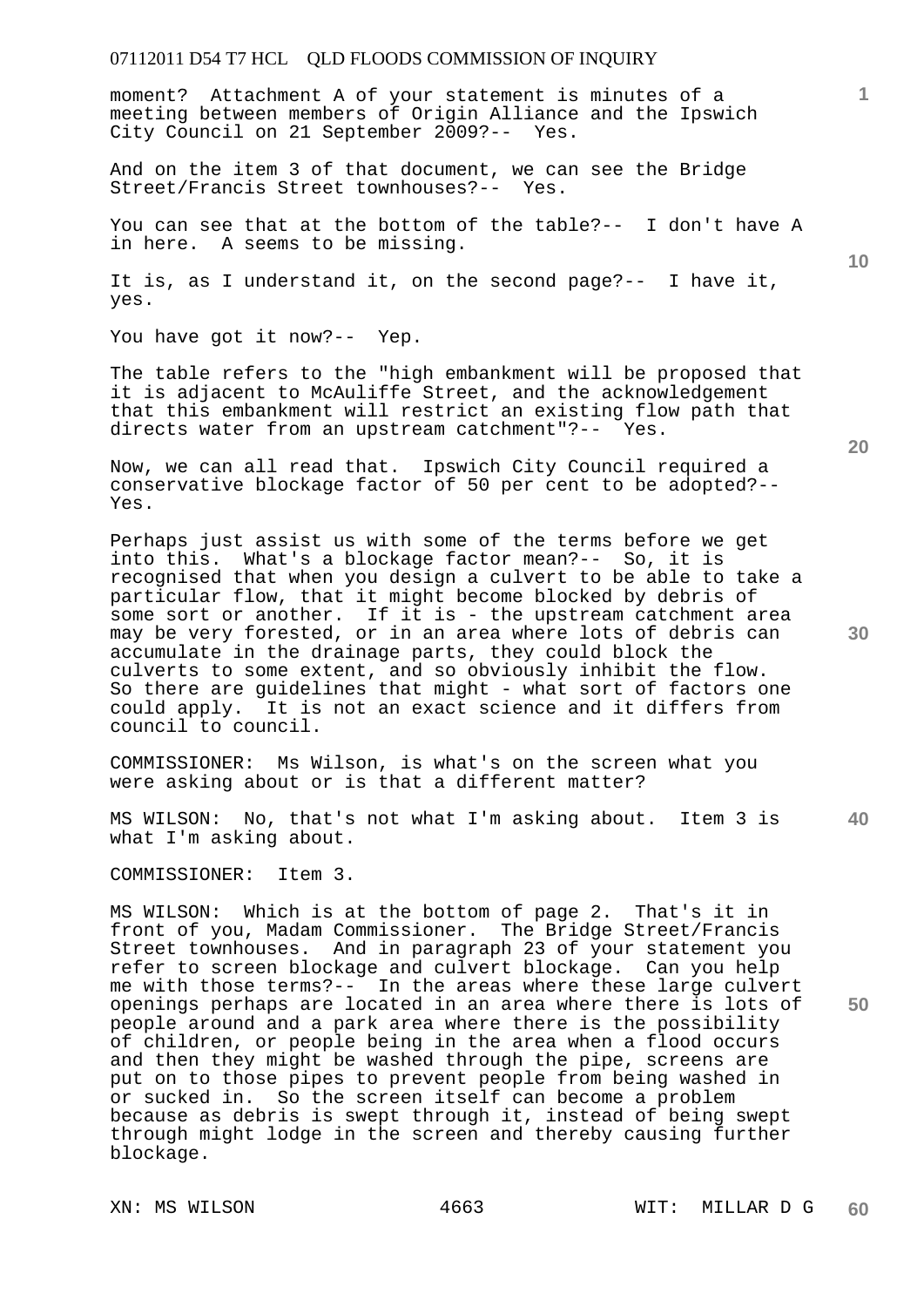Paragraph 23 refers to the Ipswich City Council requesting the conservative 50 per cent blockage factor?-- Yes.

Now, is that not a usual blockage factor?-- No, 20 per cent is generally what is applied. As I said, it varies from council to council and there is no - there is no particular science behind it but they did ask for that and we complied with that.

You go on in paragraph 23 to state that it was found that the provision of a new nonstructural flood relief point was not feasible because of the upgrade in embankment road levels?-- Yes.

Can you explain that to me?-- What often happens is when you build a road embankment, if the culverts are blocked, you rely on the fact that the water will overtop the road and flow over the road without causing an increase in the height of the water because it has now been able to flow away. Because this particular embankment had to go over the Queensland Rail, over a relatively short distance, it was quite steep, so the opportunity to allow water to flow over the road embankment was not possible.

So a structural solution using oversized culverts was required?-- That's correct, and we also installed two more culverts.

And where did you install these oversized additional culverts?-- Adjacent to the existing ones. So the designs showed that we needed three culverts of a certain size, and going through this process of applying the blockage factors, and accommodating Ipswich City Council's request meant we added two additional culverts and we oversized them as well.

Just to be clear, was that to minimise flood impact on the road itself or adjacent land?-- No, that was to minimise flood impact to adjacent properties.

Thank you. I have no further questions.

MR FLANAGAN: No questions, Madam Commissioner.

MS McLEOD: No questions, thank you.

COMMISSIONER: Mr MacSporran?

MR MacSPORRAN: I have nothing thank you.

MS WILSON: Thank you, Commissioner. May Mr Millar be excused.

COMMISSIONER: Thanks, Mr Millar. You are excused.

WITNESS EXCUSED

**10** 

**20** 

**30** 

**40**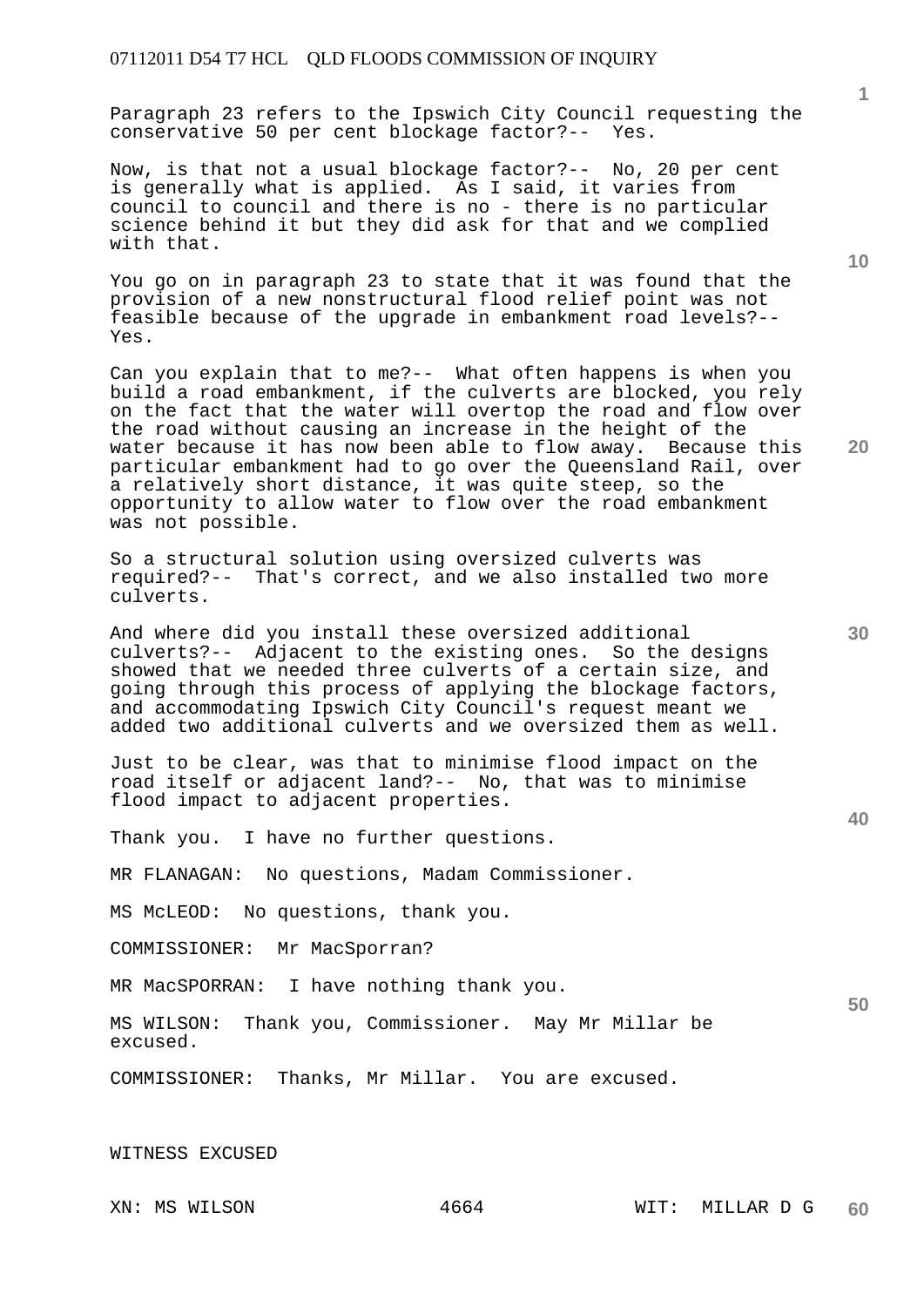MS WILSON: Madam Commissioner, I call Keith Davies.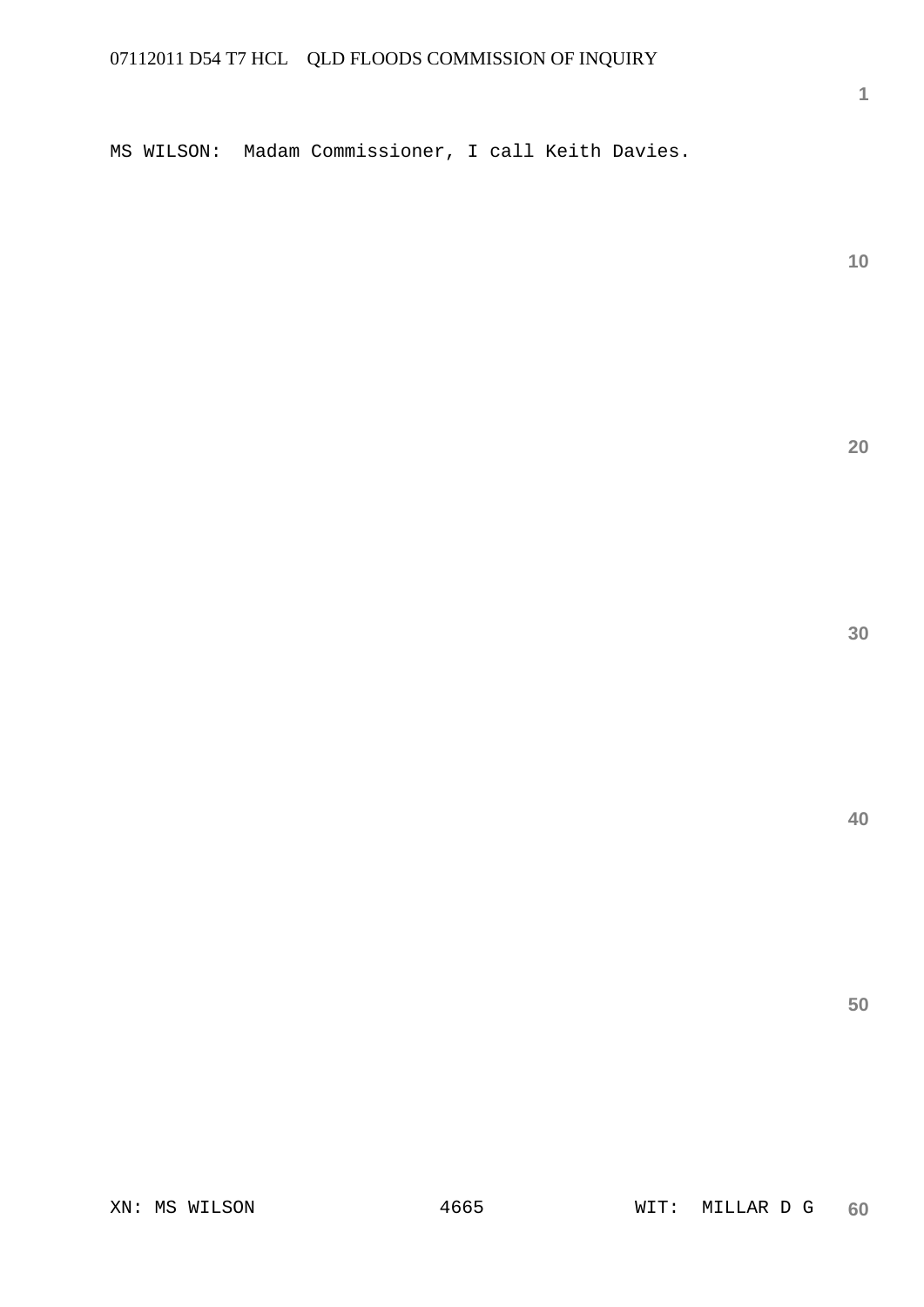KEITH ROGER DAVIES, SWORN AND EXAMINED:

XN: MS WILSON  $4666$  WIT: DAVIES K R MS WILSON: Is your full name Keith Roger Davies?-- Yes, it is. And you are the Coordinator-General of the State of Queensland?-- That's correct. And you were appointed to this office on the 31st of January this year?-- That's right. You've made a statement for the Queensland Floods Commission of Inquiry-----?-- I have. -----with attachments? Can I ask you to have a look at your statement? Is that your statement?-- It appears to be. There's a lot there, but I certainly recognise the bit where I've signed. Okay. Now, before I tender that statement, can I just seek some clarification on whether some matters are typographical errors?-- Yes. If you could turn to Annexure 1B at page 1 of Annexure 1B?-- I've got 1A here. Sorry, would you repeat that, 1B? Have you got 1B?-- I have 1B(1). Your document refers to various exhibits?-- Yes. Yep. If we can see at paragraph 3(a) where it refers, "Under the guidelines, flooding is considered within the management of Water Resources in section 5.12."?-- Yep. And you're referring to Attachment 1B(1)?-- Yep. Attachment 1B(1) is now in front of you?-- Yeah. If I could take you to page 8 of that document?-- Yep. And it seems to me that you were referring to 5.1.2 and not section 5.12?-- That's correct. Perhaps if you can make that amendment by hand to your statement. I can give you a pen?-- I have a pen. Whilst we're at Annexure 1B, can I take you to page 4 of that document?-- Yes. And you can see at paragraph 9 you are referring to Attachment 1B(6), that should read Attachment 1B(5)?-- That's correct. Perhaps if you can make that amendment to your statement? And at paragraph 11 of Annexure 1B, you refer there to Attachment 1B(5) and that should be Attachment 1B(6)?-- Yeah, that's right.

**1**

**10** 

**20** 

**30** 

**40**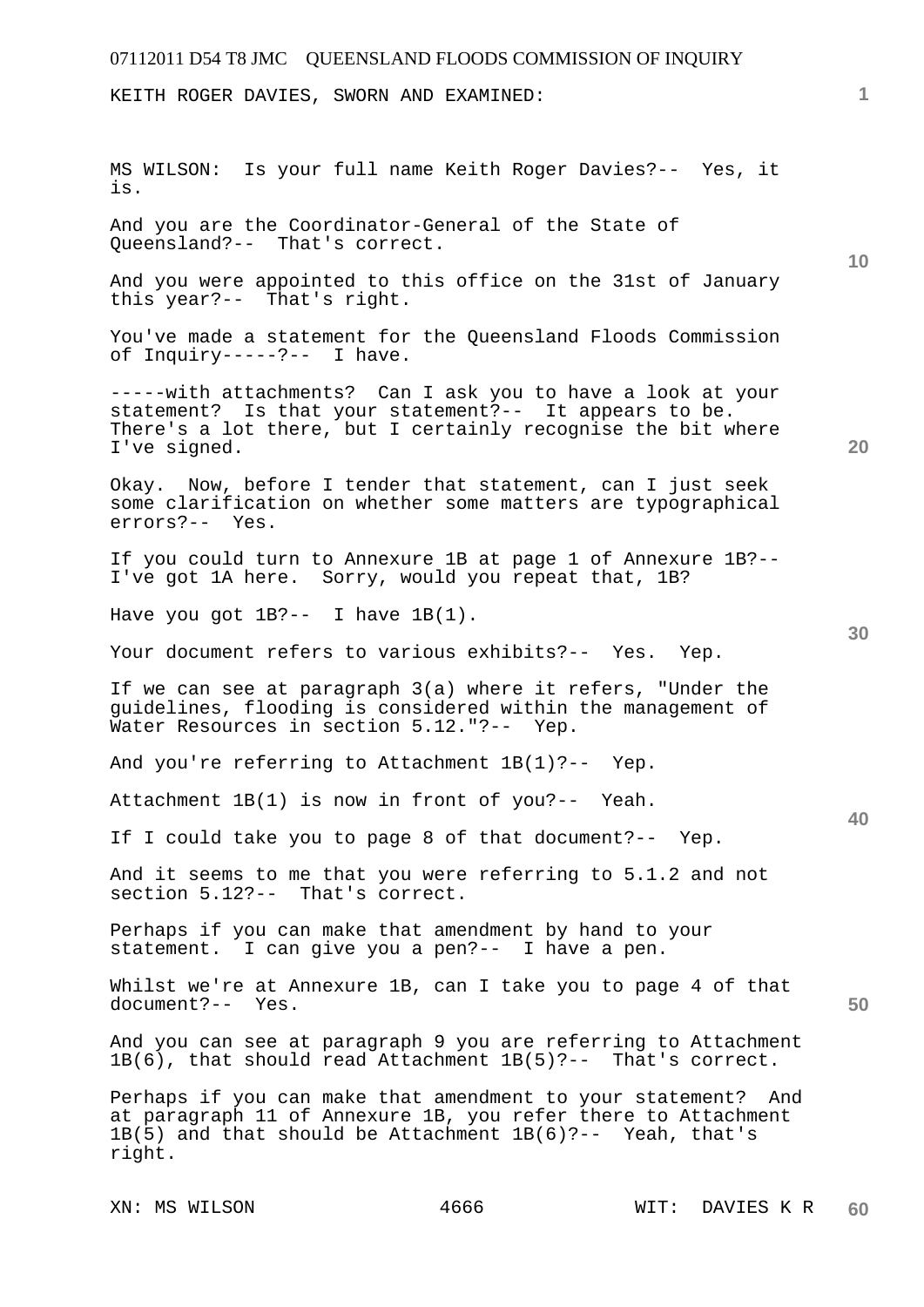Could you make that amendment?-- Thank you.

Madam Commissioner - is there any other amendments you wish to make to your statement?-- I believe there could be some discrepancy between the lot numbers that are described in the requirements, but possibly we can come on to those if you want to question me later.

Well, perhaps then your lawyers could give us a schedule of any amendments that need to be made, would that be acceptable?-- Yep.

Okay?-- It's a timing question.

Madam Commissioner, I tender that statement, with exhibits, with this proviso: an attachment to Mr Davies' statement, 1B(12), has only just been recently circulated via e-mail, it is a large attachment, so I propose at the end of Mr Davies' statement - evidence to ask that Mr Davies be stood down and not excused if any party wishes to further cross-examine upon receipt of that attachment.

COMMISSIONER: All right. It will be Exhibit 921, the statement and exhibits.

ADMITTED AND MARKED "EXHIBIT 921"

MS WILSON: Mr Davies, if I could ask you some questions in relation to the State development areas?-- Sure.

The functions and powers of the Coordinator-General for State Development Areas is pursuant to the State Development and Public Works Operation Act; is that correct?-- Organisation, yes.

Yes, organisation?-- Mmm-hmm.

And that Act, it's a separate regime that operates outside the Sustainable Planning Act?-- Correct.

Now, your statement sets out briefly the process of declaring a State development area and also a significant project?-- Yeah.

**50**  Now, in your time as Coordinator-General you note that no declarations have been made?-- That's correct.

But you are familiar and well placed to answer any such questions though, aren't you, with the Act and how that operates?-- I'll certainly try.

Okay. Now, in relation to State development areas, just to give us some context, can you briefly describe to us the types

**1**

**10** 

**30** 

**20**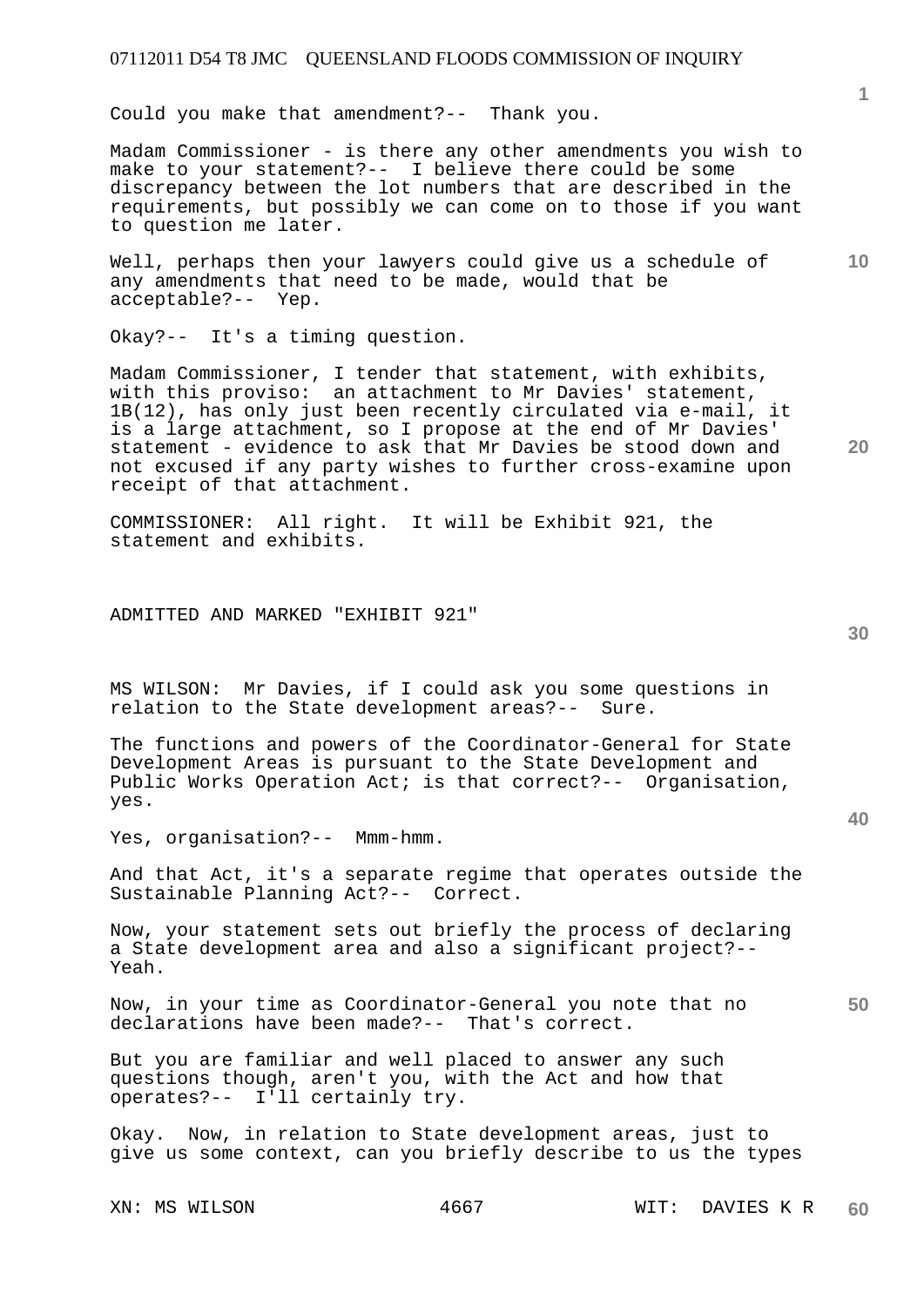and range of projects that State development areas are designed for?-- Okay. I can give you maybe a few examples of the current State development areas. There's one mentioned in my evidence, which is the Abbott Point State development area. This was an area that was identified by government as a very important area for port development going forward. The Coordinator-General, a predecessor to mine, went through the process of identifying the footprint for that SDA, as we call it, and lengthy investigations into what types of industry would typically site themselves there, what products would turn up at the port in terms of coal or minerals, went on to look at areas that could be prone to flooding, something topical to this audience, and declared the area as subsequent. What happens then is the Coordinator-General becomes the assessment authority for the SDA and is then responsible for rolling out the actual delivery of the infrastructure within the SDA. So there's Abbott Point. They're not all complicated. The Queensland Childrens Hospital, for example, in Brisbane was declared an SDA. The reason for that is the complexity involved in terms of the landholders that were there previously. So it can often be complex, not necessarily large, there's a good example with the Queensland Childrens Hospital.

The large ones though can be quite large?-- They can.

And they can be so large that they could cross a number of Council areas; is that the case?-- They can.

And these projects, as you've described, they come in different shapes and sizes?-- Mmm. different shapes and sizes?--

And they all come with different environmental constraints or otherwise?-- Yes.

In your statement, you note at Annexure 1A, in paragraph 2B in particular, that there is a planning assessment undertaken before an area is declared to be a State development area, but there is no legislative requirement to consider State Planning Policy 1/03 with respect to flood when declaring a State development area, is there?-- I think that's true.

And is it the case, or can you tell me, is any consideration of flood risk mandated in any way, shape or form in this process?-- The process really starts with an assessment of the area itself, as I just mentioned. Take Abbott Point again as a good example. Abbott Point has a variety of terrain there, there's the wetlands, the Kaley Valley Wetlands which have-----

COMMISSIONER: How is it spelt?-- Sorry?

How is it spelt?-- I think it's K-A-L-E-Y, from memory. Kaley Valley Wetlands. There's an area that would be very prone to water levels. So, an assessment would be done by my office initially to look at the topography and get a very early cat on the propensity for flooding in those areas, for example, and then added to that would then be the types of

**10** 

**1**

**20** 

**30** 

**40**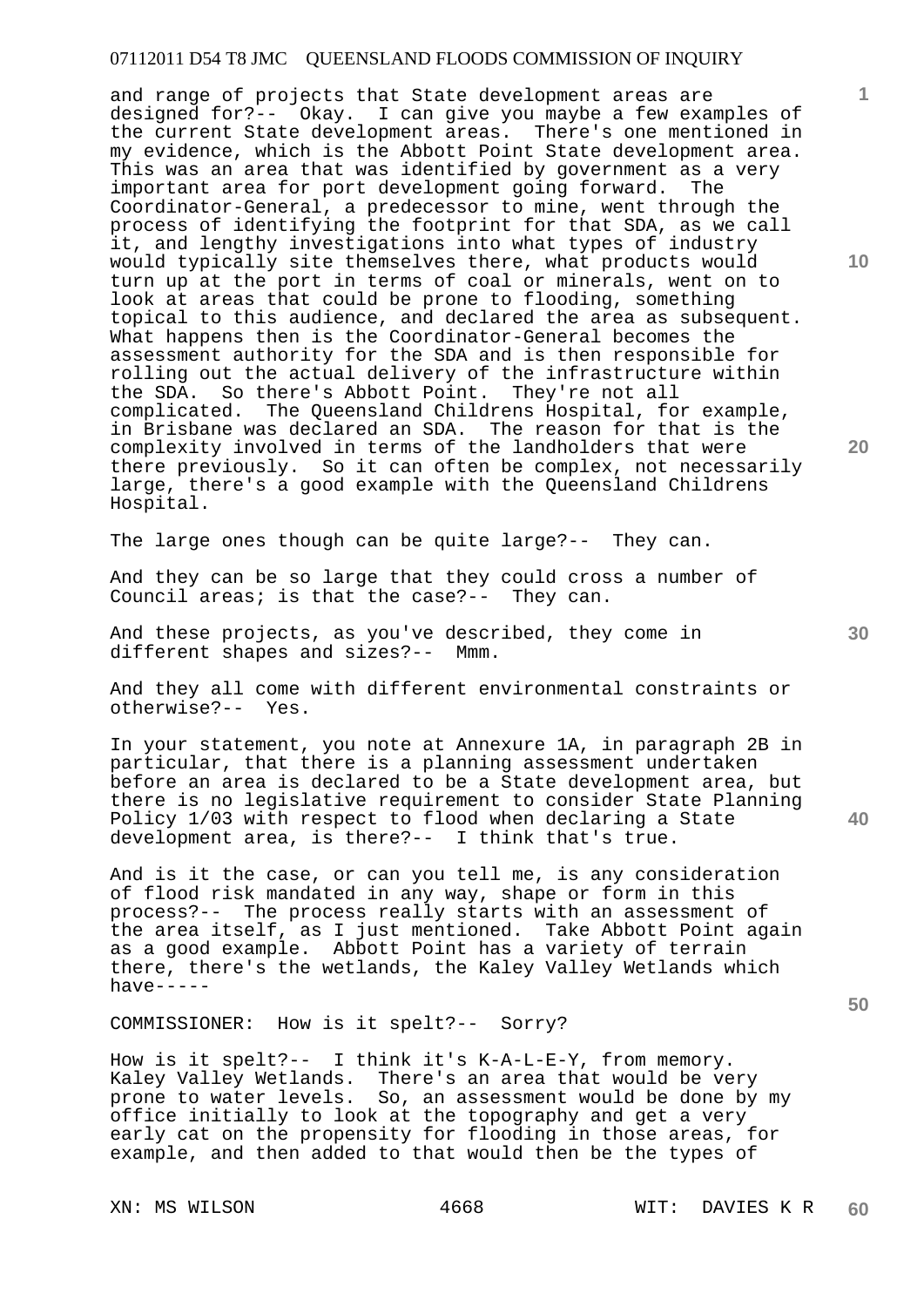industry that I just mentioned that we would expect to go there. Some industries can actually sustain higher levels of risk than others. So heavy industry - sensitive industries you would typically put at the higher levels, the lower probability of flooding. Other areas can actually sustain a higher risk of being cutoff than other parts of it. So you do that assessment, my office would do that assessment, and out of that would come, I suppose, a blueprint of what the SDA could sustain. But that's really just the start of the process. That will change over time once it becomes clear precisely what industry ends up going there. At that stage, it really is just a blueprint. Those industries may not come, the development may not occur as we expect, it really is up to the market then to decide if that State development area is actually going to cut it. So, at that point it's just an opportunity for those developments. But it will change over time as industries show their interest in actually arriving there.

**20**  So the initial assessment that is done by your office, that is just really a desktop assessment, is it?-- It is.

With the resources that it can access on a computer?-- That's right, yeah.

Once an area is declared, a development scheme is then prepared?-- Yes.

And that development scheme identifies land use precincts and specifies the purpose of the precinct; is that the case?-- That's right.

At this stage of the process, there's no legislative requirement to consider State Planning Policy 1/03, is there?-- Not at this stage.

And at this stage of the process - I know you might say that your office does take into account or will take into account under when that occurs-----?-- Yep.

-----with you there now - with you there?-- Yeah.

But is consideration of flood risk mandated in any way throughout this whole process?-- I don't believe it's mandated. It's - we're basically setting up the store for an SDA to portray to the market, to industry, to basically come along and consider putting yourself in that area to set up your business, that's really what it is at that stage, because the government has decided through its policy setting that that is an area that the government feels is appropriate to develop. And the Port of Abbott Point is a good case where it's been decided there's an existing port there, rather than have new ports spring up along the coastline, best to make maximum use of that particular one, and the State development area is a good way of marketing that area to the industries, coal, gas, multi cargoes, to come and use it. So that's the work at that stage.

**10** 

**1**

**30**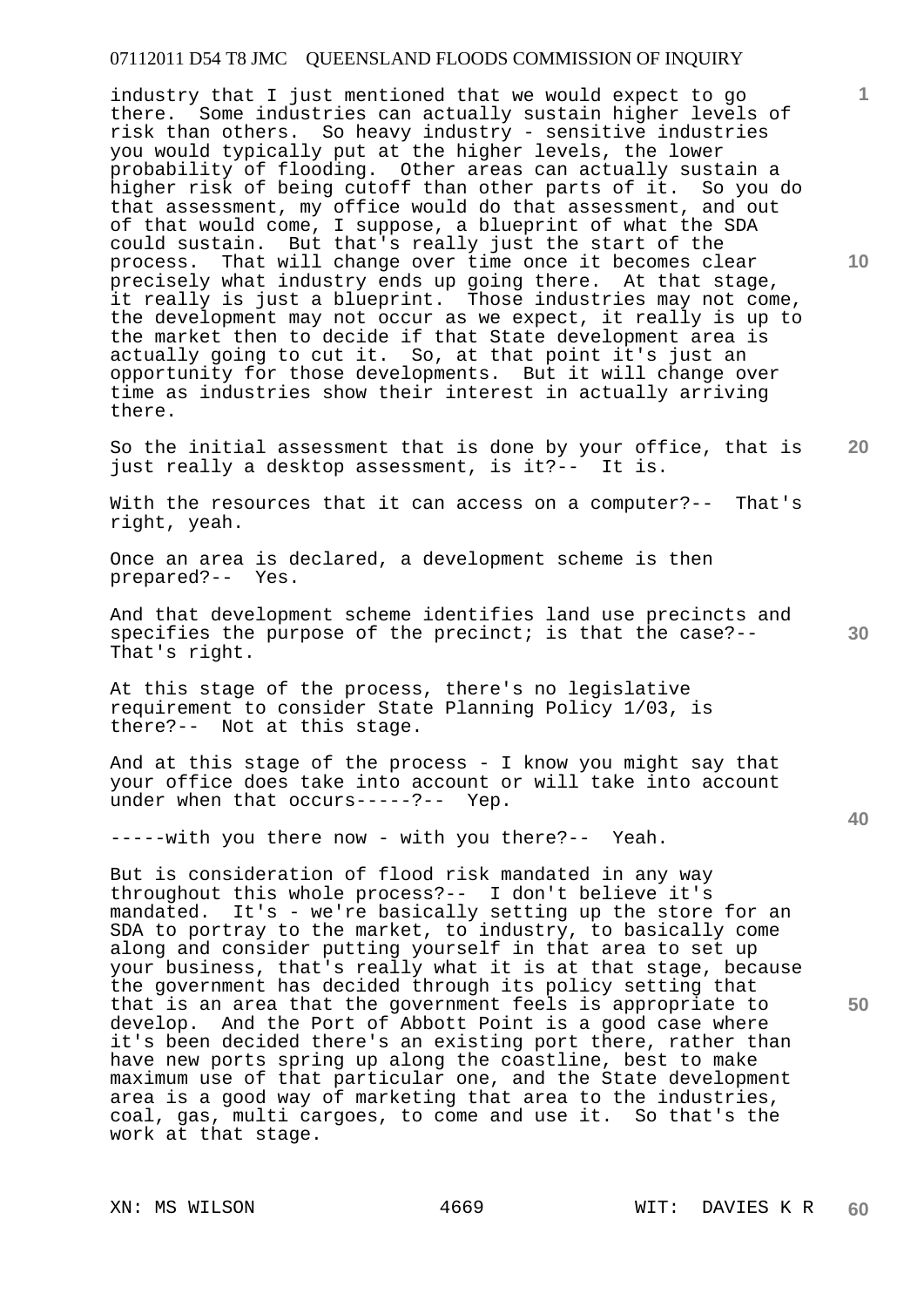And how can we be assured that flood risk is taken into account during the process?-- Because when projects turn up for real - let's say a proponent wants to build a rail line from - in this case it might be the Galilee Basin to build a rail line to Abbott Point, we will be working with them to identify corridors within the precincts to get that product through the State development area to the port, and it's at that stage where the detailed design would be done. There's not really much point in going through a very thorough exercise until you really know that those projects are going to arrive.

And does that only occur once an area has been declared?-- Yes.

And that's when you have some idea about the use, the land use precincts and the purpose of the precinct?-- Before that it's desktop as you described it.

Yes. But once you've got to that you've got a degree of certainty, haven't you?-- We have some certainty.

You've got an idea, that's the project, this is how we're going to use that land, you know the scope of the works, or some idea, but importantly you know how the land is going to be intended to be used?-- That is right.

Whether it's going to be a hospital or a port, you know the use?-- Yeah, we identify which types of industry typically would site within certain precincts within the SDA.

Is there any downside for flood risk being mandated at this time?-- Only wasted effort.

Why would it be wasted effort?-- Well, in the sense that not all of those great master plans will come to fruition. really are, as I said earlier, setting up a store where industry might settle. It's not my job to actually specify that certain industries have to go there, that will be their own commercial decision. So, I think that there is a cutoff point where we do sufficient work to give those companies an indication, shall we say, of where they can site within the SDA.

So when you are stepping into the realm of reality that this will occur-----?-- Yeah.

-----that's when a development scheme is prepared, isn't it?-- The development scheme is there, but what I'm saying is it can be refined depending on who turns up.

Okay. So at that point in time is there any downside of flood risk being mandated in the process?-- No downside. Once a company shows its colours and says, "I would like to put my stockpile," let's say, "in that SDA," there would be nothing wrong mandating at that stage if they're serious about spending money and locating in that patch.

**10** 

**1**

**30** 

**20**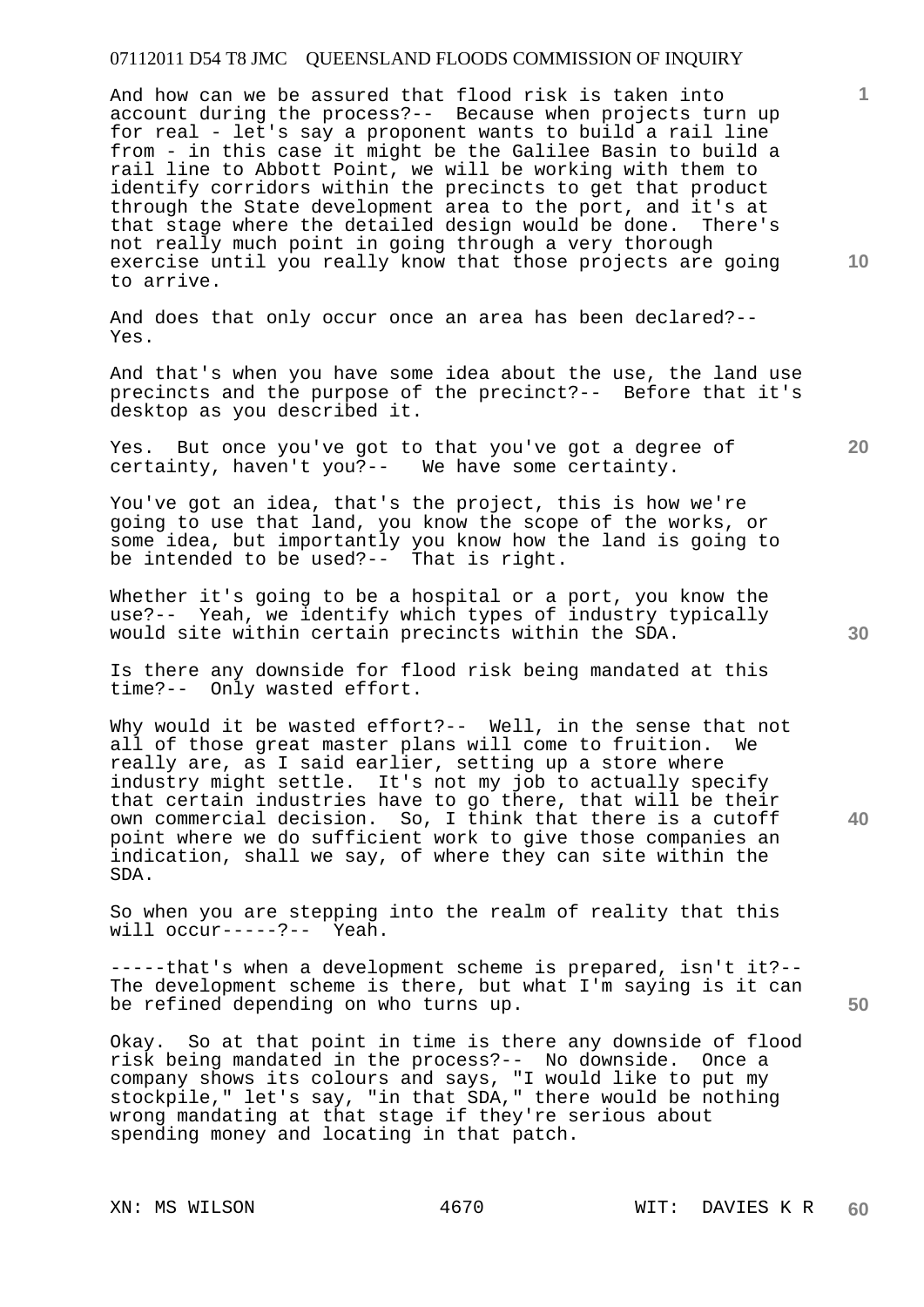And how can this be best done, can that be best done by changes in regulation, legislation or statutory procedure?-- I think we already do a thorough job of flood modelling. It appears in just about everything we do, if not everything we do. Significant projects, for example, you would have seen in my evidence, the IAS process we go through in the declaration of a significant project is thorough. The flooding issues are addressed from the start.

But significant project, it's a different process to some degree, so let's just talk about the State development areas, we will just focus on that and we will move to significant projects. You've said that there's really no - that there's no problem once the project reaches a certain stage to mandate a flood risk, what's the best way for that to occur?-- I really don't have any great ideas on that. As I say, I've never declared one. I've never really been at the sharp end of industries turning up at that area. I've only been involved in assessing those blueprints, as I'm calling them, at that stage.

You've referred to significant projects, so perhaps if now we can address significant projects. The process for declaring and assessing a significant project also comes under the State Development and Public Works Organisation Act-----?-- That's right.

-----that's the case?-- That's right.

Can you just, in general terms, just to give us some context, describe what a significant project is?-- Sure. Maybe I can start by pointing out what I think are the benefits of why anyone would approach me and ask me to consider declaring it in the first place because it's not obvious. The benefit, as I see it, is that my area, my office, acts as a one stop shop for approvals. So if it was, say, a coalmine wanted to be assessed, then asking me to declare it significant would - I would do the coordination role, which is the key word in my title, to work between other agencies, the general public, landholders, to actually smooth the process, to streamline the process of getting an approval or not, as the case may be, for that project. So I think that's the merit of actually having one. The process that's gone through, as I said earlier, is, I believe, rigorous. The IAS, as we call it, which is the Initial Advice Statement, starts like a pro forma but gets negotiated through its short period. The Terms of Reference, which comes next, is a very consultative process, but not only is decided with the proponent but also goes out to interested stakeholders, the public, Councils, the Commonwealth at that stage get involved as well and they may or may not declare it something of their interest. The Terms of Reference then get folded into a environmental impact statement, which is where the real rubber hits the road which can often take years, two or three is not uncommon to do all of that work, and then more - potentially more iterations through a supplementary IAS and culminating in either an approval with conditions or a disapproval, as the case may be, if my office decides that the project cannot get up environmentally soundly.

**10** 

**1**

**30** 

**40** 

**50**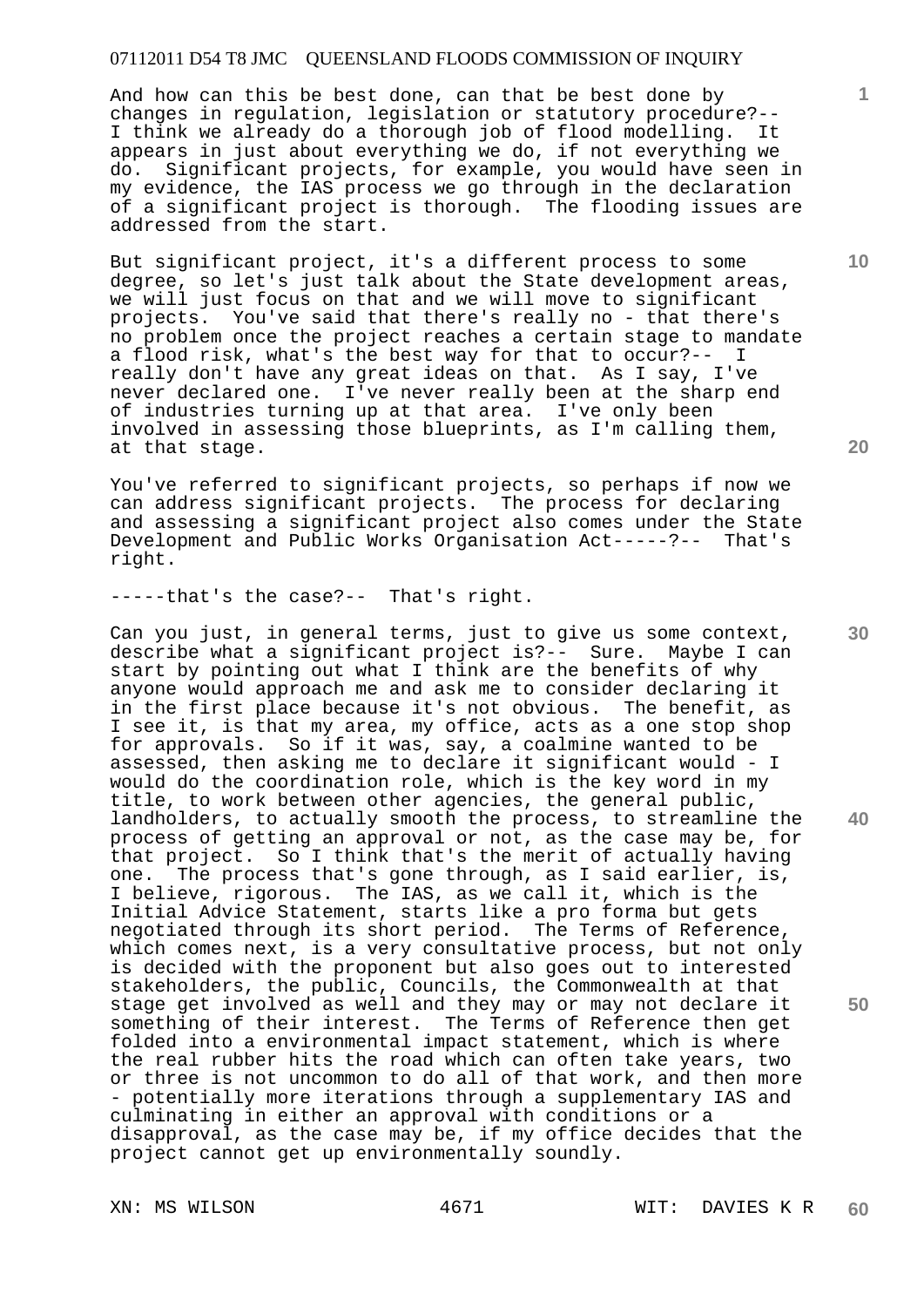In terms of the Initial Advice Statement, you say in paragraph 3A of Annexure 1B to your statement that there's a guideline prepared by your office; is that the case?-- Yes, it's a pro forma.

And that's in relation to the generic content to be included by anyone seeking to do a significant project-----?-- That's right.

-----in an Initial Advice Statement?-- Yep.

And you've mentioned the term "Initial Advice Statement" and this is the - you're going through the process, aren't you, of the steps that must be taken?-- That's right.

Now, if I can take you to that guideline, which is Attachment 1B(1) to your statement?-- Yep.

Now, can I take you to 5.1.2, which is that section that I referred to you before?-- Yep.

Now, 5.1.2 is referred to in your statement as a matter that can address flooding; is that the case?-- Yep.

It doesn't give you any focus that flooding should be addressed by 5.1.2, does it?-- Not explicitly. It doesn't say "flooding", it just talks about water features, whether they be surface, ground or marine. So it's a high level statement at that stage.

Okay. And 6.1 is another matter that you refer to in your statement?-- Yep.

That you include in the guideline?-- Yep. Yep.

And that also - it's not clear that that 6.1 refers to flooding?-- No.

So, I appreciate that you might be talking in the abstract because you actually haven't gone through this process from start to finish, but in terms of getting Initial Advice Statements, is it the case that you may get Initial Advice Statements that don't refer to flooding at all?-- It's possible. It's possible.

Could that part of the process be tightened up, that if there are flooding issues that your office is made aware of them very early on in the process?-- I think in terms of the process if a proponent chose not to flag a flooding concern at the IAS stage, but clearly my office were aware of it, then it would be featured in there. We will change that pro forma IAS in line with information that we are aware of. If, however, we're not aware of it and the proponent chooses not to say anything, then it will come out in the Terms of Reference, because that's the stage where the people who really understand the area concerned will have a chance to speak up.

**10** 

**1**

**20** 

**30** 

**50**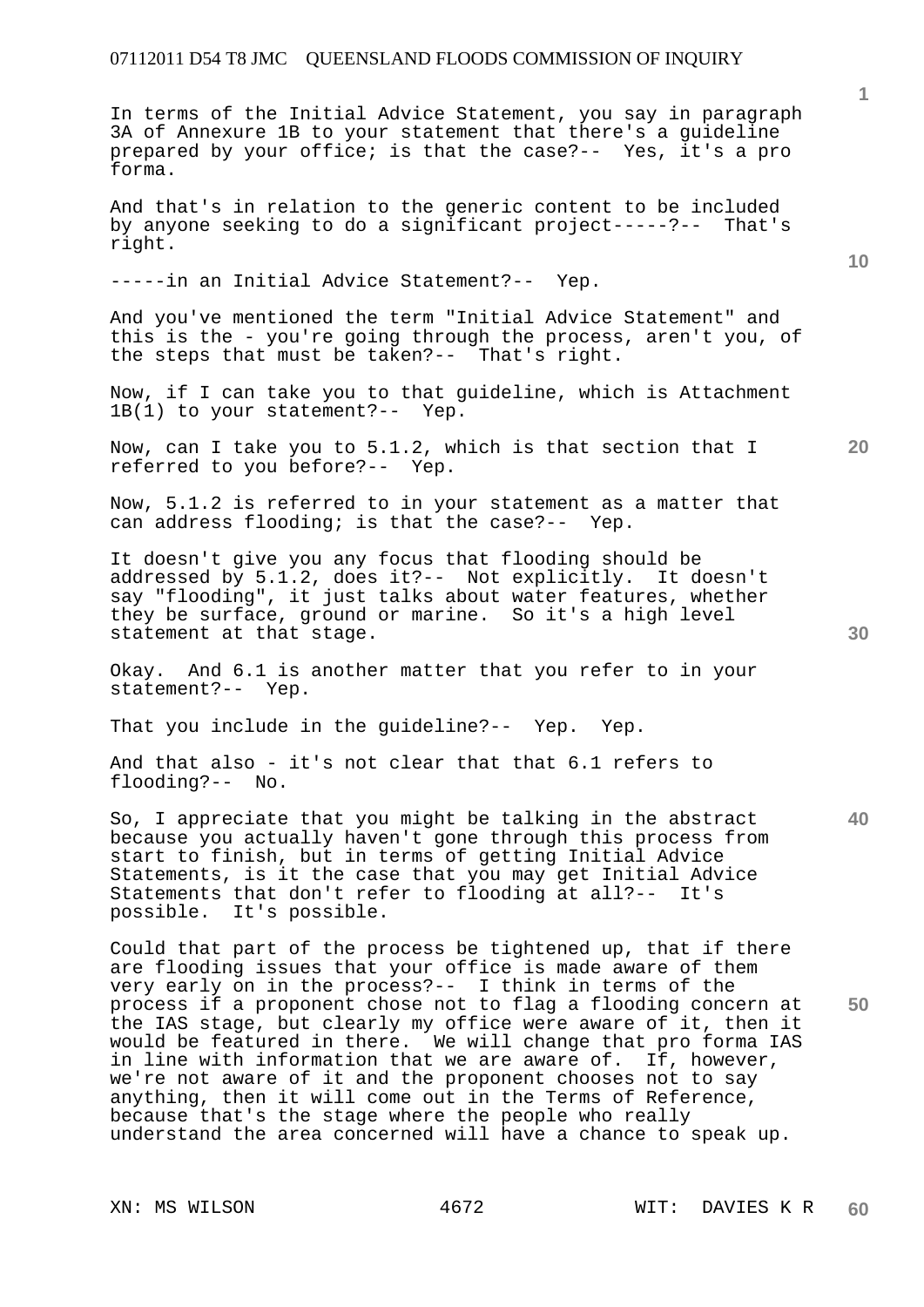Now, the Terms of Reference, there's a template Terms of Reference; is that the case?-- There's a generic Terms of Reference to start with, yes.

And then your office edits that Term of Reference to make it applicable to the project; is that the case?-- As best we can.

And that's the point then, if your office is not aware of any flooding issues, then does that cause any concern that flooding may not be addressed, properly addressed through the Terms of Reference?-- Only to the extent that, as I just said, that that Terms of Reference in its draft form gets given to the public, the Councils, the experts, the people who live in and around that area, it goes for public comment, and that's the stage where it would become known if it hadn't been flagged already through the IAS stage.

Okay. And it's the Terms of Reference that you see as the important part of the process to address flooding?-- It's critical. Absolutely critical. If I could take the point that if it could be identified earlier it wouldn't be a bad thing. If we were to tighten up the wording within the IAS document you've pointed to for it to refer directly to any knowledge of flooding in the area, I would take that on board as a sensible suggestion.

So, is it the case that your office is really relying on other parties to tell you if there's any flooding issues?-- At this stage we are wholly relying on mainly external advice. There is some internal expertise clearly. My staff, many of them have been doing this for quite some time and understand the areas very well, but that's no substitute for stakeholders who actually understand the area directly.

In terms of the Terms of Reference, they're obviously sent to proponent, the organisation that's wanting to complete the project?-- That's right.

**40**  And it's called the Draft Terms of Reference at that point in time, is it?-- Draft TR, yep. Draft TR, yep.

And in that Term of Reference, that Term of Reference can refer to completing a flood study?-- It can.

But when it gets sent to other parties, other relevant parties, do they look and see whether the Terms of Reference adequately deal with the site; is that your-----?-- Well, I trust them to do that. So it might be an agency such as DERM that has direct experience of flooding in that particular area.

Who do you send these Terms of Reference to ?-- A variety of agencies and affected landholders, councils whose area is affected. It could be - I really have complete freedom on who I send them to. There is a list of typical agencies, but I can really decide - if I want input from anyone, I can decide to send them that Draft Term of Reference and seek some input.

**10** 

**1**

**20** 

**30**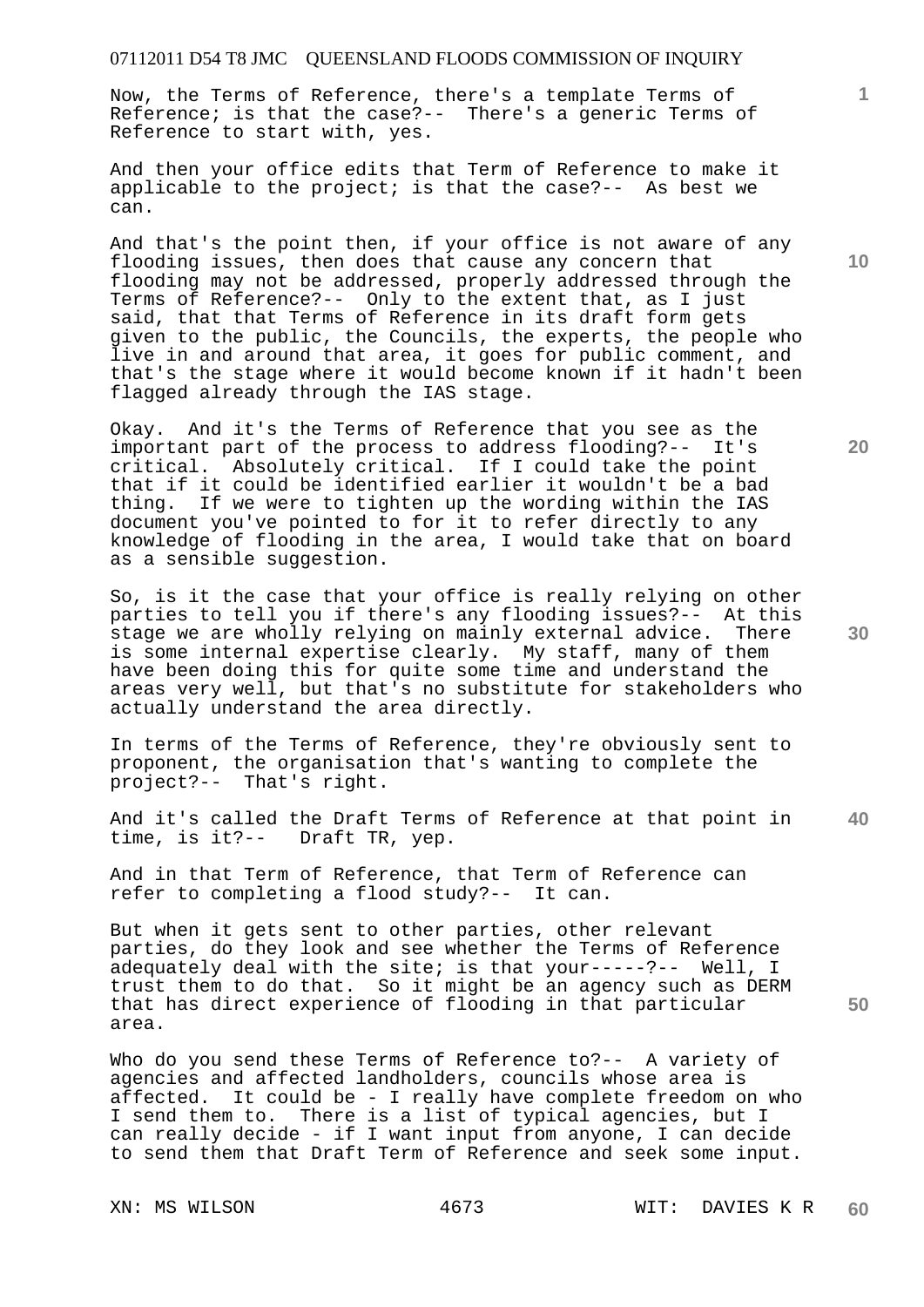Is there any need in the process for flood risk to be mandated in this part of the process for proponents to specifically address, "You tell me about the flood risk and address it upfront."?-- It's a similar question to the IAS stage, I would argue, and given that I have already conceded that it wouldn't be a bad thing to have it in the IAS, it would carry into - that notion would carry into the Terms of Reference stage as well. So, again, I'm open to suggestions that the Terms of Reference document itself, the generic form, right upfront has an requirement to address flood risk, I have no problem with that. It doesn't at the moment.

Considering that the SPP 1/03 does not apply to either of<br>these projects that we've been talking about-----?-- Yeah. these projects that we've been talking about-----?--

-----is there any other way, through legislation, regulation or policy, that flood risk can be assured that it is being looked at through this process?-- Well, to the extent that most people don't understand the level of approval that I actually give. I very rarely approve anything. Most of my recommendations go to other agencies for final approvement. So - approval. So in the case of a mine, let's say, I would give it approval with conditions typically that the mine can go ahead, but the final approvals for that will end up with entities like DERM and DTMR and other areas of government to give their approval on top of that. So I think that legislation already exists. At this point, my work as coordinator is to make sure that by the time they get it, not only have the proponents addressed all the issues of concern to the environment, the social and economic side, but also that other stakeholders have had full access to that and had an input to it and I've been able to consider it and condition it.

In terms of the process that we've been discussing in relation to significant projects and State development areas, in assessing flood risk can the process be improved?-- Always. I'd be lying if I sat here and said you can never improve any process, clearly you can.

Well, how can it be approved from your perspective?-- I think already I've conceded that the generic Terms of Reference document can directly require a proponent to address flooding at that stage and I think the IAS form, the generic form again, should contain that.

What about flood risk being mandated from any legislation or regulation or policy?-- Well, that would be under SDPWO Act.

Yes?-- The Act that I work under.

Yes?-- So that's where I think the suggestions that I think we've talked about today would end up being prescribed in there. So, again, I have no issue with that.

I have no further questions, thank you?-- Thank you.

**1**

**10** 

**20** 

**40**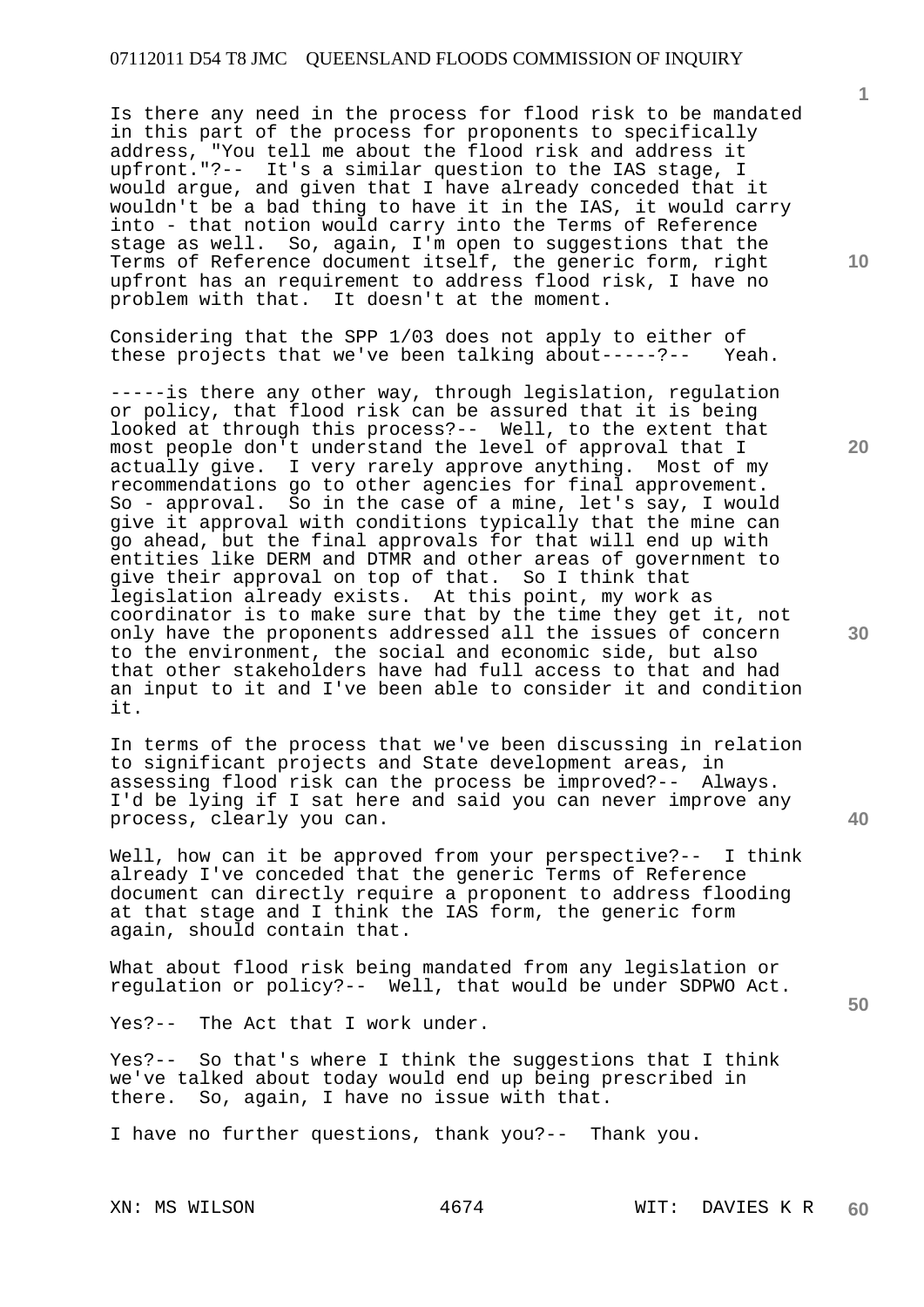| 07112011 D54 T8 JMC QUEENSLAND FLOODS COMMISSION OF INQUIRY                                                                                                                                                                                                                                                                                                                                                                                           |                 |
|-------------------------------------------------------------------------------------------------------------------------------------------------------------------------------------------------------------------------------------------------------------------------------------------------------------------------------------------------------------------------------------------------------------------------------------------------------|-----------------|
| No questions, Commissioner.<br>MR FLANAGAN:                                                                                                                                                                                                                                                                                                                                                                                                           | $\mathbf{1}$    |
| COMMISSIONER: Ms McLeod?                                                                                                                                                                                                                                                                                                                                                                                                                              |                 |
| MS McLEOD: Just a couple of questions, if I may,<br>Commissioner.                                                                                                                                                                                                                                                                                                                                                                                     |                 |
| MS McLEOD: My name is McLeod and I appear for the<br>Commonwealth. I would just like to clarify, if I may, with<br>you some of the topics you've touched on in terms of<br>Commonwealth approvals as you've set out in section 1B of your<br>statement. In this case, and I understand this case is just<br>used as an example of the processes that you ordinarily go<br>through; is that correct?-- Sorry, which case are you talking<br>about? 1B? | 10 <sup>°</sup> |
| 1B of your statement, which is the one-----?-- Oh, yeah.<br>Yep.                                                                                                                                                                                                                                                                                                                                                                                      | 20              |
| And in particular paragraphs 23 through to 28, probably on<br>page $7$ ?-- Is this - which document, $1B(3)$ , $(4)$ ? Is it the<br>Terms of Reference or the Advice Statement or-----                                                                                                                                                                                                                                                                |                 |
| The case study, 1B?-- Oh, sorry, I'm in the other folder.                                                                                                                                                                                                                                                                                                                                                                                             |                 |
| Sorry, Annexure 1B?-- Paragraph?                                                                                                                                                                                                                                                                                                                                                                                                                      |                 |
| 23 through to about 29?-- Got it. Sorry.                                                                                                                                                                                                                                                                                                                                                                                                              | 30              |
| Yes. So just to clarify the process, in this particular case<br>the Commonwealth Minister for Sustainability, Environment,<br>Water, Population and Communities approved this project<br>in March of this year under the Commonwealth - relevant<br>Commonwealth legislation; that's correct, isn't it ?-- I<br>wasn't aware it was this year.                                                                                                        |                 |
| Perhaps we can come back to that. These proposals were<br>assessed by you or by your office under a bilateral agreement<br>with the Queensland Government?-- They were.                                                                                                                                                                                                                                                                               | 40              |
| And subject of a report from your office in November of 2010<br>to the Commonwealth?-- Yep.                                                                                                                                                                                                                                                                                                                                                           |                 |
| That's correct?-- That's right.                                                                                                                                                                                                                                                                                                                                                                                                                       |                 |
| And that was subject - the report recommended that the project<br>proceed subject to various conditions?-- Yep.                                                                                                                                                                                                                                                                                                                                       | 50              |
| The Commonwealth involvement in this particular project was<br>triggered by the designation of various actions of the<br>proposal impacting on listed species, controlled communities,<br>and things of that nature, weren't they?-- Yep.                                                                                                                                                                                                             |                 |
| So typically what would happen is if there's a decision at the<br>Commonwealth level that there is a controlled matter under the<br>Environment Protection and Biodiversity Conservation Act,                                                                                                                                                                                                                                                         |                 |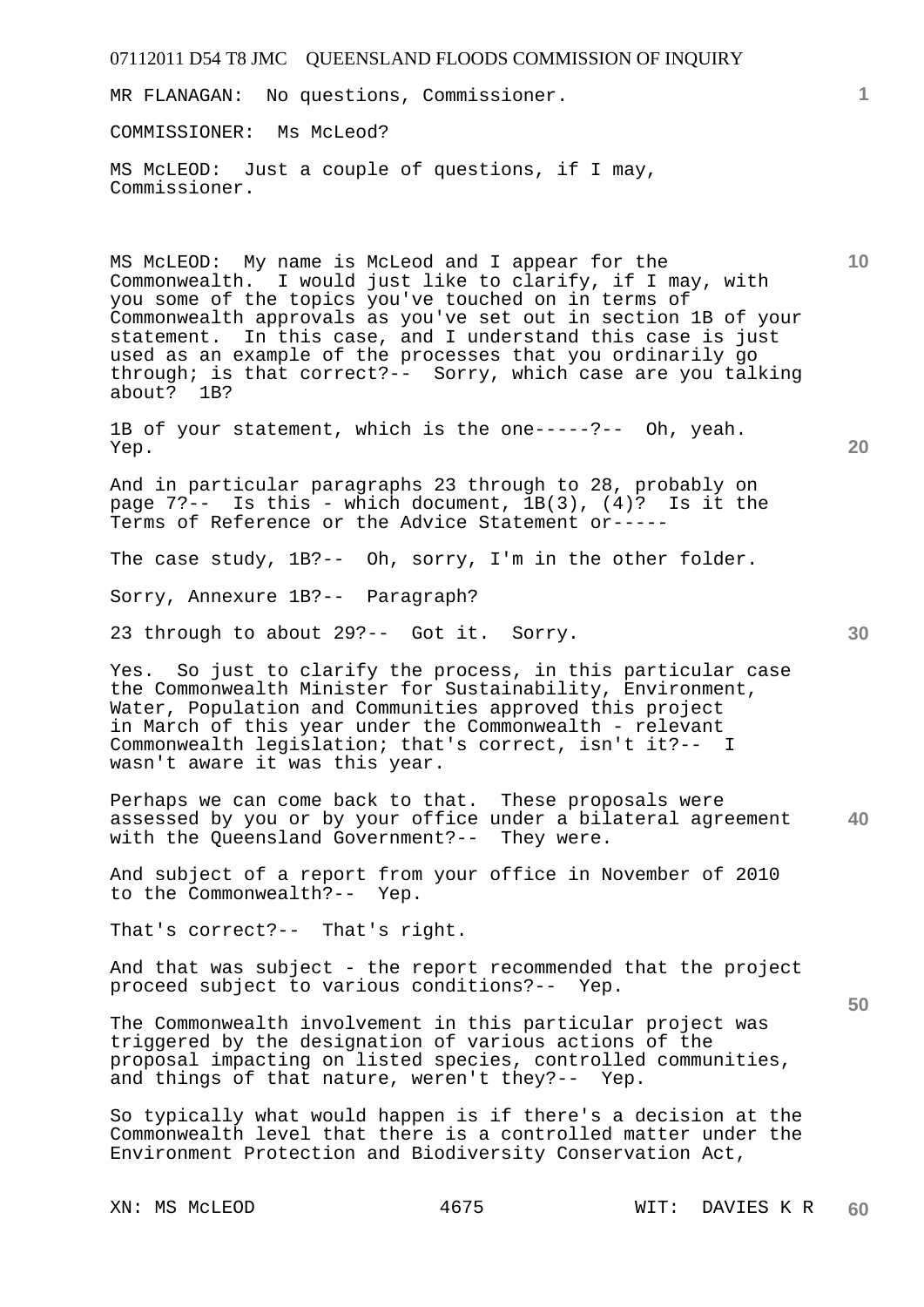that's designated a controlled matter and under the mutual arrangements between the Commonwealth and the State that may be referred back to you to report upon?-- Right.

So you accept that?-- Correct.

And in this case this is what's happened?-- Yep.

**10**  And then there's a separate Queensland process, which is the Environment Assessment Process, where a matter is designated as significant under the State legislation?-- Yep.

**20** 

**1**

**40**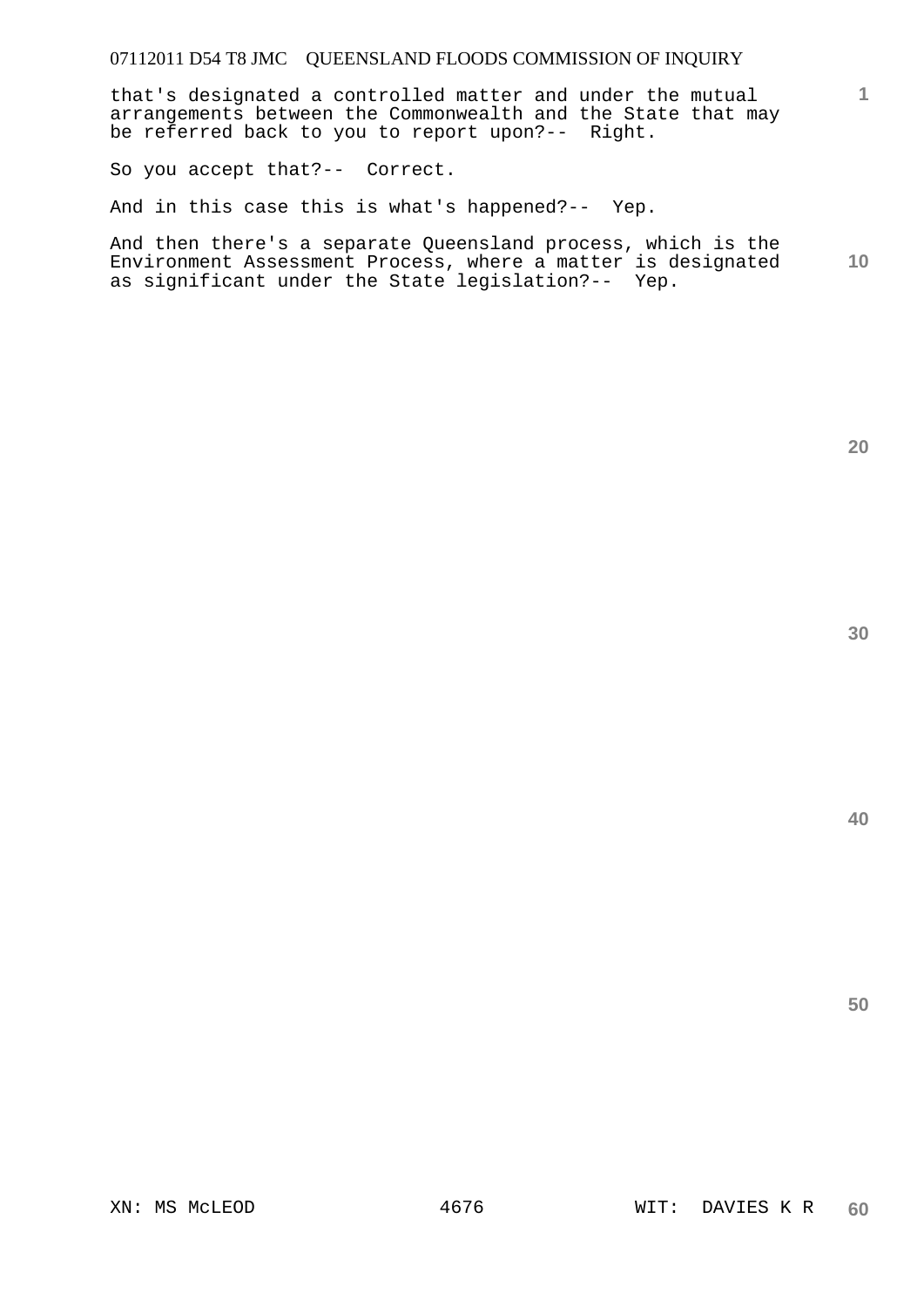In terms of the impact upon the commonwealth protective species or communities you prepared recommendations which included certain conditions that the proponent had to meet in this case?-- Yeah.

And so that might mean mitigation or offset strategies to protect those species?-- It could be.

In this particular case the proponent accepted the conditions that you specified and the Commonwealth minister accepted and the Commonwealth minister signed off on the proposal. Can I just ask you if a natural disaster such as flood impacted upon those controlled species, is there a revisiting of the conditions under the environmental management arrangements of the set -up?-- I don't know the answer to that.

So obviously you wouldn't know if that happened in this case?-- I don't know.

MS WILSON: Thank you.

MR MACSPORRAN: I have nothing.

MISS WILSON: May Mr Davies be stood down? The next witness is Associate Professor Lawrence and he is by telephone.

**40** 

**50** 

**1**

**10**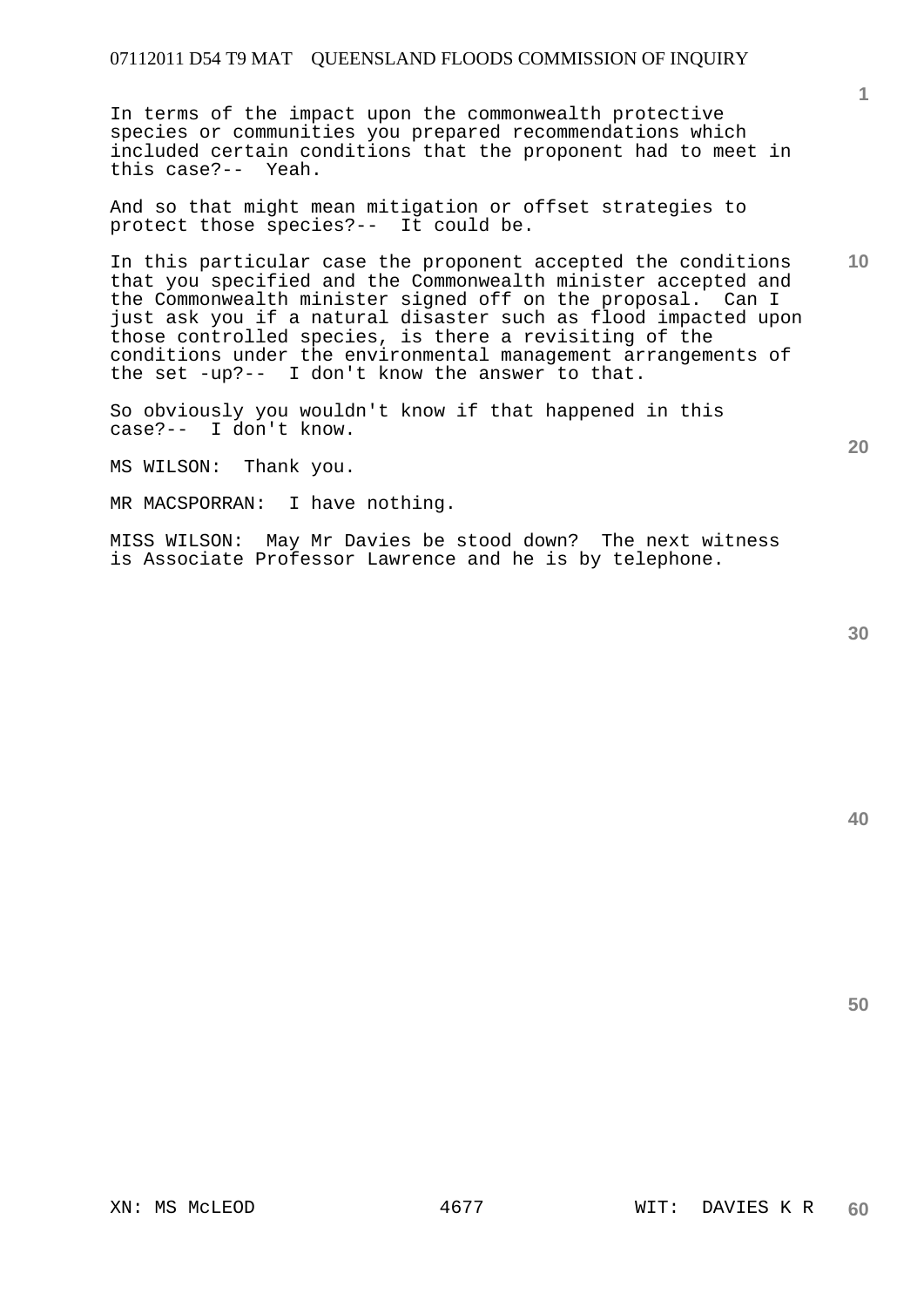DAVID CLEMENT LAURENCE, ON AFFIRMATION, EXAMINED VIA TELEPHONE LINK:

MS WILSON: Associate Professor, my name is Elizabeth Wilson and I am a counsel assisting at the Queensland Floods Commission of Inquiry?-- Yes.

I'm going to ask you some questions?-- Okay.

Can you tell me your full name?-- David Clement Lawrence.

And you're an associate professor at the University of New South Wales?-- That's correct.

And you've produced an expert report for the Queensland Floods Commission of Inquiry titled "Flooding and Abandoned Mines"?-- I did.

And this report is dated the 4th of November 2011?-- Correct.

Madam Commissioner, I tender that report.

COMMISSIONER: Exhibit 922.

ADMITTED AND MARKED "EXHIBIT 922"

MS WILSON: Have you got a copy of that report in front of you?-- I have.

If I can take you to some parts of that report?-- Sure.

First of all, can we go to paragraph 22. Have you got that?-- Getting there, yes.

In this paragraph you refer to a number of types of data that must be collected?-- Mmm.

To determine how to rehabilitate a mine site?-- Yes.

You refer to hydrological studies. Do you see that?-- Yes.

Hydrological studies are vital in gaining a better understanding?-- Yes.

What type of hydrological studies are needed?-- Well, that's - I guess we refer to two main ones. That's surface and ground water. We need to understand what's happening as far as the or what's happening on top, but also down below because minerals, as you now, extend a depth and their impact can influence ground water as much as surface water as well.

And can you give us an estimate of time and costs of such

**1**

**10** 

**20** 

**30** 

**40**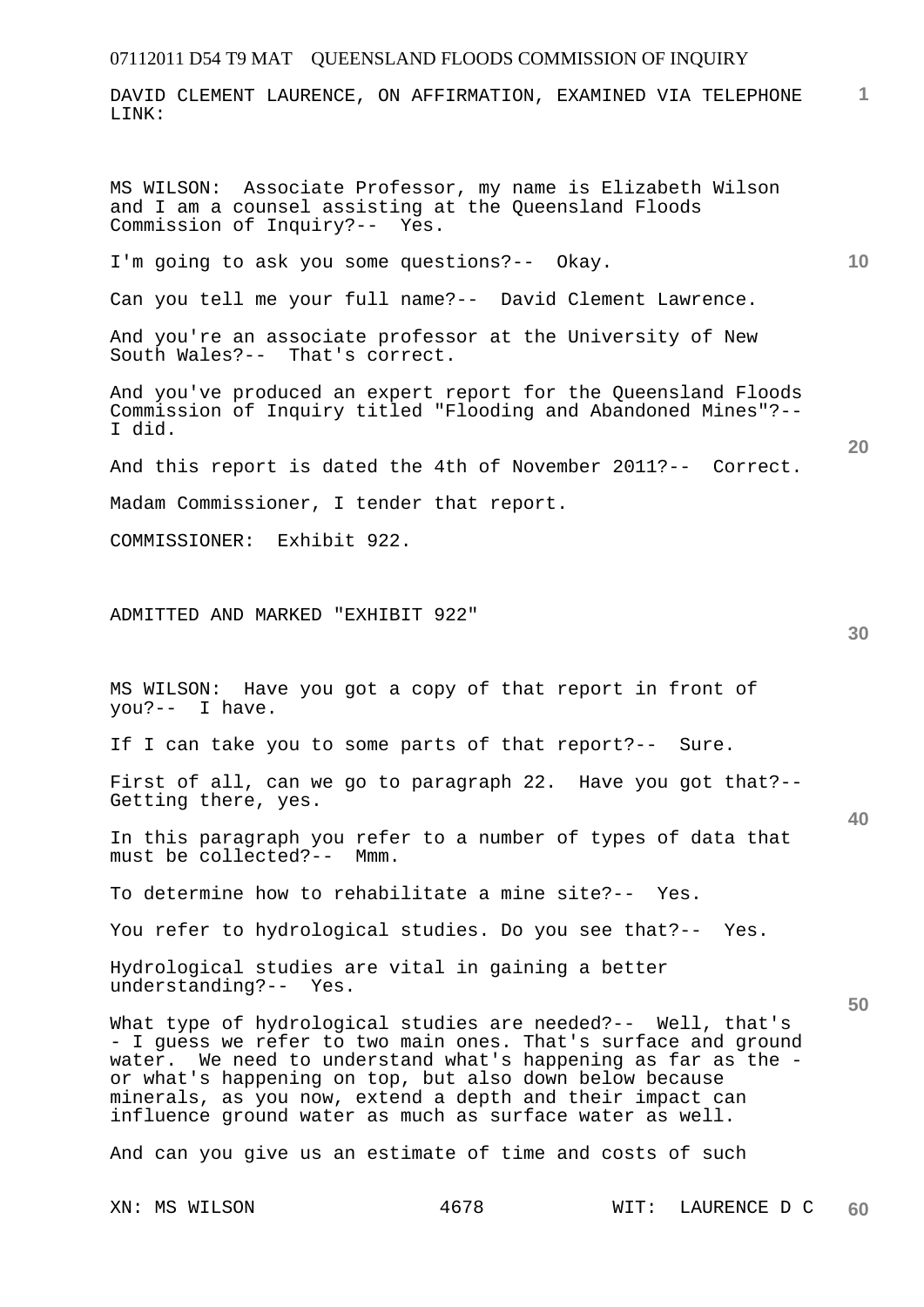studies, say, for an average-sized mine?-- Off the top of my head, no, but I could.

You could provide that information?-- At a later date.

Based on perhaps an average-sized mine?-- Yes. Well, these studies can vary in costs. Consultants aren't cheap and it's generally done by consultant. Their costs would be 3 to 5,000 a day. These studies can take a week, take a month. It can be a costly exercise.

That gives us the type of scope that we are looking for, in any event?-- Yeah.

And I suppose the bigger the mine the greater the time that would be required for such a study; is that the case?-- And the sensitivity of the site as well. So if you are in, I guess, in an arid environment where there are few downstream users or - compared with something that's sensitive, there are people living downstream, there are farms downstream, there's a national park downstream, there's a reserve, there's a Barrier Reef, so I guess it's horses for courses.

COMMISSIONER: Professor Lawrence, it's the commissioner here. I know we are on the telephone and that gives an air of casualness, but could you call counsel assisting Ms Wilson?-- Certainly.

MS WILSON: In terms of understanding and characterising the waste material, what investigations are needed in relation to that?-- The waste is a - tends to be one of these sleepers. It will come to bite you off in years after the event. So the more we understand about the waste the better. So we call that waste characterisation where we can, as indeed you get an understanding of what ore - O-R-E - is in the mine or the mineral deposit, the same attention should apply to the waste. So we need to understand what are the minerals in that waste deposit. Generally it's the sulphide minerals are the ones that cause the problems later on because they generate or they assist in the generation of acid mine drainage.

And is that a time-consuming process to determine those materials?-- It's a systematic process. It does take time. You need to sample the waste. Sampling can be often by drilling. So you need to get - if it's an abandoned site you will need to get equipment on site. You will need to take samples. They can be core samples or chip or rock chip samples. It can also be though pitting - test pitting. They have to be transported off site. They have to be analysed and the results interpreted.

And in terms of the time and cost, is that like the hydrological studies that there are so many characteristics that it would be difficult to estimate at this point in time?-- Yes. It's not an easy exercise, but it certainly can be done.

But you would need to know - is it the case - what a natural

**10** 

**1**

**20** 

**50**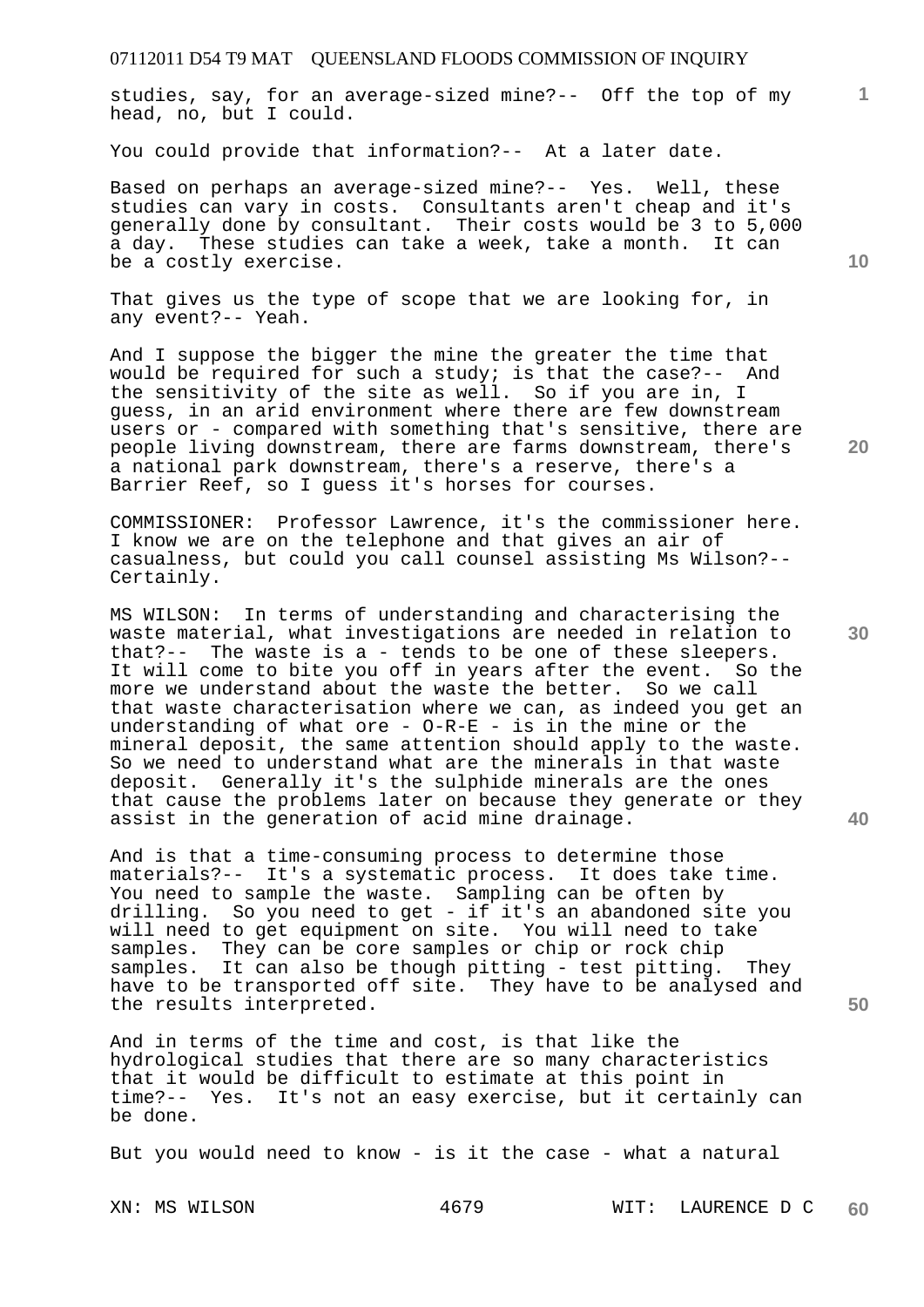mine that you're looking at to be able to give any such assessment?-- Certainly. If it's close to a capital City or is it remote, there are factors that come into play.

In terms of geotechnical data, you refer to that in paragraph 24?-- Yeah.

And geotechnical data is needed particularly on the suitability and competency of the open pit?-- Yes.

Again, if I'm looking at work required in terms of time and cost, is that a difficult assessment to make in the abstract?-- Again, it would be in the tens up to hundreds of thousands, I guess, depending on the size of the mine and how many pits. So you would need to employ geotechnical engineers and they are greatly in demand at the moment as the industry is booming. So they would need to be on site. They would charge, I guess, the same \$3,000 or so a day per person. They would need to assess the pit. Again some drilling might be needed to see how competent the area is around the pit, to see if it's fractured, as I mention in the report, and what can be stored in that pit. Open pits are a great resource in abandoned mines if you have the resources and money to be able to pick up the tailings and the waste and put them back into the pit, which would be a better outcome for that particular piece of land.

Is the most appropriate way to obtain all of the data that you have referred to in paragraphs 22 to 24 is it to physically visit the site and do the work at the site?-- You would do it systematically, do a desktop study to see what information is available because all operating mines would have some geotechnical data, should have hydrological data, even if that involved going back to the tree development and the mining feasibility study, but the best way is to certainly get on site preferably with a team of skilled people.

If resources do not allow for all the data to be collected at once, can you provide a list of priority, what should be done first?-- I would look at the type of mines. Is it a coalmine or is it a gold mine or a copper mine and do a risk assessment. So if it's - and typically I think I mention in there an open pit as opposed to an underground. An open pit tends to have more of an environmental impact or legacy impact and often, particularly in Queensland, they're associated with acid mine drainage or acid mine drainage, one of the manifestations after abandonment, typically due to the mineralisation which is sulphide. Acid mine drainage is a long-term problem, so that would be one of my priority areas to look at.

You refer to doing a risk assessment?-- Mmm.

Is there a bare minimum of data information that should be collected before doing a risk assessment?-- I would say not really. The idea would be to have an open mine, to get the right people, so you need a facilitator; you would need those areas I mentioned, hydrological experts, for want of a better

**10** 

**1**

**20** 

**40** 

**30**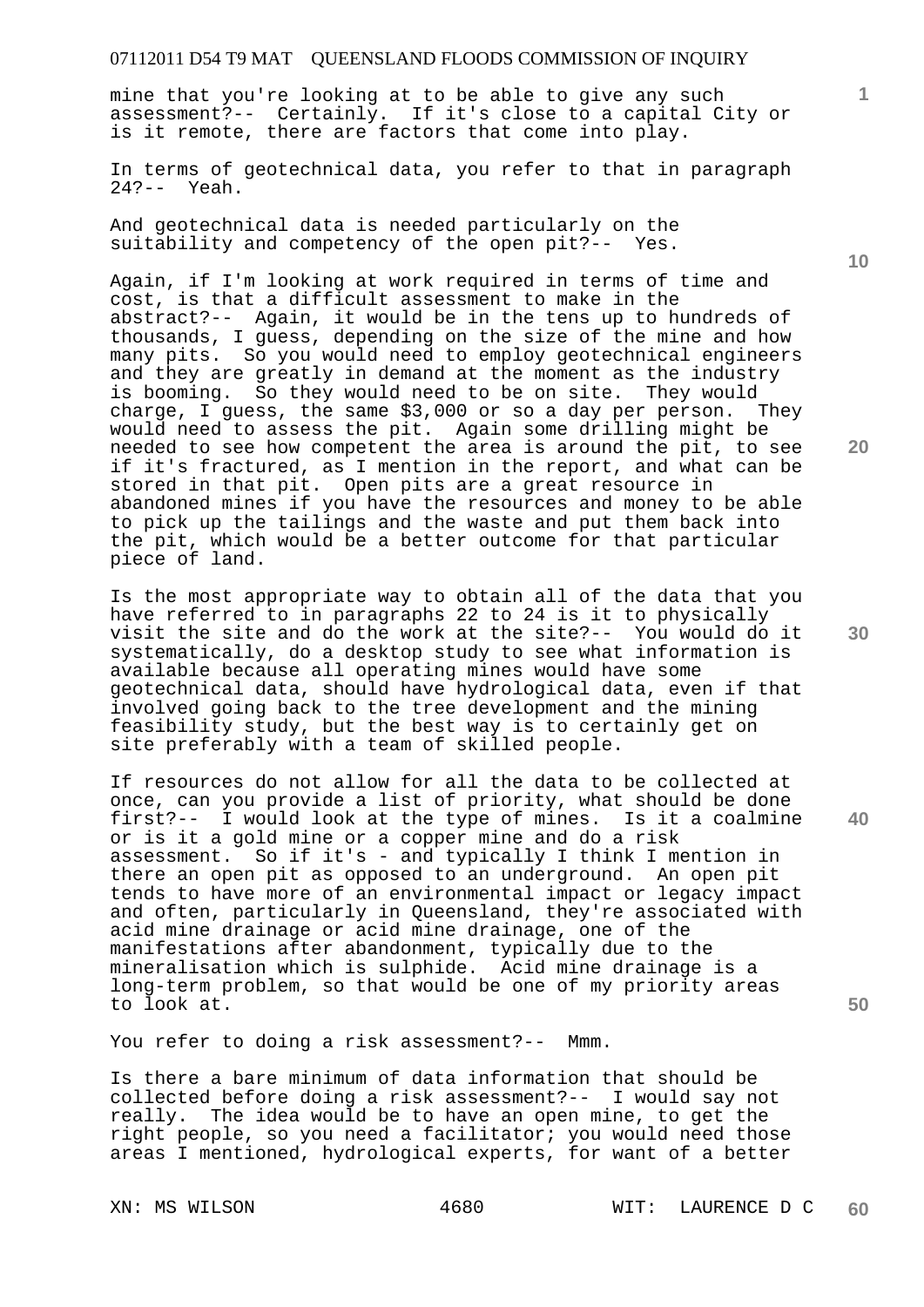team, geotechnical expertise, people with rehabilitation and mine closure expertise and bring them in and have an open mine and really see what are going to be the short-term, medium-term and long-term risks and how can we control those risks.

In terms of rehabilitation decisions, if I can take you to paragraph 14 of your statement where you set out-----?-- Paragraph 14?

Yes?-- Yes.

You set out that rehabilitation techniques in abandoned mines are determined by many factors and you set out them there?-- Yes, I see that, yeah.

Just to be clear, does this mean you need to have information on each of these topics to make an informed decision about rehabilitation of a site?-- These are factors that would determine the techniques. So as many of those factors as possible. Certainly we need to know who owns the land and what that land would be used for. That's pretty essential information, but relatively easily collected.

You refer to climatic conditions?-- Yes.

Would you consider Queensland to be of one climate or would this differ depending on where in Queensland the mine may be?-- The latter. So if it's in the tropics, in an old tin mine - an abandoned tin mine in the Cairns area is different to a mine near Mount Isa, which is different a mine in the Bowen Basin, a coalmine, so, yeah-----

I apologise?-- No, no, that's really - so it depends on clearly if it's semi-arid or tropical or temperate.

What sort of impact do you mean in dot point 5 where you refer to the potential severity of impact?-- I guess it's the impact of the environmental issues resulting out of mining such as acid mine drainage. Is this going to be a long-term problem or is it more of you've got a paling storage facility that given the first heavy downpour could fail and threaten a township downstream.

You go on then in paragraph 15 where you set out that rehabilitation should be chosen after a risk assessment process has been carried out?-- Mmm.

**50**  What sort of risks must be assessed? Are we looking at to people, property, social, economic, or is it the whole box and dice; is it all of those?-- Holistic. Our work on mine closures takes a holistic approach. Public safety is important. Environment is important. Economics and resource utilisation is important. I think I mentioned somewhere in the report that we - many so-called abandoned mines actually are just resting for a while and these mines are covered by title that one day might result in another mine and that resource might be utilised again. That possibly should come

**20** 

**1**

**10**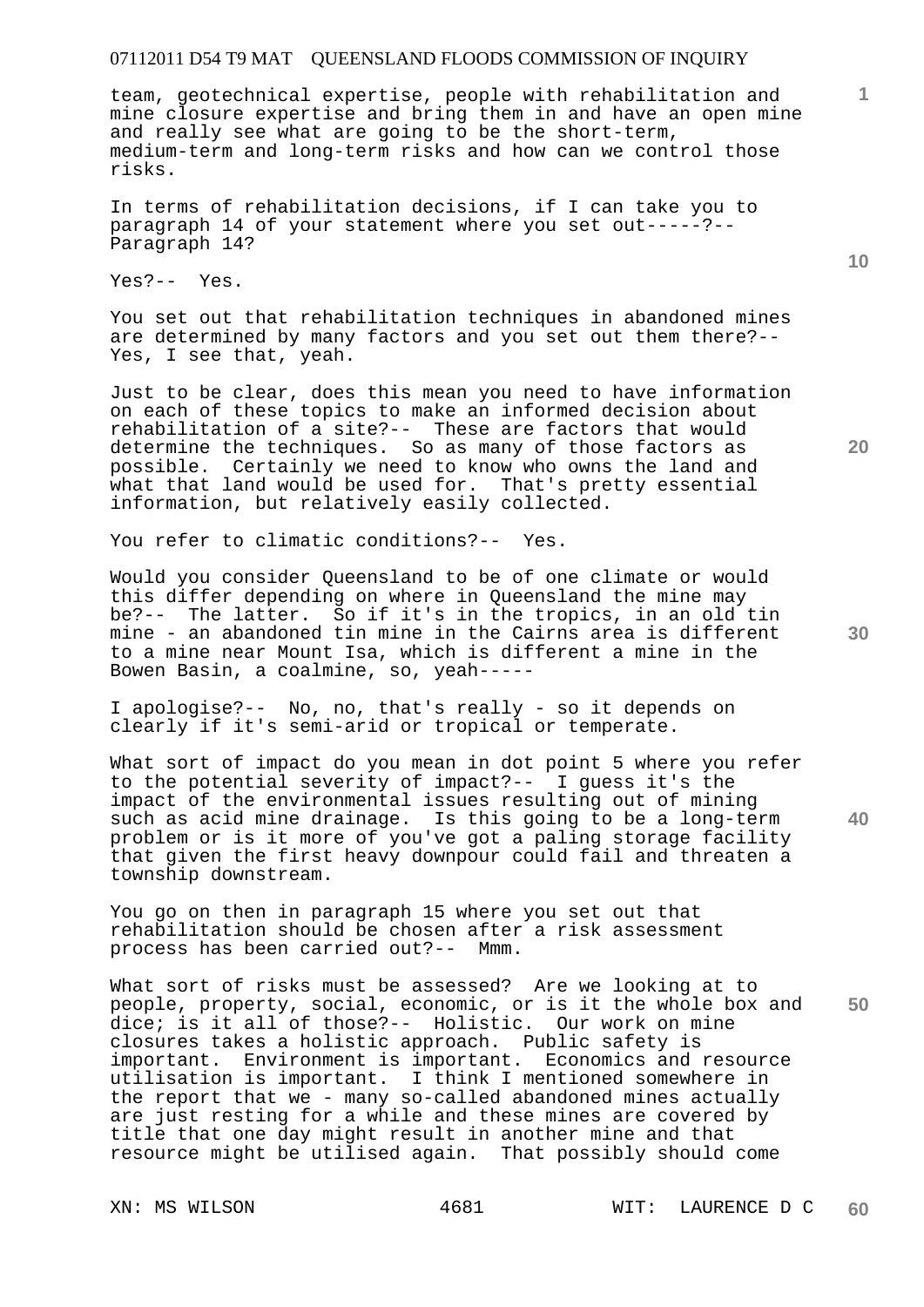into it.

Can you give us any assistance how those risks could be balanced, how those risks are balanced in the assessment?-- In my opinion the safety - human safety is really the most important, so - and most immediate. So if you have - let's say it's an underground mine with a series of open shafts, they should really be attended to before a longer-term issue such as acid mine drainage. So both important, but one - I guess it depends on your philosophy on life. And my philosophy and I think it's the philosophy of our centre, Centre For Sustainable Mining, is that safety is preeminent.

Is your view that a team of stakeholders should be assembled to undertake the risk assessment? What sort of expertise is required within this team of stakeholders?-- It's important to have a mix of expertise and a mix of experiences. It depends on some of those other factors I mentioned. If it's a metalliferous mine such as a copper mine as opposed to an underground coalmine. We would want people with local experience because locals do understand the climate, do understand the land and they will have ownership of this long after the mining experts and even Government officials have moved on. So people from Government, people from industry, if possible, but we often see those people aren't there because the mine by definition is abandoned, so finding those people can be problematic.

Could the risk assessment be adequately performed without gathering the data that we discussed previously?-- I think it would be before gathering the data and, of course, during the risk assessment it might be that there is insufficient data to quantify the risk. So part of the risk assessment process might be, well, I think we really have a safety issue here. We need someone to come in and get some more data on it or we suspect if there's a big wet season next season we could have an acid line drainage problem. We need some more data. We need someone to come in and have a look.

Do you need to undertake a physical inspection of the site to carry out a risk assessment?-- I think that's essential. I think the stakeholders need to have a look - probably a two-part process, examine the site, examine whatever data is available, maps, reports, go on site and then even off-site to do a risk assessment.

How long are we talking about in terms of how long would such a risk assessment take?-- It would vary, Miss Wilson, depending on the complexity, size of the issue of the problem. I've been involved in short half-day ones to a couple-of-day risk assessments.

And is there a quick way for assessing risks for sites that not expected to pose high risks, for example, small abandoned mine shafts away from population?-- I think the process would be shortened. Possibly templates could be developed for that purpose and they may well exist. I'm not sure about the Queensland situation.

**10** 

**1**

**30** 

**40**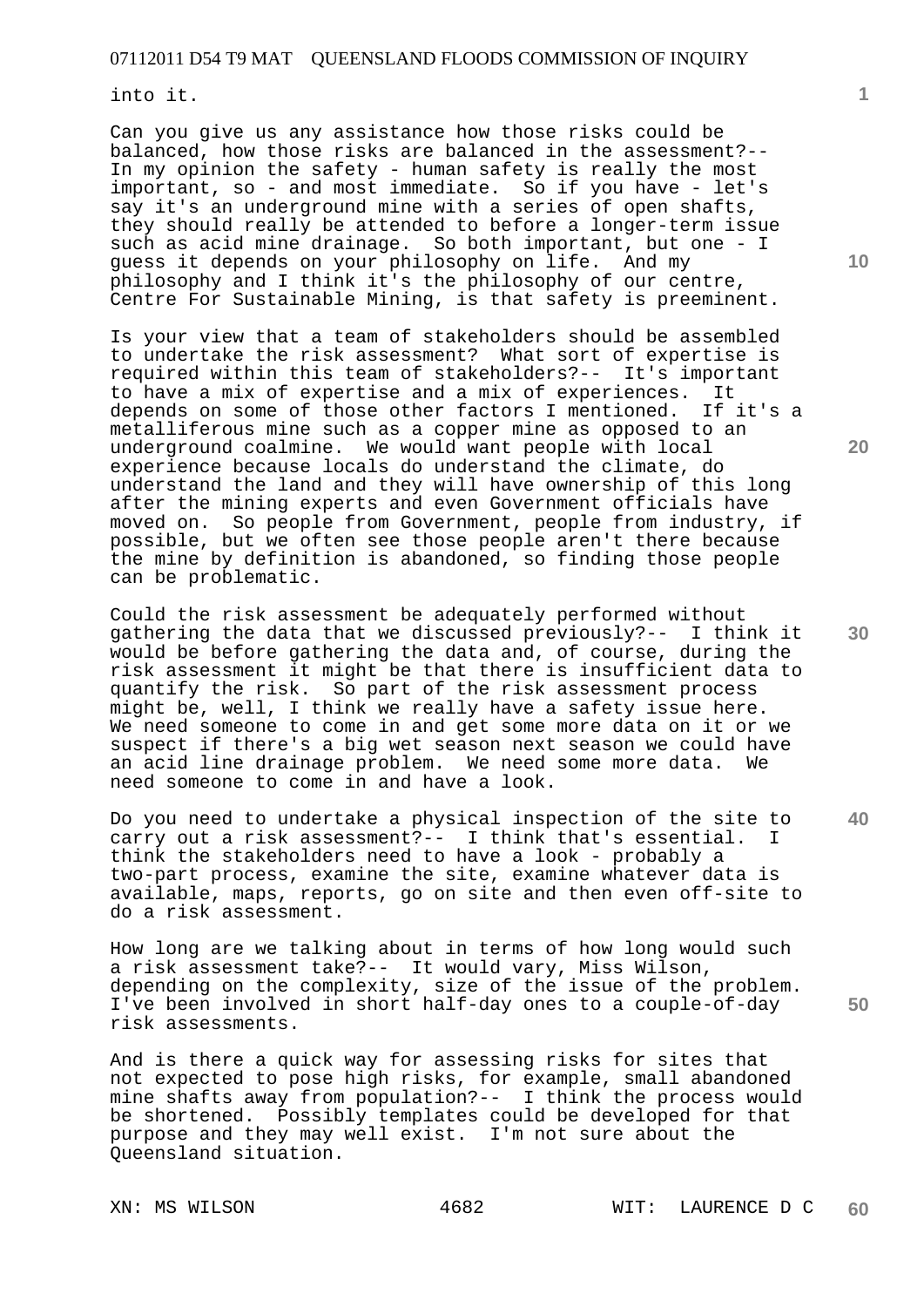If I can now take you to paragraph 25 of your report-----?-- Yes.

-----where you refer to the legislation governing operating mines and exploration projects?-- Mmm.

You acknowledge that the legislation in Australia is generally by world standards comprehensive and includes environmental and safety provisions?-- Yes.

In terms of abandoned mines, is it your view that legislation should be directed at abandoned mines specifically?-- No, not necessarily. I'm just stating that most of the abandoned mines in my experience are not covered by any title or tenement or any legal ownership. I'm not saying they should, but by not having any title it means forcing an entity to do some work, rehabilitation and remediation and makes it difficult. Do you want me to clarify?

Yes, if you could?-- Yes. So the situation in my experience is that companies operate and they apply when they finish - I'll go back one step. We've done research on mines that close early and I mention in the report that - I think I do anyway - that 75 percent of all mines that close, close earlier than expected or premature mine closure. And that's because things happen that they don't control, particularly commodity price drops. Prices go up and the price they receive for their product goes down. The company has no money, they go into liquidation. So in that case there may well be a title or a tenement, but the company has no money to do any rehabilitation. The other situation is where the companies were operating. They finish mining. They apply to get relief or relinquishment of the lease and the Government of the day said you may go. That seems to be a common problem also. The standards of rehabilitation then aren't the same as they are today.

Have you got any view how rehabilitation can be best achieved in this environment?-- I like the Tasmanian model where the industry puts in part of their royalty that is specifically directed to fund legacy mine sites and that allows for those companies that - maybe they have good intentions, but the economic conditions of the day beat them. So they close early, didn't have money, but there is still money available to rehabilitate. The other area which governments can have control over is to make sure there is sufficient bond or security deposit in the - while the mine is operating, while the lease is current or mining licence to cover the cost of rehabilitation.

And finally if we can go to paragraph 31 of your report-----?-- Yes.

-----where you refer to a management committee?-- Yes.

And that's rehabilitation should be overseen by a management committee?-- Mmm.

**1**

**30** 

**20** 

**40**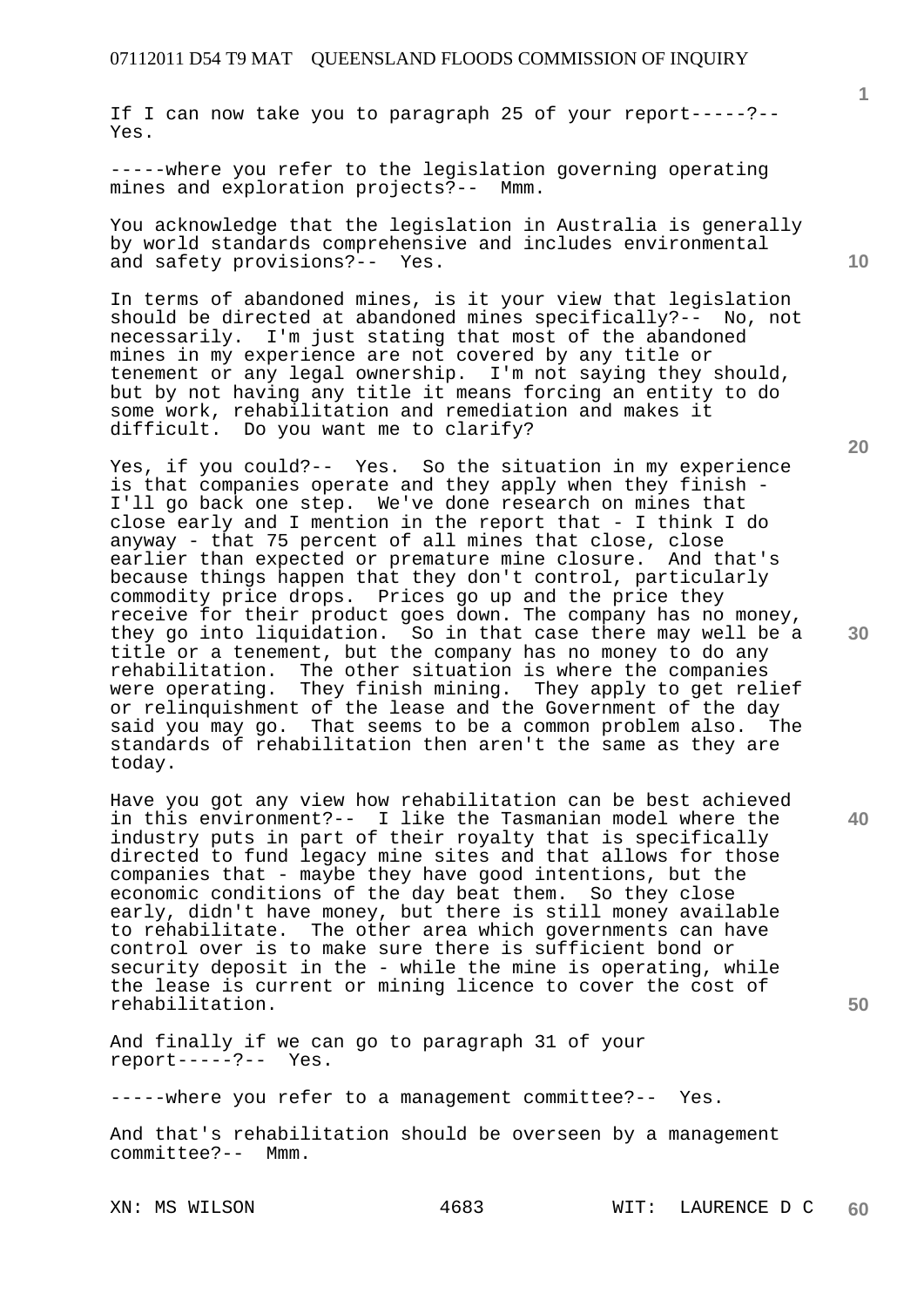If you can just give me some assistance about when this management committee should come into play. Is that that they should oversee the data and information collection that needs to be done?-- I guess this would be called an abandoned mines management committee. So it would be there in the expectation that there will be even in the future cases coming up, obviously not as frequent as they did from the past, but they would, I guess, manage the whole system, representatives with expertise in Government and industry, and I'm sure it would be good for the Mineral Resource Council or the Chamber of Mines in various states, including Queensland, to be involved in this and the local community as well. My experience is these - and that would allow a more systematic approach based on safety, based on the severity of the environmental impact as opposed to someone ringing up a minister complaining to the local member that there's a problem and being a squeaky wheel, which seems to be the situation in my experience.

In terms of the systematic approach, does that mean that information and data should be collected on all abandoned mines and risk assessments done on all of them before any decisions can be made about the priorities and rehabilitation options?-- Given that there are likely to be thousands of mines in that category in Queensland, that would be a wonderful approach, but I don't think practical in the first instance.

What is a practical approach, taking into account the whole of the system rather than your reference to a squeaky wheel analogy?-- Yes. Look, I would - in each - I know you have various officers of the department, Department of Mines and Energy in various parts of Queensland. That might replace the start, what are their priority areas. I think eventually to get a data base of all abandoned mines would be fantastic. I believe in Western Australia they do have a data base of over 11,000 abandoned mines and they're attempting a systematic risk-assessment approach to the problem.

So is it the case that a management committee can work parallel with obtaining all of the data to ensure a systematic approach is done?-- Yeah. Look, I like the idea of you starting somewhere. We know there's a problem and this is one way of starting to collect the data. Clearly there will be cases, and we live in a real world where we know there is an urgent problem, an urgent safety issue, a paling storage facility might be threatened with collapse and clearly the government of the day and the industry - it would be in their best interests to make sure that has priority.

I have no further questions.

MR FLANAGAN: No questions, Commissioner.

MS McLEOD: No questions.

MR MACSPORRAN: No questions.

**10** 

**1**

**20** 

**30** 

**40**